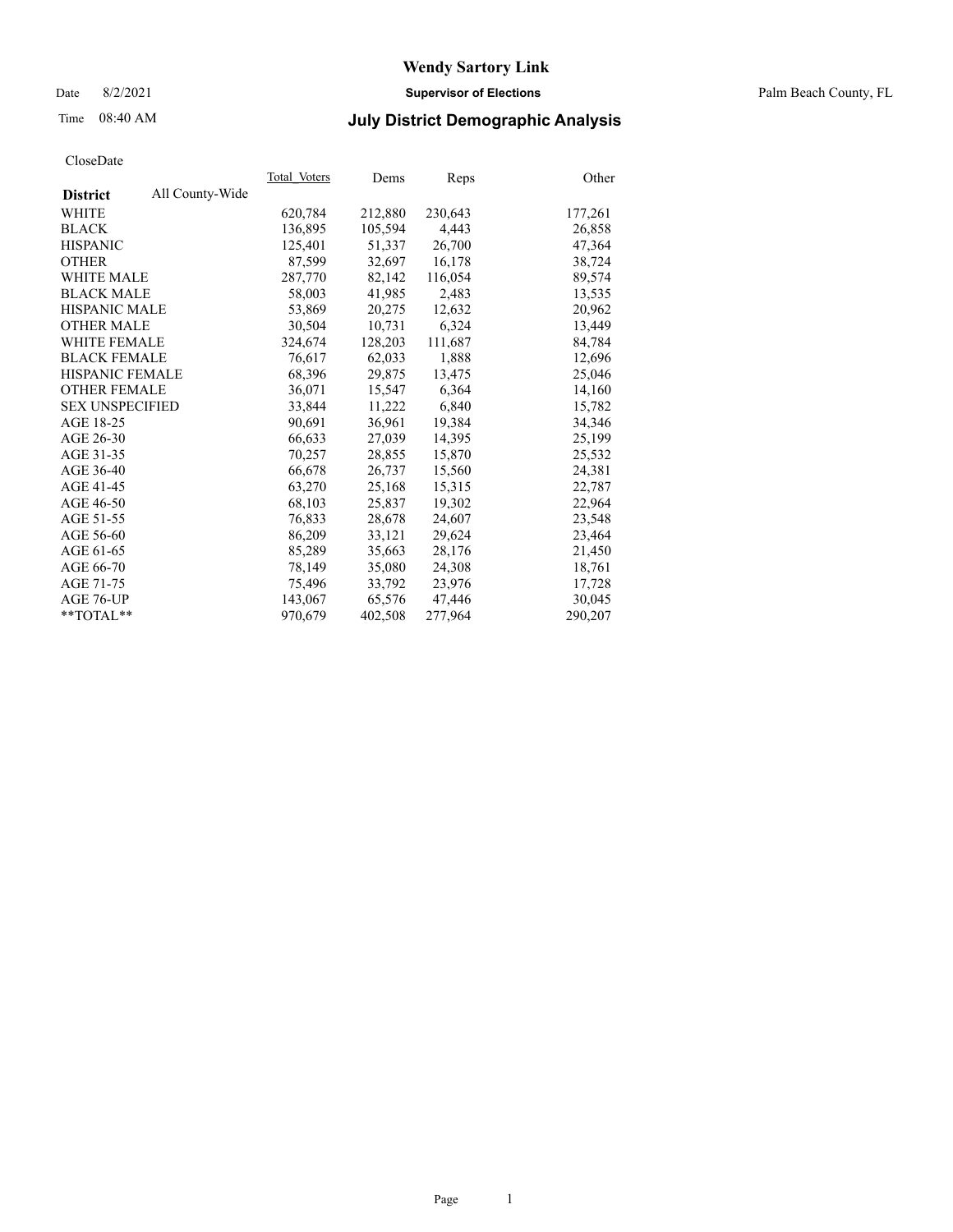Date 8/2/2021 **Supervisor of Elections** Palm Beach County, FL

## Time 08:40 AM **July District Demographic Analysis**

| CloseDate |
|-----------|
|-----------|

|                     |                          | Total Voters | Dems   | Reps   | Other  |
|---------------------|--------------------------|--------------|--------|--------|--------|
| <b>District</b>     | County Commission Dist 1 |              |        |        |        |
| WHITE               |                          | 131,978      | 35,820 | 59,362 | 36,796 |
| BLACK               |                          | 5,345        | 3,867  | 273    | 1,205  |
| HISPANIC            |                          | 9,230        | 3,378  | 2,449  | 3,403  |
| OTHER               |                          | 11,488       | 3,595  | 2,994  | 4,899  |
| WHITE MALE          |                          | 61,907       | 13,600 | 29,719 | 18,588 |
| <b>BLACK MALE</b>   |                          | 2,418        | 1,647  | 144    | 627    |
| HISPANIC MALE       |                          | 3,869        | 1,296  | 1,085  | 1,488  |
| OTHER MALE          |                          | 3,854        | 1,110  | 1,058  | 1,686  |
| WHITE FEMALE        |                          | 68,531       | 21,830 | 29,000 | 17,701 |
| BLACK FEMALE        |                          | 2,859        | 2,169  | 124    | 566    |
| HISPANIC FEMALE     |                          | 5,145        | 1,998  | 1,312  | 1,835  |
| <b>OTHER FEMALE</b> |                          | 4,719        | 1,727  | 1,198  | 1,794  |
| SEX UNSPECIFIED     |                          | 4,553        | 1.191  | 1,375  | 1,987  |
| AGE 18-25           |                          | 12,194       | 3,665  | 4,181  | 4,348  |
| AGE 26-30           |                          | 9,344        | 2,871  | 3,079  | 3,394  |
| AGE 31-35           |                          | 10,018       | 3,003  | 3,383  | 3,632  |
| AGE 36-40           |                          | 10,426       | 3,021  | 3,534  | 3,871  |
| AGE 41-45           |                          | 9,888        | 2,827  | 3,379  | 3,682  |
| AGE 46-50           |                          | 10,806       | 2,857  | 4,301  | 3,648  |
| AGE 51-55           |                          | 12,821       | 3,253  | 5,720  | 3,848  |
| AGE 56-60           |                          | 15,255       | 4,050  | 7,164  | 4,041  |
| AGE 61-65           |                          | 15,627       | 4,712  | 7,062  | 3,853  |
| AGE 66-70           |                          | 14,108       | 4,679  | 5,937  | 3,492  |
| AGE 71-75           |                          | 13,226       | 4,253  | 5,760  | 3,213  |
| AGE 76-UP           |                          | 24,327       | 7,469  | 11,578 | 5,280  |
| $*$ $TOTAL**$       |                          | 158,041      | 46,660 | 65,078 | 46,303 |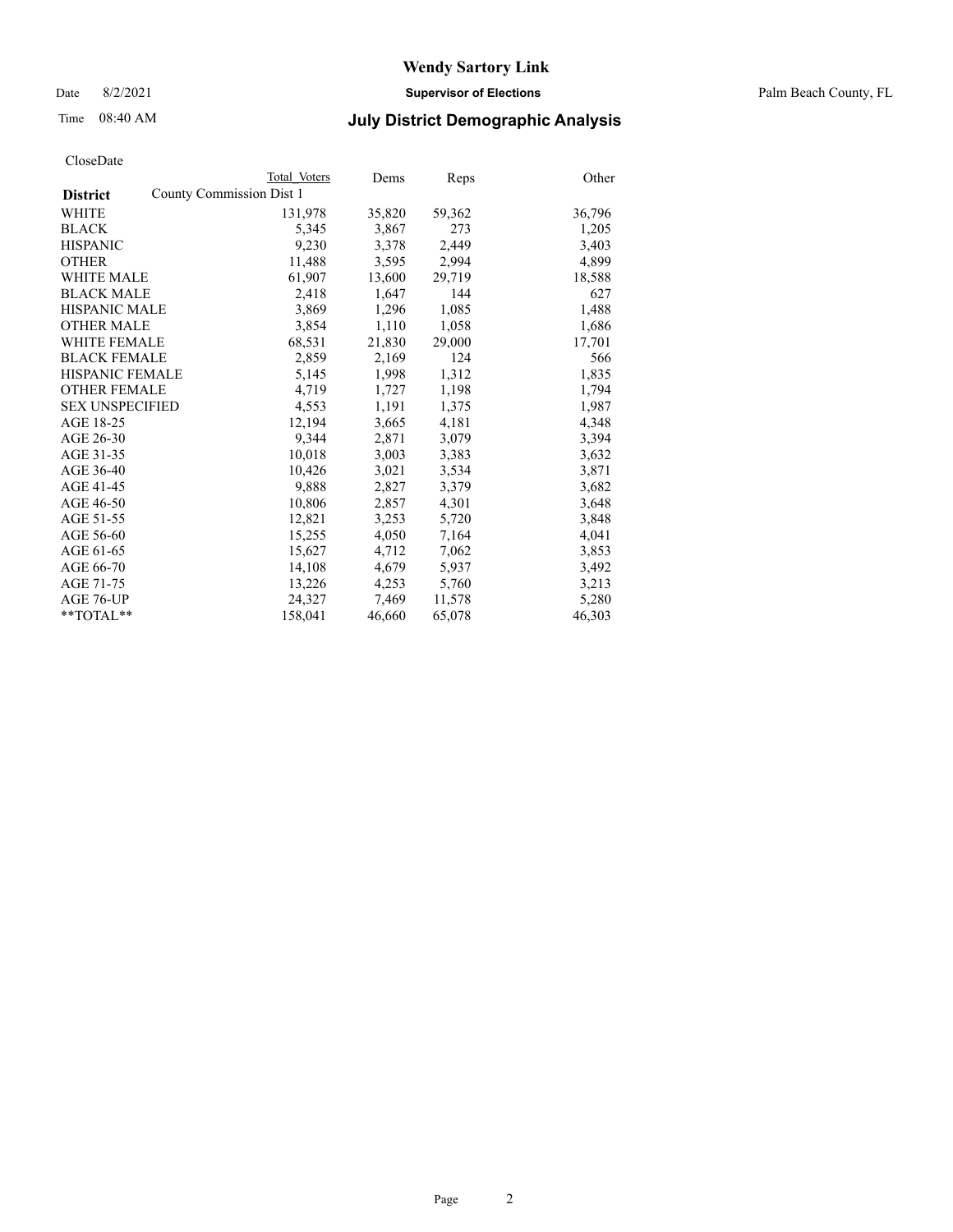Date 8/2/2021 **Supervisor of Elections** Palm Beach County, FL

## Time 08:40 AM **July District Demographic Analysis**

|                        | Total Voters             | Dems   | <b>Reps</b> | Other  |
|------------------------|--------------------------|--------|-------------|--------|
| <b>District</b>        | County Commission Dist 2 |        |             |        |
| WHITE                  | 52,231                   | 19,628 | 17,966      | 14,637 |
| <b>BLACK</b>           | 20,395                   | 15,266 | 674         | 4,455  |
| <b>HISPANIC</b>        | 30,891                   | 13,385 | 6,073       | 11,433 |
| <b>OTHER</b>           | 11,536                   | 4,534  | 1,696       | 5,306  |
| <b>WHITE MALE</b>      | 23,373                   | 7,556  | 8,570       | 7,247  |
| <b>BLACK MALE</b>      | 8,329                    | 5,768  | 381         | 2,180  |
| <b>HISPANIC MALE</b>   | 13,323                   | 5,312  | 2,909       | 5,102  |
| <b>OTHER MALE</b>      | 3,894                    | 1,505  | 640         | 1,749  |
| <b>WHITE FEMALE</b>    | 28,157                   | 11,860 | 9,174       | 7,123  |
| <b>BLACK FEMALE</b>    | 11,710                   | 9,251  | 283         | 2,176  |
| <b>HISPANIC FEMALE</b> | 16,705                   | 7,717  | 2,997       | 5,991  |
| <b>OTHER FEMALE</b>    | 4,660                    | 2,103  | 683         | 1,874  |
| <b>SEX UNSPECIFIED</b> | 4,822                    | 1,697  | 759         | 2,366  |
| AGE 18-25              | 12,256                   | 5,634  | 1,636       | 4,986  |
| AGE 26-30              | 8,687                    | 3,690  | 1,299       | 3,698  |
| AGE 31-35              | 8,756                    | 3,920  | 1,477       | 3,359  |
| AGE 36-40              | 8,312                    | 3,753  | 1,420       | 3,139  |
| AGE 41-45              | 7,775                    | 3,560  | 1,422       | 2,793  |
| AGE 46-50              | 8,136                    | 3,681  | 1,815       | 2,640  |
| AGE 51-55              | 8,765                    | 3,851  | 2,189       | 2,725  |
| AGE 56-60              | 9,922                    | 4,413  | 2,698       | 2,811  |
| AGE 61-65              | 10,015                   | 4,733  | 2,726       | 2,556  |
| AGE 66-70              | 8,958                    | 4,367  | 2,423       | 2,168  |
| AGE 71-75              | 8,284                    | 3,917  | 2,458       | 1,909  |
| AGE 76-UP              | 15,187                   | 7,294  | 4,846       | 3,047  |
| $*$ $TOTAL**$          | 115,053                  | 52,813 | 26,409      | 35,831 |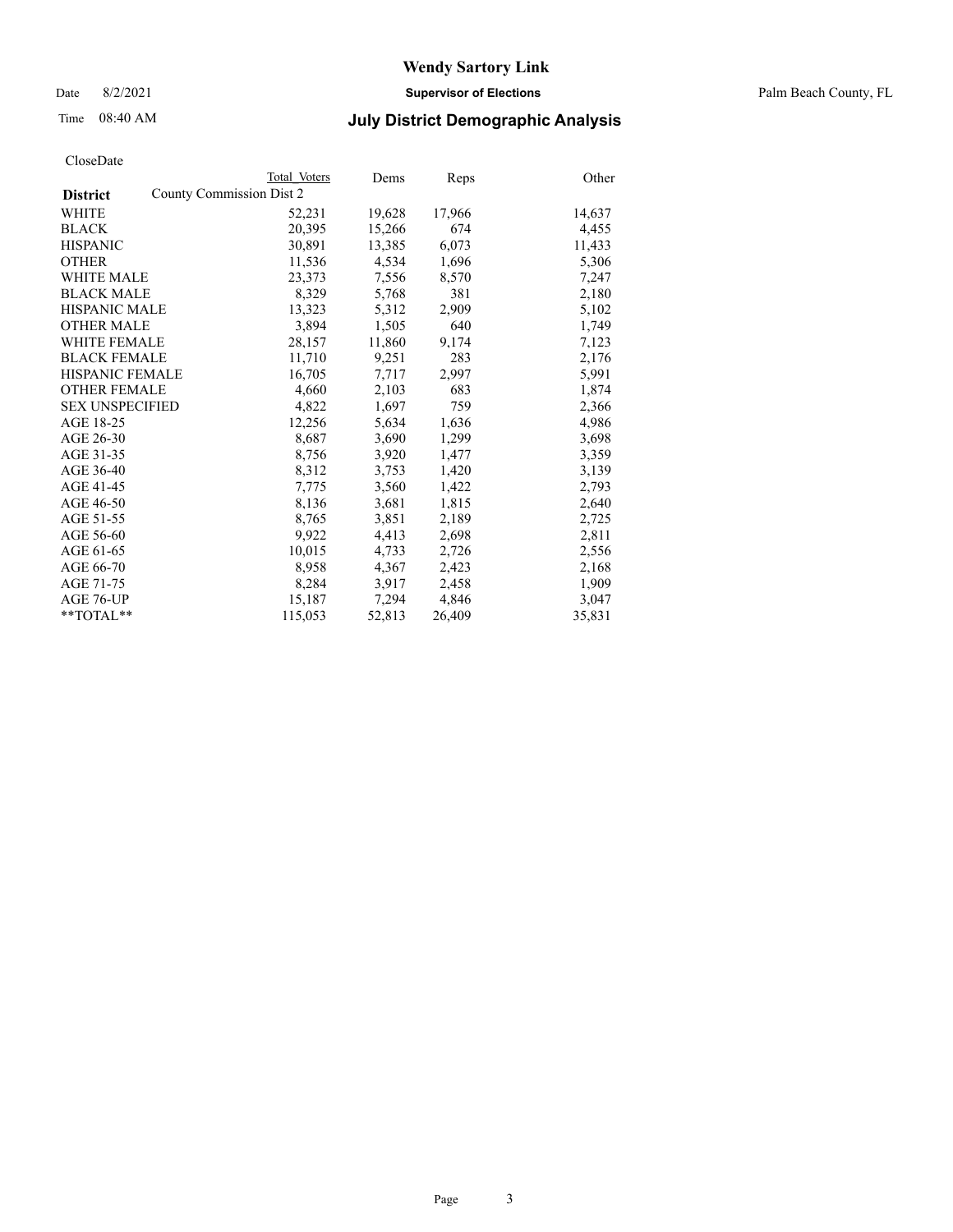Date 8/2/2021 **Supervisor of Elections** Palm Beach County, FL

## Time 08:40 AM **July District Demographic Analysis**

|                                             | Total Voters | Dems   | <b>Reps</b> | Other  |
|---------------------------------------------|--------------|--------|-------------|--------|
| County Commission Dist 3<br><b>District</b> |              |        |             |        |
| WHITE                                       | 75,404       | 28,659 | 24,937      | 21,808 |
| <b>BLACK</b>                                | 16,432       | 11,990 | 542         | 3,900  |
| <b>HISPANIC</b>                             | 22,305       | 9,440  | 4,390       | 8,475  |
| <b>OTHER</b>                                | 12,018       | 4,577  | 1,924       | 5,517  |
| <b>WHITE MALE</b>                           | 35,184       | 11,357 | 12,789      | 11,038 |
| <b>BLACK MALE</b>                           | 7,106        | 4,822  | 310         | 1,974  |
| <b>HISPANIC MALE</b>                        | 9,797        | 3,831  | 2,167       | 3,799  |
| <b>OTHER MALE</b>                           | 4,215        | 1,589  | 765         | 1,861  |
| <b>WHITE FEMALE</b>                         | 39,171       | 16,937 | 11,846      | 10,388 |
| <b>BLACK FEMALE</b>                         | 9,039        | 6,968  | 220         | 1,851  |
| <b>HISPANIC FEMALE</b>                      | 11,954       | 5,412  | 2,117       | 4,425  |
| <b>OTHER FEMALE</b>                         | 4,922        | 2,131  | 754         | 2,037  |
| <b>SEX UNSPECIFIED</b>                      | 4,644        | 1,540  | 803         | 2,301  |
| AGE 18-25                                   | 12,928       | 5,313  | 2,176       | 5,439  |
| AGE 26-30                                   | 9,487        | 3,942  | 1,758       | 3,787  |
| AGE 31-35                                   | 10,274       | 4,337  | 2,013       | 3,924  |
| AGE 36-40                                   | 9,413        | 4,048  | 1,849       | 3,516  |
| AGE 41-45                                   | 9,093        | 3,857  | 1,914       | 3,322  |
| AGE 46-50                                   | 9,691        | 3,918  | 2,400       | 3,373  |
| AGE 51-55                                   | 10,646       | 4,275  | 3,039       | 3,332  |
| AGE 56-60                                   | 11,221       | 4,583  | 3,562       | 3,076  |
| AGE 61-65                                   | 10,236       | 4,541  | 3,113       | 2,582  |
| AGE 66-70                                   | 8,800        | 4,142  | 2,500       | 2,158  |
| AGE 71-75                                   | 8,462        | 3,971  | 2,539       | 1,952  |
| AGE 76-UP                                   | 15,908       | 7,739  | 4,930       | 3,239  |
| $*$ $TOTAL**$                               | 126,159      | 54,666 | 31,793      | 39,700 |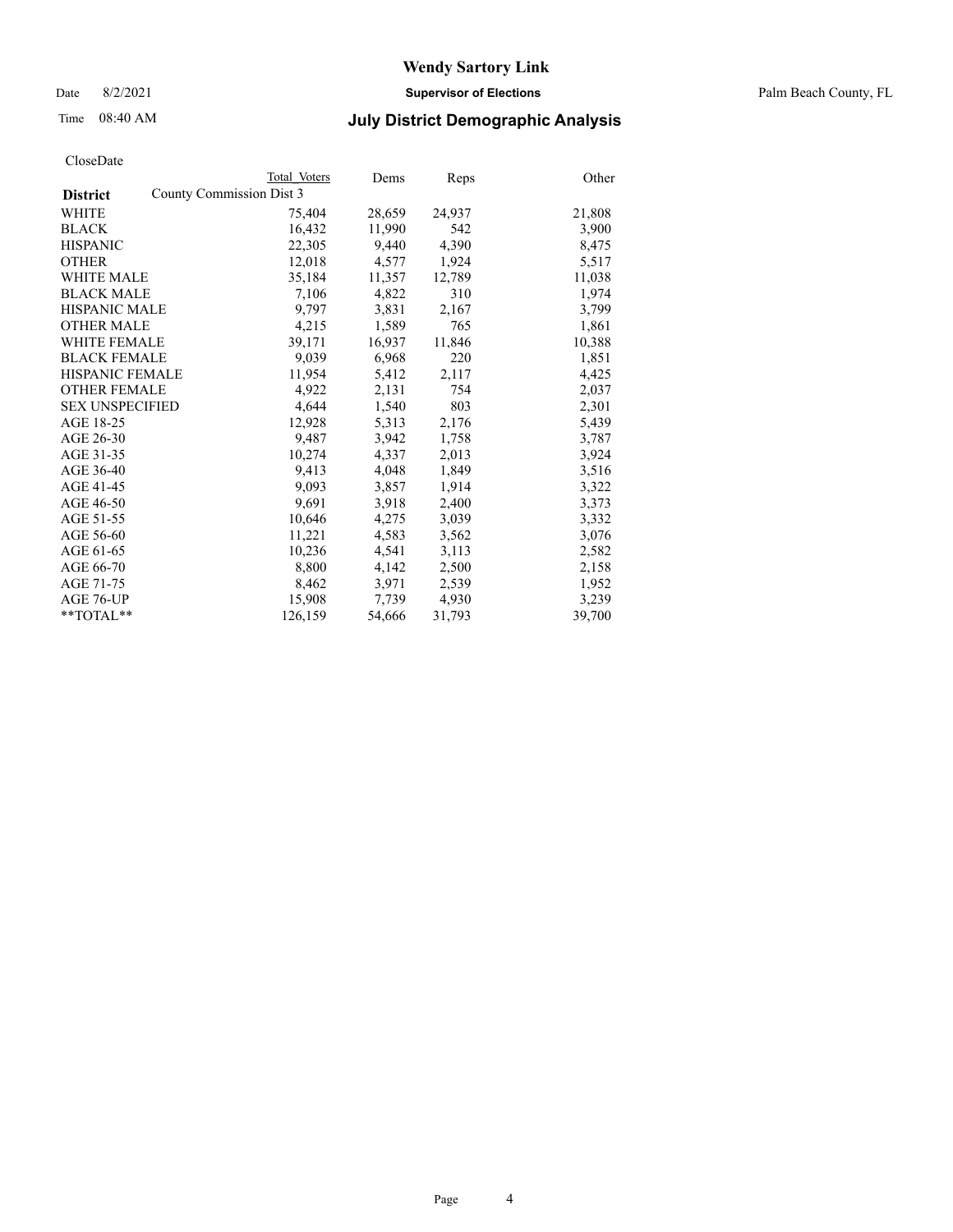Date 8/2/2021 **Supervisor of Elections** Palm Beach County, FL

## Time 08:40 AM **July District Demographic Analysis**

|                        |                          | Total Voters | Dems   | Reps   | Other  |
|------------------------|--------------------------|--------------|--------|--------|--------|
| <b>District</b>        | County Commission Dist 4 |              |        |        |        |
| WHITE                  |                          | 120,208      | 39,259 | 45,603 | 35,346 |
| <b>BLACK</b>           |                          | 6,865        | 4,955  | 318    | 1,592  |
| <b>HISPANIC</b>        |                          | 12,601       | 4,766  | 2,950  | 4,885  |
| <b>OTHER</b>           |                          | 12,900       | 4,355  | 2,810  | 5,735  |
| <b>WHITE MALE</b>      |                          | 56,045       | 15,091 | 22,893 | 18,061 |
| <b>BLACK MALE</b>      |                          | 2,980        | 1,993  | 176    | 811    |
| <b>HISPANIC MALE</b>   |                          | 5,078        | 1,732  | 1,244  | 2,102  |
| <b>OTHER MALE</b>      |                          | 4,428        | 1,345  | 1,066  | 2,017  |
| <b>WHITE FEMALE</b>    |                          | 62,487       | 23,670 | 22,098 | 16,719 |
| <b>BLACK FEMALE</b>    |                          | 3,749        | 2,872  | 137    | 740    |
| <b>HISPANIC FEMALE</b> |                          | 7,214        | 2,928  | 1,641  | 2,645  |
| <b>OTHER FEMALE</b>    |                          | 5,266        | 2,087  | 1,106  | 2,073  |
| <b>SEX UNSPECIFIED</b> |                          | 5,152        | 1,531  | 1,276  | 2,345  |
| AGE 18-25              |                          | 13,629       | 4,801  | 3,892  | 4,936  |
| AGE 26-30              |                          | 9,540        | 3,216  | 2,681  | 3,643  |
| AGE 31-35              |                          | 9,779        | 3,407  | 2,610  | 3,762  |
| AGE 36-40              |                          | 8,961        | 3,017  | 2,501  | 3,443  |
| AGE 41-45              |                          | 8,478        | 2,838  | 2,383  | 3,257  |
| AGE 46-50              |                          | 9,875        | 2,983  | 3,225  | 3,667  |
| AGE 51-55              |                          | 12,101       | 3,550  | 4,457  | 4,094  |
| AGE 56-60              |                          | 14,030       | 4,447  | 5,388  | 4,195  |
| AGE 61-65              |                          | 14,108       | 4,902  | 5,275  | 3,931  |
| AGE 66-70              |                          | 13,254       | 5,110  | 4,627  | 3,517  |
| AGE 71-75              |                          | 12,826       | 5,037  | 4,533  | 3,256  |
| AGE 76-UP              |                          | 25,992       | 10,026 | 10,109 | 5,857  |
| **TOTAL**              |                          | 152,574      | 53,335 | 51,681 | 47,558 |
|                        |                          |              |        |        |        |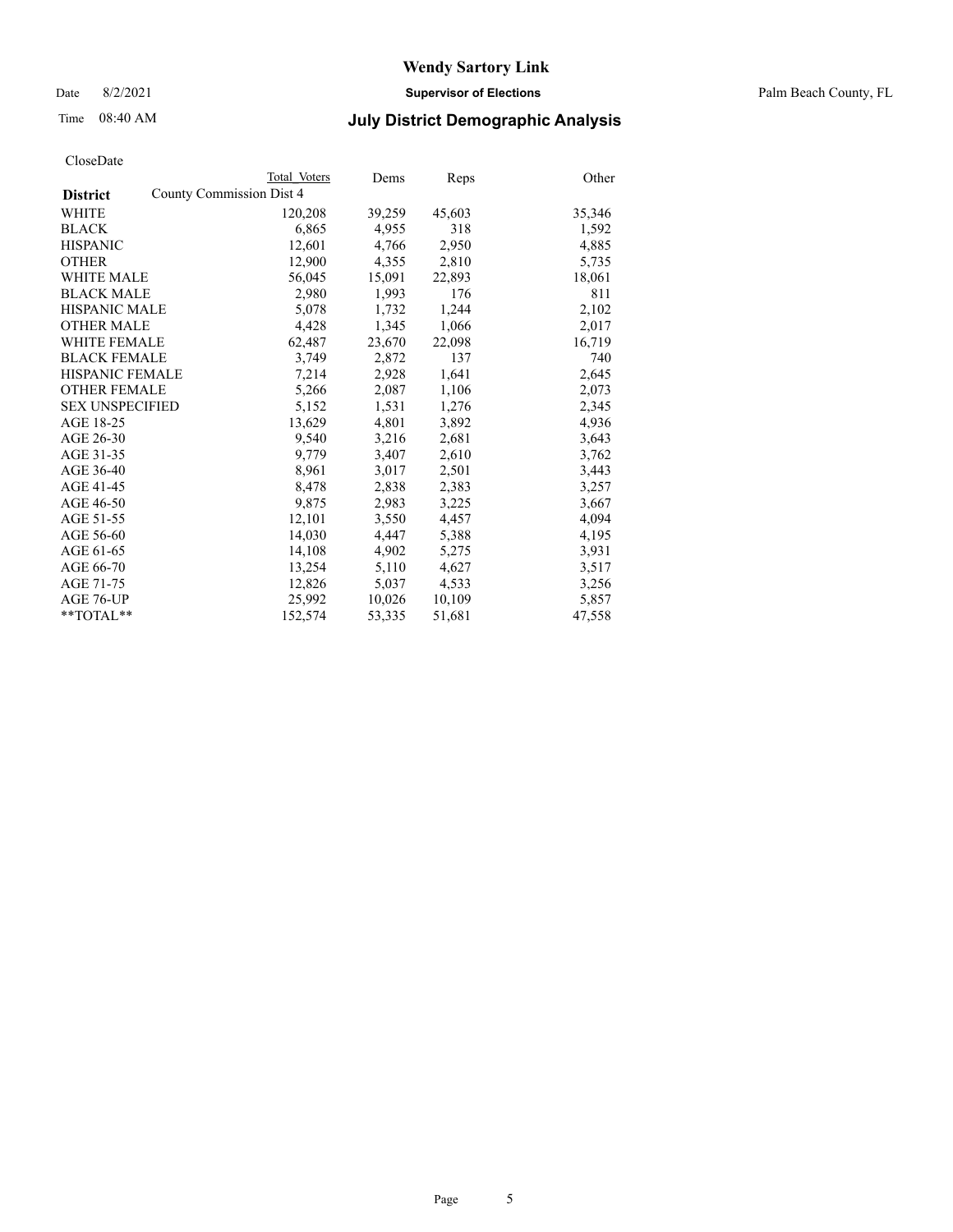Date 8/2/2021 **Supervisor of Elections** Palm Beach County, FL

## Time 08:40 AM **July District Demographic Analysis**

|                        | Total Voters             | Dems   | Reps   | Other  |
|------------------------|--------------------------|--------|--------|--------|
| <b>District</b>        | County Commission Dist 5 |        |        |        |
| WHITE                  | 120,395                  | 52,561 | 35,168 | 32,666 |
| <b>BLACK</b>           | 8,336                    | 6,018  | 372    | 1,946  |
| <b>HISPANIC</b>        | 16,223                   | 6,693  | 3,319  | 6,211  |
| <b>OTHER</b>           | 14,599                   | 5,512  | 2,768  | 6,319  |
| <b>WHITE MALE</b>      | 53,367                   | 19,469 | 17,631 | 16,267 |
| <b>BLACK MALE</b>      | 3,594                    | 2,387  | 210    | 997    |
| <b>HISPANIC MALE</b>   | 6,625                    | 2,523  | 1,511  | 2,591  |
| <b>OTHER MALE</b>      | 5,090                    | 1,729  | 1,132  | 2,229  |
| <b>WHITE FEMALE</b>    | 65,274                   | 32,432 | 17,023 | 15,819 |
| <b>BLACK FEMALE</b>    | 4,586                    | 3.542  | 152    | 892    |
| HISPANIC FEMALE        | 9,216                    | 4,038  | 1,747  | 3,431  |
| <b>OTHER FEMALE</b>    | 6,200                    | 2,685  | 1,073  | 2,442  |
| <b>SEX UNSPECIFIED</b> | 5,425                    | 1,879  | 1,118  | 2,428  |
| AGE 18-25              | 10,418                   | 4,032  | 2,301  | 4,085  |
| AGE 26-30              | 6,917                    | 2,669  | 1,541  | 2,707  |
| AGE 31-35              | 7,711                    | 3,032  | 1,818  | 2,861  |
| AGE 36-40              | 8,132                    | 3,086  | 1,938  | 3,108  |
| AGE 41-45              | 8,563                    | 3,146  | 2,157  | 3,260  |
| AGE 46-50              | 9,078                    | 3,088  | 2,598  | 3,392  |
| AGE 51-55              | 10,173                   | 3,654  | 3,043  | 3,476  |
| AGE 56-60              | 11,770                   | 4,337  | 3,783  | 3,650  |
| AGE 61-65              | 13,600                   | 5,812  | 4,027  | 3,761  |
| AGE 66-70              | 15,465                   | 7,439  | 4,140  | 3,886  |
| AGE 71-75              | 18,114                   | 8,898  | 4,742  | 4,474  |
| AGE 76-UP              | 39,612                   | 21,591 | 9,539  | 8,482  |
| $*$ $TOTAL**$          | 159,553                  | 70,784 | 41,627 | 47,142 |
|                        |                          |        |        |        |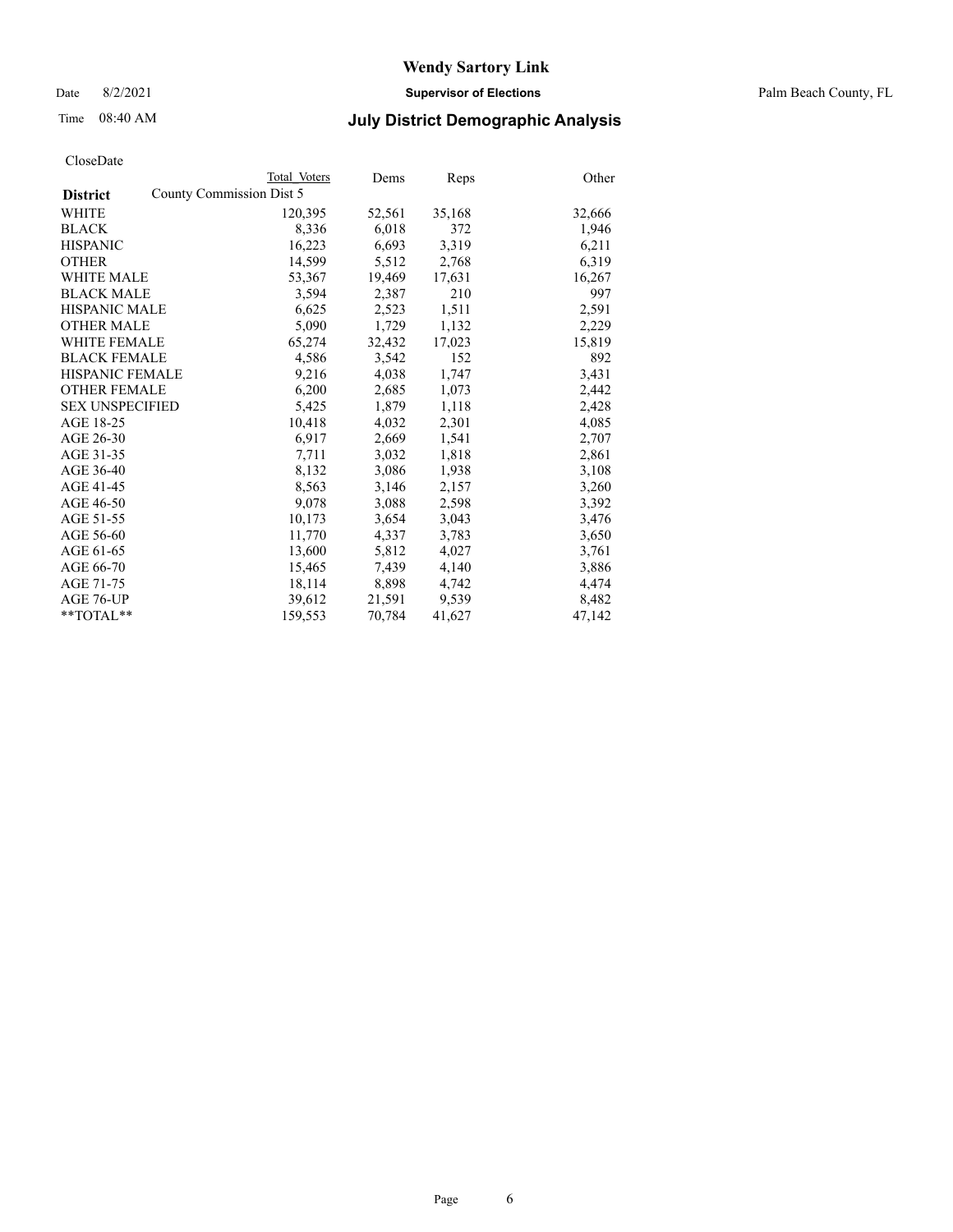Date 8/2/2021 **Supervisor of Elections** Palm Beach County, FL

## Time 08:40 AM **July District Demographic Analysis**

|                        |                          | Total Voters | Dems   | <b>Reps</b> | Other  |
|------------------------|--------------------------|--------------|--------|-------------|--------|
| <b>District</b>        | County Commission Dist 6 |              |        |             |        |
| WHITE                  |                          | 78,095       | 21,866 | 33,591      | 22,638 |
| <b>BLACK</b>           |                          | 24,669       | 19,263 | 840         | 4,566  |
| <b>HISPANIC</b>        |                          | 21,982       | 8,125  | 5,585       | 8,272  |
| <b>OTHER</b>           |                          | 13,936       | 5,210  | 2,736       | 5,990  |
| <b>WHITE MALE</b>      |                          | 37,259       | 8,878  | 17,126      | 11,255 |
| <b>BLACK MALE</b>      |                          | 10,628       | 7,817  | 476         | 2,335  |
| <b>HISPANIC MALE</b>   |                          | 9,856        | 3,310  | 2,766       | 3,780  |
| <b>OTHER MALE</b>      |                          | 5,212        | 1,823  | 1,140       | 2,249  |
| <b>WHITE FEMALE</b>    |                          | 39,818       | 12,751 | 16,050      | 11,017 |
| <b>BLACK FEMALE</b>    |                          | 13,677       | 11,197 | 355         | 2,125  |
| <b>HISPANIC FEMALE</b> |                          | 11,606       | 4,638  | 2,714       | 4,254  |
| <b>OTHER FEMALE</b>    |                          | 5,831        | 2,519  | 1,076       | 2,236  |
| <b>SEX UNSPECIFIED</b> |                          | 4,678        | 1,473  | 1,016       | 2,189  |
| AGE 18-25              |                          | 16,090       | 6,196  | 3,878       | 6,016  |
| AGE 26-30              |                          | 10,382       | 4,112  | 2,507       | 3,763  |
| AGE 31-35              |                          | 11,099       | 4,162  | 3,008       | 3,929  |
| AGE 36-40              |                          | 11,105       | 4,000  | 3,102       | 4,003  |
| AGE 41-45              |                          | 10,809       | 3,949  | 3,012       | 3,848  |
| AGE 46-50              |                          | 11,877       | 4,232  | 3,746       | 3,899  |
| AGE 51-55              |                          | 13,070       | 4,643  | 4,615       | 3,812  |
| AGE 56-60              |                          | 13,751       | 5,180  | 5,156       | 3,415  |
| AGE 61-65              |                          | 11,885       | 4,908  | 4,168       | 2,809  |
| AGE 66-70              |                          | 9,606        | 4,336  | 3,200       | 2,070  |
| AGE 71-75              |                          | 7,868        | 3,621  | 2,613       | 1,634  |
| AGE 76-UP              |                          | 11,140       | 5,125  | 3,747       | 2,268  |
| $*$ $TOTAL**$          |                          | 138,682      | 54,464 | 42,752      | 41,466 |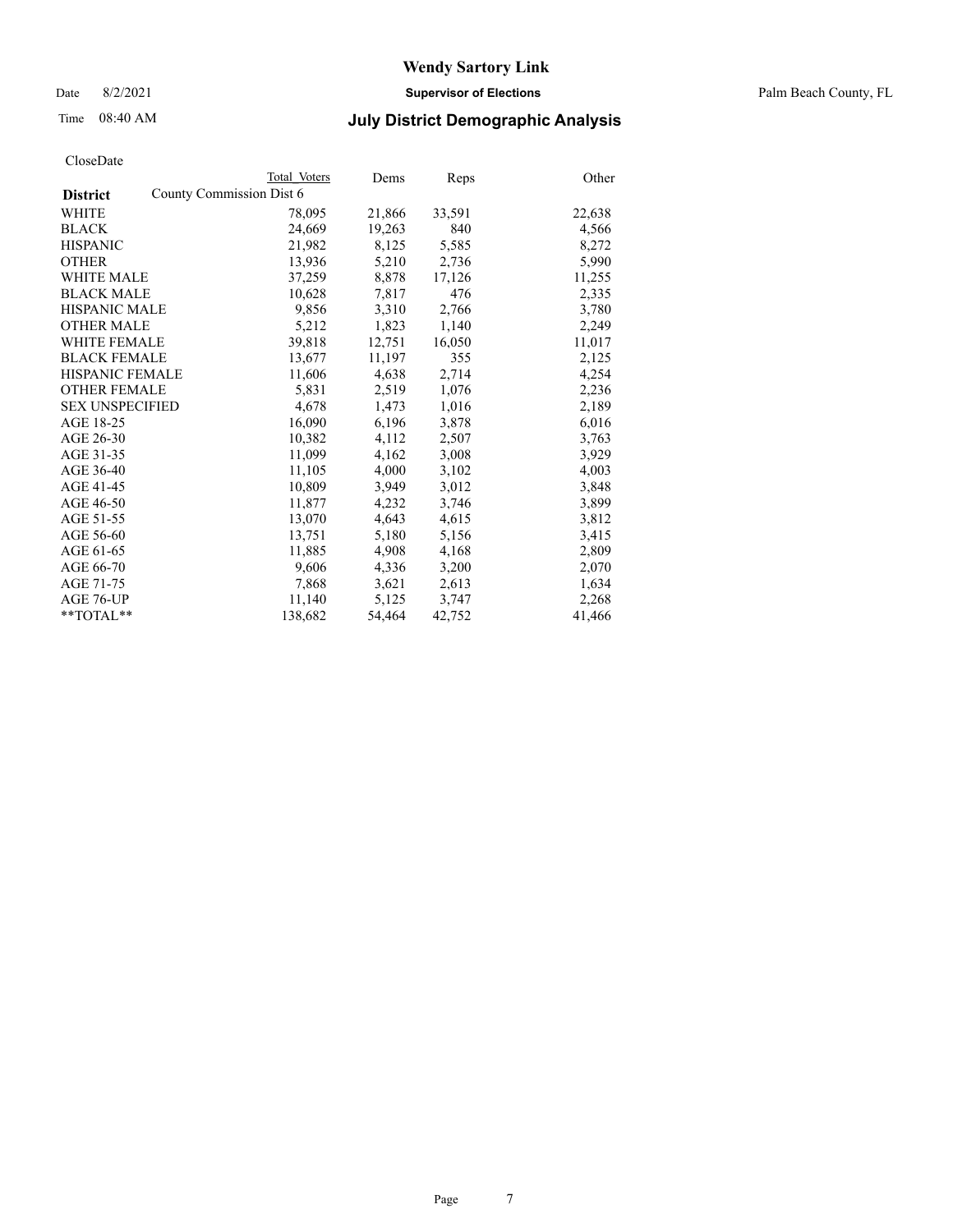Date 8/2/2021 **Supervisor of Elections** Palm Beach County, FL

## Time 08:40 AM **July District Demographic Analysis**

|                                             | Total Voters | Dems   | <b>Reps</b> | Other  |
|---------------------------------------------|--------------|--------|-------------|--------|
| County Commission Dist 7<br><b>District</b> |              |        |             |        |
| WHITE                                       | 42,473       | 15,087 | 14,016      | 13,370 |
| <b>BLACK</b>                                | 54,853       | 44,235 | 1,424       | 9,194  |
| <b>HISPANIC</b>                             | 12,169       | 5,550  | 1,934       | 4,685  |
| <b>OTHER</b>                                | 11,122       | 4,914  | 1,250       | 4,958  |
| <b>WHITE MALE</b>                           | 20,635       | 6,191  | 7,326       | 7,118  |
| <b>BLACK MALE</b>                           | 22,948       | 17,551 | 786         | 4,611  |
| <b>HISPANIC MALE</b>                        | 5,321        | 2,271  | 950         | 2,100  |
| <b>OTHER MALE</b>                           | 3,811        | 1,630  | 523         | 1,658  |
| <b>WHITE FEMALE</b>                         | 21,236       | 8,723  | 6,496       | 6,017  |
| <b>BLACK FEMALE</b>                         | 30,997       | 26,034 | 617         | 4,346  |
| <b>HISPANIC FEMALE</b>                      | 6,556        | 3,144  | 947         | 2,465  |
| <b>OTHER FEMALE</b>                         | 4,473        | 2,295  | 474         | 1,704  |
| <b>SEX UNSPECIFIED</b>                      | 4,570        | 1,911  | 493         | 2,166  |
| AGE 18-25                                   | 13,176       | 7,320  | 1,320       | 4,536  |
| AGE 26-30                                   | 12,276       | 6,539  | 1,530       | 4,207  |
| AGE 31-35                                   | 12,620       | 6,994  | 1,561       | 4,065  |
| AGE 36-40                                   | 10,329       | 5,812  | 1,216       | 3,301  |
| AGE 41-45                                   | 8,664        | 4,991  | 1,048       | 2,625  |
| AGE 46-50                                   | 8,640        | 5,078  | 1,217       | 2,345  |
| AGE 51-55                                   | 9,257        | 5,452  | 1,544       | 2,261  |
| AGE 56-60                                   | 10,260       | 6,111  | 1,873       | 2,276  |
| AGE 61-65                                   | 9,818        | 6,055  | 1,805       | 1,958  |
| AGE 66-70                                   | 7,958        | 5,007  | 1,481       | 1,470  |
| AGE 71-75                                   | 6,716        | 4,095  | 1,331       | 1,290  |
| AGE 76-UP                                   | 10.901       | 6,332  | 2,697       | 1,872  |
| $*$ $TOTAL**$                               | 120,617      | 69,786 | 18,624      | 32,207 |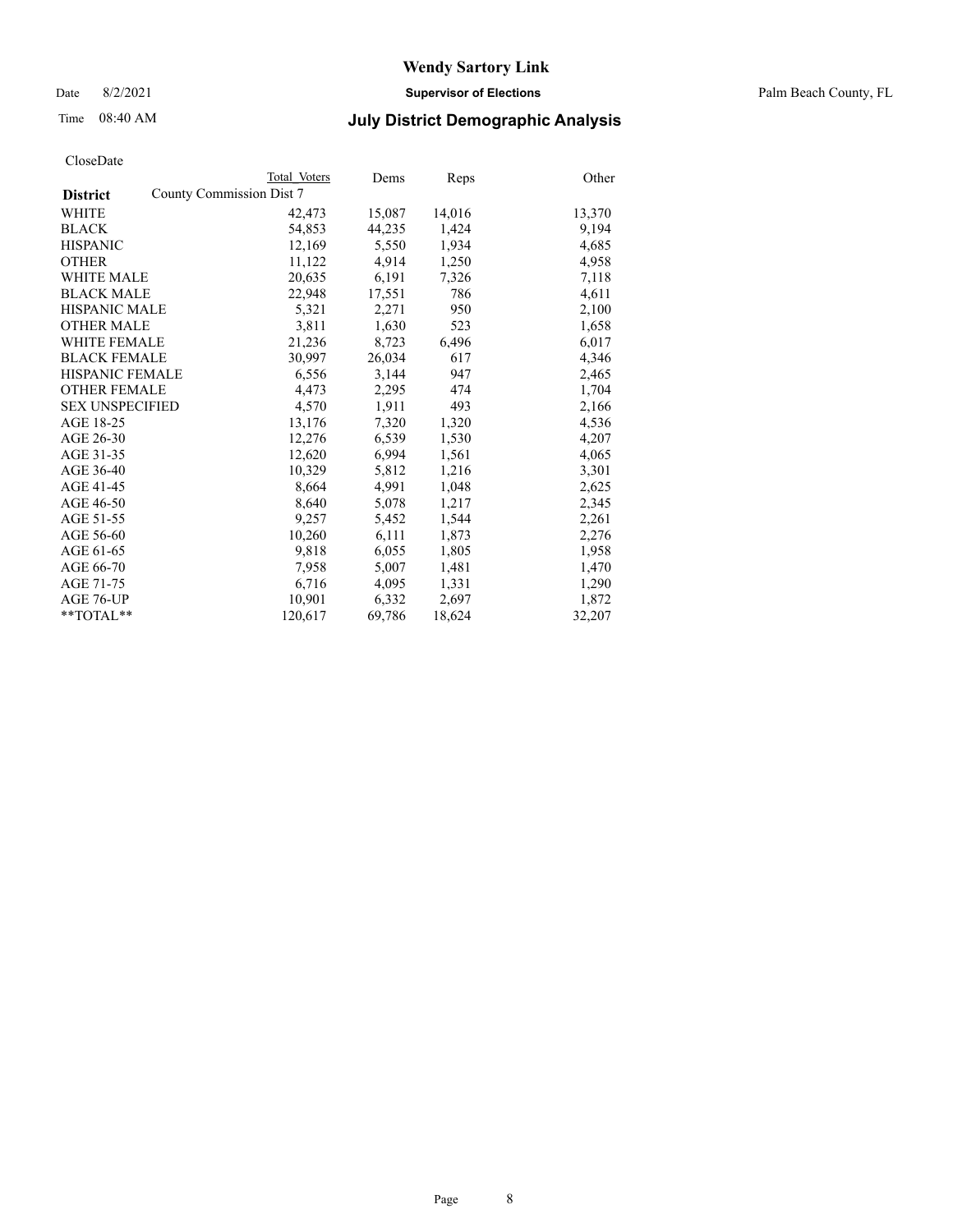Date 8/2/2021 **Supervisor of Elections** Palm Beach County, FL

## Time 08:40 AM **July District Demographic Analysis**

| ClustDate              |                       |              |        |        |        |
|------------------------|-----------------------|--------------|--------|--------|--------|
|                        |                       | Total Voters | Dems   | Reps   | Other  |
| <b>District</b>        | Congressional Dist 18 |              |        |        |        |
| WHITE                  |                       | 167,777      | 47,220 | 73,419 | 47,138 |
| <b>BLACK</b>           |                       | 17,421       | 12,926 | 705    | 3,790  |
| <b>HISPANIC</b>        |                       | 20.313       | 7,611  | 5,213  | 7,489  |
| <b>OTHER</b>           |                       | 18,170       | 6,239  | 4,165  | 7,766  |
| <b>WHITE MALE</b>      |                       | 78,803       | 18,152 | 36,944 | 23,707 |
| <b>BLACK MALE</b>      |                       | 7,442        | 5,165  | 381    | 1,896  |
| <b>HISPANIC MALE</b>   |                       | 8,706        | 2,980  | 2,422  | 3,304  |
| <b>OTHER MALE</b>      |                       | 6,334        | 2,040  | 1,557  | 2,737  |
| <b>WHITE FEMALE</b>    |                       | 86,922       | 28,551 | 35,640 | 22,731 |
| <b>BLACK FEMALE</b>    |                       | 9,731        | 7.591  | 314    | 1.826  |
| HISPANIC FEMALE        |                       | 11,138       | 4,451  | 2,693  | 3,994  |
| <b>OTHER FEMALE</b>    |                       | 7,573        | 3,027  | 1,670  | 2,876  |
| <b>SEX UNSPECIFIED</b> |                       | 6,806        | 1,924  | 1,811  | 3,071  |
| AGE 18-25              |                       | 18,923       | 6,179  | 5,782  | 6,962  |
| AGE 26-30              |                       | 14,670       | 4,891  | 4,313  | 5,466  |
| AGE 31-35              |                       | 15,595       | 5,042  | 4,908  | 5,645  |
| AGE 36-40              |                       | 15,687       | 4,829  | 5,016  | 5,842  |
| AGE 41-45              |                       | 14,543       | 4,586  | 4,596  | 5,361  |
| AGE 46-50              |                       | 15,835       | 4,693  | 5,863  | 5,279  |
| AGE 51-55              |                       | 18,497       | 5,375  | 7,618  | 5,504  |
| AGE 56-60              |                       | 21,738       | 6,649  | 9,379  | 5,710  |
| AGE 61-65              |                       | 21,302       | 7,321  | 8,816  | 5,165  |
| AGE 66-70              |                       | 18,709       | 6,951  | 7,208  | 4,550  |
| AGE 71-75              |                       | 17,326       | 6,333  | 6,884  | 4,109  |
| AGE 76-UP              |                       | 30,855       | 11,147 | 13,119 | 6,589  |
| $*$ $TOTAL**$          |                       | 223,681      | 73,996 | 83,502 | 66,183 |
|                        |                       |              |        |        |        |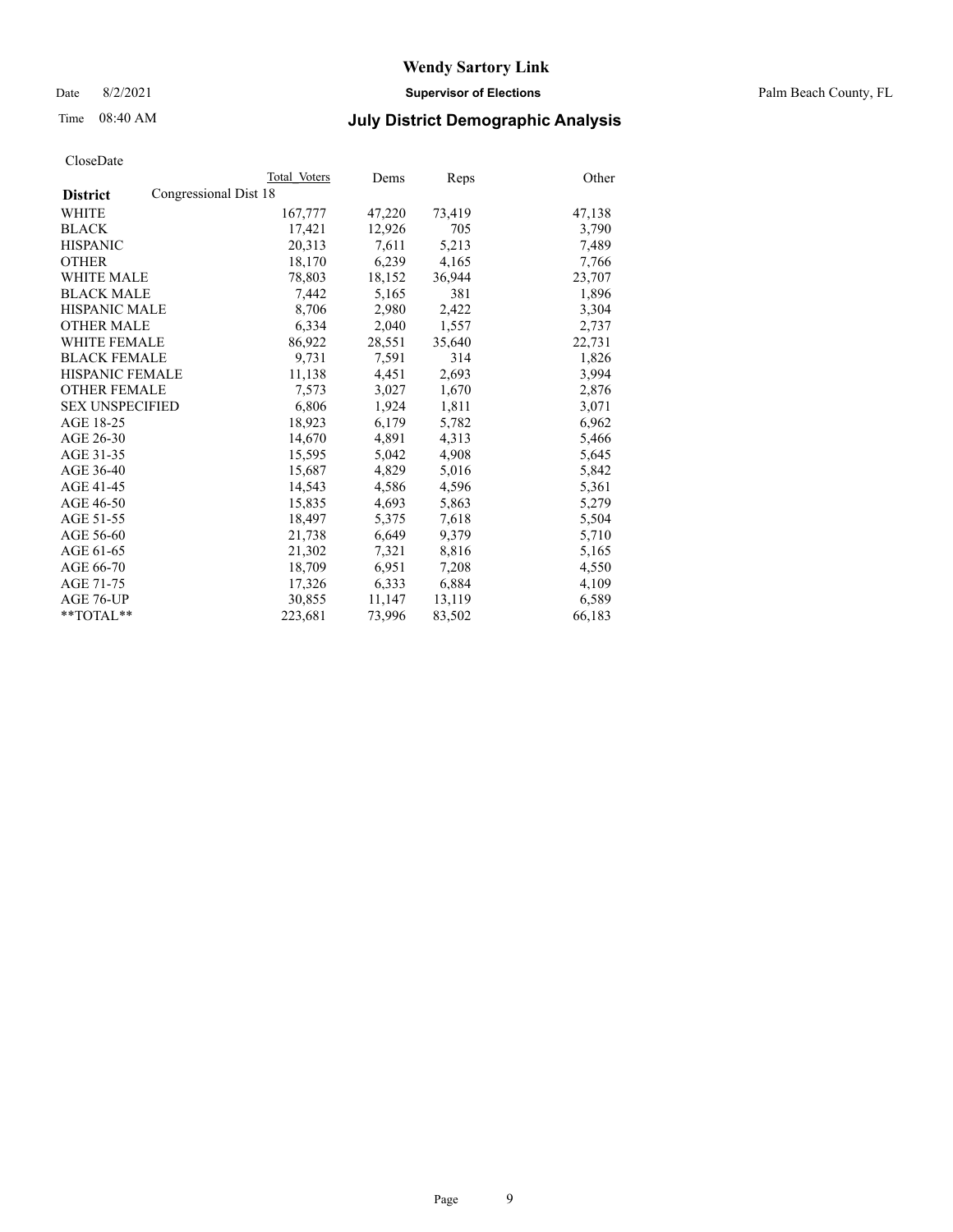Date 8/2/2021 **Supervisor of Elections** Palm Beach County, FL

## Time 08:40 AM **July District Demographic Analysis**

|                                          | Total Voters | Dems   | Reps   | Other  |
|------------------------------------------|--------------|--------|--------|--------|
| Congressional Dist 20<br><b>District</b> |              |        |        |        |
| WHITE                                    | 41,561       | 13,394 | 15,775 | 12,392 |
| <b>BLACK</b>                             | 55,326       | 44,581 | 1,510  | 9,235  |
| <b>HISPANIC</b>                          | 24.162       | 10,266 | 4,698  | 9,198  |
| <b>OTHER</b>                             | 13,114       | 5,488  | 1,675  | 5,951  |
| <b>WHITE MALE</b>                        | 19,803       | 5,357  | 8,057  | 6,389  |
| <b>BLACK MALE</b>                        | 22,637       | 17,234 | 816    | 4,587  |
| <b>HISPANIC MALE</b>                     | 10,740       | 4,203  | 2,382  | 4,155  |
| <b>OTHER MALE</b>                        | 4,552        | 1,846  | 664    | 2,042  |
| <b>WHITE FEMALE</b>                      | 21,229       | 7,896  | 7,536  | 5,797  |
| <b>BLACK FEMALE</b>                      | 31,785       | 26,693 | 675    | 4,417  |
| <b>HISPANIC FEMALE</b>                   | 12,741       | 5,787  | 2,208  | 4,746  |
| <b>OTHER FEMALE</b>                      | 5,278        | 2,562  | 652    | 2,064  |
| <b>SEX UNSPECIFIED</b>                   | 5,325        | 2,115  | 649    | 2,561  |
| AGE 18-25                                | 16,136       | 8,473  | 1,846  | 5,817  |
| AGE 26-30                                | 12,743       | 6,683  | 1,617  | 4,443  |
| AGE 31-35                                | 12,967       | 7,119  | 1,680  | 4,168  |
| AGE 36-40                                | 11,480       | 6,180  | 1,565  | 3,735  |
| AGE 41-45                                | 10,316       | 5,564  | 1,532  | 3,220  |
| AGE 46-50                                | 10,608       | 5,778  | 1,872  | 2,958  |
| AGE 51-55                                | 11,055       | 6,041  | 2,230  | 2,784  |
| AGE 56-60                                | 11,818       | 6,436  | 2,636  | 2,746  |
| AGE 61-65                                | 10,768       | 6,194  | 2,343  | 2,231  |
| AGE 66-70                                | 8,850        | 5,218  | 1,944  | 1,688  |
| AGE 71-75                                | 6,935        | 4,050  | 1,595  | 1,290  |
| AGE 76-UP                                | 10,486       | 5,993  | 2,798  | 1,695  |
| **TOTAL**                                | 134,163      | 73,729 | 23,658 | 36,776 |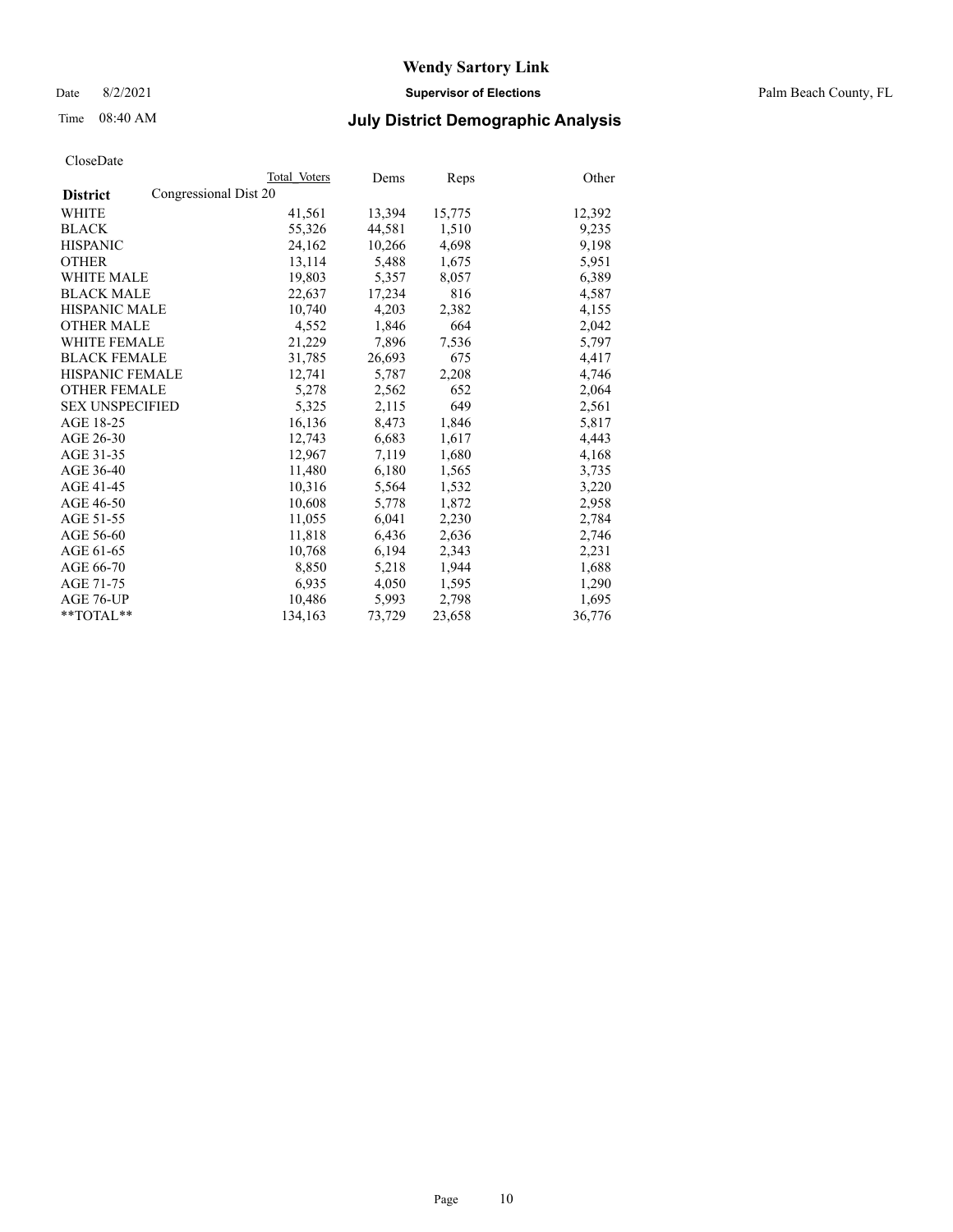Date 8/2/2021 **Supervisor of Elections** Palm Beach County, FL

## Time 08:40 AM **July District Demographic Analysis**

|                                          | Total Voters | Dems    | <b>Reps</b> | Other   |
|------------------------------------------|--------------|---------|-------------|---------|
| Congressional Dist 21<br><b>District</b> |              |         |             |         |
| WHITE                                    | 332,984      | 126,279 | 112,088     | 94,617  |
| <b>BLACK</b>                             | 61,201       | 46,088  | 2,059       | 13,054  |
| <b>HISPANIC</b>                          | 72,150       | 30,325  | 14,662      | 27,163  |
| <b>OTHER</b>                             | 47,448       | 18,074  | 8,431       | 20,943  |
| <b>WHITE MALE</b>                        | 152,556      | 48,681  | 56,184      | 47,691  |
| <b>BLACK MALE</b>                        | 26,617       | 18,771  | 1,185       | 6,661   |
| <b>HISPANIC MALE</b>                     | 30,898       | 11,976  | 6,929       | 11,993  |
| <b>OTHER MALE</b>                        | 16,554       | 5,960   | 3,364       | 7,230   |
| <b>WHITE FEMALE</b>                      | 175,791      | 76,037  | 54,446      | 45,308  |
| <b>BLACK FEMALE</b>                      | 33,518       | 26,600  | 833         | 6,085   |
| <b>HISPANIC FEMALE</b>                   | 39,487       | 17,690  | 7,398       | 14,399  |
| <b>OTHER FEMALE</b>                      | 19,647       | 8.572   | 3,317       | 7,758   |
| <b>SEX UNSPECIFIED</b>                   | 18,207       | 6,193   | 3,488       | 8,526   |
| AGE 18-25                                | 45,553       | 18,865  | 8,753       | 17,935  |
| AGE 26-30                                | 33,066       | 13.435  | 6,667       | 12,964  |
| AGE 31-35                                | 35,566       | 14,632  | 7,583       | 13,351  |
| AGE 36-40                                | 33,714       | 13,819  | 7,351       | 12,544  |
| AGE 41-45                                | 32,573       | 13,169  | 7,505       | 11,899  |
| AGE 46-50                                | 35,039       | 13,470  | 9,367       | 12,202  |
| AGE 51-55                                | 39,203       | 14,989  | 11,730      | 12,484  |
| AGE 56-60                                | 43,818       | 17,280  | 14,236      | 12,302  |
| AGE 61-65                                | 44,801       | 19,268  | 13,878      | 11,655  |
| AGE 66-70                                | 42,876       | 19,992  | 12,459      | 10,425  |
| AGE 71-75                                | 43,324       | 20,340  | 12,710      | 10,274  |
| AGE 76-UP                                | 84,249       | 41,507  | 25,000      | 17,742  |
| $*$ TOTAL $*$                            | 513,783      | 220,766 | 137,240     | 155,777 |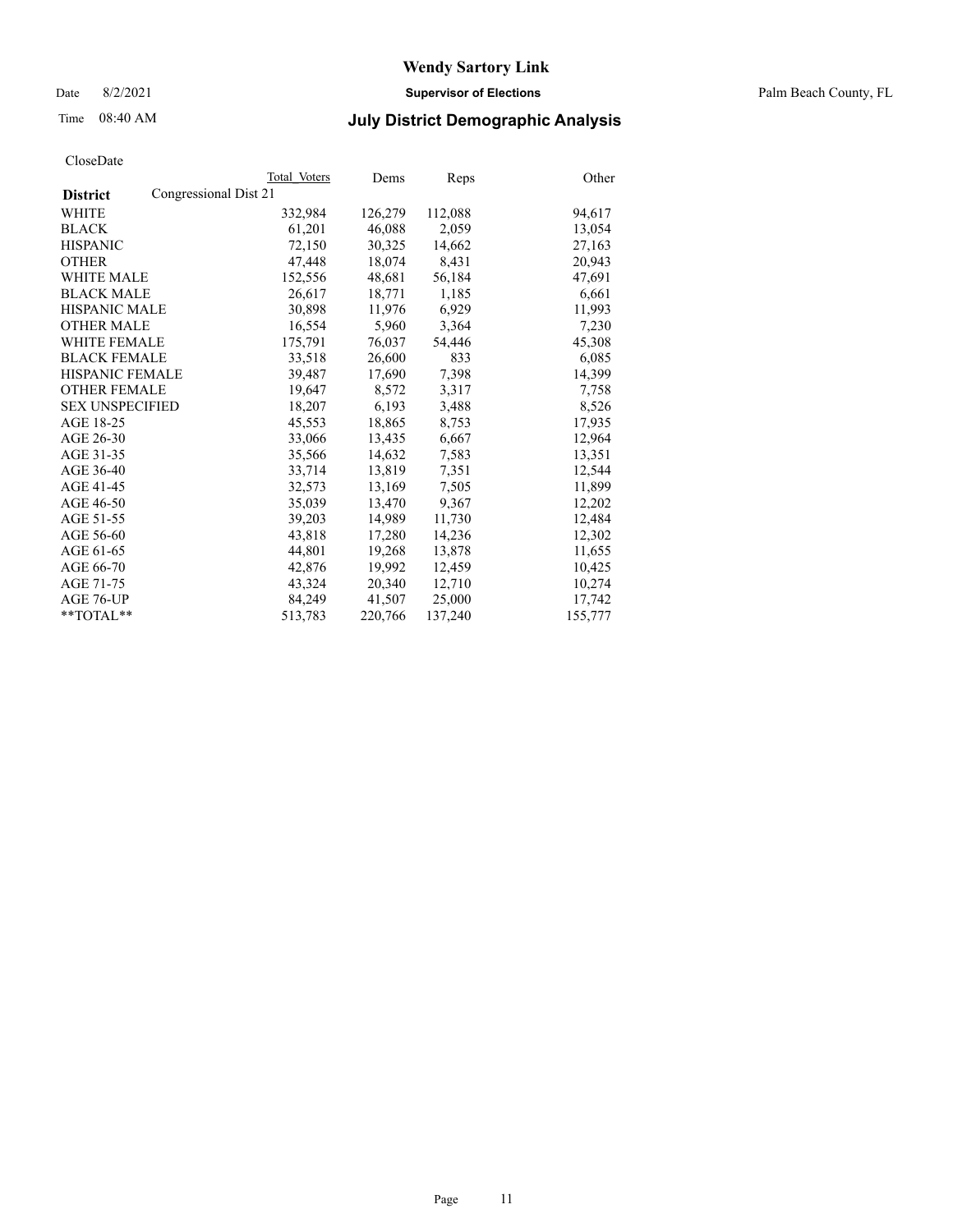Date 8/2/2021 **Supervisor of Elections** Palm Beach County, FL

## Time 08:40 AM **July District Demographic Analysis**

|                                          | Total Voters | Dems   | Reps   | Other  |
|------------------------------------------|--------------|--------|--------|--------|
| Congressional Dist 22<br><b>District</b> |              |        |        |        |
| WHITE                                    | 78,462       | 25,987 | 29,361 | 23,114 |
| <b>BLACK</b>                             | 2.947        | 1,999  | 169    | 779    |
| <b>HISPANIC</b>                          | 8,776        | 3,135  | 2,127  | 3,514  |
| <b>OTHER</b>                             | 8,867        | 2,896  | 1,907  | 4,064  |
| <b>WHITE MALE</b>                        | 36,608       | 9,952  | 14,869 | 11,787 |
| <b>BLACK MALE</b>                        | 1,307        | 815    | 101    | 391    |
| <b>HISPANIC MALE</b>                     | 3,525        | 1,116  | 899    | 1,510  |
| <b>OTHER MALE</b>                        | 3,064        | 885    | 739    | 1,440  |
| <b>WHITE FEMALE</b>                      | 40,732       | 15,719 | 14,065 | 10,948 |
| <b>BLACK FEMALE</b>                      | 1,583        | 1,149  | 66     | 368    |
| <b>HISPANIC FEMALE</b>                   | 5,030        | 1,947  | 1,176  | 1,907  |
| <b>OTHER FEMALE</b>                      | 3,573        | 1,386  | 725    | 1,462  |
| <b>SEX UNSPECIFIED</b>                   | 3,506        | 990    | 892    | 1,624  |
| AGE 18-25                                | 10,079       | 3,444  | 3,003  | 3,632  |
| AGE 26-30                                | 6,154        | 2,030  | 1,798  | 2,326  |
| AGE 31-35                                | 6,129        | 2,062  | 1,699  | 2,368  |
| AGE 36-40                                | 5,797        | 1,909  | 1,628  | 2,260  |
| AGE 41-45                                | 5,838        | 1,849  | 1,682  | 2,307  |
| AGE 46-50                                | 6,621        | 1,896  | 2,200  | 2,525  |
| AGE 51-55                                | 8,078        | 2,273  | 3,029  | 2,776  |
| AGE 56-60                                | 8,835        | 2,756  | 3,373  | 2,706  |
| AGE 61-65                                | 8,418        | 2,880  | 3,139  | 2,399  |
| AGE 66-70                                | 7,714        | 2,919  | 2,697  | 2,098  |
| AGE 71-75                                | 7,911        | 3,069  | 2,787  | 2,055  |
| AGE 76-UP                                | 17,477       | 6,929  | 6,529  | 4,019  |
| **TOTAL**                                | 99,052       | 34,017 | 33,564 | 31,471 |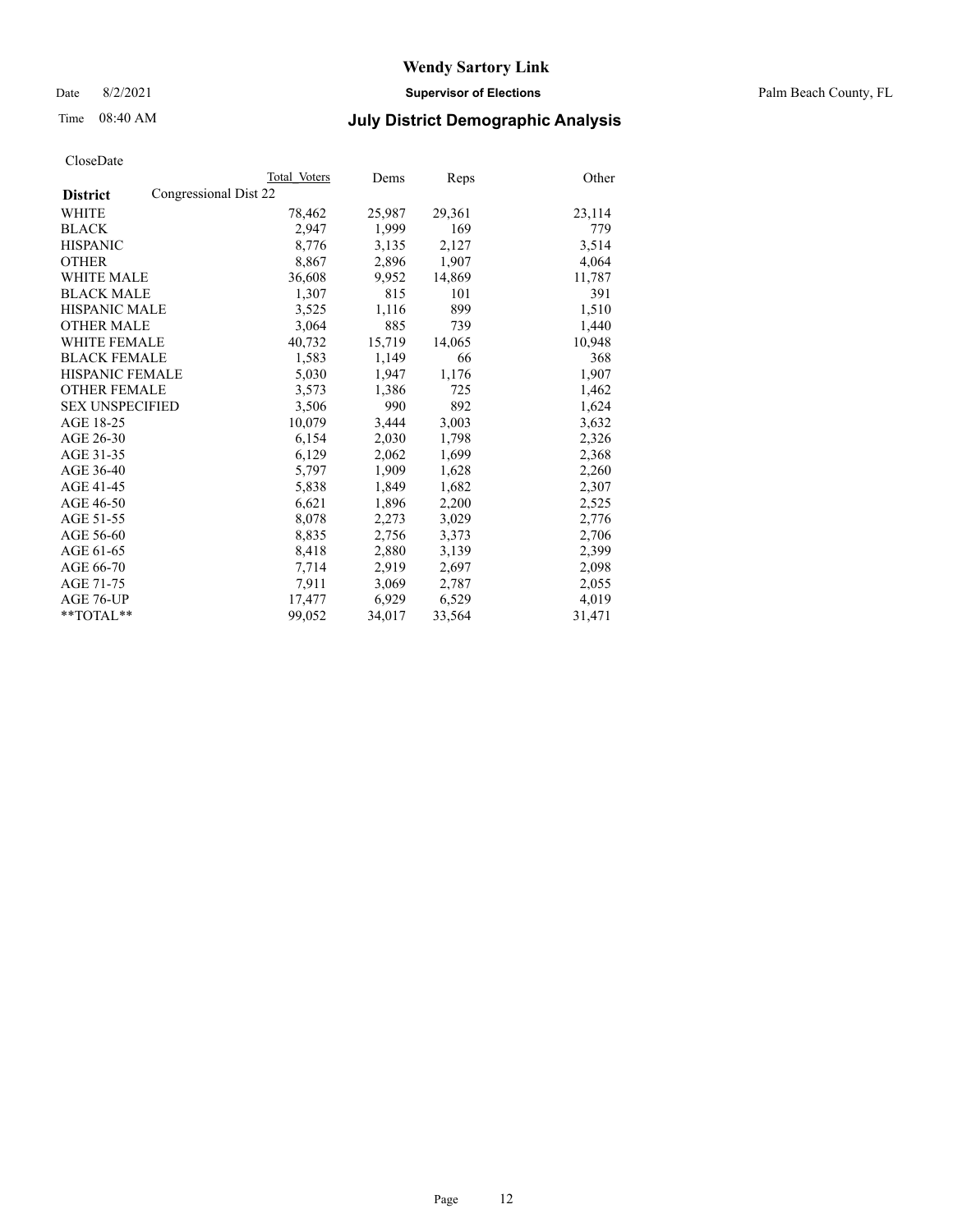### Date 8/2/2021 **Supervisor of Elections** Palm Beach County, FL

## Time 08:40 AM **July District Demographic Analysis**

|                        |                | Total Voters | Dems    | Reps    | Other   |
|------------------------|----------------|--------------|---------|---------|---------|
| <b>District</b>        | Unincorporated |              |         |         |         |
| WHITE                  |                | 282,051      | 106,292 | 97,425  | 78,334  |
| <b>BLACK</b>           |                | 44,909       | 33,348  | 1,638   | 9,923   |
| <b>HISPANIC</b>        |                | 61,879       | 25,405  | 13,070  | 23,404  |
| <b>OTHER</b>           |                | 39,456       | 14,733  | 7,351   | 17,372  |
| <b>WHITE MALE</b>      |                | 128,774      | 40,332  | 49,106  | 39,336  |
| <b>BLACK MALE</b>      |                | 19,239       | 13,268  | 915     | 5,056   |
| <b>HISPANIC MALE</b>   |                | 26,542       | 9,977   | 6,228   | 10,337  |
| <b>OTHER MALE</b>      |                | 13,683       | 4,814   | 2,920   | 5,949   |
| <b>WHITE FEMALE</b>    |                | 149,371      | 64,702  | 47,012  | 37,657  |
| <b>BLACK FEMALE</b>    |                | 24,861       | 19,557  | 691     | 4,613   |
| HISPANIC FEMALE        |                | 33,784       | 14,841  | 6,569   | 12,374  |
| <b>OTHER FEMALE</b>    |                | 16,356       | 7.061   | 2,851   | 6,444   |
| <b>SEX UNSPECIFIED</b> |                | 15,253       | 4,990   | 3,096   | 7,167   |
| AGE 18-25              |                | 38,279       | 14,888  | 8,207   | 15,184  |
| AGE 26-30              |                | 25.704       | 9.906   | 5,583   | 10,215  |
| AGE 31-35              |                | 27,375       | 10,751  | 6,484   | 10,140  |
| AGE 36-40              |                | 27,293       | 10,405  | 6,643   | 10,245  |
| AGE 41-45              |                | 27.071       | 10,333  | 6,753   | 9,985   |
| AGE 46-50              |                | 28,999       | 10,496  | 8,422   | 10,081  |
| AGE 51-55              |                | 32.401       | 11,845  | 10,294  | 10,262  |
| AGE 56-60              |                | 36,599       | 13,782  | 12,506  | 10,311  |
| AGE 61-65              |                | 37,087       | 15,554  | 11,991  | 9,542   |
| AGE 66-70              |                | 35,599       | 16,335  | 10,630  | 8,634   |
| AGE 71-75              |                | 36,923       | 17,363  | 10,825  | 8,735   |
| AGE 76-UP              |                | 74,965       | 38,120  | 21,146  | 15,699  |
| $*$ $TOTAL**$          |                | 428,295      | 179,778 | 119,484 | 129,033 |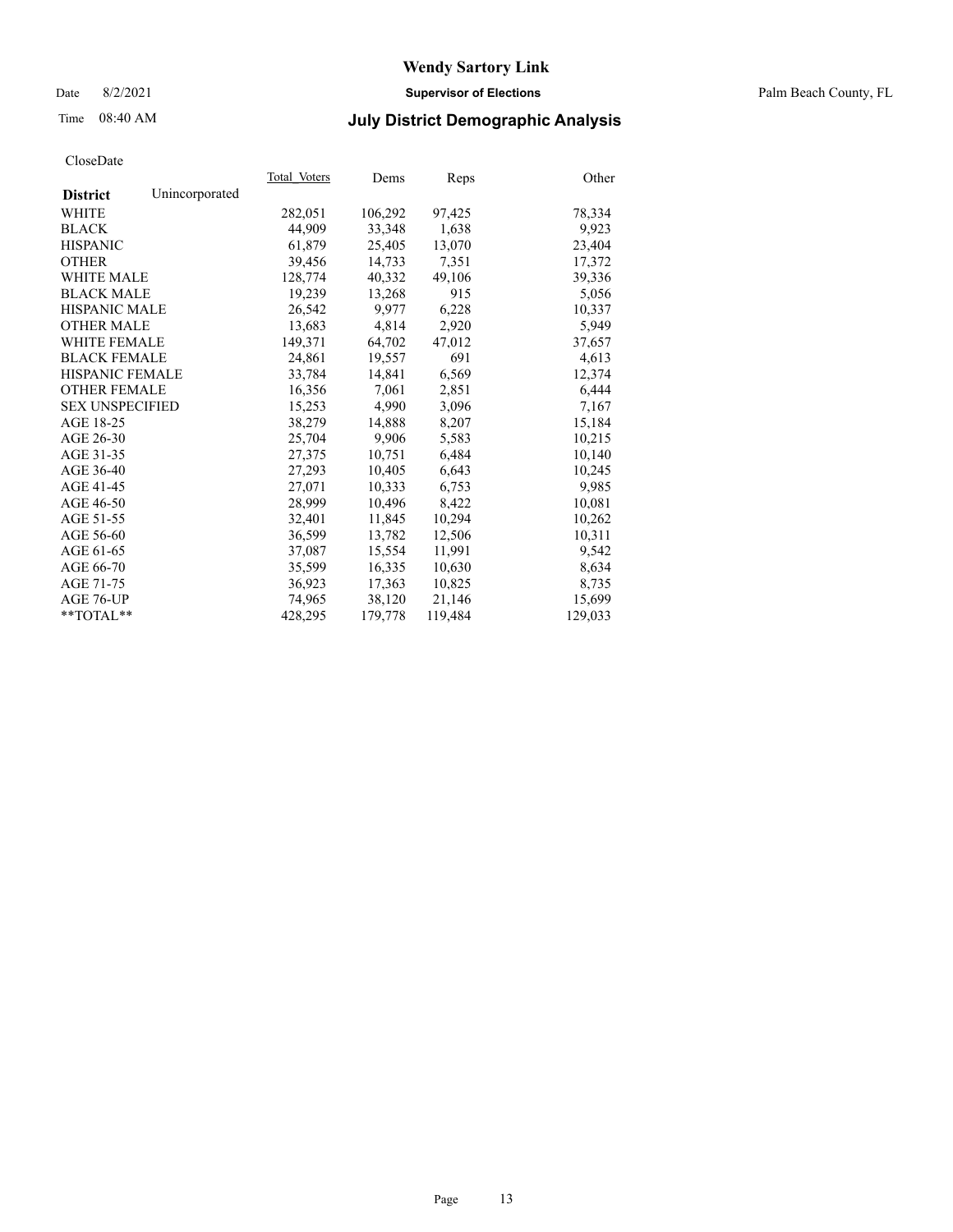### Date 8/2/2021 **Supervisor of Elections** Palm Beach County, FL

## Time 08:40 AM **July District Demographic Analysis**

|                        |          | Total Voters | Dems           | Reps     | Other |
|------------------------|----------|--------------|----------------|----------|-------|
| <b>District</b>        | Atlantis |              |                |          |       |
| <b>WHITE</b>           |          | 1,615        | 400            | 818      | 397   |
| <b>BLACK</b>           |          | 38           | 27             | 1        | 10    |
| <b>HISPANIC</b>        |          | 90           | 22             | 46       | 22    |
| <b>OTHER</b>           |          | 124          | 36             | 36       | 52    |
| <b>WHITE MALE</b>      |          | 759          | 174            | 382      | 203   |
| <b>BLACK MALE</b>      |          | 19           | 15             | 1        | 3     |
| <b>HISPANIC MALE</b>   |          | 33           | $\overline{7}$ | 17       | 9     |
| <b>OTHER MALE</b>      |          | 44           | 10             | 15       | 19    |
| <b>WHITE FEMALE</b>    |          | 843          | 222            | 430      | 191   |
| <b>BLACK FEMALE</b>    |          | 19           | 12             | $\theta$ | 7     |
| <b>HISPANIC FEMALE</b> |          | 55           | 15             | 28       | 12    |
| <b>OTHER FEMALE</b>    |          | 52           | 20             | 14       | 18    |
| <b>SEX UNSPECIFIED</b> |          | 42           | 9              | 14       | 19    |
| AGE 18-25              |          | 98           | 22             | 46       | 30    |
| AGE 26-30              |          | 79           | 20             | 28       | 31    |
| AGE 31-35              |          | 63           | 16             | 30       | 17    |
| AGE 36-40              |          | 69           | 16             | 30       | 23    |
| AGE 41-45              |          | 98           | 25             | 45       | 28    |
| AGE 46-50              |          | 116          | 25             | 53       | 38    |
| AGE 51-55              |          | 133          | 24             | 69       | 40    |
| AGE 56-60              |          | 154          | 38             | 80       | 36    |
| AGE 61-65              |          | 170          | 53             | 76       | 41    |
| AGE 66-70              |          | 204          | 62             | 91       | 51    |
| AGE 71-75              |          | 202          | 56             | 95       | 51    |
| AGE 76-UP              |          | 481          | 128            | 258      | 95    |
| $*$ $TOTAL**$          |          | 1,867        | 485            | 901      | 481   |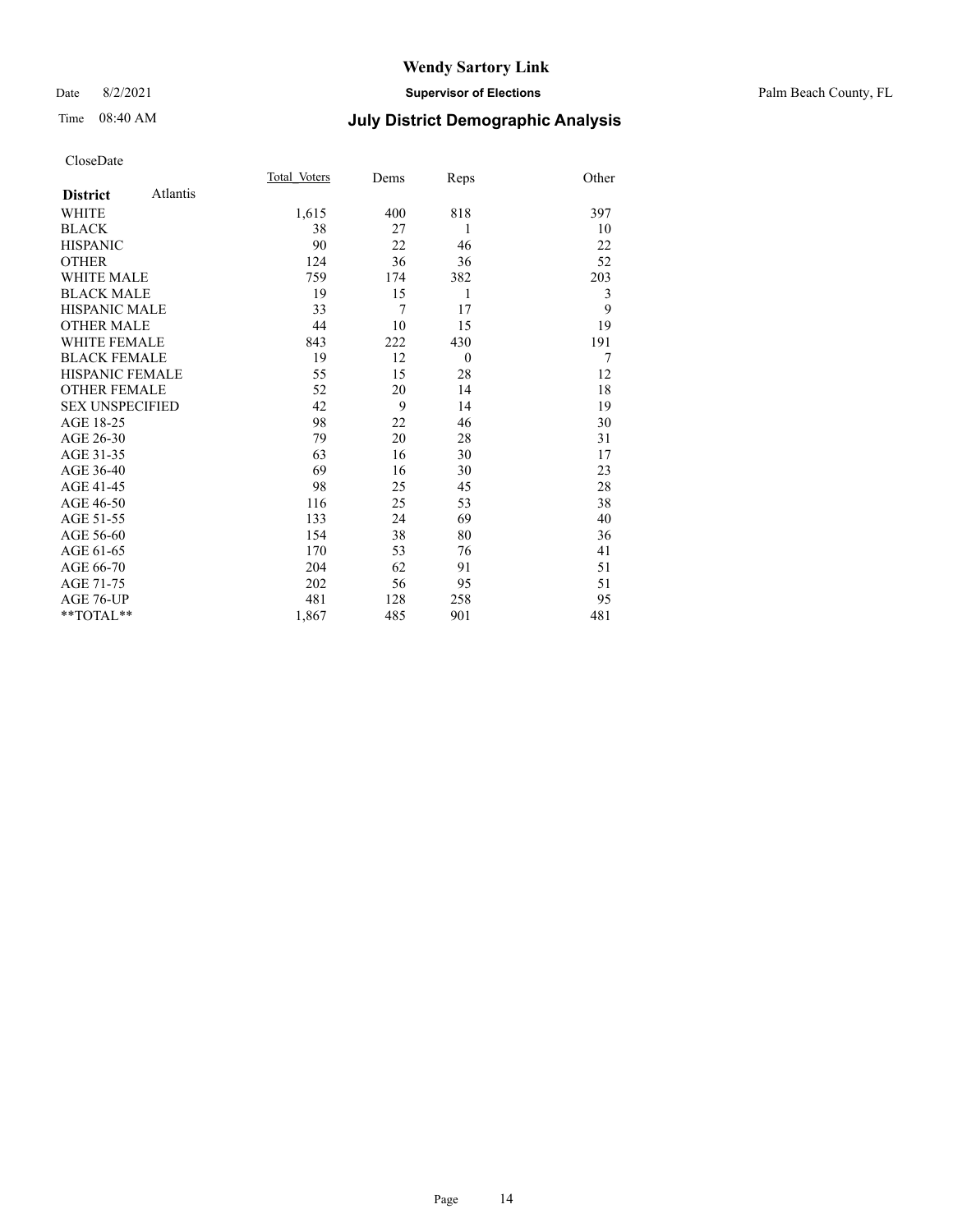### Date 8/2/2021 **Supervisor of Elections** Palm Beach County, FL

## Time 08:40 AM **July District Demographic Analysis**

|                        |                      | Total Voters | Dems   | Reps   | Other  |
|------------------------|----------------------|--------------|--------|--------|--------|
| <b>District</b>        | <b>Boynton Beach</b> |              |        |        |        |
| WHITE                  |                      | 28,733       | 10,200 | 9,737  | 8,796  |
| <b>BLACK</b>           |                      | 12,347       | 9,665  | 323    | 2,359  |
| <b>HISPANIC</b>        |                      | 5,245        | 2,314  | 903    | 2,028  |
| <b>OTHER</b>           |                      | 4,552        | 1,851  | 688    | 2,013  |
| <b>WHITE MALE</b>      |                      | 13,297       | 3,979  | 4,916  | 4,402  |
| <b>BLACK MALE</b>      |                      | 5,279        | 3,916  | 183    | 1,180  |
| <b>HISPANIC MALE</b>   |                      | 2,256        | 904    | 426    | 926    |
| <b>OTHER MALE</b>      |                      | 1,557        | 608    | 277    | 672    |
| <b>WHITE FEMALE</b>    |                      | 15,028       | 6,085  | 4,701  | 4,242  |
| <b>BLACK FEMALE</b>    |                      | 6,860        | 5,597  | 134    | 1,129  |
| <b>HISPANIC FEMALE</b> |                      | 2,889        | 1,370  | 464    | 1,055  |
| <b>OTHER FEMALE</b>    |                      | 1,860        | 871    | 258    | 731    |
| <b>SEX UNSPECIFIED</b> |                      | 1,802        | 677    | 281    | 844    |
| AGE 18-25              |                      | 4,572        | 2,236  | 663    | 1,673  |
| AGE 26-30              |                      | 4,539        | 2,076  | 804    | 1,659  |
| AGE 31-35              |                      | 4,811        | 2,184  | 870    | 1,757  |
| AGE 36-40              |                      | 4,116        | 1,944  | 694    | 1,478  |
| AGE 41-45              |                      | 3,277        | 1,617  | 615    | 1,045  |
| AGE 46-50              |                      | 3,537        | 1,694  | 716    | 1,127  |
| AGE 51-55              |                      | 3,969        | 1,787  | 970    | 1,212  |
| AGE 56-60              |                      | 4,296        | 1,980  | 1,217  | 1,099  |
| AGE 61-65              |                      | 4,381        | 2,112  | 1,231  | 1,038  |
| AGE 66-70              |                      | 3,769        | 1,871  | 983    | 915    |
| AGE 71-75              |                      | 3,276        | 1,565  | 917    | 794    |
| AGE 76-UP              |                      | 6,334        | 2,964  | 1,971  | 1,399  |
| $*$ $TOTAL**$          |                      | 50,877       | 24,030 | 11,651 | 15,196 |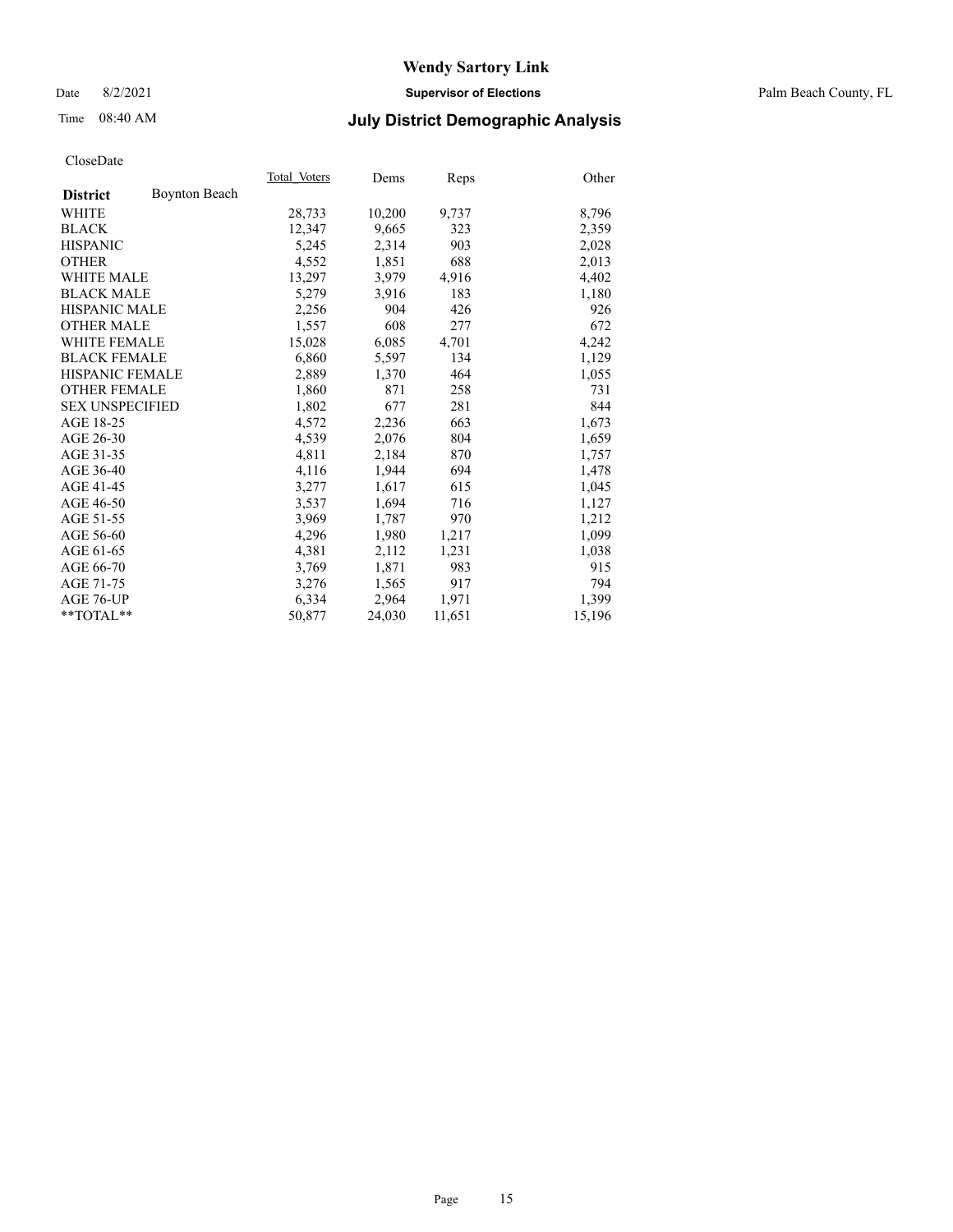### Date 8/2/2021 **Supervisor of Elections** Palm Beach County, FL

## Time 08:40 AM **July District Demographic Analysis**

|                        |             | Total Voters | Dems  | Reps  | Other |
|------------------------|-------------|--------------|-------|-------|-------|
| <b>District</b>        | Belle Glade |              |       |       |       |
| WHITE                  |             | 993          | 252   | 575   | 166   |
| <b>BLACK</b>           |             | 4,135        | 3,579 | 99    | 457   |
| <b>HISPANIC</b>        |             | 1,760        | 809   | 373   | 578   |
| <b>OTHER</b>           |             | 454          | 237   | 41    | 176   |
| <b>WHITE MALE</b>      |             | 459          | 112   | 269   | 78    |
| <b>BLACK MALE</b>      |             | 1,661        | 1,392 | 59    | 210   |
| <b>HISPANIC MALE</b>   |             | 834          | 359   | 198   | 277   |
| <b>OTHER MALE</b>      |             | 170          | 88    | 16    | 66    |
| <b>WHITE FEMALE</b>    |             | 523          | 137   | 303   | 83    |
| <b>BLACK FEMALE</b>    |             | 2,409        | 2,137 | 40    | 232   |
| <b>HISPANIC FEMALE</b> |             | 886          | 437   | 170   | 279   |
| <b>OTHER FEMALE</b>    |             | 146          | 93    | 14    | 39    |
| <b>SEX UNSPECIFIED</b> |             | 254          | 122   | 19    | 113   |
| AGE 18-25              |             | 965          | 590   | 83    | 292   |
| AGE 26-30              |             | 728          | 458   | 78    | 192   |
| AGE 31-35              |             | 699          | 482   | 62    | 155   |
| AGE 36-40              |             | 560          | 374   | 48    | 138   |
| AGE 41-45              |             | 461          | 308   | 64    | 89    |
| AGE 46-50              |             | 485          | 303   | 89    | 93    |
| AGE 51-55              |             | 557          | 367   | 87    | 103   |
| AGE 56-60              |             | 611          | 422   | 114   | 75    |
| AGE 61-65              |             | 575          | 382   | 117   | 76    |
| AGE 66-70              |             | 573          | 403   | 107   | 63    |
| AGE 71-75              |             | 442          | 310   | 86    | 46    |
| AGE 76-UP              |             | 686          | 478   | 153   | 55    |
| $*$ $TOTAL**$          |             | 7,342        | 4,877 | 1,088 | 1,377 |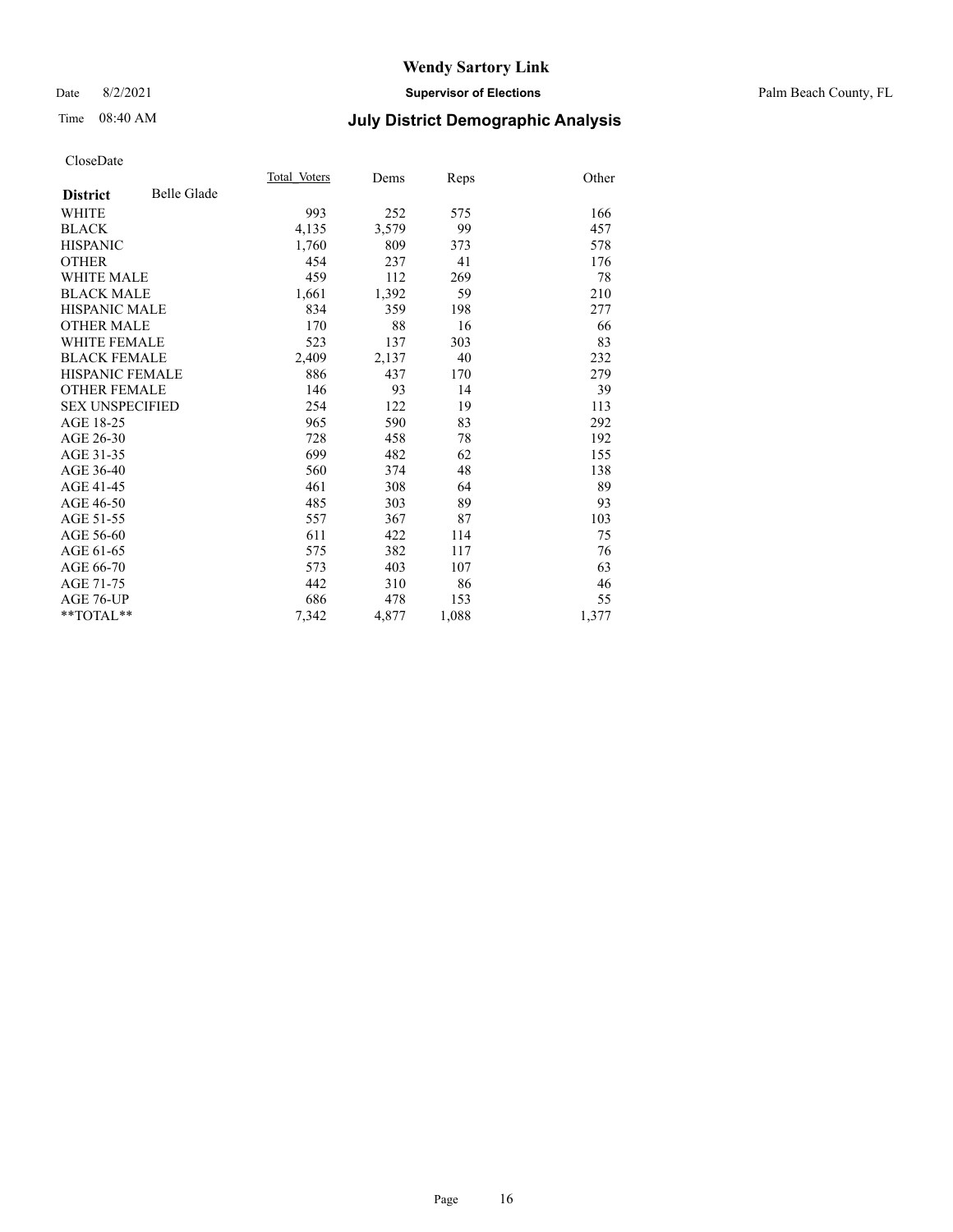Date 8/2/2021 **Supervisor of Elections** Palm Beach County, FL

## Time 08:40 AM **July District Demographic Analysis**

|                        |            | Total Voters | Dems   | <b>Reps</b> | Other  |
|------------------------|------------|--------------|--------|-------------|--------|
| <b>District</b>        | Boca Raton |              |        |             |        |
| WHITE                  |            | 53,423       | 16,606 | 20,836      | 15,981 |
| <b>BLACK</b>           |            | 2,279        | 1,558  | 128         | 593    |
| <b>HISPANIC</b>        |            | 6,028        | 2,130  | 1,498       | 2,400  |
| <b>OTHER</b>           |            | 6,184        | 2,001  | 1,317       | 2,866  |
| <b>WHITE MALE</b>      |            | 25,580       | 6,576  | 10,688      | 8,316  |
| <b>BLACK MALE</b>      |            | 1,002        | 632    | 74          | 296    |
| <b>HISPANIC MALE</b>   |            | 2,425        | 773    | 629         | 1,023  |
| <b>OTHER MALE</b>      |            | 2,147        | 614    | 513         | 1,020  |
| <b>WHITE FEMALE</b>    |            | 27,061       | 9,813  | 9,836       | 7,412  |
| <b>BLACK FEMALE</b>    |            | 1,231        | 900    | 52          | 279    |
| <b>HISPANIC FEMALE</b> |            | 3,452        | 1,308  | 827         | 1,317  |
| <b>OTHER FEMALE</b>    |            | 2,485        | 958    | 502         | 1,025  |
| <b>SEX UNSPECIFIED</b> |            | 2,442        | 682    | 635         | 1,125  |
| AGE 18-25              |            | 7,672        | 2,644  | 2,305       | 2,723  |
| AGE 26-30              |            | 4,623        | 1,514  | 1,348       | 1,761  |
| AGE 31-35              |            | 4,560        | 1,516  | 1,273       | 1,771  |
| AGE 36-40              |            | 4,350        | 1,416  | 1,234       | 1,700  |
| AGE 41-45              |            | 4,307        | 1,371  | 1,237       | 1,699  |
| AGE 46-50              |            | 4,887        | 1,389  | 1,659       | 1,839  |
| AGE 51-55              |            | 5,982        | 1,672  | 2,295       | 2,015  |
| AGE 56-60              |            | 6,466        | 1,954  | 2,568       | 1,944  |
| AGE 61-65              |            | 5,942        | 1,993  | 2,266       | 1,683  |
| AGE 66-70              |            | 5,293        | 1,945  | 1,905       | 1,443  |
| AGE 71-75              |            | 4,854        | 1,810  | 1,795       | 1,249  |
| AGE 76-UP              |            | 8.977        | 3,070  | 3,894       | 2,013  |
| $*$ $TOTAL**$          |            | 67,914       | 22,295 | 23,779      | 21,840 |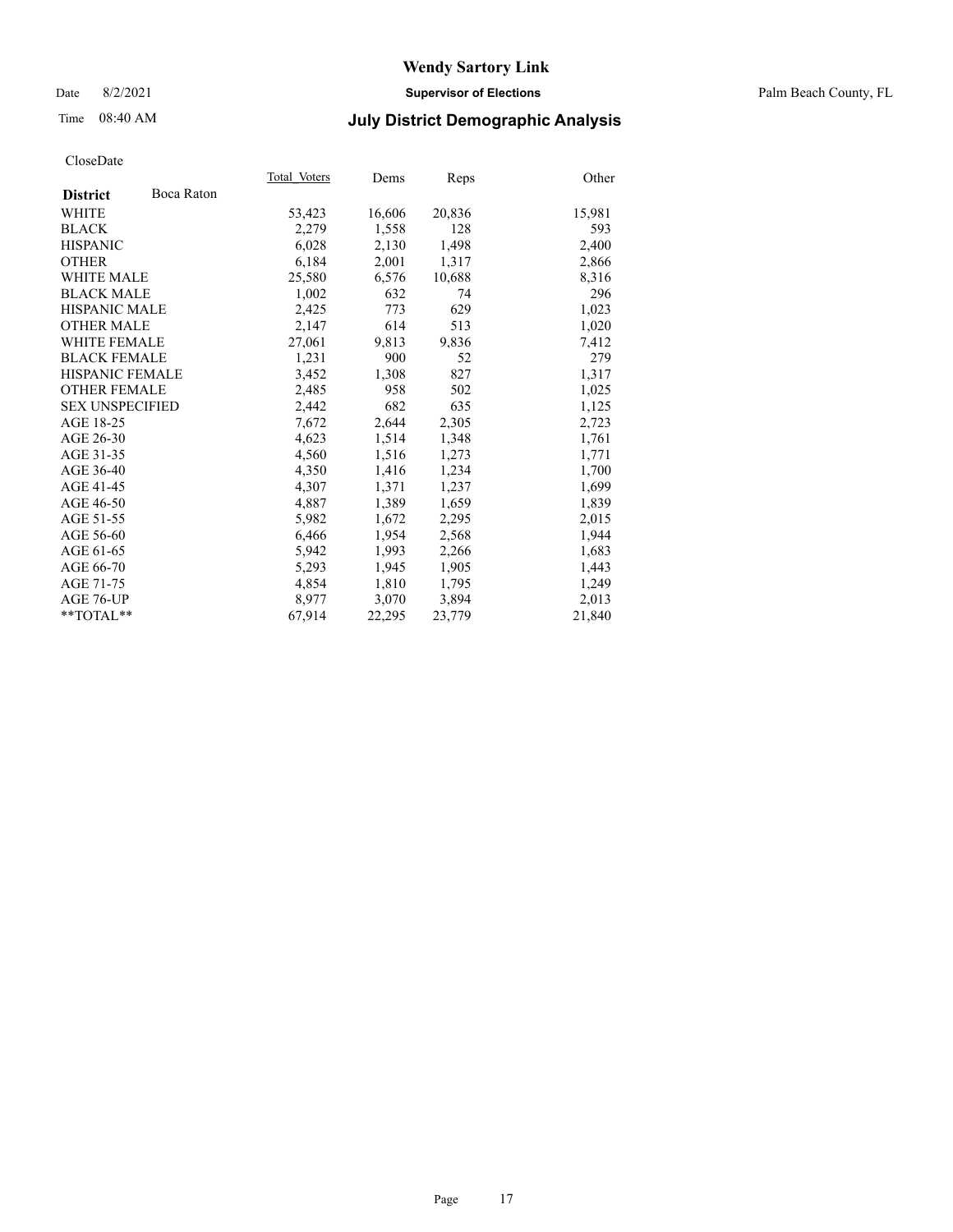### Date 8/2/2021 **Supervisor of Elections** Palm Beach County, FL

## Time 08:40 AM **July District Demographic Analysis**

|                        |                      | Total Voters | Dems             | Reps             | Other            |
|------------------------|----------------------|--------------|------------------|------------------|------------------|
| <b>District</b>        | <b>Briny Breezes</b> |              |                  |                  |                  |
| <b>WHITE</b>           |                      | 312          | 87               | 141              | 84               |
| <b>BLACK</b>           |                      | $\theta$     | $\theta$         | $\mathbf{0}$     | $\theta$         |
| <b>HISPANIC</b>        |                      | 9            | 3                | 1                | 5                |
| <b>OTHER</b>           |                      | 16           | 5                | 5                | 6                |
| <b>WHITE MALE</b>      |                      | 131          | 30               | 56               | 45               |
| <b>BLACK MALE</b>      |                      | $\theta$     | $\theta$         | $\theta$         | 0                |
| <b>HISPANIC MALE</b>   |                      | 3            | $\overline{c}$   | $\boldsymbol{0}$ |                  |
| <b>OTHER MALE</b>      |                      | 6            | $\overline{3}$   | $\overline{2}$   |                  |
| <b>WHITE FEMALE</b>    |                      | 179          | 57               | 83               | 39               |
| <b>BLACK FEMALE</b>    |                      | $\theta$     | $\theta$         | $\mathbf{0}$     | $\boldsymbol{0}$ |
| HISPANIC FEMALE        |                      | 5            | 1                | 1                | 3                |
| <b>OTHER FEMALE</b>    |                      | 4            | $\overline{2}$   | $\theta$         | $\overline{c}$   |
| <b>SEX UNSPECIFIED</b> |                      | 9            | $\boldsymbol{0}$ | 5                | $\overline{4}$   |
| AGE 18-25              |                      | 8            | $\overline{c}$   | 3                | 3                |
| AGE 26-30              |                      | 4            | 1                | 1                | $\overline{c}$   |
| AGE 31-35              |                      | 4            | 1                | $\overline{2}$   |                  |
| AGE 36-40              |                      | 4            | $\overline{2}$   | 1                |                  |
| AGE 41-45              |                      | 6            | 1                |                  | 4                |
| AGE 46-50              |                      | 7            | $\overline{2}$   |                  | 4                |
| AGE 51-55              |                      | 19           | $\overline{4}$   | 8                | 7                |
| AGE 56-60              |                      | 16           | 6                | 6                | 4                |
| AGE 61-65              |                      | 36           | 16               | 12               | 8                |
| AGE 66-70              |                      | 31           | 7                | 13               | 11               |
| AGE 71-75              |                      | 40           | 13               | 16               | 11               |
| AGE 76-UP              |                      | 162          | 40               | 83               | 39               |
| **TOTAL**              |                      | 337          | 95               | 147              | 95               |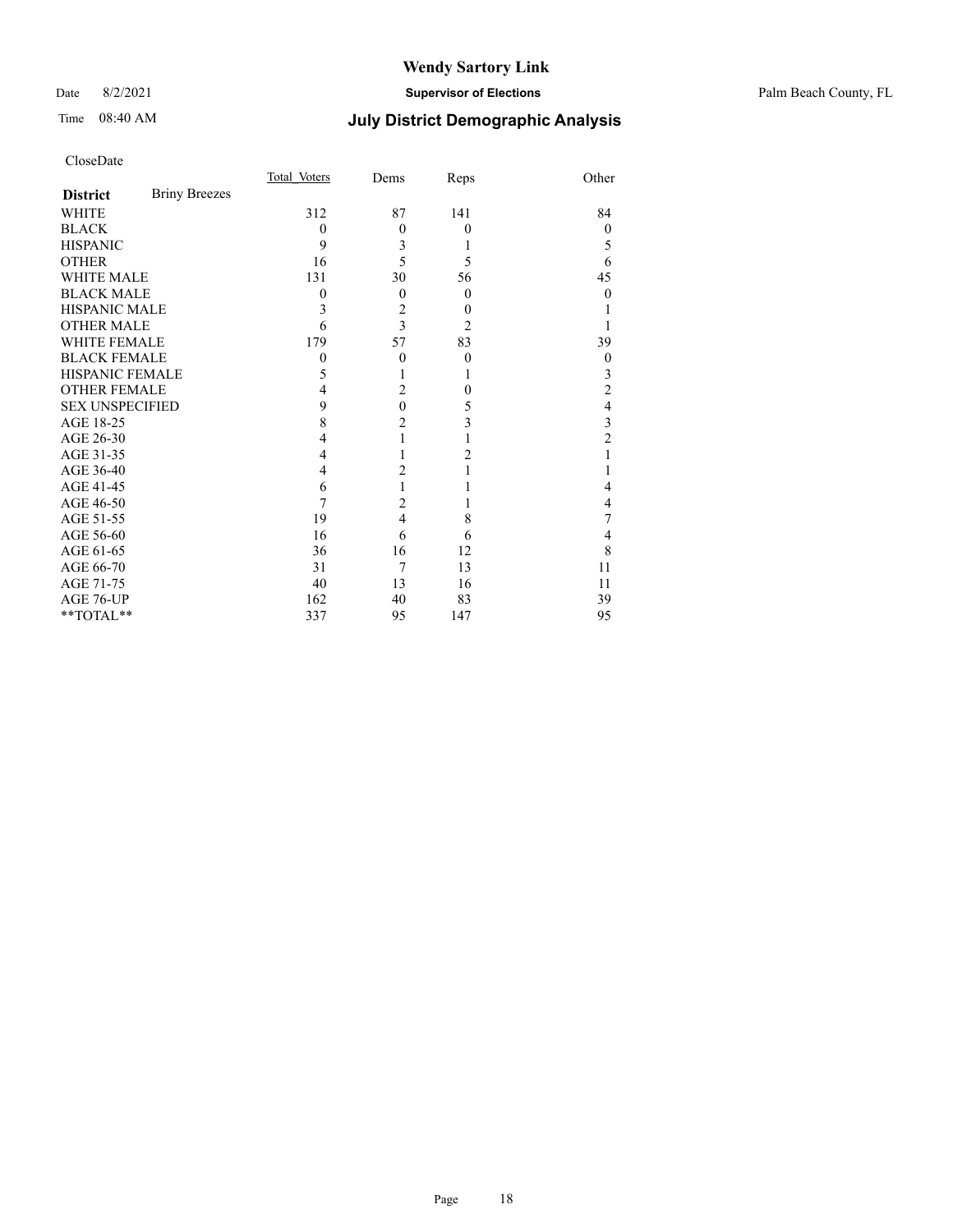### Date 8/2/2021 **Supervisor of Elections** Palm Beach County, FL

## Time 08:40 AM **July District Demographic Analysis**

|                        |            | Total Voters   | Dems                    | Reps           | Other                   |
|------------------------|------------|----------------|-------------------------|----------------|-------------------------|
| <b>District</b>        | Cloud Lake |                |                         |                |                         |
| <b>WHITE</b>           |            | 58             | 19                      | 20             | 19                      |
| <b>BLACK</b>           |            | $\overline{c}$ | 1                       | $\theta$       |                         |
| <b>HISPANIC</b>        |            | 23             | 6                       | 6              | 11                      |
| <b>OTHER</b>           |            | 5              | 1                       | $\theta$       | 4                       |
| WHITE MALE             |            | 27             | 8                       | 11             | 8                       |
| <b>BLACK MALE</b>      |            | 2              |                         | $\theta$       | 1                       |
| <b>HISPANIC MALE</b>   |            | 9              | 1                       | 5              | 3                       |
| <b>OTHER MALE</b>      |            | $\theta$       | 0                       | $\theta$       | $\mathbf{0}$            |
| <b>WHITE FEMALE</b>    |            | 29             | 11                      | 9              | 9                       |
| <b>BLACK FEMALE</b>    |            | $\mathbf{0}$   | $\mathbf{0}$            | 0              | $\mathbf{0}$            |
| <b>HISPANIC FEMALE</b> |            | 14             | 5                       | 1              | 8                       |
| <b>OTHER FEMALE</b>    |            | 3              | 0                       | $\Omega$       | 3                       |
| <b>SEX UNSPECIFIED</b> |            | 4              | 1                       | 0              | 3                       |
| AGE 18-25              |            | 10             | 4                       | 4              | $\overline{c}$          |
| AGE 26-30              |            | 4              | $\overline{c}$          | $\theta$       | $\overline{c}$          |
| AGE 31-35              |            | 9              | $\overline{\mathbf{3}}$ | 2              | $\overline{4}$          |
| AGE 36-40              |            | 9              | $\overline{2}$          | $\theta$       | 7                       |
| AGE 41-45              |            | 5              | 1                       | 2              | $\overline{\mathbf{c}}$ |
| AGE 46-50              |            | 6              | 1                       | $\overline{c}$ | $\overline{\mathbf{3}}$ |
| AGE 51-55              |            | 4              |                         | 3              | $\overline{0}$          |
| AGE 56-60              |            | 9              | $\overline{c}$          | 3              | 4                       |
| AGE 61-65              |            | 8              | 3                       | $\theta$       | 5                       |
| AGE 66-70              |            | 8              | 3                       | 3              | $\overline{c}$          |
| AGE 71-75              |            | 5              | $\overline{c}$          |                | $\overline{c}$          |
| AGE 76-UP              |            | 11             | $\overline{3}$          | 6              | $\overline{2}$          |
| **TOTAL**              |            | 88             | 27                      | 26             | 35                      |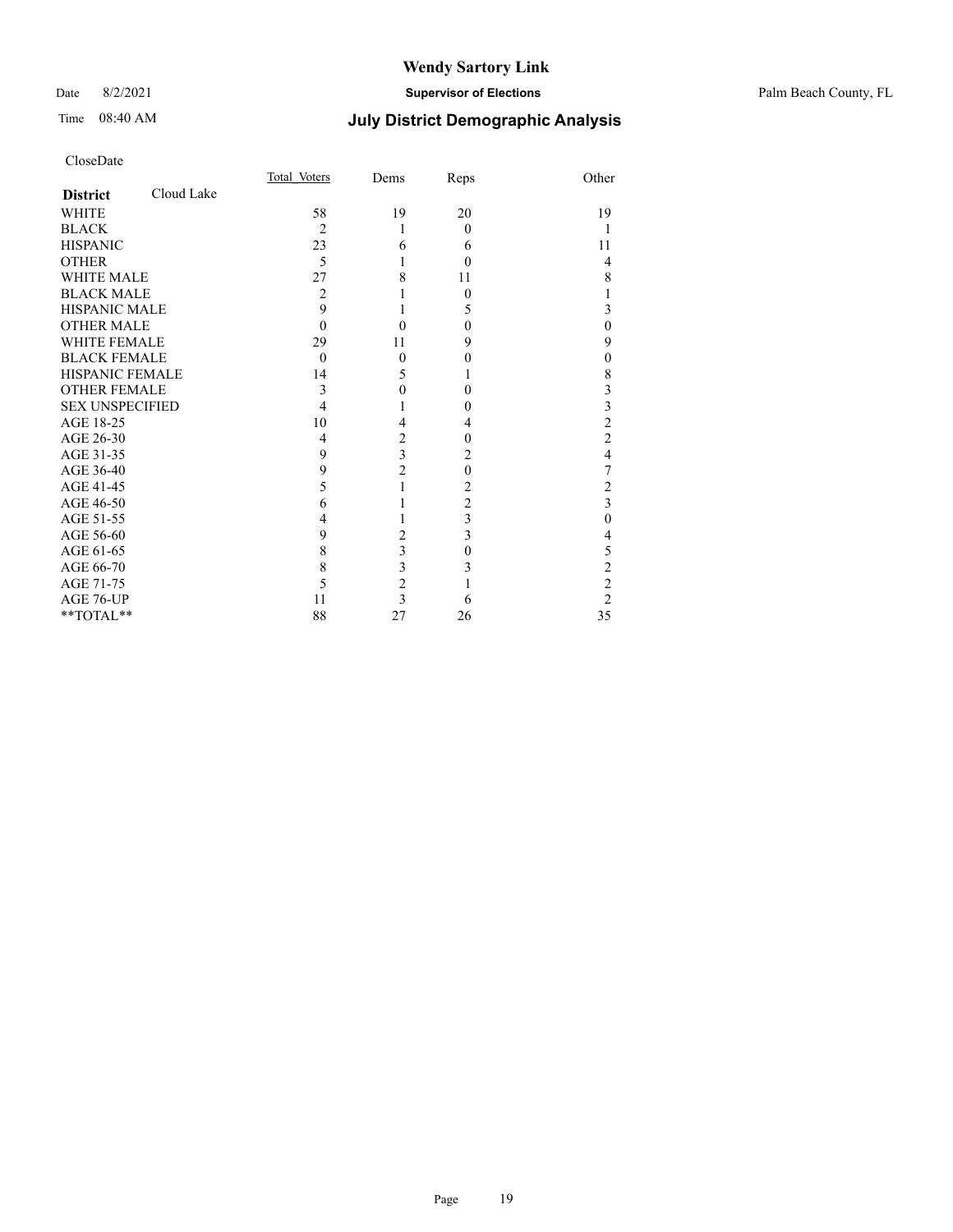### Date 8/2/2021 **Supervisor of Elections** Palm Beach County, FL

## Time 08:40 AM **July District Demographic Analysis**

|                        |              | Total Voters | Dems   | <b>Reps</b> | Other  |
|------------------------|--------------|--------------|--------|-------------|--------|
| <b>District</b>        | Delray Beach |              |        |             |        |
| WHITE                  |              | 30,265       | 10,517 | 10,501      | 9,247  |
| <b>BLACK</b>           |              | 9,298        | 7,492  | 259         | 1,547  |
| <b>HISPANIC</b>        |              | 3,215        | 1,453  | 607         | 1,155  |
| <b>OTHER</b>           |              | 3,682        | 1,512  | 654         | 1,516  |
| <b>WHITE MALE</b>      |              | 14,121       | 4,032  | 5,293       | 4,796  |
| <b>BLACK MALE</b>      |              | 4,154        | 3,193  | 144         | 817    |
| <b>HISPANIC MALE</b>   |              | 1,350        | 577    | 256         | 517    |
| <b>OTHER MALE</b>      |              | 1,261        | 494    | 260         | 507    |
| <b>WHITE FEMALE</b>    |              | 15,696       | 6,332  | 5,076       | 4,288  |
| <b>BLACK FEMALE</b>    |              | 4,995        | 4,182  | 112         | 701    |
| <b>HISPANIC FEMALE</b> |              | 1,789        | 848    | 335         | 606    |
| <b>OTHER FEMALE</b>    |              | 1,480        | 693    | 246         | 541    |
| <b>SEX UNSPECIFIED</b> |              | 1,573        | 600    | 291         | 682    |
| AGE 18-25              |              | 3,849        | 1,808  | 717         | 1,324  |
| AGE 26-30              |              | 3,686        | 1,589  | 751         | 1,346  |
| AGE 31-35              |              | 3,916        | 1,731  | 791         | 1,394  |
| AGE 36-40              |              | 3,098        | 1,324  | 687         | 1,087  |
| AGE 41-45              |              | 2,603        | 1,143  | 529         | 931    |
| AGE 46-50              |              | 2,922        | 1,232  | 722         | 968    |
| AGE 51-55              |              | 3,421        | 1,398  | 1,003       | 1,020  |
| AGE 56-60              |              | 4,286        | 1,819  | 1,288       | 1,179  |
| AGE 61-65              |              | 4,449        | 1,999  | 1,329       | 1,121  |
| AGE 66-70              |              | 4,135        | 2,046  | 1,121       | 968    |
| AGE 71-75              |              | 3,687        | 1,845  | 991         | 851    |
| AGE 76-UP              |              | 6,407        | 3,040  | 2,091       | 1,276  |
| $*$ $TOTAL**$          |              | 46,460       | 20,974 | 12,021      | 13,465 |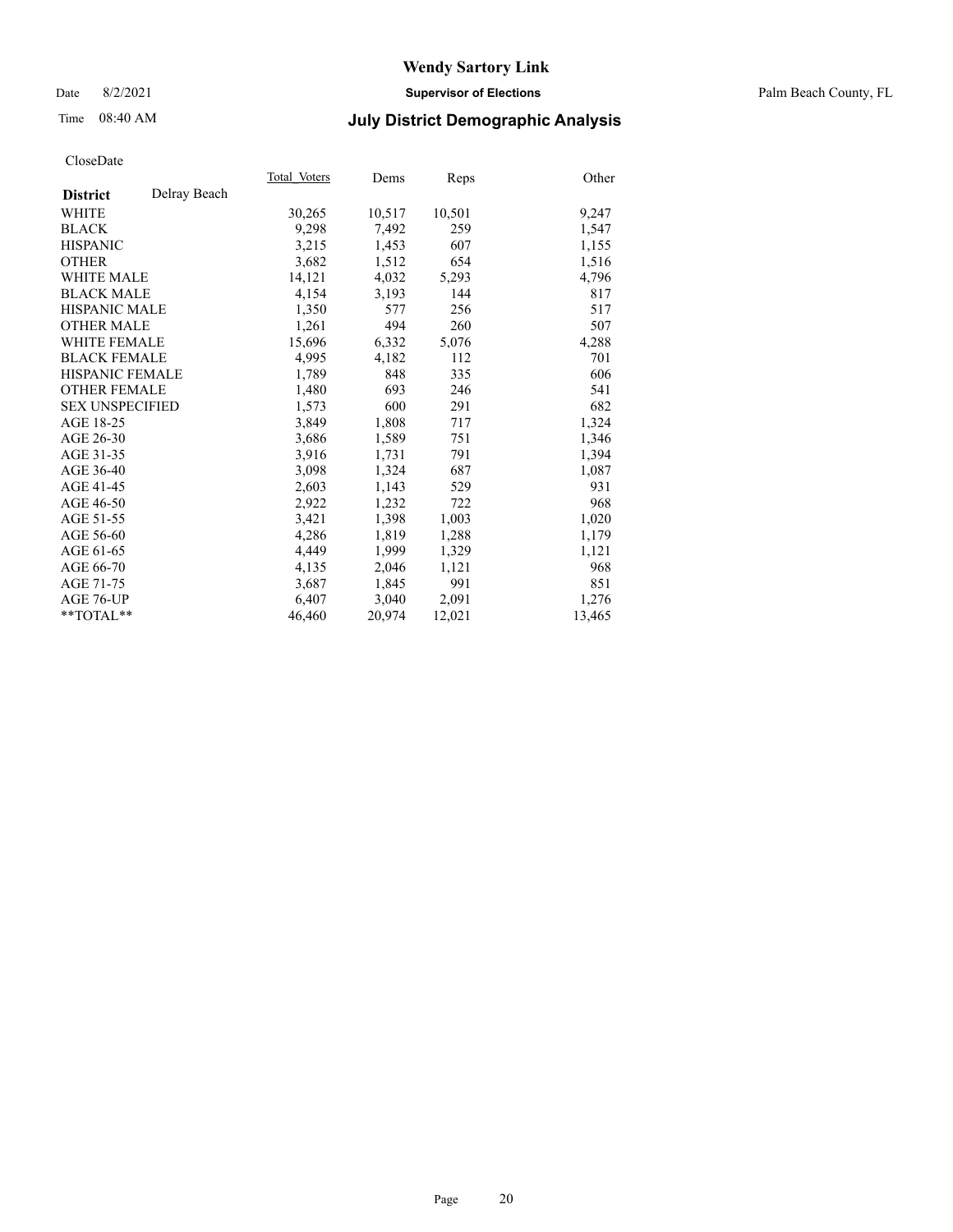### Date 8/2/2021 **Supervisor of Elections** Palm Beach County, FL

## Time 08:40 AM **July District Demographic Analysis**

|                        |            | Total Voters | Dems   | <b>Reps</b> | Other |
|------------------------|------------|--------------|--------|-------------|-------|
| <b>District</b>        | Greenacres |              |        |             |       |
| WHITE                  |            | 8,764        | 3,237  | 2,888       | 2,639 |
| <b>BLACK</b>           |            | 4,707        | 3,472  | 146         | 1,089 |
| <b>HISPANIC</b>        |            | 6,792        | 3.071  | 1,129       | 2,592 |
| <b>OTHER</b>           |            | 2,711        | 1,103  | 353         | 1,255 |
| <b>WHITE MALE</b>      |            | 3,840        | 1,230  | 1,342       | 1,268 |
| <b>BLACK MALE</b>      |            | 1,891        | 1,299  | 90          | 502   |
| <b>HISPANIC MALE</b>   |            | 2,888        | 1,193  | 528         | 1,167 |
| <b>OTHER MALE</b>      |            | 951          | 394    | 136         | 421   |
| <b>WHITE FEMALE</b>    |            | 4,789        | 1,964  | 1,512       | 1,313 |
| <b>BLACK FEMALE</b>    |            | 2,732        | 2,109  | 55          | 568   |
| <b>HISPANIC FEMALE</b> |            | 3,720        | 1,797  | 570         | 1,353 |
| <b>OTHER FEMALE</b>    |            | 1,090        | 508    | 134         | 448   |
| <b>SEX UNSPECIFIED</b> |            | 1,052        | 376    | 147         | 529   |
| AGE 18-25              |            | 2,799        | 1,276  | 295         | 1,228 |
| AGE 26-30              |            | 1,841        | 829    | 223         | 789   |
| AGE 31-35              |            | 1,900        | 887    | 270         | 743   |
| AGE 36-40              |            | 1,821        | 864    | 252         | 705   |
| AGE 41-45              |            | 1,748        | 849    | 283         | 616   |
| AGE 46-50              |            | 1,841        | 889    | 357         | 595   |
| AGE 51-55              |            | 1,901        | 920    | 373         | 608   |
| AGE 56-60              |            | 1,929        | 940    | 450         | 539   |
| AGE 61-65              |            | 1,867        | 880    | 476         | 511   |
| AGE 66-70              |            | 1,537        | 777    | 369         | 391   |
| AGE 71-75              |            | 1,335        | 621    | 381         | 333   |
| AGE 76-UP              |            | 2,455        | 1,151  | 787         | 517   |
| $*$ $TOTAL**$          |            | 22,974       | 10,883 | 4,516       | 7,575 |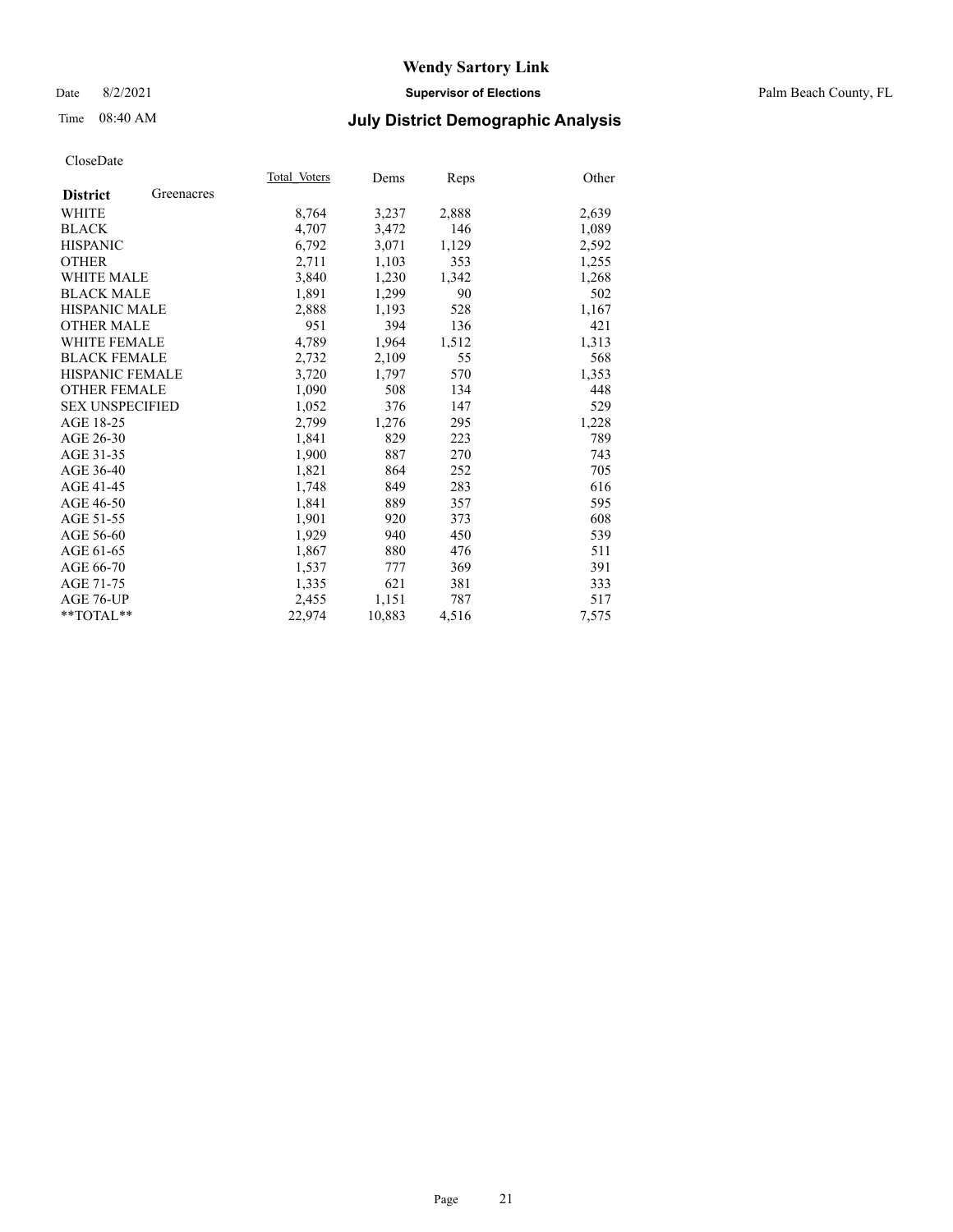### Date 8/2/2021 **Supervisor of Elections** Palm Beach County, FL

## Time 08:40 AM **July District Demographic Analysis**

|                        |            | <b>Total Voters</b> | Dems           | Reps           | Other        |
|------------------------|------------|---------------------|----------------|----------------|--------------|
| <b>District</b>        | Glen Ridge |                     |                |                |              |
| <b>WHITE</b>           |            | 127                 | 35             | 52             | 40           |
| <b>BLACK</b>           |            | 1                   | $\theta$       | $\theta$       | 1            |
| <b>HISPANIC</b>        |            | 33                  | 8              | 10             | 15           |
| <b>OTHER</b>           |            | 12                  | $\theta$       | 1              | 11           |
| WHITE MALE             |            | 64                  | 15             | 30             | 19           |
| <b>BLACK MALE</b>      |            | 1                   | $\theta$       | $\theta$       |              |
| <b>HISPANIC MALE</b>   |            | 16                  | 6              | 4              | 6            |
| <b>OTHER MALE</b>      |            | 5                   | $\theta$       |                | 4            |
| <b>WHITE FEMALE</b>    |            | 61                  | 20             | 22             | 19           |
| <b>BLACK FEMALE</b>    |            | $\theta$            | $\theta$       | $\theta$       | $\mathbf{0}$ |
| <b>HISPANIC FEMALE</b> |            | 16                  | $\overline{c}$ | 5              | 9            |
| <b>OTHER FEMALE</b>    |            | 4                   | $\mathbf{0}$   | $\mathbf{0}$   | 4            |
| <b>SEX UNSPECIFIED</b> |            | 6                   | $\mathbf{0}$   | 1              | 5            |
| AGE 18-25              |            | 19                  | $\overline{4}$ | 6              | 9            |
| AGE 26-30              |            | 18                  | 5              | 4              | 9            |
| AGE 31-35              |            | 11                  | 1              | 6              | 4            |
| AGE 36-40              |            | 9                   | 3              | $\overline{2}$ | 4            |
| AGE 41-45              |            | 12                  | 3              | 6              | 3            |
| AGE 46-50              |            | 13                  | 1              | 5              | 7            |
| AGE 51-55              |            | 13                  | 4              | 4              | 5            |
| AGE 56-60              |            | 31                  | 8              | 12             | 11           |
| AGE 61-65              |            | 11                  | $\overline{c}$ | 5              | 4            |
| AGE 66-70              |            | 17                  | 6              | 5              | 6            |
| AGE 71-75              |            | 8                   | $\overline{c}$ | $\overline{c}$ | 4            |
| AGE 76-UP              |            | 11                  | $\overline{4}$ | 6              |              |
| **TOTAL**              |            | 173                 | 43             | 63             | 67           |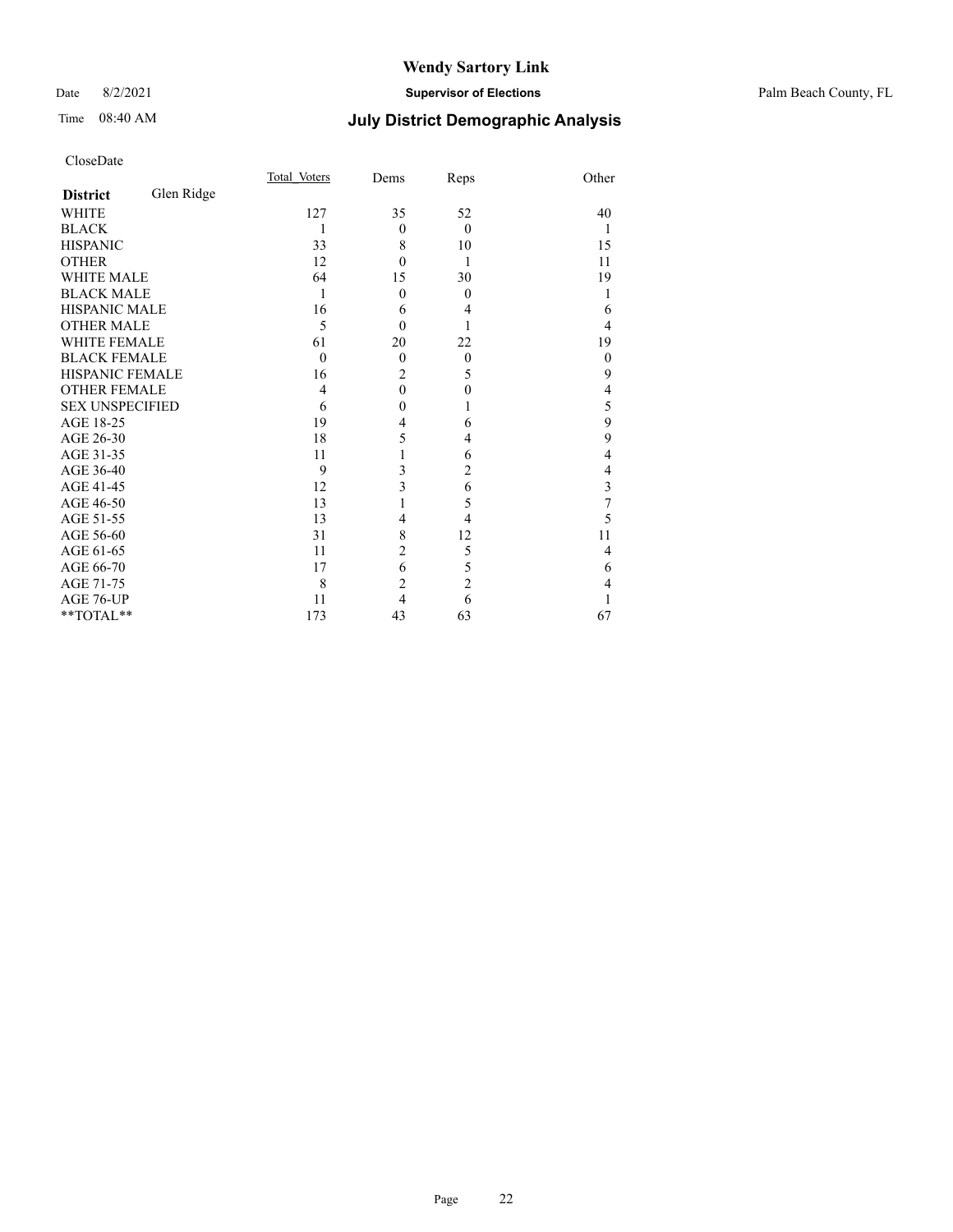### Date 8/2/2021 **Supervisor of Elections** Palm Beach County, FL

## Time 08:40 AM **July District Demographic Analysis**

|                        |            | Total Voters   | Dems                    | Reps             | Other          |
|------------------------|------------|----------------|-------------------------|------------------|----------------|
| <b>District</b>        | Gulfstream |                |                         |                  |                |
| <b>WHITE</b>           |            | 808            | 170                     | 435              | 203            |
| <b>BLACK</b>           |            | 4              | 4                       | $\boldsymbol{0}$ | $\theta$       |
| <b>HISPANIC</b>        |            | 22             | 4                       | 9                | 9              |
| <b>OTHER</b>           |            | 36             | 6                       | 10               | 20             |
| WHITE MALE             |            | 397            | 69                      | 219              | 109            |
| <b>BLACK MALE</b>      |            | $\overline{2}$ | $\overline{c}$          | $\theta$         | $\theta$       |
| <b>HISPANIC MALE</b>   |            | 6              | $\boldsymbol{0}$        | $\overline{2}$   | $\overline{4}$ |
| <b>OTHER MALE</b>      |            | 19             | $\overline{2}$          | 7                | 10             |
| WHITE FEMALE           |            | 401            | 99                      | 209              | 93             |
| <b>BLACK FEMALE</b>    |            | $\overline{2}$ | $\overline{2}$          | $\theta$         | $\theta$       |
| <b>HISPANIC FEMALE</b> |            | 16             | $\overline{\mathbf{4}}$ | 7                | 5              |
| <b>OTHER FEMALE</b>    |            | 10             | $\overline{c}$          | $\overline{c}$   | 6              |
| <b>SEX UNSPECIFIED</b> |            | 16             | $\overline{4}$          | 7                | 5              |
| AGE 18-25              |            | 56             | 8                       | 17               | 31             |
| AGE 26-30              |            | 27             | 5                       | 9                | 13             |
| AGE 31-35              |            | 33             | 12                      | 11               | 10             |
| AGE 36-40              |            | 45             | 8                       | 20               | 17             |
| AGE 41-45              |            | 27             | 3                       | 14               | 10             |
| AGE 46-50              |            | 50             | 7                       | 25               | 18             |
| AGE 51-55              |            | 49             | 9                       | 24               | 16             |
| AGE 56-60              |            | 83             | 11                      | 46               | 26             |
| AGE 61-65              |            | 101            | 21                      | 63               | 17             |
| AGE 66-70              |            | 101            | 28                      | 52               | 21             |
| AGE 71-75              |            | 102            | 24                      | 60               | 18             |
| AGE 76-UP              |            | 196            | 48                      | 113              | 35             |
| **TOTAL**              |            | 870            | 184                     | 454              | 232            |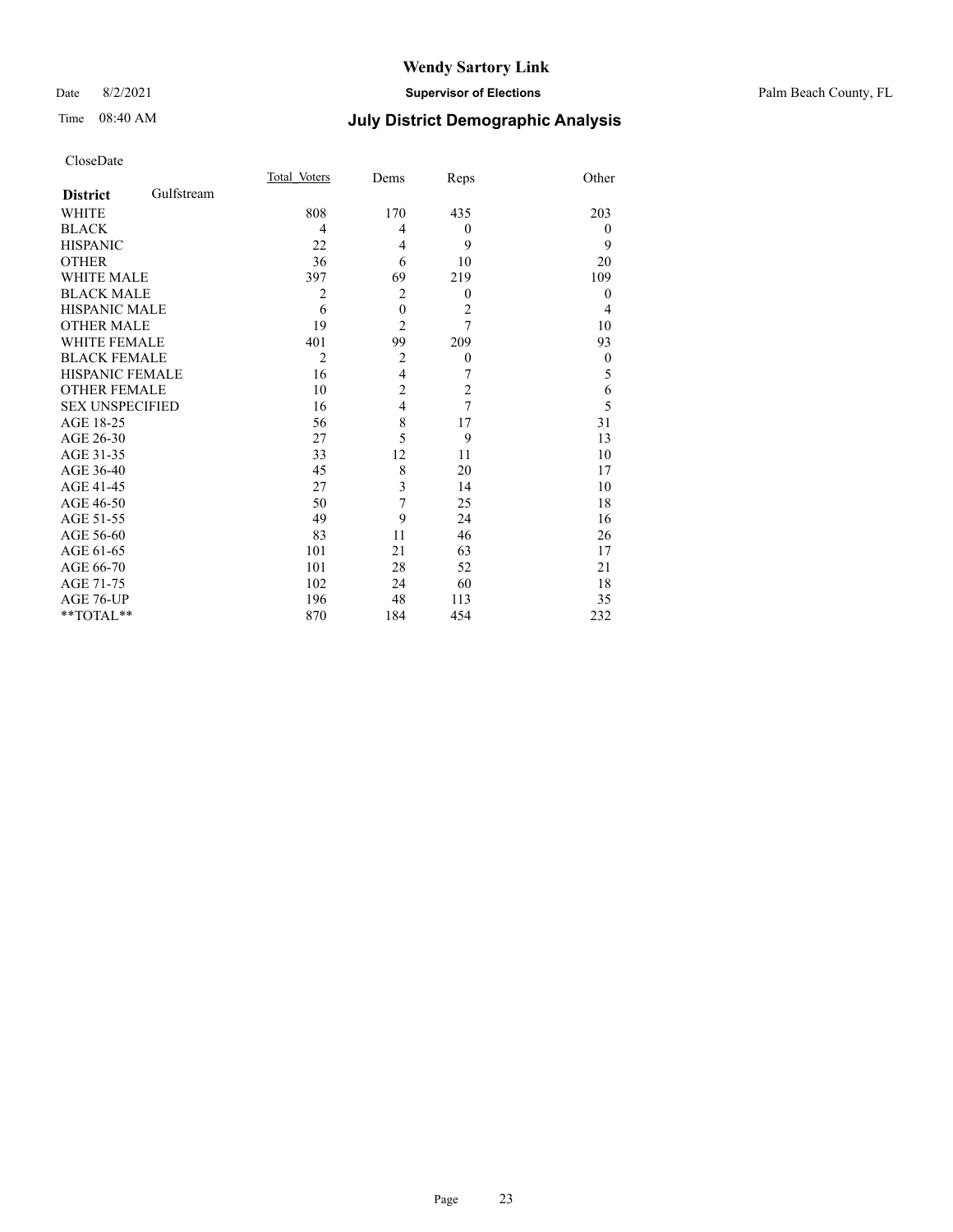### Date 8/2/2021 **Supervisor of Elections** Palm Beach County, FL

## Time 08:40 AM **July District Demographic Analysis**

|                        |                       | Total Voters | Dems  | Reps           | Other          |
|------------------------|-----------------------|--------------|-------|----------------|----------------|
| <b>District</b>        | <b>Highland Beach</b> |              |       |                |                |
| WHITE                  |                       | 3,411        | 1,024 | 1,417          | 970            |
| <b>BLACK</b>           |                       | 20           | 15    | $\overline{2}$ | 3              |
| <b>HISPANIC</b>        |                       | 143          | 46    | 39             | 58             |
| <b>OTHER</b>           |                       | 267          | 98    | 66             | 103            |
| <b>WHITE MALE</b>      |                       | 1,614        | 415   | 714            | 485            |
| <b>BLACK MALE</b>      |                       | 10           | 7     | $\overline{c}$ | 1              |
| <b>HISPANIC MALE</b>   |                       | 46           | 14    | 14             | 18             |
| <b>OTHER MALE</b>      |                       | 84           | 25    | 19             | 40             |
| <b>WHITE FEMALE</b>    |                       | 1,755        | 605   | 678            | 472            |
| <b>BLACK FEMALE</b>    |                       | 10           | 8     | $\mathbf{0}$   | $\overline{2}$ |
| HISPANIC FEMALE        |                       | 94           | 32    | 25             | 37             |
| <b>OTHER FEMALE</b>    |                       | 111          | 47    | 30             | 34             |
| <b>SEX UNSPECIFIED</b> |                       | 113          | 27    | 41             | 45             |
| AGE 18-25              |                       | 161          | 44    | 52             | 65             |
| AGE 26-30              |                       | 99           | 35    | 26             | 38             |
| AGE 31-35              |                       | 91           | 26    | 30             | 35             |
| AGE 36-40              |                       | 75           | 22    | 22             | 31             |
| AGE 41-45              |                       | 79           | 19    | 25             | 35             |
| AGE 46-50              |                       | 108          | 18    | 45             | 45             |
| AGE 51-55              |                       | 202          | 41    | 90             | 71             |
| AGE 56-60              |                       | 381          | 103   | 155            | 123            |
| AGE 61-65              |                       | 436          | 152   | 154            | 130            |
| AGE 66-70              |                       | 440          | 138   | 175            | 127            |
| AGE 71-75              |                       | 610          | 214   | 230            | 166            |
| AGE 76-UP              |                       | 1,159        | 371   | 520            | 268            |
| $*$ $TOTAL**$          |                       | 3,841        | 1,183 | 1,524          | 1,134          |
|                        |                       |              |       |                |                |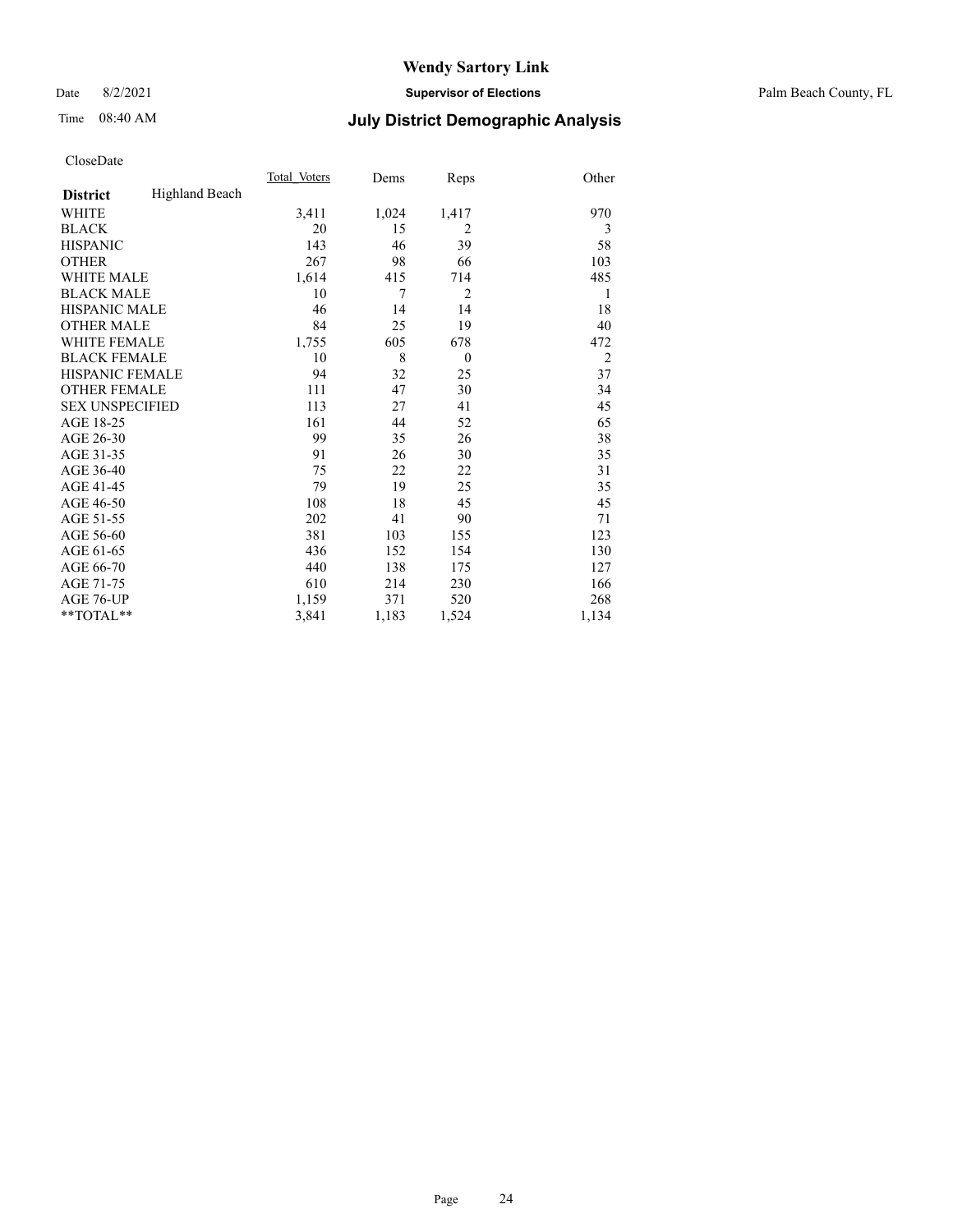### Date 8/2/2021 **Supervisor of Elections** Palm Beach County, FL

## Time 08:40 AM **July District Demographic Analysis**

|                        |           | Total Voters | Dems | Reps | Other |
|------------------------|-----------|--------------|------|------|-------|
| <b>District</b>        | Haverhill |              |      |      |       |
| <b>WHITE</b>           |           | 489          | 146  | 211  | 132   |
| <b>BLACK</b>           |           | 392          | 300  | 19   | 73    |
| <b>HISPANIC</b>        |           | 304          | 123  | 71   | 110   |
| <b>OTHER</b>           |           | 138          | 43   | 28   | 67    |
| WHITE MALE             |           | 241          | 61   | 104  | 76    |
| <b>BLACK MALE</b>      |           | 175          | 119  | 12   | 44    |
| <b>HISPANIC MALE</b>   |           | 142          | 46   | 38   | 58    |
| <b>OTHER MALE</b>      |           | 40           | 13   | 6    | 21    |
| <b>WHITE FEMALE</b>    |           | 241          | 84   | 103  | 54    |
| <b>BLACK FEMALE</b>    |           | 213          | 178  | 7    | 28    |
| <b>HISPANIC FEMALE</b> |           | 152          | 72   | 30   | 50    |
| <b>OTHER FEMALE</b>    |           | 55           | 20   | 9    | 26    |
| <b>SEX UNSPECIFIED</b> |           | 64           | 19   | 20   | 25    |
| AGE 18-25              |           | 160          | 71   | 30   | 59    |
| AGE 26-30              |           | 124          | 58   | 23   | 43    |
| AGE 31-35              |           | 112          | 50   | 21   | 41    |
| AGE 36-40              |           | 115          | 56   | 17   | 42    |
| AGE 41-45              |           | 107          | 59   | 26   | 22    |
| AGE 46-50              |           | 107          | 52   | 23   | 32    |
| AGE 51-55              |           | 127          | 53   | 41   | 33    |
| AGE 56-60              |           | 132          | 54   | 37   | 41    |
| AGE 61-65              |           | 121          | 55   | 36   | 30    |
| AGE 66-70              |           | 83           | 41   | 25   | 17    |
| AGE 71-75              |           | 53           | 26   | 16   | 11    |
| AGE 76-UP              |           | 82           | 37   | 34   | 11    |
| $*$ $TOTAL**$          |           | 1,323        | 612  | 329  | 382   |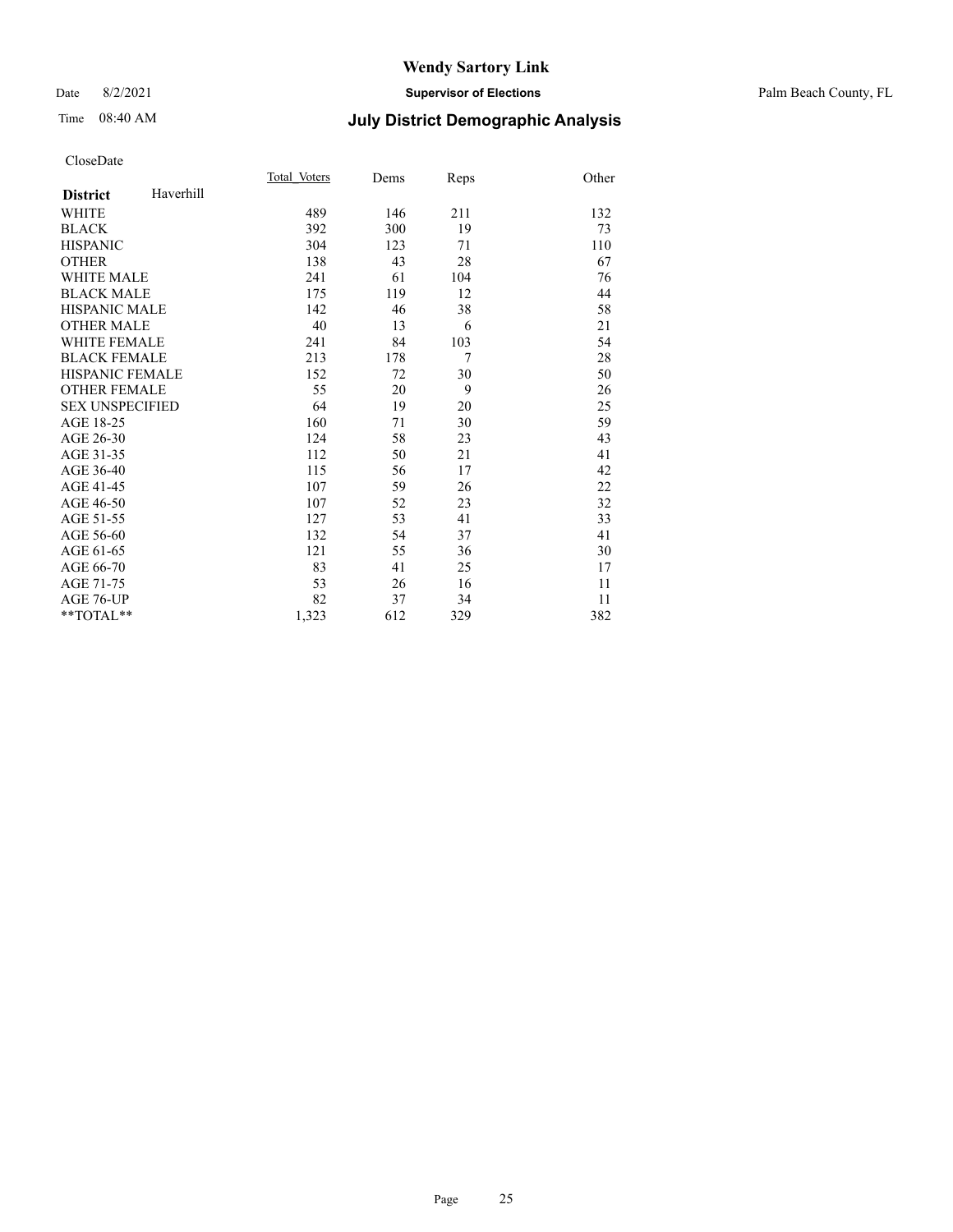### Date 8/2/2021 **Supervisor of Elections** Palm Beach County, FL

## Time 08:40 AM **July District Demographic Analysis**

|                        |          | Total Voters | Dems | Reps | Other |
|------------------------|----------|--------------|------|------|-------|
| <b>District</b>        | Hypoluxo |              |      |      |       |
| WHITE                  |          | 1,611        | 499  | 597  | 515   |
| <b>BLACK</b>           |          | 120          | 89   | 7    | 24    |
| <b>HISPANIC</b>        |          | 170          | 70   | 28   | 72    |
| <b>OTHER</b>           |          | 160          | 49   | 42   | 69    |
| <b>WHITE MALE</b>      |          | 760          | 195  | 305  | 260   |
| <b>BLACK MALE</b>      |          | 45           | 29   | 3    | 13    |
| <b>HISPANIC MALE</b>   |          | 75           | 34   | 12   | 29    |
| <b>OTHER MALE</b>      |          | 54           | 15   | 15   | 24    |
| <b>WHITE FEMALE</b>    |          | 834          | 300  | 286  | 248   |
| <b>BLACK FEMALE</b>    |          | 73           | 60   | 3    | 10    |
| <b>HISPANIC FEMALE</b> |          | 87           | 34   | 14   | 39    |
| <b>OTHER FEMALE</b>    |          | 72           | 23   | 18   | 31    |
| <b>SEX UNSPECIFIED</b> |          | 61           | 17   | 18   | 26    |
| AGE 18-25              |          | 126          | 45   | 28   | 53    |
| AGE 26-30              |          | 146          | 49   | 37   | 60    |
| AGE 31-35              |          | 144          | 46   | 38   | 60    |
| AGE 36-40              |          | 116          | 38   | 33   | 45    |
| AGE 41-45              |          | 136          | 48   | 34   | 54    |
| AGE 46-50              |          | 160          | 53   | 48   | 59    |
| AGE 51-55              |          | 175          | 60   | 57   | 58    |
| AGE 56-60              |          | 213          | 64   | 86   | 63    |
| AGE 61-65              |          | 242          | 92   | 88   | 62    |
| AGE 66-70              |          | 202          | 77   | 62   | 63    |
| AGE 71-75              |          | 148          | 51   | 59   | 38    |
| AGE 76-UP              |          | 253          | 84   | 104  | 65    |
| **TOTAL**              |          | 2,061        | 707  | 674  | 680   |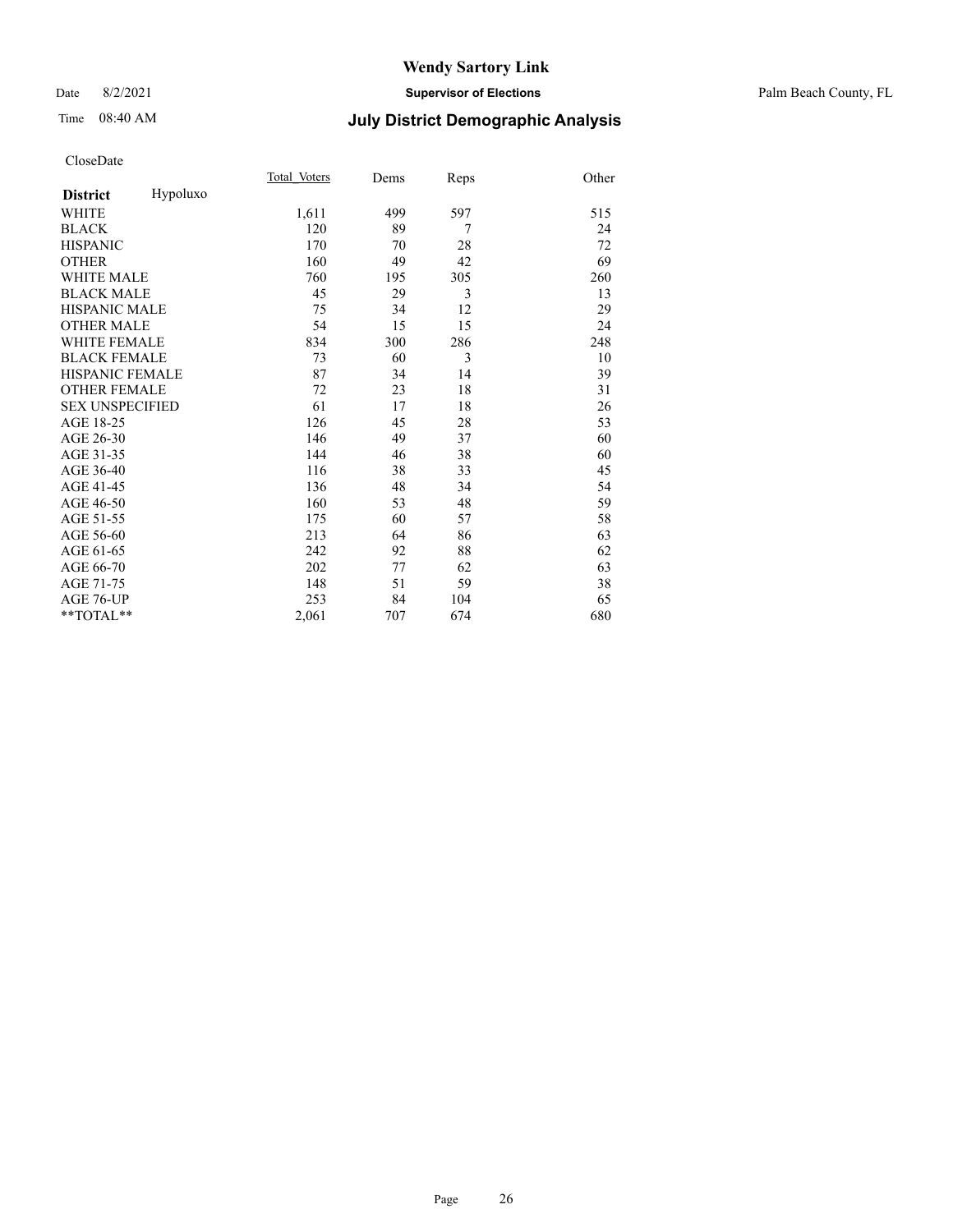## Date 8/2/2021 **Supervisor of Elections** Palm Beach County, FL

## Time 08:40 AM **July District Demographic Analysis**

|                        |            | Total Voters | Dems | Reps           | Other |
|------------------------|------------|--------------|------|----------------|-------|
| <b>District</b>        | Juno Beach |              |      |                |       |
| <b>WHITE</b>           |            | 2,818        | 727  | 1,335          | 756   |
| <b>BLACK</b>           |            | 18           | 7    | 3              | 8     |
| <b>HISPANIC</b>        |            | 80           | 18   | 37             | 25    |
| <b>OTHER</b>           |            | 168          | 47   | 53             | 68    |
| <b>WHITE MALE</b>      |            | 1,282        | 263  | 634            | 385   |
| <b>BLACK MALE</b>      |            | 10           | 3    | $\overline{2}$ | 5     |
| <b>HISPANIC MALE</b>   |            | 35           | 9    | 18             | 8     |
| <b>OTHER MALE</b>      |            | 47           | 9    | 17             | 21    |
| <b>WHITE FEMALE</b>    |            | 1,506        | 458  | 688            | 360   |
| <b>BLACK FEMALE</b>    |            | 8            | 4    | 1              | 3     |
| <b>HISPANIC FEMALE</b> |            | 44           | 9    | 19             | 16    |
| <b>OTHER FEMALE</b>    |            | 73           | 24   | 26             | 23    |
| <b>SEX UNSPECIFIED</b> |            | 74           | 15   | 23             | 36    |
| AGE 18-25              |            | 128          | 35   | 48             | 45    |
| AGE 26-30              |            | 62           | 14   | 31             | 17    |
| AGE 31-35              |            | 98           | 24   | 35             | 39    |
| AGE 36-40              |            | 106          | 22   | 41             | 43    |
| AGE 41-45              |            | 85           | 16   | 34             | 35    |
| AGE 46-50              |            | 113          | 26   | 44             | 43    |
| AGE 51-55              |            | 194          | 31   | 99             | 64    |
| AGE 56-60              |            | 296          | 77   | 141            | 78    |
| AGE 61-65              |            | 363          | 99   | 169            | 95    |
| AGE 66-70              |            | 393          | 108  | 173            | 112   |
| AGE 71-75              |            | 383          | 104  | 172            | 107   |
| AGE 76-UP              |            | 863          | 243  | 441            | 179   |
| **TOTAL**              |            | 3,084        | 799  | 1,428          | 857   |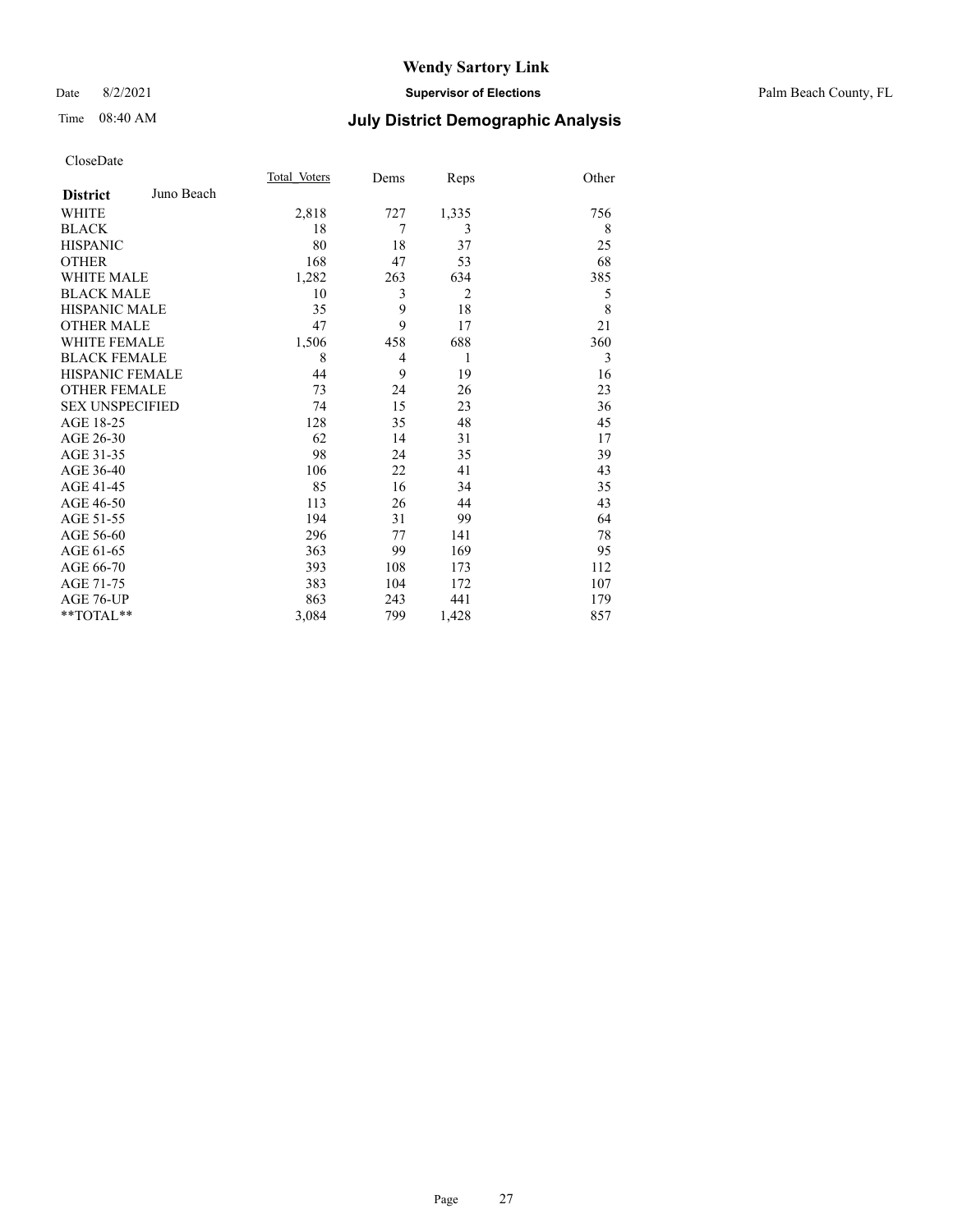Date 8/2/2021 **Supervisor of Elections** Palm Beach County, FL

## Time 08:40 AM **July District Demographic Analysis**

|                                         | Total Voters | Dems           | Reps           | Other                   |
|-----------------------------------------|--------------|----------------|----------------|-------------------------|
| Jupiter Inlet Colony<br><b>District</b> |              |                |                |                         |
| <b>WHITE</b>                            | 363          | 62             | 211            | 90                      |
| <b>BLACK</b>                            | $\theta$     | $\theta$       | $\theta$       | 0                       |
| <b>HISPANIC</b>                         | 5            | $\theta$       | 4              |                         |
| <b>OTHER</b>                            | 27           | 9              | 10             | 8                       |
| WHITE MALE                              | 175          | 16             | 112            | 47                      |
| <b>BLACK MALE</b>                       | 0            | $\theta$       | $\theta$       | $\theta$                |
| <b>HISPANIC MALE</b>                    | 0            | $\mathbf{0}$   | $\theta$       | 0                       |
| <b>OTHER MALE</b>                       | 4            | $\overline{c}$ | $\overline{2}$ | 0                       |
| WHITE FEMALE                            | 186          | 46             | 97             | 43                      |
| <b>BLACK FEMALE</b>                     | $\mathbf{0}$ | $\theta$       | $\theta$       | $\theta$                |
| <b>HISPANIC FEMALE</b>                  | 5            | $\mathbf{0}$   | 4              |                         |
| <b>OTHER FEMALE</b>                     | 17           | 6              | 5              | 6                       |
| <b>SEX UNSPECIFIED</b>                  | 8            |                | 5              | 2                       |
| AGE 18-25                               | 44           | 6              | 21             | 17                      |
| AGE 26-30                               | 16           | 3              | 10             | 3                       |
| AGE 31-35                               | 12           | $\overline{c}$ | 5              | 5                       |
| AGE 36-40                               | 6            | $\overline{2}$ | 4              | $\mathbf{0}$            |
| AGE 41-45                               | 11           | $\overline{4}$ | 5              | $\overline{\mathbf{c}}$ |
| AGE 46-50                               | 14           | $\overline{2}$ | 7              | 5                       |
| AGE 51-55                               | 41           | 4              | 25             | 12                      |
| AGE 56-60                               | 51           | 4              | 31             | 16                      |
| AGE 61-65                               | 52           | 14             | 26             | 12                      |
| AGE 66-70                               | 32           | 6              | 17             | 9                       |
| AGE 71-75                               | 41           | 5              | 25             | 11                      |
| AGE 76-UP                               | 75           | 19             | 49             | 7                       |
| **TOTAL**                               | 395          | 71             | 225            | 99                      |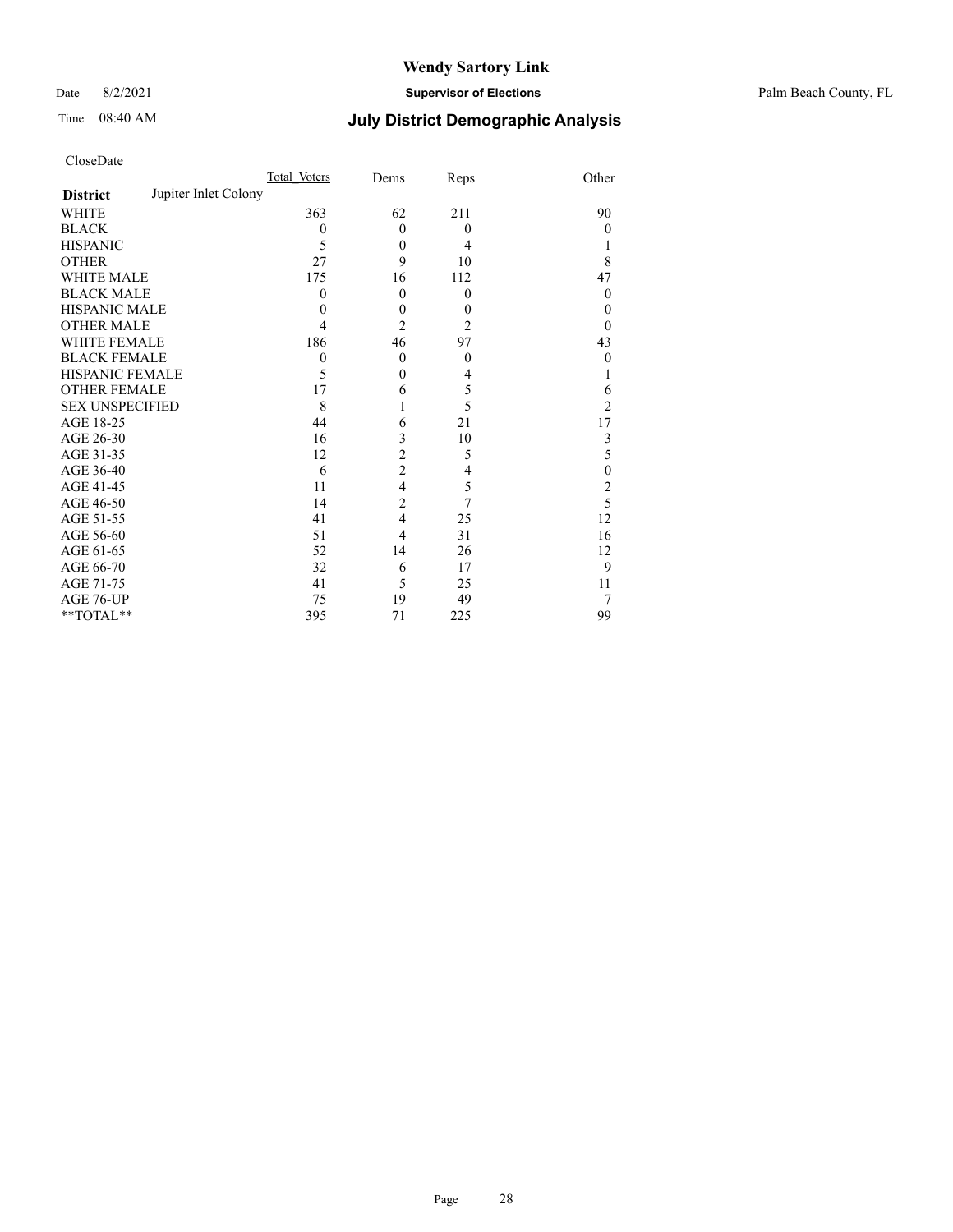### Date 8/2/2021 **Supervisor of Elections** Palm Beach County, FL

## Time 08:40 AM **July District Demographic Analysis**

|                            | Total Voters | Dems   | Reps   | Other  |
|----------------------------|--------------|--------|--------|--------|
| Jupiter<br><b>District</b> |              |        |        |        |
| WHITE                      | 37,868       | 10,154 | 16,627 | 11,087 |
| <b>BLACK</b>               | 600          | 396    | 43     | 161    |
| <b>HISPANIC</b>            | 2,554        | 978    | 664    | 912    |
| <b>OTHER</b>               | 3,214        | 1,024  | 793    | 1,397  |
| <b>WHITE MALE</b>          | 17,760       | 3,822  | 8,337  | 5,601  |
| <b>BLACK MALE</b>          | 294          | 184    | 21     | 89     |
| <b>HISPANIC MALE</b>       | 1,057        | 377    | 287    | 393    |
| <b>OTHER MALE</b>          | 1,102        | 334    | 279    | 489    |
| <b>WHITE FEMALE</b>        | 19,684       | 6,211  | 8,117  | 5,356  |
| <b>BLACK FEMALE</b>        | 298          | 207    | 20     | 71     |
| HISPANIC FEMALE            | 1,436        | 579    | 357    | 500    |
| <b>OTHER FEMALE</b>        | 1,272        | 487    | 302    | 483    |
| <b>SEX UNSPECIFIED</b>     | 1,281        | 329    | 386    | 566    |
| AGE 18-25                  | 3.909        | 1,167  | 1,313  | 1,429  |
| AGE 26-30                  | 2,756        | 827    | 919    | 1,010  |
| AGE 31-35                  | 2,846        | 823    | 964    | 1,059  |
| AGE 36-40                  | 3,049        | 863    | 1,033  | 1,153  |
| AGE 41-45                  | 3,138        | 845    | 1,112  | 1,181  |
| AGE 46-50                  | 3,454        | 865    | 1,380  | 1,209  |
| AGE 51-55                  | 3,981        | 985    | 1,788  | 1,208  |
| AGE 56-60                  | 4,312        | 1,109  | 2,024  | 1,179  |
| AGE 61-65                  | 4,226        | 1,239  | 1,909  | 1,078  |
| AGE 66-70                  | 3,635        | 1,172  | 1,505  | 958    |
| AGE 71-75                  | 3,310        | 1,018  | 1,479  | 813    |
| AGE 76-UP                  | 5,620        | 1,639  | 2,701  | 1,280  |
| $*$ $TOTAL**$              | 44,236       | 12,552 | 18,127 | 13,557 |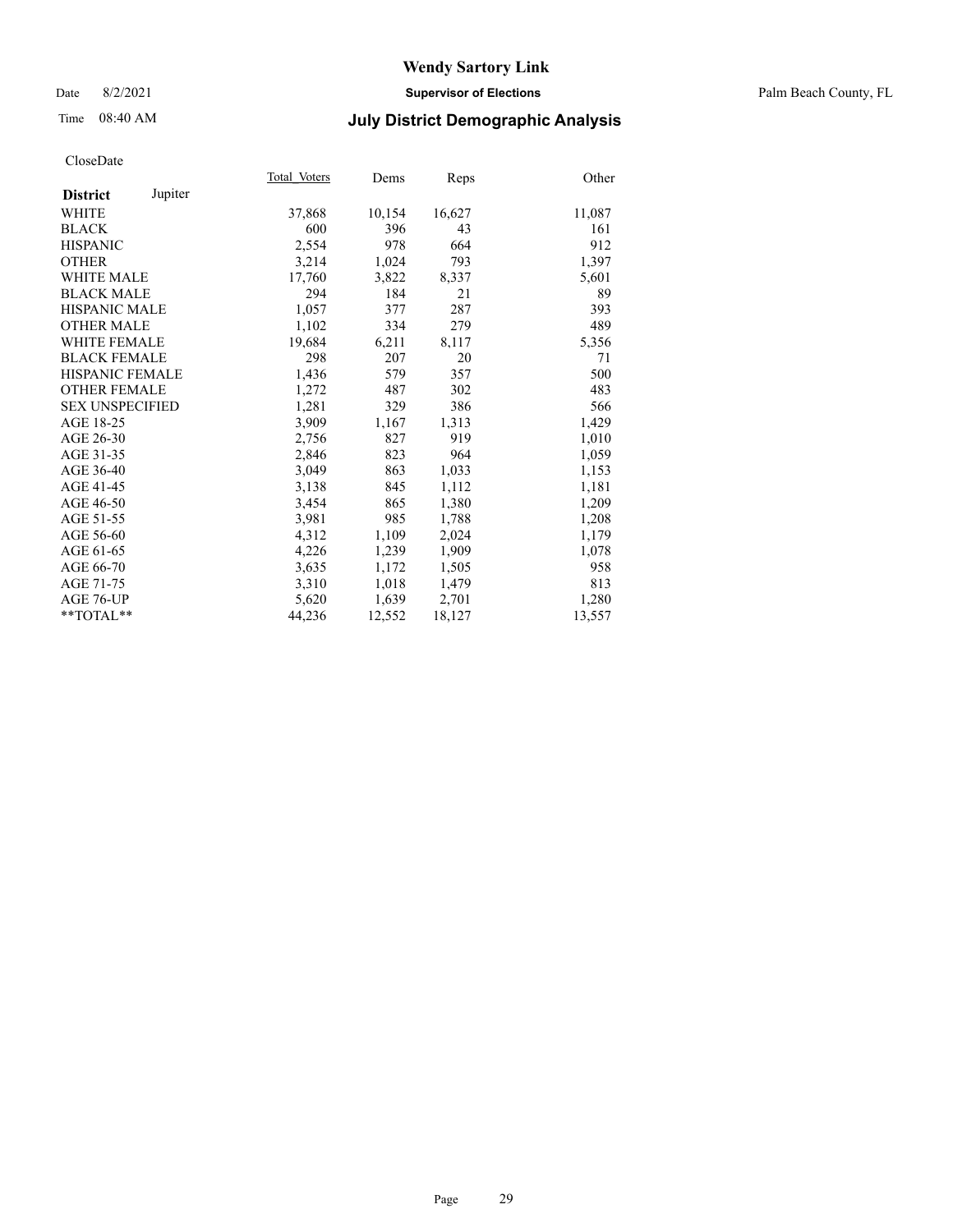### Date 8/2/2021 **Supervisor of Elections** Palm Beach County, FL

## Time 08:40 AM **July District Demographic Analysis**

|                            | Total Voters | Dems  | Reps  | Other |
|----------------------------|--------------|-------|-------|-------|
| Lantana<br><b>District</b> |              |       |       |       |
| WHITE                      | 4,200        | 1,445 | 1,472 | 1,283 |
| <b>BLACK</b>               | 1,213        | 899   | 38    | 276   |
| <b>HISPANIC</b>            | 924          | 411   | 145   | 368   |
| <b>OTHER</b>               | 583          | 240   | 93    | 250   |
| <b>WHITE MALE</b>          | 2,067        | 598   | 780   | 689   |
| <b>BLACK MALE</b>          | 559          | 399   | 27    | 133   |
| <b>HISPANIC MALE</b>       | 399          | 162   | 80    | 157   |
| <b>OTHER MALE</b>          | 202          | 83    | 33    | 86    |
| <b>WHITE FEMALE</b>        | 2,073        | 831   | 674   | 568   |
| <b>BLACK FEMALE</b>        | 629          | 488   | 9     | 132   |
| <b>HISPANIC FEMALE</b>     | 501          | 237   | 63    | 201   |
| <b>OTHER FEMALE</b>        | 229          | 117   | 37    | 75    |
| <b>SEX UNSPECIFIED</b>     | 258          | 79    | 44    | 135   |
| AGE 18-25                  | 706          | 297   | 117   | 292   |
| AGE 26-30                  | 647          | 253   | 128   | 266   |
| AGE 31-35                  | 623          | 279   | 106   | 238   |
| AGE 36-40                  | 523          | 227   | 96    | 200   |
| AGE 41-45                  | 496          | 231   | 94    | 171   |
| AGE 46-50                  | 508          | 204   | 133   | 171   |
| AGE 51-55                  | 588          | 240   | 177   | 171   |
| AGE 56-60                  | 754          | 313   | 236   | 205   |
| AGE 61-65                  | 659          | 285   | 199   | 175   |
| AGE 66-70                  | 488          | 244   | 149   | 95    |
| AGE 71-75                  | 335          | 168   | 104   | 63    |
| AGE 76-UP                  | 593          | 254   | 209   | 130   |
| $*$ $TOTAL**$              | 6,920        | 2,995 | 1,748 | 2,177 |
|                            |              |       |       |       |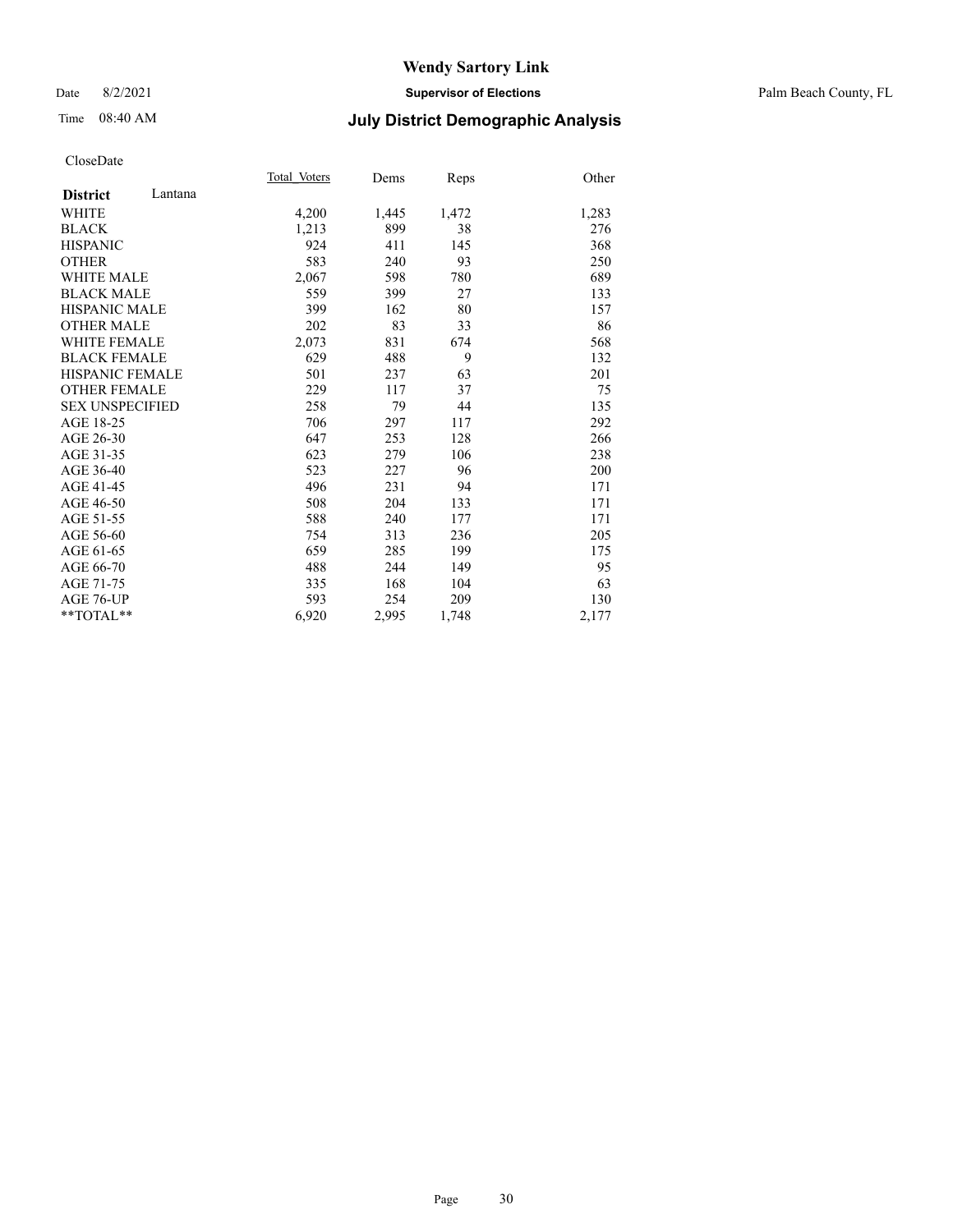Date 8/2/2021 **Supervisor of Elections** Palm Beach County, FL

## Time 08:40 AM **July District Demographic Analysis**

|                                       | Total Voters | Dems  | Reps     | Other |
|---------------------------------------|--------------|-------|----------|-------|
| Lake Clarke Shores<br><b>District</b> |              |       |          |       |
| <b>WHITE</b>                          | 2,050        | 746   | 849      | 455   |
| <b>BLACK</b>                          | 82           | 58    | 1        | 23    |
| <b>HISPANIC</b>                       | 492          | 161   | 196      | 135   |
| <b>OTHER</b>                          | 169          | 53    | 42       | 74    |
| <b>WHITE MALE</b>                     | 967          | 294   | 435      | 238   |
| <b>BLACK MALE</b>                     | 38           | 23    | 1        | 14    |
| <b>HISPANIC MALE</b>                  | 213          | 66    | 86       | 61    |
| <b>OTHER MALE</b>                     | 54           | 18    | 16       | 20    |
| <b>WHITE FEMALE</b>                   | 1,061        | 447   | 408      | 206   |
| <b>BLACK FEMALE</b>                   | 44           | 35    | $\theta$ | 9     |
| <b>HISPANIC FEMALE</b>                | 267          | 91    | 105      | 71    |
| <b>OTHER FEMALE</b>                   | 61           | 20    | 14       | 27    |
| <b>SEX UNSPECIFIED</b>                | 85           | 22    | 22       | 41    |
| AGE 18-25                             | 236          | 78    | 71       | 87    |
| AGE 26-30                             | 151          | 46    | 59       | 46    |
| AGE 31-35                             | 208          | 54    | 80       | 74    |
| AGE 36-40                             | 219          | 77    | 72       | 70    |
| AGE 41-45                             | 232          | 83    | 71       | 78    |
| AGE 46-50                             | 231          | 84    | 80       | 67    |
| AGE 51-55                             | 253          | 83    | 113      | 57    |
| AGE 56-60                             | 289          | 96    | 130      | 63    |
| AGE 61-65                             | 256          | 96    | 116      | 44    |
| AGE 66-70                             | 244          | 116   | 90       | 38    |
| AGE 71-75                             | 202          | 88    | 85       | 29    |
| AGE 76-UP                             | 272          | 117   | 121      | 34    |
| $*$ $TOTAL**$                         | 2,793        | 1,018 | 1,088    | 687   |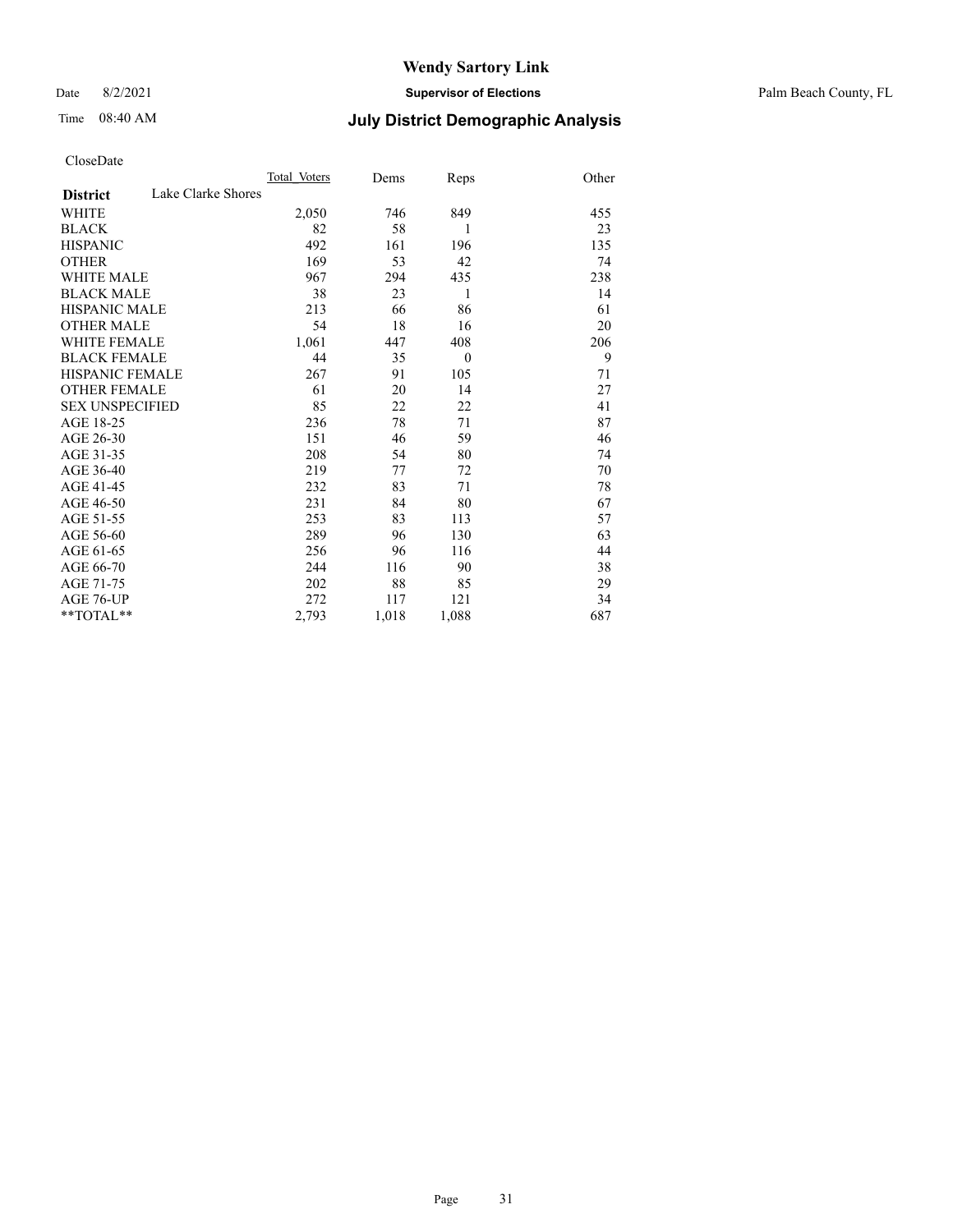Date 8/2/2021 **Supervisor of Elections** Palm Beach County, FL

## Time 08:40 AM **July District Demographic Analysis**

|                                       | Total Voters | Dems | Reps | Other |
|---------------------------------------|--------------|------|------|-------|
| Loxahatchee Groves<br><b>District</b> |              |      |      |       |
| <b>WHITE</b>                          | 1,834        | 505  | 808  | 521   |
| <b>BLACK</b>                          | 78           | 53   | 10   | 15    |
| <b>HISPANIC</b>                       | 207          | 69   | 57   | 81    |
| <b>OTHER</b>                          | 182          | 46   | 54   | 82    |
| WHITE MALE                            | 887          | 214  | 419  | 254   |
| <b>BLACK MALE</b>                     | 40           | 24   | 7    | 9     |
| <b>HISPANIC MALE</b>                  | 101          | 29   | 27   | 45    |
| <b>OTHER MALE</b>                     | 73           | 17   | 21   | 35    |
| WHITE FEMALE                          | 922          | 285  | 378  | 259   |
| <b>BLACK FEMALE</b>                   | 38           | 29   | 3    | 6     |
| <b>HISPANIC FEMALE</b>                | 99           | 40   | 27   | 32    |
| <b>OTHER FEMALE</b>                   | 67           | 20   | 21   | 26    |
| <b>SEX UNSPECIFIED</b>                | 74           | 15   | 26   | 33    |
| AGE 18-25                             | 219          | 52   | 76   | 91    |
| AGE 26-30                             | 146          | 41   | 54   | 51    |
| AGE 31-35                             | 190          | 54   | 59   | 77    |
| AGE 36-40                             | 154          | 34   | 64   | 56    |
| AGE 41-45                             | 132          | 29   | 53   | 50    |
| AGE 46-50                             | 165          | 47   | 61   | 57    |
| AGE 51-55                             | 199          | 49   | 92   | 58    |
| AGE 56-60                             | 271          | 76   | 113  | 82    |
| AGE 61-65                             | 248          | 78   | 110  | 60    |
| AGE 66-70                             | 217          | 71   | 101  | 45    |
| AGE 71-75                             | 155          | 65   | 52   | 38    |
| AGE 76-UP                             | 205          | 77   | 94   | 34    |
| $*$ $TOTAL**$                         | 2,301        | 673  | 929  | 699   |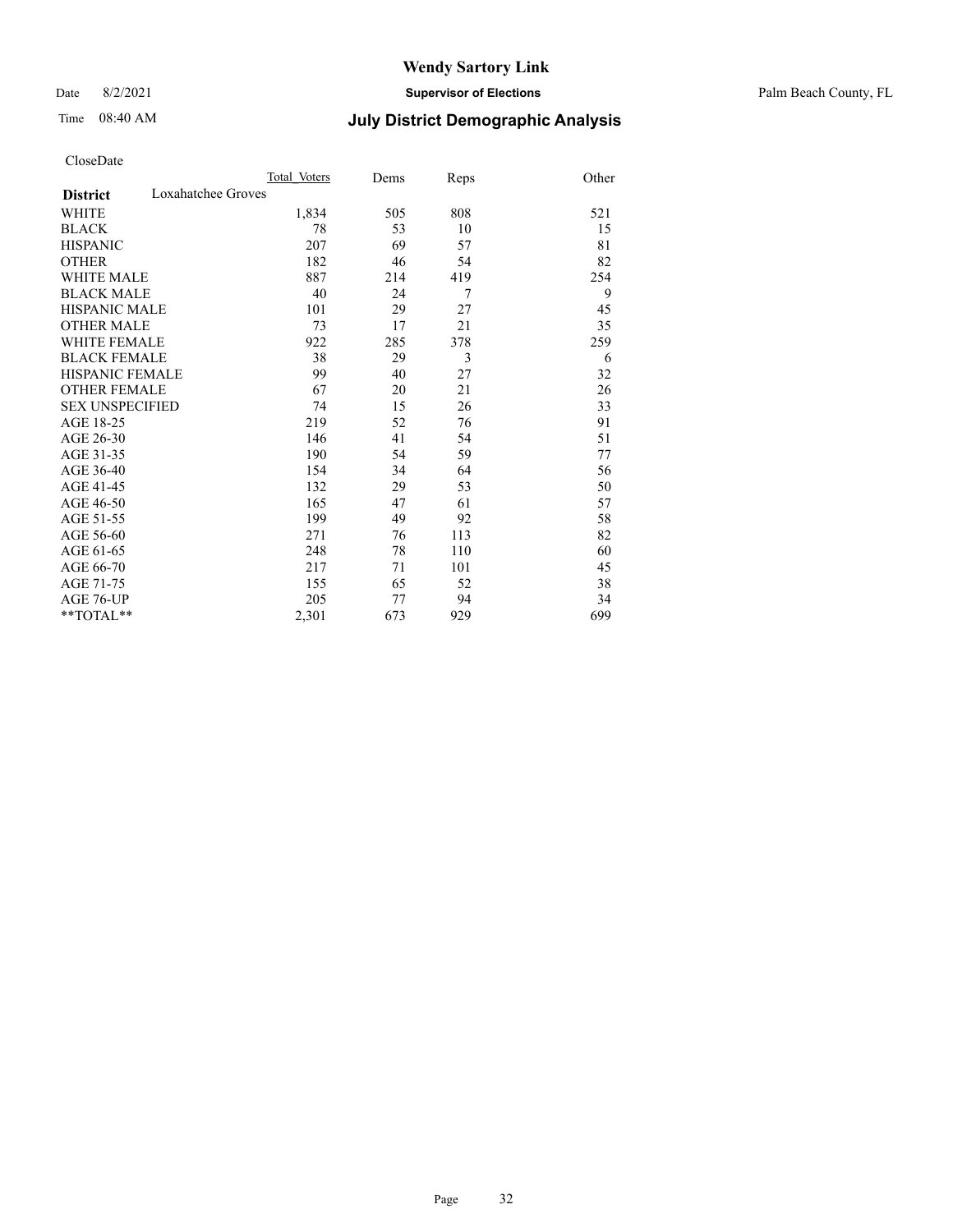### Date 8/2/2021 **Supervisor of Elections** Palm Beach County, FL

## Time 08:40 AM **July District Demographic Analysis**

|                              | Total Voters | Dems  | Reps | Other |
|------------------------------|--------------|-------|------|-------|
| Lake Park<br><b>District</b> |              |       |      |       |
| WHITE                        | 2,082        | 662   | 771  | 649   |
| <b>BLACK</b>                 | 2,165        | 1,670 | 70   | 425   |
| <b>HISPANIC</b>              | 263          | 116   | 47   | 100   |
| <b>OTHER</b>                 | 479          | 207   | 79   | 193   |
| <b>WHITE MALE</b>            | 1,037        | 280   | 408  | 349   |
| <b>BLACK MALE</b>            | 938          | 683   | 35   | 220   |
| <b>HISPANIC MALE</b>         | 109          | 50    | 22   | 37    |
| <b>OTHER MALE</b>            | 161          | 67    | 34   | 60    |
| <b>WHITE FEMALE</b>          | 1,013        | 370   | 354  | 289   |
| <b>BLACK FEMALE</b>          | 1,190        | 961   | 34   | 195   |
| <b>HISPANIC FEMALE</b>       | 148          | 62    | 24   | 62    |
| <b>OTHER FEMALE</b>          | 206          | 104   | 23   | 79    |
| <b>SEX UNSPECIFIED</b>       | 180          | 74    | 31   | 75    |
| AGE 18-25                    | 491          | 265   | 42   | 184   |
| AGE 26-30                    | 507          | 275   | 58   | 174   |
| AGE 31-35                    | 492          | 269   | 69   | 154   |
| AGE 36-40                    | 421          | 230   | 69   | 122   |
| AGE 41-45                    | 363          | 187   | 49   | 127   |
| AGE 46-50                    | 356          | 187   | 73   | 96    |
| AGE 51-55                    | 406          | 202   | 89   | 115   |
| AGE 56-60                    | 463          | 241   | 115  | 107   |
| AGE 61-65                    | 496          | 298   | 112  | 86    |
| AGE 66-70                    | 372          | 187   | 102  | 83    |
| AGE 71-75                    | 265          | 145   | 70   | 50    |
| AGE 76-UP                    | 357          | 169   | 119  | 69    |
| $*$ $TOTAL**$                | 4,989        | 2,655 | 967  | 1,367 |
|                              |              |       |      |       |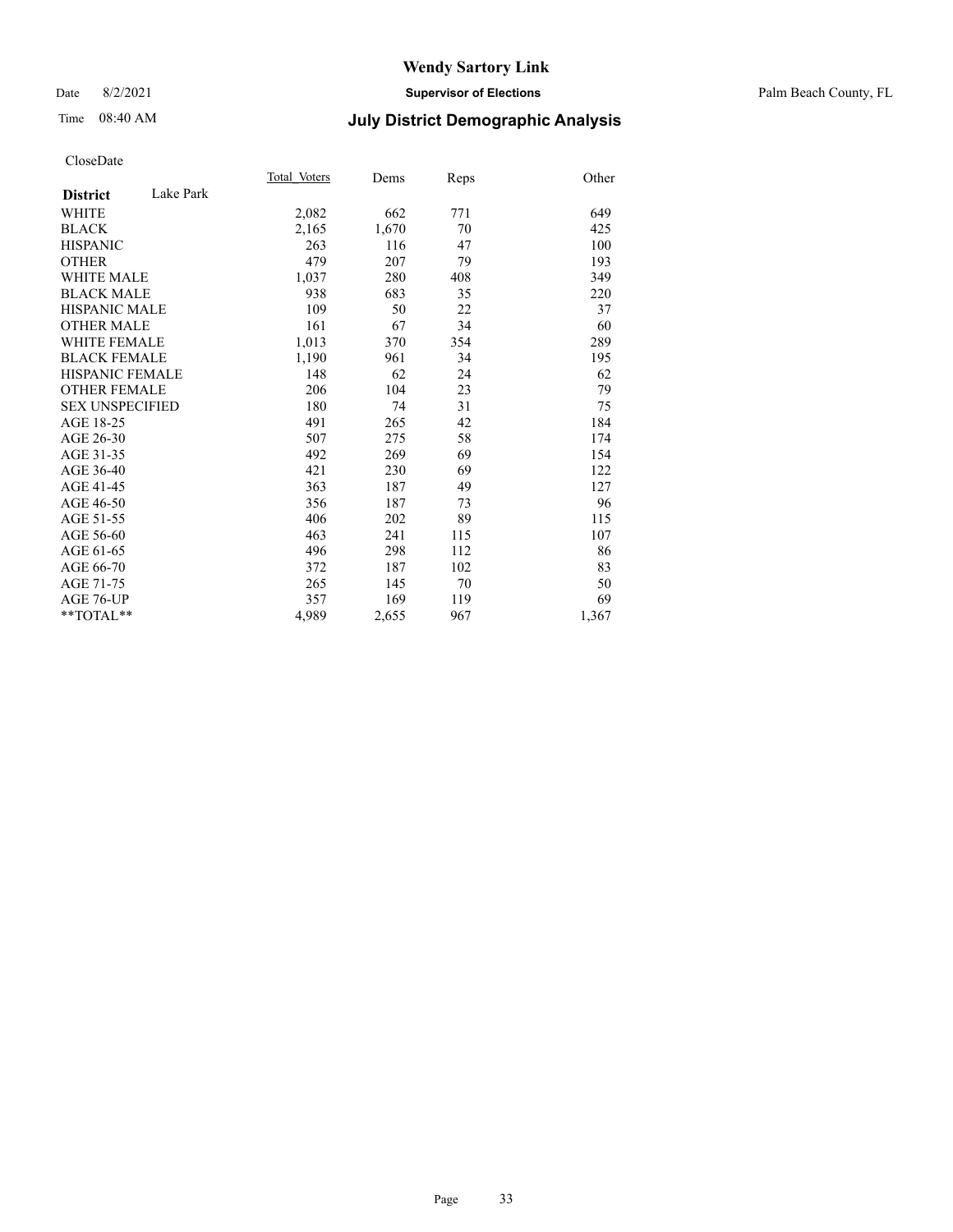Date 8/2/2021 **Supervisor of Elections** Palm Beach County, FL

## Time 08:40 AM **July District Demographic Analysis**

|                        |                  | Total Voters | Dems  | <b>Reps</b> | Other |
|------------------------|------------------|--------------|-------|-------------|-------|
| <b>District</b>        | Lake Worth Beach |              |       |             |       |
| WHITE                  |                  | 9,425        | 3,964 | 2,604       | 2,857 |
| <b>BLACK</b>           |                  | 3,135        | 2,344 | 105         | 686   |
| <b>HISPANIC</b>        |                  | 3,457        | 1,559 | 577         | 1,321 |
| <b>OTHER</b>           |                  | 1,534        | 661   | 163         | 710   |
| <b>WHITE MALE</b>      |                  | 4,584        | 1,680 | 1,394       | 1,510 |
| <b>BLACK MALE</b>      |                  | 1,420        | 1,019 | 65          | 336   |
| <b>HISPANIC MALE</b>   |                  | 1,587        | 675   | 303         | 609   |
| <b>OTHER MALE</b>      |                  | 563          | 240   | 61          | 262   |
| <b>WHITE FEMALE</b>    |                  | 4,700        | 2,234 | 1,174       | 1,292 |
| <b>BLACK FEMALE</b>    |                  | 1,651        | 1,280 | 37          | 334   |
| <b>HISPANIC FEMALE</b> |                  | 1,770        | 847   | 258         | 665   |
| <b>OTHER FEMALE</b>    |                  | 564          | 276   | 76          | 212   |
| <b>SEX UNSPECIFIED</b> |                  | 704          | 271   | 81          | 352   |
| AGE 18-25              |                  | 1,829        | 871   | 216         | 742   |
| AGE 26-30              |                  | 1,557        | 709   | 231         | 617   |
| AGE 31-35              |                  | 1,715        | 823   | 242         | 650   |
| AGE 36-40              |                  | 1,496        | 721   | 248         | 527   |
| AGE 41-45              |                  | 1,209        | 574   | 188         | 447   |
| AGE 46-50              |                  | 1,281        | 595   | 236         | 450   |
| AGE 51-55              |                  | 1,500        | 705   | 312         | 483   |
| AGE 56-60              |                  | 1,716        | 817   | 427         | 472   |
| AGE 61-65              |                  | 1,628        | 837   | 398         | 393   |
| AGE 66-70              |                  | 1,280        | 682   | 290         | 308   |
| AGE 71-75              |                  | 957          | 510   | 231         | 216   |
| AGE 76-UP              |                  | 1,383        | 684   | 430         | 269   |
| $*$ $TOTAL**$          |                  | 17,551       | 8,528 | 3,449       | 5,574 |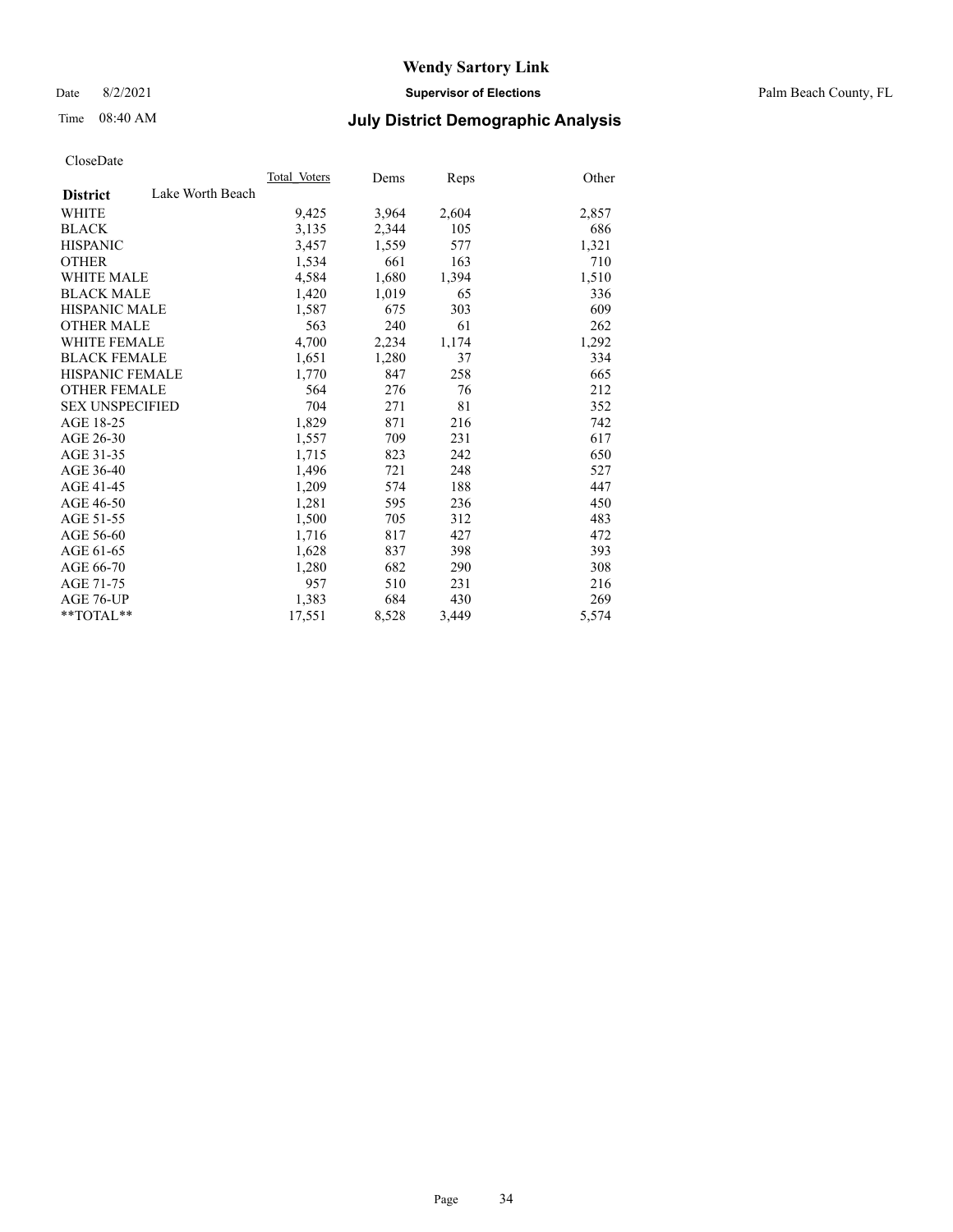### Date 8/2/2021 **Supervisor of Elections** Palm Beach County, FL

## Time 08:40 AM **July District Demographic Analysis**

|                        |           | <b>Total Voters</b> | Dems           | Reps           | Other                   |
|------------------------|-----------|---------------------|----------------|----------------|-------------------------|
| <b>District</b>        | Manalapan |                     |                |                |                         |
| <b>WHITE</b>           |           | 345                 | 66             | 190            | 89                      |
| <b>BLACK</b>           |           | 6                   | 3              | 1              | 2                       |
| <b>HISPANIC</b>        |           | 6                   | $\overline{c}$ | $\overline{c}$ | $\overline{2}$          |
| <b>OTHER</b>           |           | 20                  | $\overline{5}$ | 6              | 9                       |
| WHITE MALE             |           | 178                 | 27             | 102            | 49                      |
| <b>BLACK MALE</b>      |           | 3                   |                | 1              | 1                       |
| <b>HISPANIC MALE</b>   |           |                     |                | $\theta$       | $\theta$                |
| <b>OTHER MALE</b>      |           | 8                   |                | $\overline{c}$ | 5                       |
| <b>WHITE FEMALE</b>    |           | 161                 | 38             | 85             | 38                      |
| <b>BLACK FEMALE</b>    |           | 3                   | $\overline{2}$ | $\theta$       | 1                       |
| <b>HISPANIC FEMALE</b> |           | 5                   | 1              | 2              | 2                       |
| <b>OTHER FEMALE</b>    |           | 7                   | 1              | 3              | 3                       |
| <b>SEX UNSPECIFIED</b> |           | 9                   | $\overline{2}$ | 4              | $\overline{\mathbf{3}}$ |
| AGE 18-25              |           | 20                  | 6              | 7              | 7                       |
| AGE 26-30              |           | 7                   |                | 5              | 1                       |
| AGE 31-35              |           | 6                   |                | $\theta$       | 5                       |
| AGE 36-40              |           | 7                   |                | 4              | $\overline{2}$          |
| AGE 41-45              |           | 11                  | 4              | 7              | $\theta$                |
| AGE 46-50              |           | 26                  | 4              | 10             | 12                      |
| AGE 51-55              |           | 15                  | 3              | 9              | 3                       |
| AGE 56-60              |           | 40                  | 5              | 29             | 6                       |
| AGE 61-65              |           | 51                  | 9              | 31             | 11                      |
| AGE 66-70              |           | 51                  | 11             | 19             | 21                      |
| AGE 71-75              |           | 42                  | 7              | 24             | 11                      |
| AGE 76-UP              |           | 101                 | 24             | 54             | 23                      |
| **TOTAL**              |           | 377                 | 76             | 199            | 102                     |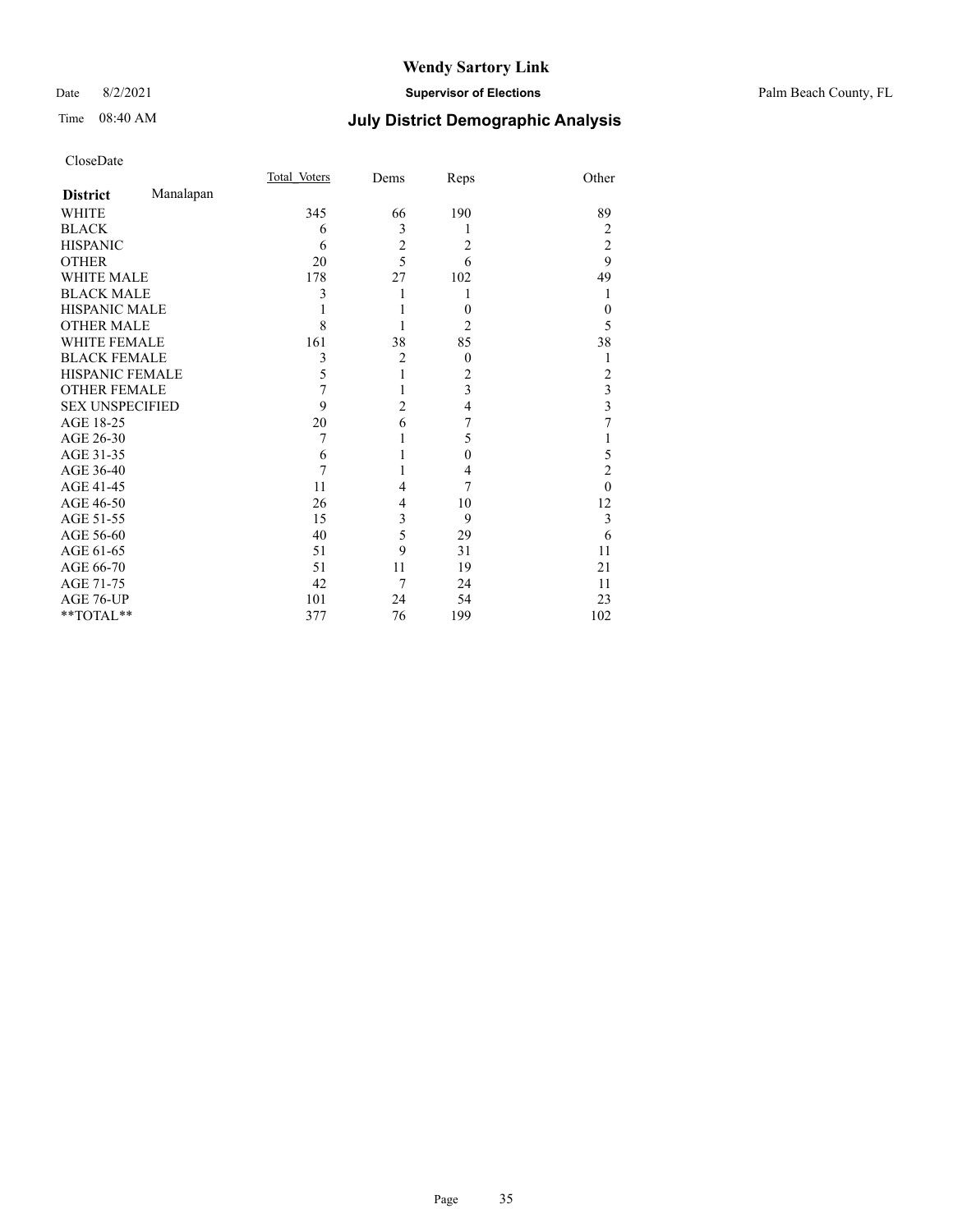### Date 8/2/2021 **Supervisor of Elections** Palm Beach County, FL

## Time 08:40 AM **July District Demographic Analysis**

|                        |               | Total Voters | Dems           | Reps           | Other                   |
|------------------------|---------------|--------------|----------------|----------------|-------------------------|
| <b>District</b>        | Mangonia Park |              |                |                |                         |
| <b>WHITE</b>           |               | 81           | 34             | 19             | 28                      |
| <b>BLACK</b>           |               | 752          | 622            | 12             | 118                     |
| <b>HISPANIC</b>        |               | 39           | 16             | 6              | 17                      |
| <b>OTHER</b>           |               | 68           | 41             | 3              | 24                      |
| WHITE MALE             |               | 41           | 13             | 12             | 16                      |
| <b>BLACK MALE</b>      |               | 297          | 224            | 4              | 69                      |
| <b>HISPANIC MALE</b>   |               | 13           | $\overline{2}$ | 3              | 8                       |
| <b>OTHER MALE</b>      |               | 25           | 16             | 1              | 8                       |
| WHITE FEMALE           |               | 38           | 19             | 7              | 12                      |
| <b>BLACK FEMALE</b>    |               | 446          | 389            | 8              | 49                      |
| <b>HISPANIC FEMALE</b> |               | 23           | 13             | 3              | 7                       |
| <b>OTHER FEMALE</b>    |               | 29           | 18             | $\overline{c}$ | 9                       |
| <b>SEX UNSPECIFIED</b> |               | 28           | 19             | $\mathbf{0}$   | 9                       |
| AGE 18-25              |               | 123          | 73             | 4              | 46                      |
| AGE 26-30              |               | 118          | 77             | 8              | 33                      |
| AGE 31-35              |               | 134          | 98             | 2              | 34                      |
| AGE 36-40              |               | 91           | 69             | 3              | 19                      |
| AGE 41-45              |               | 62           | 47             | $\overline{c}$ | 13                      |
| AGE 46-50              |               | 58           | 44             | 4              | 10                      |
| AGE 51-55              |               | 79           | 72             | 1              | 6                       |
| AGE 56-60              |               | 66           | 56             | 2              | 8                       |
| AGE 61-65              |               | 62           | 53             | 1              | 8                       |
| AGE 66-70              |               | 49           | 41             | 5              | $\overline{\mathbf{3}}$ |
| AGE 71-75              |               | 47           | 39             | 3              | 5                       |
| AGE 76-UP              |               | 51           | 44             | 5              | $\overline{2}$          |
| **TOTAL**              |               | 940          | 713            | 40             | 187                     |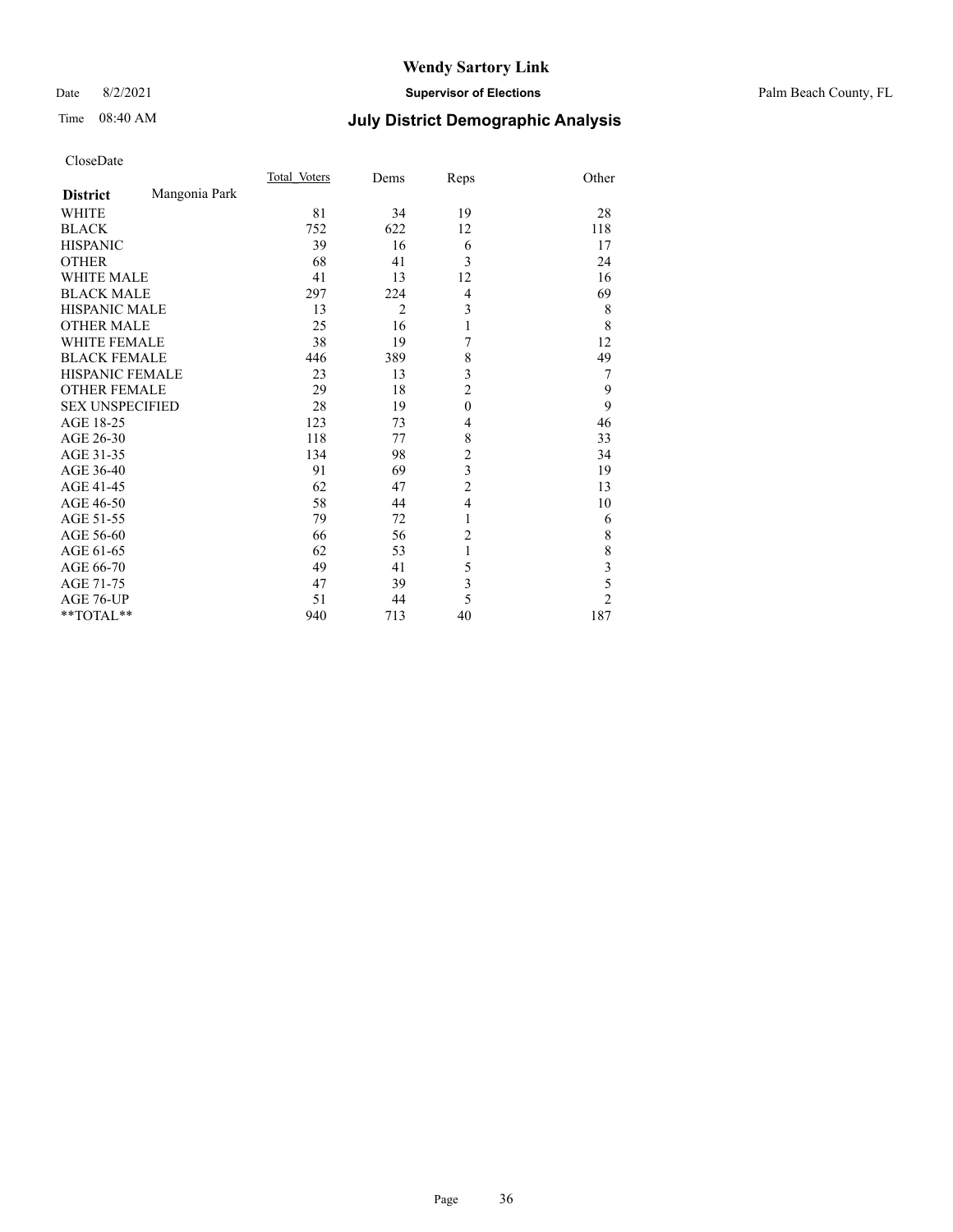Date 8/2/2021 **Supervisor of Elections** Palm Beach County, FL

## Time 08:40 AM **July District Demographic Analysis**

|                        |                  | Total Voters | Dems  | Reps  | Other |
|------------------------|------------------|--------------|-------|-------|-------|
| <b>District</b>        | North Palm Beach |              |       |       |       |
| <b>WHITE</b>           |                  | 9,153        | 2,487 | 4,229 | 2,437 |
| <b>BLACK</b>           |                  | 190          | 137   | 13    | 40    |
| <b>HISPANIC</b>        |                  | 503          | 184   | 144   | 175   |
| <b>OTHER</b>           |                  | 596          | 170   | 191   | 235   |
| WHITE MALE             |                  | 4,349        | 1,002 | 2,114 | 1,233 |
| <b>BLACK MALE</b>      |                  | 91           | 65    | 7     | 19    |
| <b>HISPANIC MALE</b>   |                  | 214          | 67    | 69    | 78    |
| <b>OTHER MALE</b>      |                  | 192          | 43    | 69    | 80    |
| <b>WHITE FEMALE</b>    |                  | 4,693        | 1,449 | 2,065 | 1,179 |
| <b>BLACK FEMALE</b>    |                  | 98           | 71    | 6     | 21    |
| <b>HISPANIC FEMALE</b> |                  | 276          | 113   | 72    | 91    |
| <b>OTHER FEMALE</b>    |                  | 247          | 86    | 82    | 79    |
| <b>SEX UNSPECIFIED</b> |                  | 279          | 81    | 91    | 107   |
| AGE 18-25              |                  | 709          | 207   | 263   | 239   |
| AGE 26-30              |                  | 575          | 158   | 217   | 200   |
| AGE 31-35              |                  | 641          | 173   | 245   | 223   |
| AGE 36-40              |                  | 615          | 153   | 230   | 232   |
| AGE 41-45              |                  | 533          | 167   | 192   | 174   |
| AGE 46-50              |                  | 655          | 159   | 277   | 219   |
| AGE 51-55              |                  | 788          | 181   | 375   | 232   |
| AGE 56-60              |                  | 1,070        | 295   | 527   | 248   |
| AGE 61-65              |                  | 1,095        | 338   | 511   | 246   |
| AGE 66-70              |                  | 1,034        | 339   | 443   | 252   |
| AGE 71-75              |                  | 897          | 288   | 387   | 222   |
| AGE 76-UP              |                  | 1,830        | 520   | 910   | 400   |
| $*$ $TOTAL**$          |                  | 10,442       | 2,978 | 4,577 | 2,887 |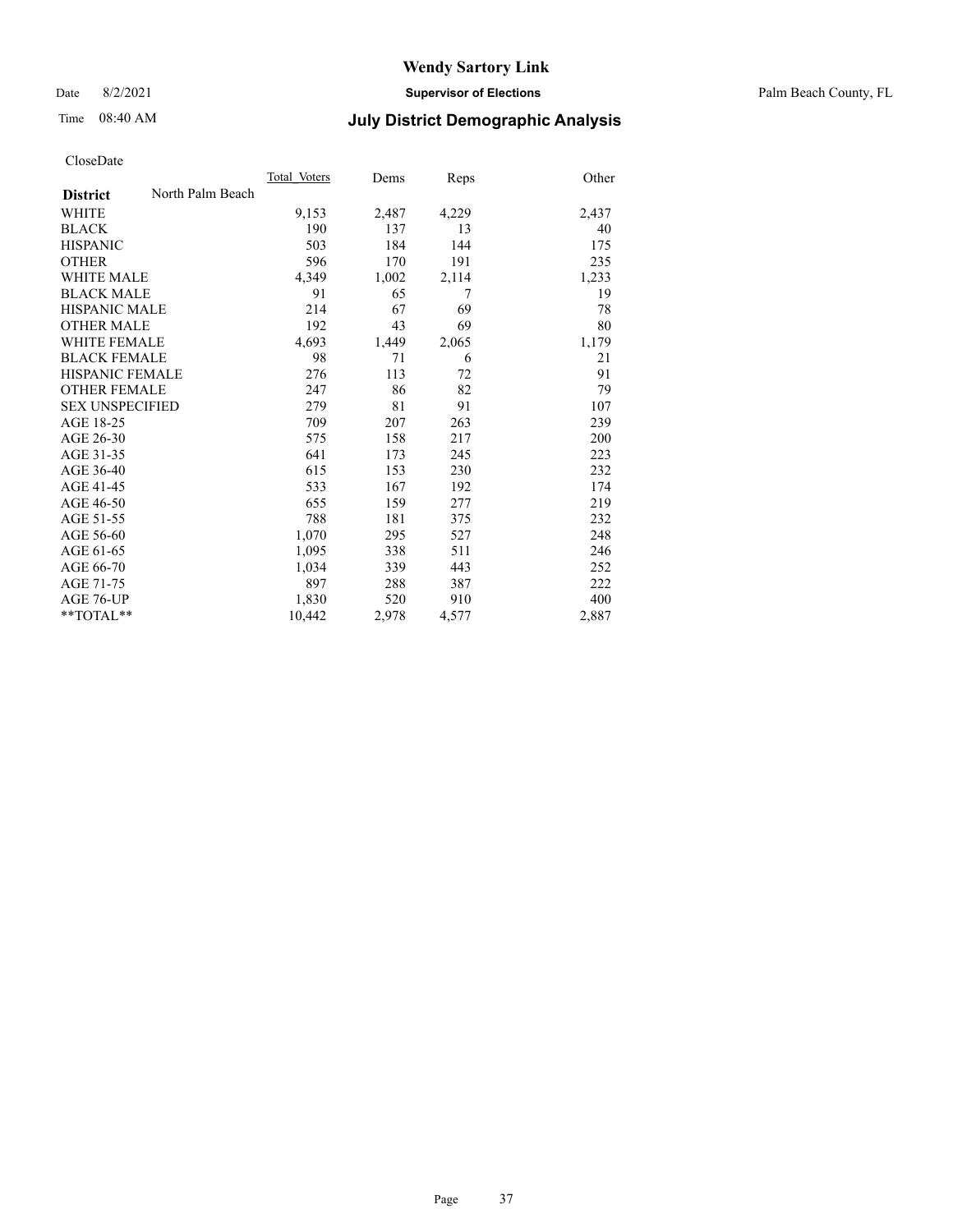#### Date 8/2/2021 **Supervisor of Elections** Palm Beach County, FL

## Time 08:40 AM **July District Demographic Analysis**

|                        |             | Total Voters   | Dems         | Reps         | Other          |
|------------------------|-------------|----------------|--------------|--------------|----------------|
| <b>District</b>        | Ocean Ridge |                |              |              |                |
| <b>WHITE</b>           |             | 1,469          | 368          | 702          | 399            |
| <b>BLACK</b>           |             | 5              | 3            | $\theta$     | $\overline{2}$ |
| <b>HISPANIC</b>        |             | 47             | 13           | 21           | 13             |
| <b>OTHER</b>           |             | 84             | 24           | 24           | 36             |
| <b>WHITE MALE</b>      |             | 718            | 146          | 370          | 202            |
| <b>BLACK MALE</b>      |             | $\overline{0}$ | $\mathbf{0}$ | $\mathbf{0}$ | $\mathbf{0}$   |
| HISPANIC MALE          |             | 21             | 4            | 8            | 9              |
| <b>OTHER MALE</b>      |             | 26             | 5            | 8            | 13             |
| <b>WHITE FEMALE</b>    |             | 730            | 212          | 325          | 193            |
| <b>BLACK FEMALE</b>    |             | 5              | 3            | $\theta$     | 2              |
| <b>HISPANIC FEMALE</b> |             | 26             | 9            | 13           | $\overline{4}$ |
| <b>OTHER FEMALE</b>    |             | 36             | 14           | 9            | 13             |
| <b>SEX UNSPECIFIED</b> |             | 43             | 15           | 14           | 14             |
| AGE 18-25              |             | 104            | 34           | 42           | 28             |
| AGE 26-30              |             | 76             | 20           | 26           | 30             |
| AGE 31-35              |             | 59             | 14           | 25           | 20             |
| AGE 36-40              |             | 55             | 14           | 11           | 30             |
| AGE 41-45              |             | 49             | 17           | 16           | 16             |
| AGE 46-50              |             | 75             | 18           | 27           | 30             |
| AGE 51-55              |             | 114            | 19           | 67           | 28             |
| AGE 56-60              |             | 189            | 47           | 90           | 52             |
| AGE 61-65              |             | 211            | 56           | 101          | 54             |
| AGE 66-70              |             | 184            | 54           | 83           | 47             |
| AGE 71-75              |             | 172            | 37           | 78           | 57             |
| AGE 76-UP              |             | 317            | 78           | 181          | 58             |
| **TOTAL**              |             | 1,605          | 408          | 747          | 450            |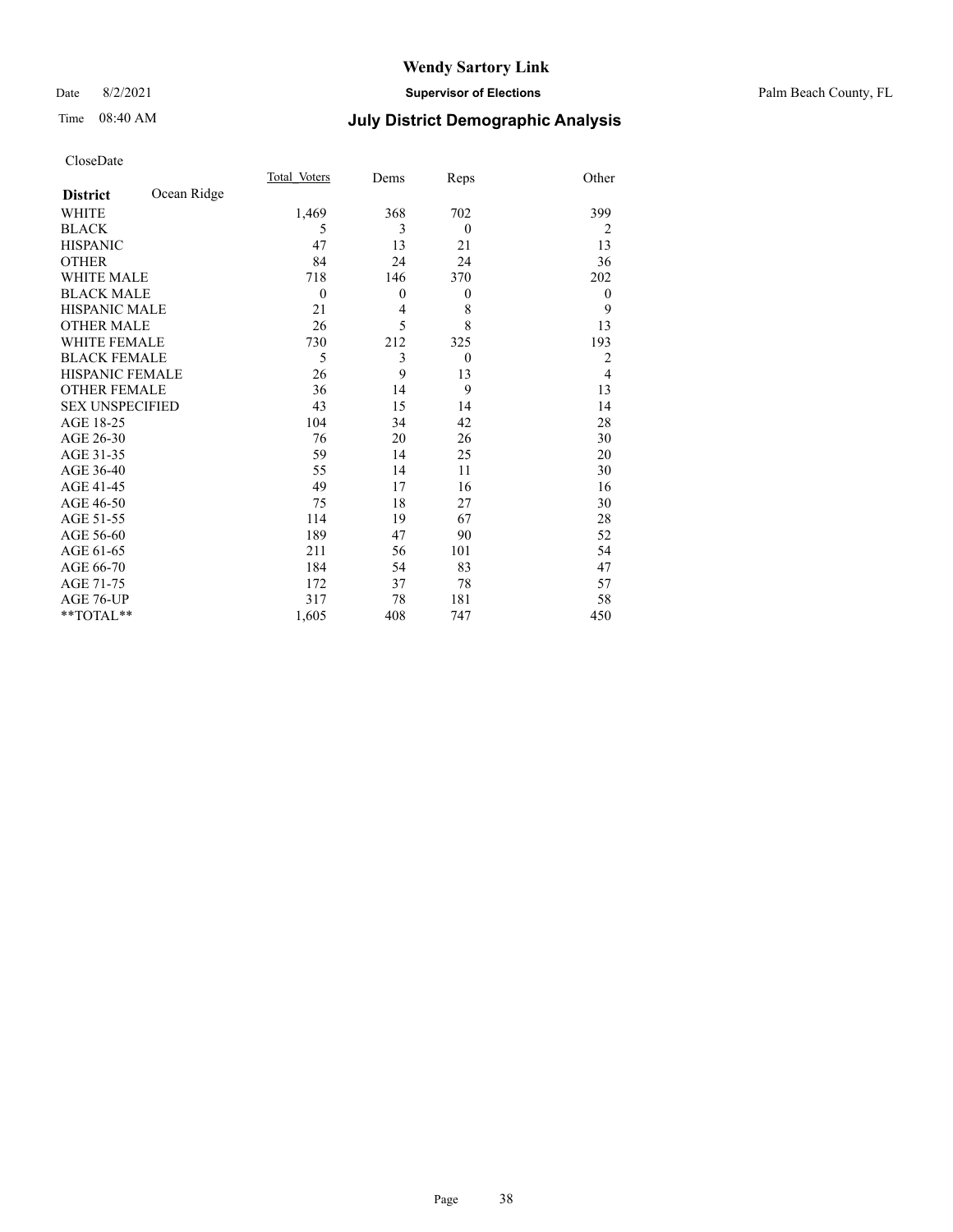#### Date 8/2/2021 **Supervisor of Elections** Palm Beach County, FL

## Time 08:40 AM **July District Demographic Analysis**

|                            | Total Voters | Dems  | Reps | Other |
|----------------------------|--------------|-------|------|-------|
| Pahokee<br><b>District</b> |              |       |      |       |
| WHITE                      | 301          | 77    | 170  | 54    |
| <b>BLACK</b>               | 1,726        | 1,502 | 38   | 186   |
| <b>HISPANIC</b>            | 604          | 283   | 107  | 214   |
| <b>OTHER</b>               | 184          | 93    | 25   | 66    |
| <b>WHITE MALE</b>          | 133          | 32    | 66   | 35    |
| <b>BLACK MALE</b>          | 720          | 610   | 15   | 95    |
| <b>HISPANIC MALE</b>       | 291          | 138   | 64   | 89    |
| <b>OTHER MALE</b>          | 63           | 37    | 9    | 17    |
| <b>WHITE FEMALE</b>        | 163          | 44    | 101  | 18    |
| <b>BLACK FEMALE</b>        | 981          | 869   | 22   | 90    |
| <b>HISPANIC FEMALE</b>     | 290          | 137   | 40   | 113   |
| <b>OTHER FEMALE</b>        | 44           | 23    | 8    | 13    |
| <b>SEX UNSPECIFIED</b>     | 129          | 64    | 15   | 50    |
| AGE 18-25                  | 361          | 242   | 28   | 91    |
| AGE 26-30                  | 312          | 192   | 22   | 98    |
| AGE 31-35                  | 262          | 168   | 26   | 68    |
| AGE 36-40                  | 225          | 157   | 15   | 53    |
| AGE 41-45                  | 178          | 122   | 19   | 37    |
| AGE 46-50                  | 171          | 127   | 18   | 26    |
| AGE 51-55                  | 232          | 160   | 34   | 38    |
| AGE 56-60                  | 236          | 165   | 34   | 37    |
| AGE 61-65                  | 228          | 181   | 27   | 20    |
| AGE 66-70                  | 208          | 154   | 26   | 28    |
| AGE 71-75                  | 151          | 100   | 40   | 11    |
| AGE 76-UP                  | 251          | 187   | 51   | 13    |
| $*$ $TOTAL**$              | 2,815        | 1,955 | 340  | 520   |
|                            |              |       |      |       |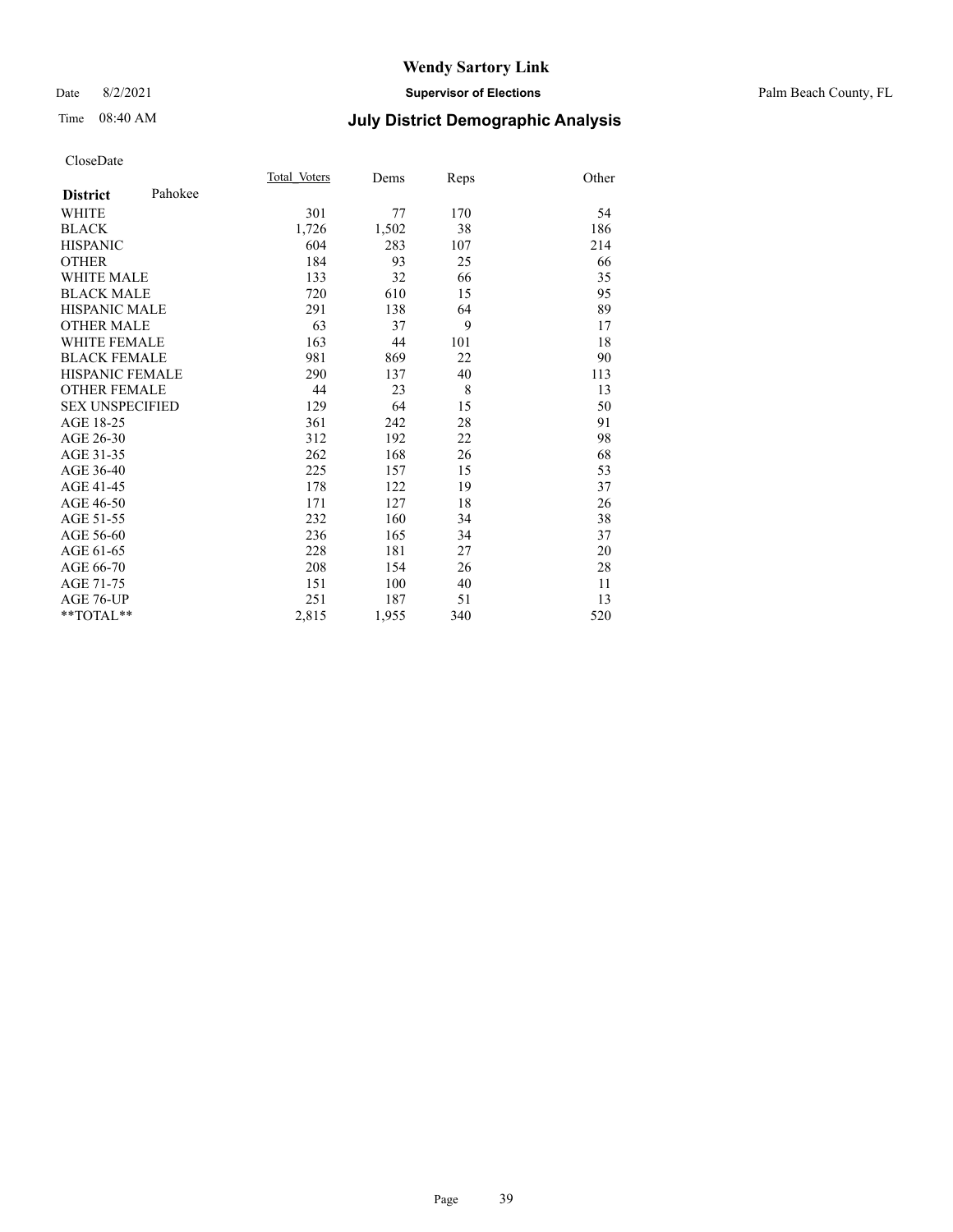#### Date 8/2/2021 **Supervisor of Elections** Palm Beach County, FL

## Time 08:40 AM **July District Demographic Analysis**

|                        |            | Total Voters | Dems  | Reps           | Other |
|------------------------|------------|--------------|-------|----------------|-------|
| <b>District</b>        | Palm Beach |              |       |                |       |
| <b>WHITE</b>           |            | 7,392        | 1,875 | 3,466          | 2,051 |
| <b>BLACK</b>           |            | 43           | 28    | 7              | 8     |
| <b>HISPANIC</b>        |            | 187          | 48    | 70             | 69    |
| <b>OTHER</b>           |            | 560          | 137   | 181            | 242   |
| <b>WHITE MALE</b>      |            | 3,389        | 744   | 1,629          | 1,016 |
| <b>BLACK MALE</b>      |            | 20           | 11    | $\overline{4}$ | 5     |
| <b>HISPANIC MALE</b>   |            | 89           | 23    | 31             | 35    |
| <b>OTHER MALE</b>      |            | 174          | 39    | 55             | 80    |
| <b>WHITE FEMALE</b>    |            | 3,921        | 1,112 | 1,801          | 1,008 |
| <b>BLACK FEMALE</b>    |            | 23           | 17    | 3              | 3     |
| <b>HISPANIC FEMALE</b> |            | 96           | 25    | 39             | 32    |
| <b>OTHER FEMALE</b>    |            | 239          | 60    | 82             | 97    |
| <b>SEX UNSPECIFIED</b> |            | 221          | 51    | 76             | 94    |
| AGE 18-25              |            | 322          | 83    | 120            | 119   |
| AGE 26-30              |            | 237          | 62    | 89             | 86    |
| AGE 31-35              |            | 240          | 54    | 83             | 103   |
| AGE 36-40              |            | 234          | 43    | 92             | 99    |
| AGE 41-45              |            | 243          | 49    | 102            | 92    |
| AGE 46-50              |            | 322          | 63    | 143            | 116   |
| AGE 51-55              |            | 456          | 92    | 233            | 131   |
| AGE 56-60              |            | 656          | 135   | 309            | 212   |
| AGE 61-65              |            | 836          | 212   | 397            | 227   |
| AGE 66-70              |            | 910          | 261   | 407            | 242   |
| AGE 71-75              |            | 1,137        | 316   | 510            | 311   |
| AGE 76-UP              |            | 2,589        | 718   | 1,239          | 632   |
| $*$ $TOTAL**$          |            | 8,182        | 2,088 | 3,724          | 2,370 |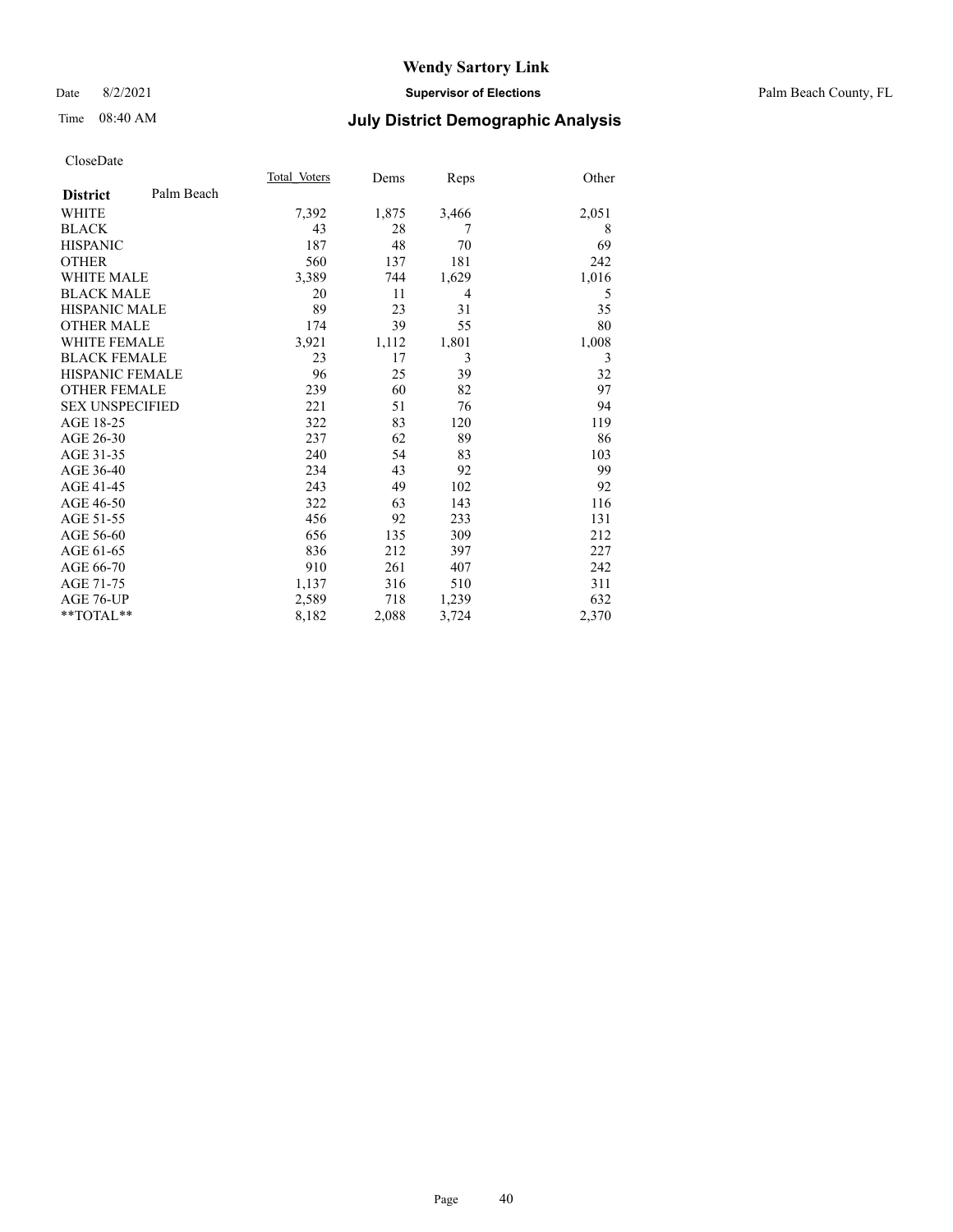Date 8/2/2021 **Supervisor of Elections** Palm Beach County, FL

## Time 08:40 AM **July District Demographic Analysis**

|                        |                    | Total Voters | Dems   | Reps   | Other  |
|------------------------|--------------------|--------------|--------|--------|--------|
| <b>District</b>        | Palm Beach Gardens |              |        |        |        |
| WHITE                  |                    | 37,264       | 11,174 | 15,784 | 10,306 |
| <b>BLACK</b>           |                    | 1,446        | 991    | 91     | 364    |
| <b>HISPANIC</b>        |                    | 2,904        | 1,080  | 718    | 1,106  |
| <b>OTHER</b>           |                    | 3,701        | 1,186  | 882    | 1,633  |
| <b>WHITE MALE</b>      |                    | 16,974       | 4,076  | 7,844  | 5,054  |
| <b>BLACK MALE</b>      |                    | 644          | 409    | 46     | 189    |
| <b>HISPANIC MALE</b>   |                    | 1,186        | 400    | 310    | 476    |
| <b>OTHER MALE</b>      |                    | 1,287        | 376    | 319    | 592    |
| <b>WHITE FEMALE</b>    |                    | 19,833       | 6,975  | 7,762  | 5,096  |
| <b>BLACK FEMALE</b>    |                    | 782          | 568    | 45     | 169    |
| <b>HISPANIC FEMALE</b> |                    | 1,643        | 652    | 395    | 596    |
| <b>OTHER FEMALE</b>    |                    | 1,593        | 571    | 384    | 638    |
| <b>SEX UNSPECIFIED</b> |                    | 1,310        | 371    | 354    | 585    |
| AGE 18-25              |                    | 3,107        | 994    | 989    | 1,124  |
| AGE 26-30              |                    | 2,688        | 860    | 852    | 976    |
| AGE 31-35              |                    | 2,857        | 867    | 935    | 1,055  |
| AGE 36-40              |                    | 2,978        | 964    | 912    | 1,102  |
| AGE 41-45              |                    | 2,730        | 771    | 899    | 1,060  |
| AGE 46-50              |                    | 2,938        | 815    | 1,109  | 1,014  |
| AGE 51-55              |                    | 3,422        | 934    | 1,448  | 1,040  |
| AGE 56-60              |                    | 4,077        | 1,111  | 1,810  | 1,156  |
| AGE 61-65              |                    | 4,074        | 1,322  | 1,729  | 1,023  |
| AGE 66-70              |                    | 3,987        | 1,447  | 1,565  | 975    |
| AGE 71-75              |                    | 4,230        | 1,462  | 1,757  | 1,011  |
| AGE 76-UP              |                    | 8,226        | 2,884  | 3,470  | 1,872  |
| **TOTAL**              |                    | 45,315       | 14,431 | 17,475 | 13,409 |
|                        |                    |              |        |        |        |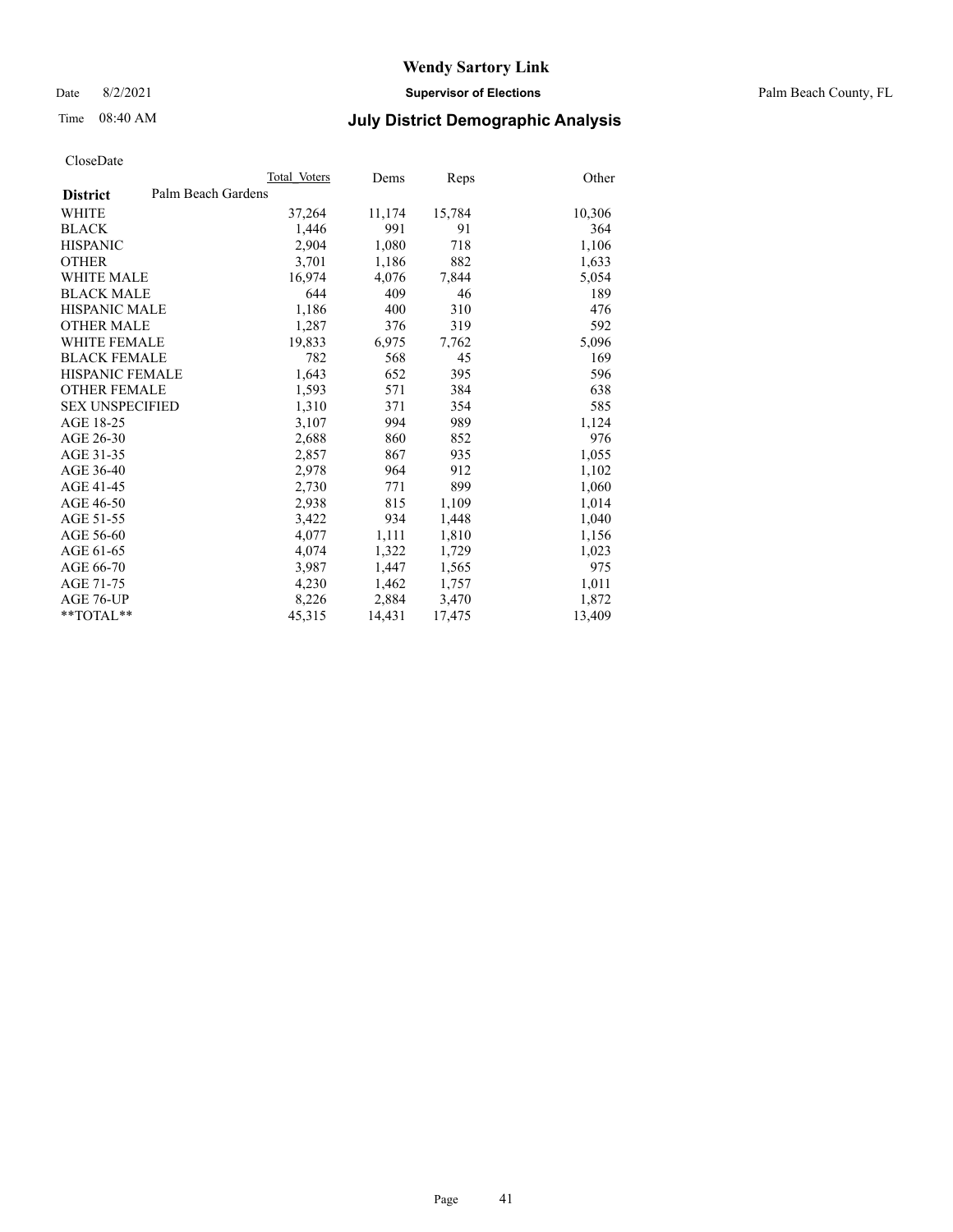Date 8/2/2021 **Supervisor of Elections** Palm Beach County, FL

## Time 08:40 AM **July District Demographic Analysis**

|                        |                   | Total Voters | Dems           | Reps           | Other |
|------------------------|-------------------|--------------|----------------|----------------|-------|
| <b>District</b>        | Palm Beach Shores |              |                |                |       |
| <b>WHITE</b>           |                   | 953          | 257            | 415            | 281   |
| <b>BLACK</b>           |                   | 12           | 8              | $\theta$       | 4     |
| <b>HISPANIC</b>        |                   | 18           | 6              | 5              | 7     |
| <b>OTHER</b>           |                   | 63           | 11             | 22             | 30    |
| <b>WHITE MALE</b>      |                   | 454          | 98             | 216            | 140   |
| <b>BLACK MALE</b>      |                   | 9            | 6              | $\mathbf{0}$   | 3     |
| <b>HISPANIC MALE</b>   |                   | 8            | $\overline{c}$ | $\overline{2}$ | 4     |
| <b>OTHER MALE</b>      |                   | 18           | $\overline{3}$ | 6              | 9     |
| WHITE FEMALE           |                   | 489          | 157            | 193            | 139   |
| <b>BLACK FEMALE</b>    |                   | 3            | $\overline{2}$ | $\theta$       | 1     |
| <b>HISPANIC FEMALE</b> |                   | 10           | $\overline{4}$ | 3              | 3     |
| <b>OTHER FEMALE</b>    |                   | 28           | 7              | 7              | 14    |
| <b>SEX UNSPECIFIED</b> |                   | 26           | $\overline{2}$ | 15             | 9     |
| AGE 18-25              |                   | 51           | 18             | 15             | 18    |
| AGE 26-30              |                   | 35           | $\overline{7}$ | 13             | 15    |
| AGE 31-35              |                   | 46           | 13             | 18             | 15    |
| AGE 36-40              |                   | 36           | 10             | 12             | 14    |
| AGE 41-45              |                   | 53           | 15             | 17             | 21    |
| AGE 46-50              |                   | 59           | 11             | 21             | 27    |
| AGE 51-55              |                   | 85           | 17             | 38             | 30    |
| AGE 56-60              |                   | 108          | 29             | 48             | 31    |
| AGE 61-65              |                   | 138          | 45             | 62             | 31    |
| AGE 66-70              |                   | 134          | 36             | 60             | 38    |
| AGE 71-75              |                   | 109          | 33             | 45             | 31    |
| AGE 76-UP              |                   | 192          | 48             | 93             | 51    |
| **TOTAL**              |                   | 1,046        | 282            | 442            | 322   |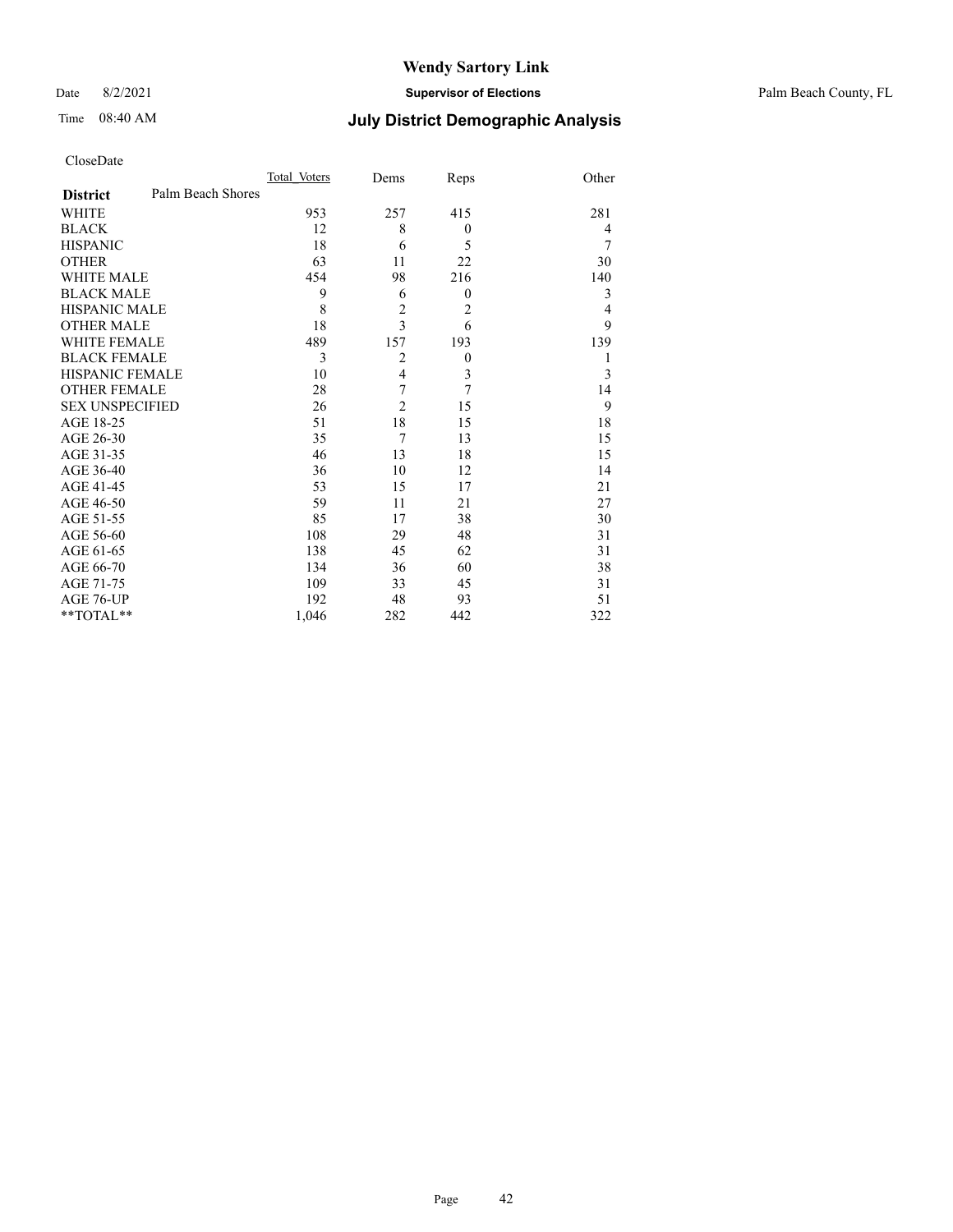#### Date 8/2/2021 **Supervisor of Elections** Palm Beach County, FL

## Time 08:40 AM **July District Demographic Analysis**

|                        |              | Total Voters | Dems  | Reps  | Other |
|------------------------|--------------|--------------|-------|-------|-------|
| <b>District</b>        | Palm Springs |              |       |       |       |
| <b>WHITE</b>           |              | 4,140        | 1,563 | 1,365 | 1,212 |
| <b>BLACK</b>           |              | 1,554        | 1,131 | 55    | 368   |
| <b>HISPANIC</b>        |              | 4,564        | 1,825 | 977   | 1,762 |
| <b>OTHER</b>           |              | 1,085        | 385   | 152   | 548   |
| WHITE MALE             |              | 1,901        | 609   | 693   | 599   |
| <b>BLACK MALE</b>      |              | 628          | 427   | 34    | 167   |
| <b>HISPANIC MALE</b>   |              | 1,969        | 744   | 489   | 736   |
| <b>OTHER MALE</b>      |              | 351          | 135   | 54    | 162   |
| <b>WHITE FEMALE</b>    |              | 2,171        | 933   | 652   | 586   |
| <b>BLACK FEMALE</b>    |              | 893          | 681   | 19    | 193   |
| <b>HISPANIC FEMALE</b> |              | 2,473        | 1,045 | 464   | 964   |
| <b>OTHER FEMALE</b>    |              | 422          | 176   | 56    | 190   |
| <b>SEX UNSPECIFIED</b> |              | 529          | 151   | 85    | 293   |
| AGE 18-25              |              | 1,381        | 579   | 189   | 613   |
| AGE 26-30              |              | 1,065        | 454   | 172   | 439   |
| AGE 31-35              |              | 1,095        | 467   | 177   | 451   |
| AGE 36-40              |              | 937          | 419   | 148   | 370   |
| AGE 41-45              |              | 907          | 399   | 147   | 361   |
| AGE 46-50              |              | 885          | 355   | 192   | 338   |
| AGE 51-55              |              | 951          | 368   | 255   | 328   |
| AGE 56-60              |              | 1,011        | 413   | 291   | 307   |
| AGE 61-65              |              | 859          | 397   | 235   | 227   |
| AGE 66-70              |              | 709          | 349   | 195   | 165   |
| AGE 71-75              |              | 577          | 271   | 186   | 120   |
| AGE 76-UP              |              | 966          | 433   | 362   | 171   |
| $*$ $TOTAL**$          |              | 11,343       | 4,904 | 2,549 | 3,890 |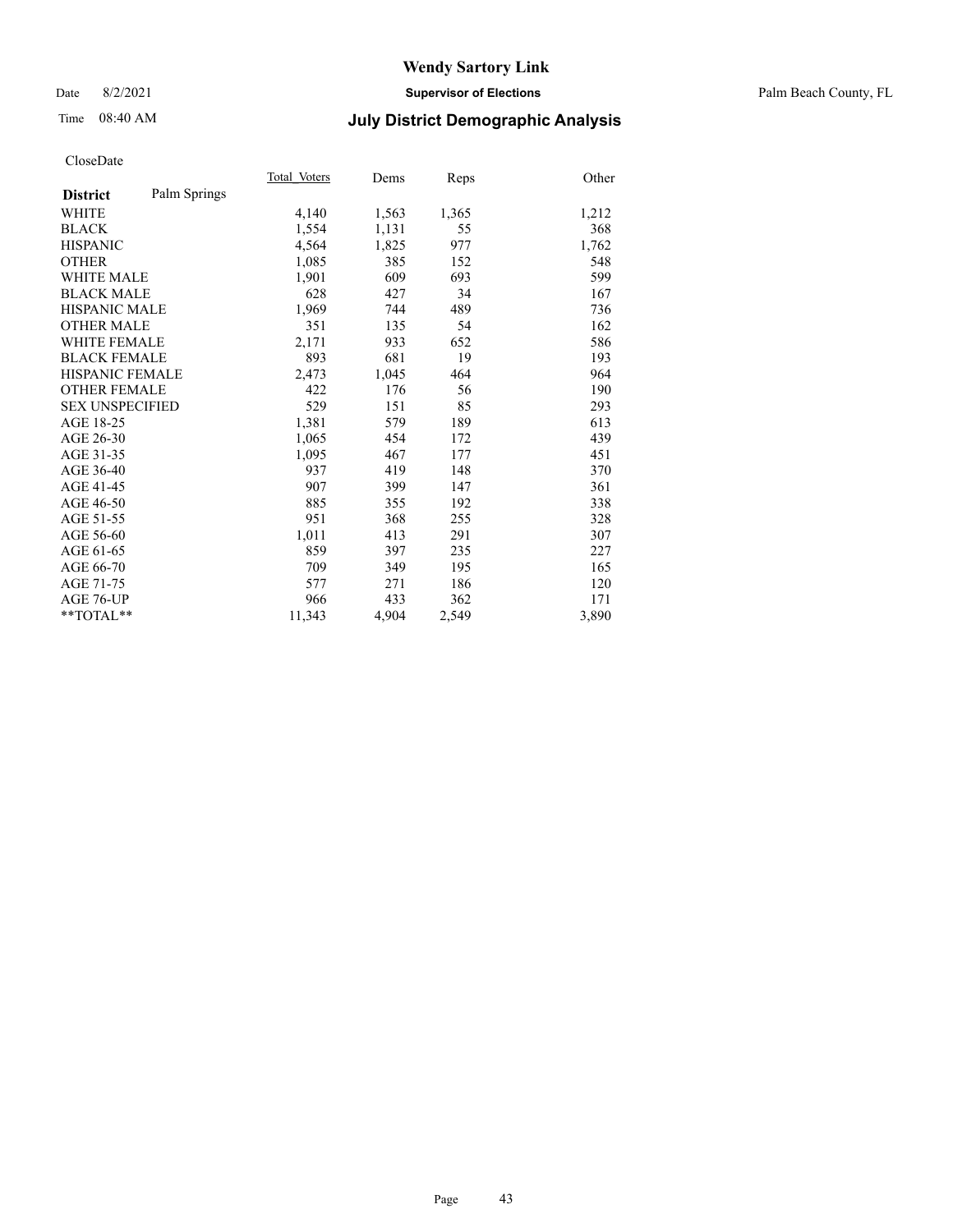#### Date 8/2/2021 **Supervisor of Elections** Palm Beach County, FL

## Time 08:40 AM **July District Demographic Analysis**

|                        |               | Total Voters | Dems   | <b>Reps</b> | Other |
|------------------------|---------------|--------------|--------|-------------|-------|
| <b>District</b>        | Riviera Beach |              |        |             |       |
| WHITE                  |               | 6,343        | 1,772  | 2,674       | 1,897 |
| <b>BLACK</b>           |               | 14,260       | 11,828 | 328         | 2,104 |
| <b>HISPANIC</b>        |               | 1,294        | 568    | 232         | 494   |
| <b>OTHER</b>           |               | 2,183        | 926    | 247         | 1,010 |
| <b>WHITE MALE</b>      |               | 3,117        | 722    | 1,382       | 1,013 |
| <b>BLACK MALE</b>      |               | 5,762        | 4,522  | 177         | 1,063 |
| <b>HISPANIC MALE</b>   |               | 542          | 208    | 118         | 216   |
| <b>OTHER MALE</b>      |               | 806          | 330    | 107         | 369   |
| <b>WHITE FEMALE</b>    |               | 3,150        | 1,032  | 1,264       | 854   |
| <b>BLACK FEMALE</b>    |               | 8,288        | 7,153  | 144         | 991   |
| HISPANIC FEMALE        |               | 726          | 346    | 114         | 266   |
| <b>OTHER FEMALE</b>    |               | 891          | 437    | 98          | 356   |
| <b>SEX UNSPECIFIED</b> |               | 786          | 338    | 72          | 376   |
| AGE 18-25              |               | 2,593        | 1,625  | 183         | 785   |
| AGE 26-30              |               | 2,073        | 1,351  | 166         | 556   |
| AGE 31-35              |               | 2,237        | 1,446  | 164         | 627   |
| AGE 36-40              |               | 1,949        | 1,226  | 168         | 555   |
| AGE 41-45              |               | 1,792        | 1,164  | 196         | 432   |
| AGE 46-50              |               | 1,847        | 1,229  | 211         | 407   |
| AGE 51-55              |               | 1,876        | 1,204  | 278         | 394   |
| AGE 56-60              |               | 2,116        | 1,311  | 390         | 415   |
| AGE 61-65              |               | 2,102        | 1,277  | 423         | 402   |
| AGE 66-70              |               | 1,684        | 1,030  | 354         | 300   |
| AGE 71-75              |               | 1,455        | 878    | 318         | 259   |
| AGE 76-UP              |               | 2,356        | 1,353  | 630         | 373   |
| $*$ $TOTAL**$          |               | 24,080       | 15,094 | 3,481       | 5,505 |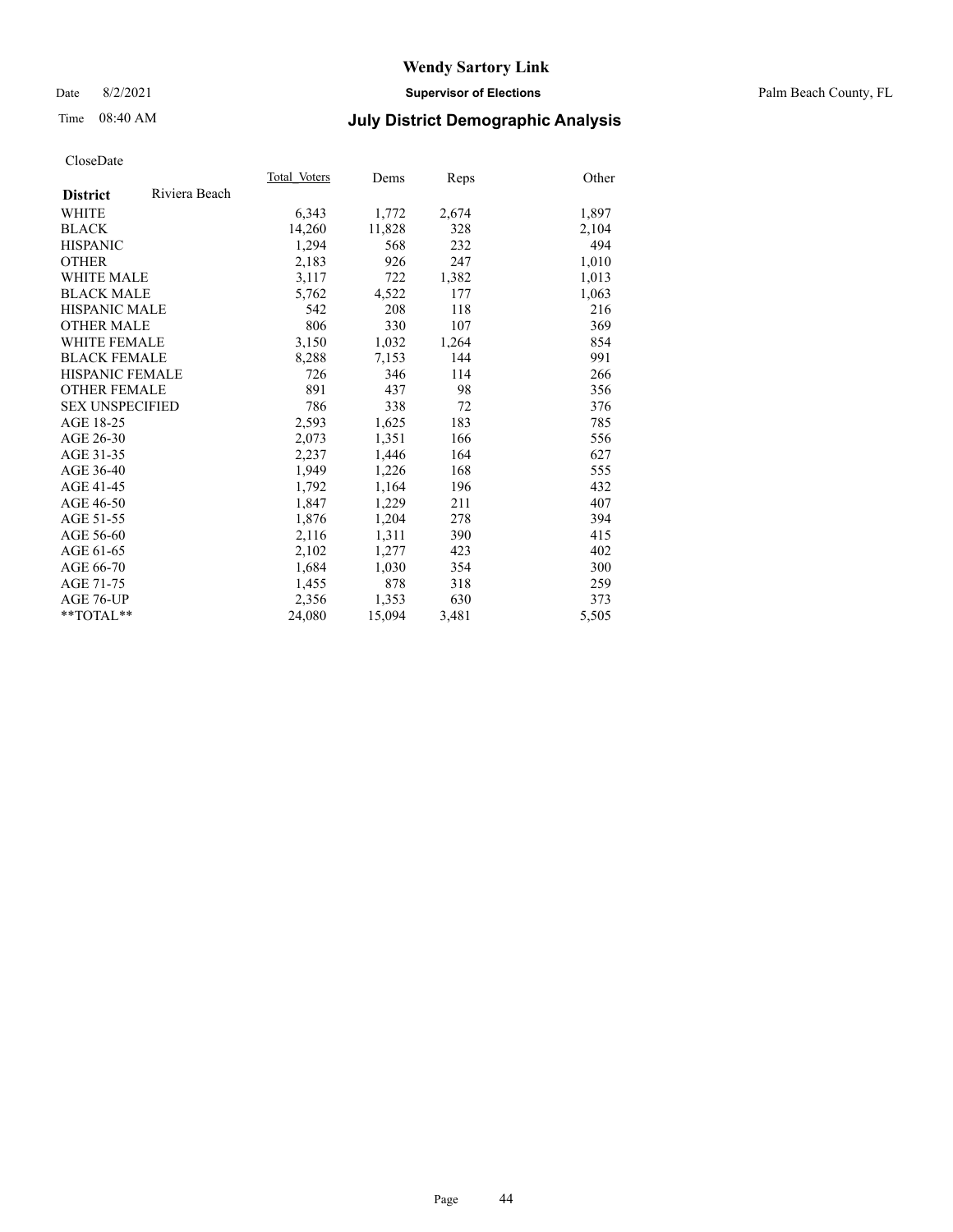Date 8/2/2021 **Supervisor of Elections** Palm Beach County, FL

## Time 08:40 AM **July District Demographic Analysis**

|                        |                  | Total Voters | Dems   | <b>Reps</b> | Other |
|------------------------|------------------|--------------|--------|-------------|-------|
| <b>District</b>        | Royal Palm Beach |              |        |             |       |
| WHITE                  |                  | 12,906       | 3,923  | 5,100       | 3,883 |
| <b>BLACK</b>           |                  | 6,053        | 4,608  | 197         | 1,248 |
| <b>HISPANIC</b>        |                  | 5,130        | 2,047  | 1,129       | 1,954 |
| <b>OTHER</b>           |                  | 3,143        | 1,269  | 507         | 1,367 |
| <b>WHITE MALE</b>      |                  | 6,003        | 1,556  | 2,574       | 1,873 |
| <b>BLACK MALE</b>      |                  | 2,642        | 1,883  | 109         | 650   |
| <b>HISPANIC MALE</b>   |                  | 2,221        | 783    | 577         | 861   |
| <b>OTHER MALE</b>      |                  | 1,190        | 448    | 215         | 527   |
| <b>WHITE FEMALE</b>    |                  | 6,756        | 2,327  | 2,472       | 1,957 |
| <b>BLACK FEMALE</b>    |                  | 3,328        | 2,675  | 84          | 569   |
| <b>HISPANIC FEMALE</b> |                  | 2,774        | 1,206  | 534         | 1,034 |
| <b>OTHER FEMALE</b>    |                  | 1,348        | 628    | 214         | 506   |
| <b>SEX UNSPECIFIED</b> |                  | 951          | 331    | 151         | 469   |
| AGE 18-25              |                  | 3,157        | 1,335  | 557         | 1,265 |
| AGE 26-30              |                  | 2,254        | 990    | 438         | 826   |
| AGE 31-35              |                  | 2,385        | 986    | 522         | 877   |
| AGE 36-40              |                  | 2,354        | 929    | 552         | 873   |
| AGE 41-45              |                  | 2,292        | 929    | 502         | 861   |
| AGE 46-50              |                  | 2,320        | 983    | 600         | 737   |
| AGE 51-55              |                  | 2,506        | 997    | 760         | 749   |
| AGE 56-60              |                  | 2,589        | 1,107  | 856         | 626   |
| AGE 61-65              |                  | 2,276        | 1,079  | 651         | 546   |
| AGE 66-70              |                  | 1,848        | 915    | 534         | 399   |
| AGE 71-75              |                  | 1,299        | 622    | 364         | 313   |
| AGE 76-UP              |                  | 1,952        | 975    | 597         | 380   |
| $*$ $TOTAL**$          |                  | 27,232       | 11,847 | 6,933       | 8,452 |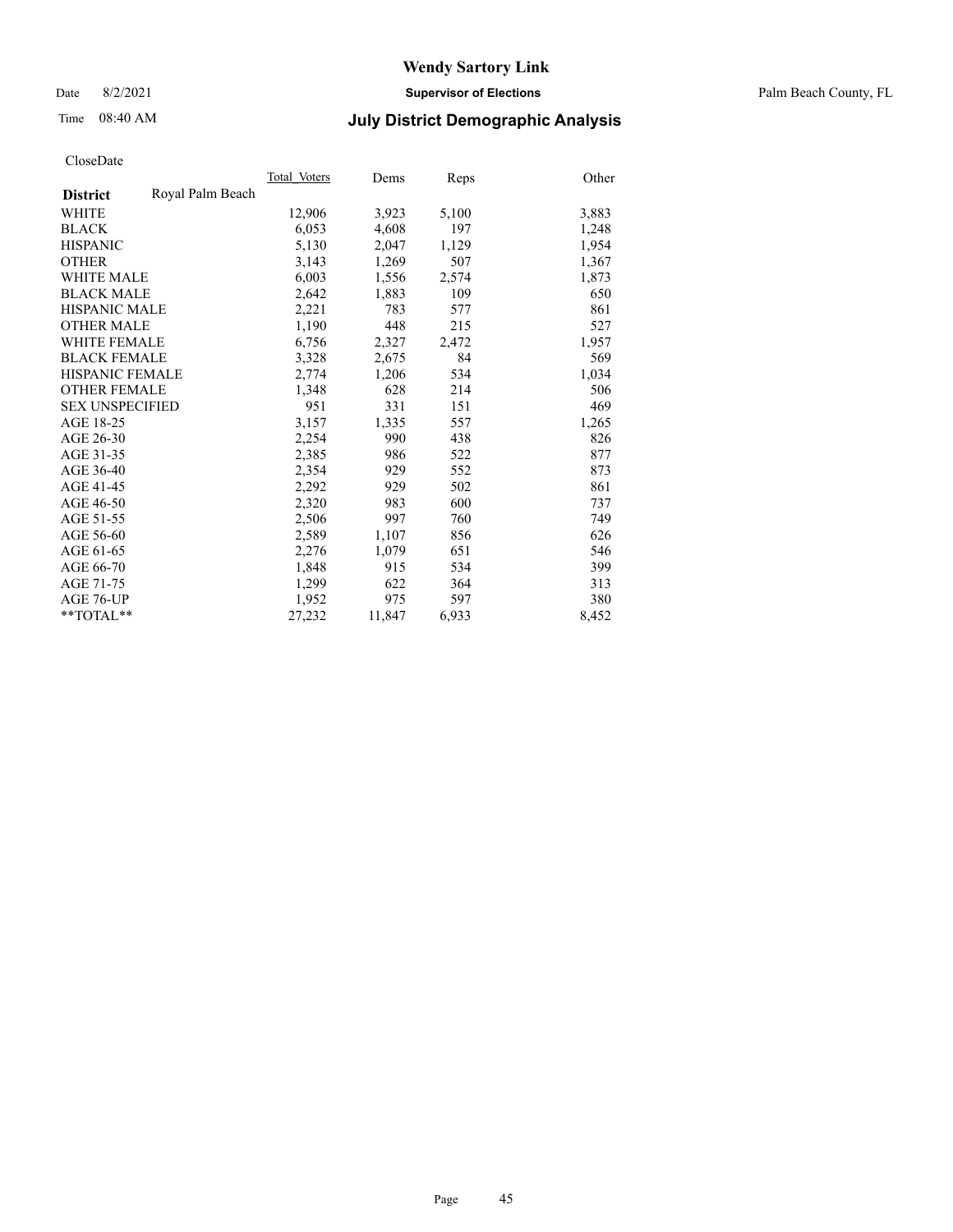#### Date 8/2/2021 **Supervisor of Elections** Palm Beach County, FL

## Time 08:40 AM **July District Demographic Analysis**

|                        |           | Total Voters | Dems  | Reps           | Other          |
|------------------------|-----------|--------------|-------|----------------|----------------|
| <b>District</b>        | South Bay |              |       |                |                |
| <b>WHITE</b>           |           | 60           | 21    | 27             | 12             |
| <b>BLACK</b>           |           | 1,169        | 1,024 | 25             | 120            |
| <b>HISPANIC</b>        |           | 209          | 105   | 28             | 76             |
| <b>OTHER</b>           |           | 79           | 49    | 3              | 27             |
| WHITE MALE             |           | 30           | 10    | 13             | $\overline{7}$ |
| <b>BLACK MALE</b>      |           | 478          | 412   | 8              | 58             |
| <b>HISPANIC MALE</b>   |           | 111          | 52    | 20             | 39             |
| <b>OTHER MALE</b>      |           | 18           | 9     | $\theta$       | 9              |
| <b>WHITE FEMALE</b>    |           | 30           | 11    | 14             | 5              |
| <b>BLACK FEMALE</b>    |           | 677          | 599   | 17             | 61             |
| <b>HISPANIC FEMALE</b> |           | 94           | 53    | 8              | 33             |
| <b>OTHER FEMALE</b>    |           | 40           | 28    | $\overline{c}$ | 10             |
| <b>SEX UNSPECIFIED</b> |           | 39           | 25    | $\mathbf{1}$   | 13             |
| AGE 18-25              |           | 188          | 139   | 7              | 42             |
| AGE 26-30              |           | 169          | 124   | 12             | 33             |
| AGE 31-35              |           | 165          | 122   | 9              | 34             |
| AGE 36-40              |           | 122          | 93    | 4              | 25             |
| AGE 41-45              |           | 111          | 78    | 6              | 27             |
| AGE 46-50              |           | 105          | 83    | 4              | 18             |
| AGE 51-55              |           | 121          | 102   | 5              | 14             |
| AGE 56-60              |           | 133          | 110   | 11             | 12             |
| AGE 61-65              |           | 108          | 88    | 9              | 11             |
| AGE 66-70              |           | 101          | 94    | 4              | 3              |
| AGE 71-75              |           | 71           | 58    | 7              | 6              |
| AGE 76-UP              |           | 123          | 108   | 5              | 10             |
| $*$ $TOTAL**$          |           | 1,517        | 1,199 | 83             | 235            |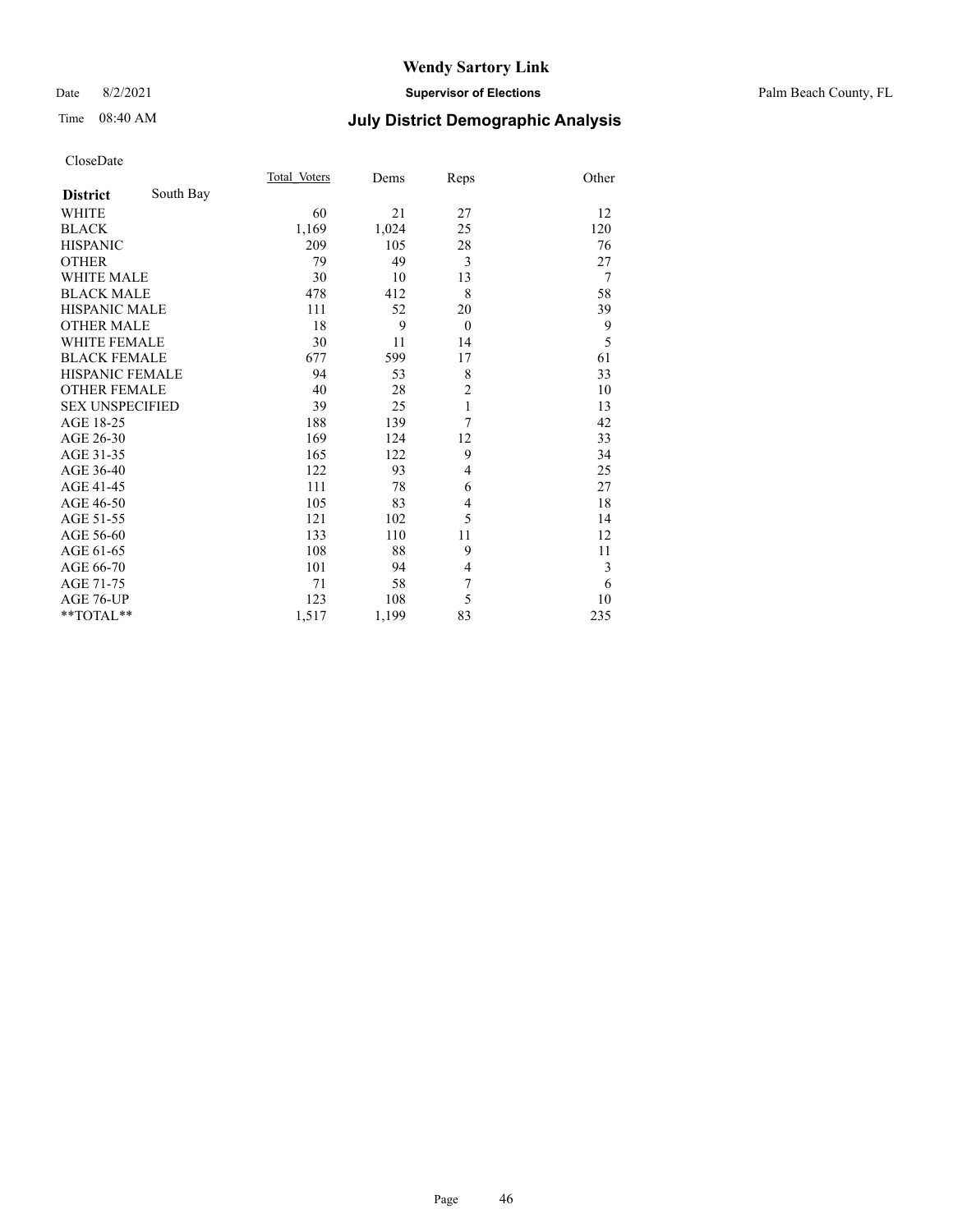Date 8/2/2021 **Supervisor of Elections** Palm Beach County, FL

## Time 08:40 AM **July District Demographic Analysis**

|                        |                  | Total Voters | Dems           | Reps           | Other |
|------------------------|------------------|--------------|----------------|----------------|-------|
| <b>District</b>        | South Palm Beach |              |                |                |       |
| <b>WHITE</b>           |                  | 1,120        | 357            | 433            | 330   |
| <b>BLACK</b>           |                  | 22           | 16             | $\overline{2}$ | 4     |
| <b>HISPANIC</b>        |                  | 75           | 18             | 33             | 24    |
| <b>OTHER</b>           |                  | 95           | 24             | 25             | 46    |
| <b>WHITE MALE</b>      |                  | 506          | 137            | 208            | 161   |
| <b>BLACK MALE</b>      |                  | 8            | $\overline{4}$ | 1              | 3     |
| <b>HISPANIC MALE</b>   |                  | 32           | 7              | 16             | 9     |
| <b>OTHER MALE</b>      |                  | 24           | 6              | 9              | 9     |
| <b>WHITE FEMALE</b>    |                  | 593          | 212            | 217            | 164   |
| <b>BLACK FEMALE</b>    |                  | 14           | 12             | 1              | 1     |
| <b>HISPANIC FEMALE</b> |                  | 41           | 11             | 16             | 14    |
| <b>OTHER FEMALE</b>    |                  | 46           | 11             | 12             | 23    |
| <b>SEX UNSPECIFIED</b> |                  | 45           | 12             | 13             | 20    |
| AGE 18-25              |                  | 41           | 9              | 13             | 19    |
| AGE 26-30              |                  | 49           | 11             | 17             | 21    |
| AGE 31-35              |                  | 41           | 16             | 10             | 15    |
| AGE 36-40              |                  | 41           | 9              | 17             | 15    |
| AGE 41-45              |                  | 44           | 8              | 14             | 22    |
| AGE 46-50              |                  | 58           | 12             | 28             | 18    |
| AGE 51-55              |                  | 89           | 22             | 35             | 32    |
| AGE 56-60              |                  | 128          | 39             | 53             | 36    |
| AGE 61-65              |                  | 128          | 49             | 38             | 41    |
| AGE 66-70              |                  | 166          | 63             | 64             | 39    |
| AGE 71-75              |                  | 175          | 64             | 60             | 51    |
| AGE 76-UP              |                  | 352          | 113            | 144            | 95    |
| $*$ $TOTAL**$          |                  | 1,312        | 415            | 493            | 404   |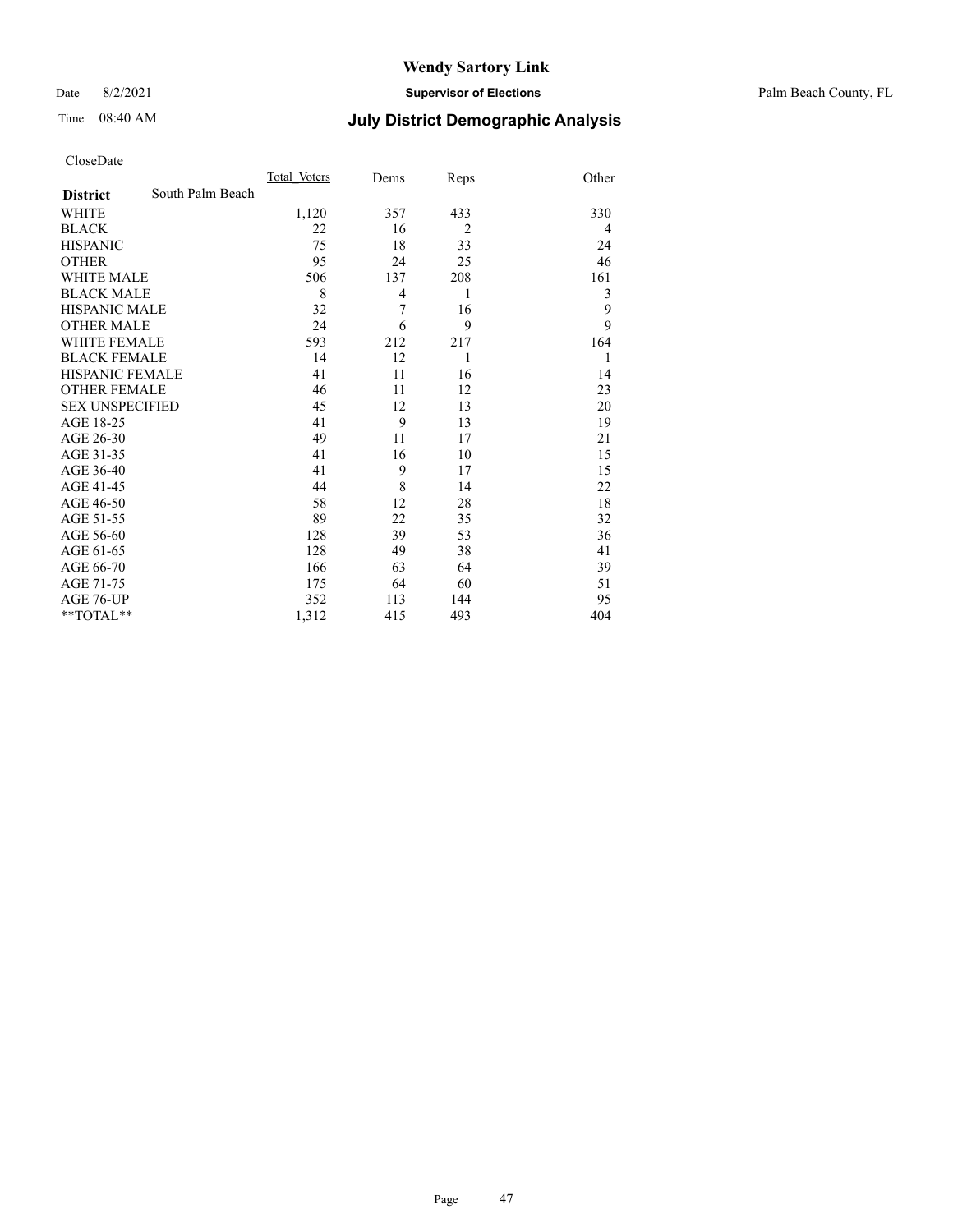#### Date 8/2/2021 **Supervisor of Elections** Palm Beach County, FL

## Time 08:40 AM **July District Demographic Analysis**

|                        |          | Total Voters | Dems           | Reps         | Other |
|------------------------|----------|--------------|----------------|--------------|-------|
| <b>District</b>        | Tequesta |              |                |              |       |
| <b>WHITE</b>           |          | 4,465        | 1,060          | 2,202        | 1,203 |
| <b>BLACK</b>           |          | 29           | 15             | 1            | 13    |
| <b>HISPANIC</b>        |          | 186          | 62             | 66           | 58    |
| <b>OTHER</b>           |          | 245          | 67             | 88           | 90    |
| <b>WHITE MALE</b>      |          | 2,094        | 390            | 1,108        | 596   |
| <b>BLACK MALE</b>      |          | 9            | $\overline{2}$ | 1            | 6     |
| <b>HISPANIC MALE</b>   |          | 71           | 23             | 25           | 23    |
| <b>OTHER MALE</b>      |          | 78           | 20             | 32           | 26    |
| <b>WHITE FEMALE</b>    |          | 2,330        | 662            | 1,078        | 590   |
| <b>BLACK FEMALE</b>    |          | 20           | 13             | $\mathbf{0}$ | 7     |
| <b>HISPANIC FEMALE</b> |          | 110          | 38             | 38           | 34    |
| <b>OTHER FEMALE</b>    |          | 100          | 31             | 34           | 35    |
| <b>SEX UNSPECIFIED</b> |          | 110          | 23             | 41           | 46    |
| AGE 18-25              |          | 393          | 86             | 175          | 132   |
| AGE 26-30              |          | 293          | 62             | 142          | 89    |
| AGE 31-35              |          | 340          | 75             | 143          | 122   |
| AGE 36-40              |          | 385          | 84             | 178          | 123   |
| AGE 41-45              |          | 319          | 88             | 115          | 116   |
| AGE 46-50              |          | 340          | 87             | 151          | 102   |
| AGE 51-55              |          | 393          | 81             | 204          | 108   |
| AGE 56-60              |          | 479          | 99             | 266          | 114   |
| AGE 61-65              |          | 491          | 129            | 233          | 129   |
| AGE 66-70              |          | 447          | 131            | 214          | 102   |
| AGE 71-75              |          | 359          | 105            | 173          | 81    |
| AGE 76-UP              |          | 686          | 177            | 363          | 146   |
| $*$ $TOTAL**$          |          | 4,925        | 1,204          | 2,357        | 1,364 |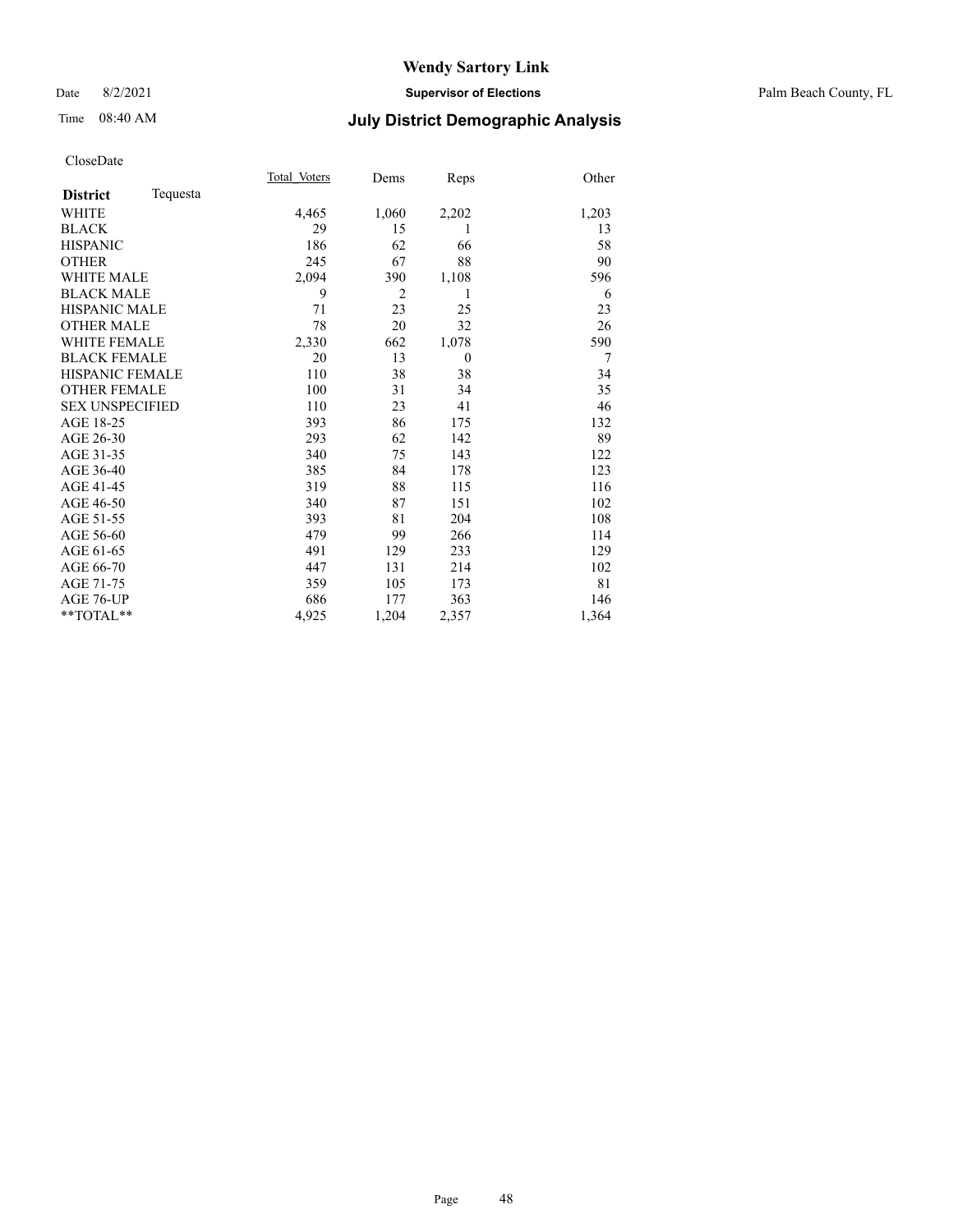#### Date 8/2/2021 **Supervisor of Elections** Palm Beach County, FL

## Time 08:40 AM **July District Demographic Analysis**

|                        |                 | Total Voters | Dems             | Reps             | Other            |
|------------------------|-----------------|--------------|------------------|------------------|------------------|
| <b>District</b>        | Village Of Golf |              |                  |                  |                  |
| <b>WHITE</b>           |                 | 264          | 34               | 184              | 46               |
| <b>BLACK</b>           |                 | 0            | $\theta$         | $\mathbf{0}$     | $\theta$         |
| <b>HISPANIC</b>        |                 |              | $\theta$         |                  | $\theta$         |
| <b>OTHER</b>           |                 | 4            |                  | $\overline{c}$   |                  |
| WHITE MALE             |                 | 125          | 12               | 94               | 19               |
| <b>BLACK MALE</b>      |                 | $\theta$     | $\theta$         | $\mathbf{0}$     | $\boldsymbol{0}$ |
| <b>HISPANIC MALE</b>   |                 | 0            | $\boldsymbol{0}$ | $\boldsymbol{0}$ | 0                |
| <b>OTHER MALE</b>      |                 |              | $\Omega$         |                  | 0                |
| WHITE FEMALE           |                 | 139          | 22               | 90               | 27               |
| <b>BLACK FEMALE</b>    |                 | $\theta$     | $\Omega$         | $\theta$         | $\theta$         |
| <b>HISPANIC FEMALE</b> |                 |              | $\theta$         |                  | $_{0}$           |
| <b>OTHER FEMALE</b>    |                 | 2            | 1                |                  | 0                |
| <b>SEX UNSPECIFIED</b> |                 |              | 0                | $\theta$         |                  |
| AGE 18-25              |                 | 14           | 1                | 12               |                  |
| AGE 26-30              |                 | 13           | 3                | 6                | 4                |
| AGE 31-35              |                 | 4            | 1                | 2                |                  |
| AGE 36-40              |                 | 3            | $\theta$         |                  | 2                |
| AGE 41-45              |                 | 6            | 0                | 5                |                  |
| AGE 46-50              |                 | 8            | $\overline{c}$   | 4                | $\overline{c}$   |
| AGE 51-55              |                 | 14           | $\overline{c}$   | 10               | $\overline{c}$   |
| AGE 56-60              |                 | 25           | $\overline{4}$   | 16               | 5                |
| AGE 61-65              |                 | 29           | 4                | 19               | 6                |
| AGE 66-70              |                 | 22           | 4                | 15               | 3                |
| AGE 71-75              |                 | 43           | 5                | 29               | 9                |
| AGE 76-UP              |                 | 88           | 9                | 68               | 11               |
| **TOTAL**              |                 | 269          | 35               | 187              | 47               |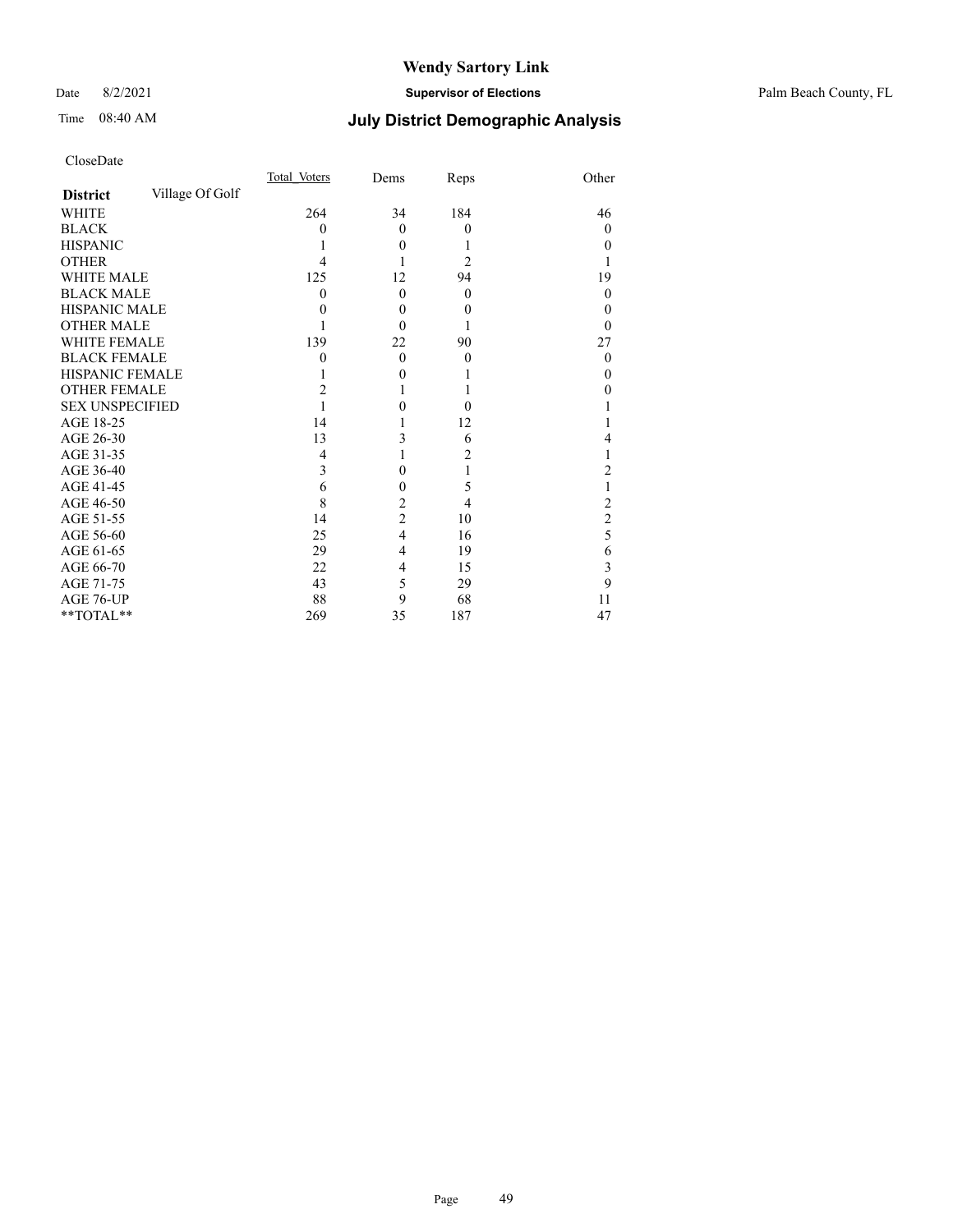#### Date 8/2/2021 **Supervisor of Elections** Palm Beach County, FL

## Time 08:40 AM **July District Demographic Analysis**

|                        |            | Total Voters | Dems   | Reps   | Other  |
|------------------------|------------|--------------|--------|--------|--------|
| <b>District</b>        | Wellington |              |        |        |        |
| WHITE                  |            | 26,942       | 8,035  | 11,165 | 7,742  |
| <b>BLACK</b>           |            | 4,379        | 3,168  | 179    | 1,032  |
| <b>HISPANIC</b>        |            | 6,545        | 2,385  | 1,677  | 2,483  |
| <b>OTHER</b>           |            | 4,638        | 1,647  | 940    | 2,051  |
| WHITE MALE             |            | 12,570       | 3,195  | 5,572  | 3,803  |
| <b>BLACK MALE</b>      |            | 1,898        | 1,266  | 110    | 522    |
| <b>HISPANIC MALE</b>   |            | 2,887        | 945    | 803    | 1,139  |
| <b>OTHER MALE</b>      |            | 1,717        | 548    | 397    | 772    |
| <b>WHITE FEMALE</b>    |            | 14,014       | 4,755  | 5,454  | 3,805  |
| <b>BLACK FEMALE</b>    |            | 2,424        | 1,866  | 67     | 491    |
| HISPANIC FEMALE        |            | 3,503        | 1,389  | 830    | 1,284  |
| <b>OTHER FEMALE</b>    |            | 1,980        | 802    | 388    | 790    |
| <b>SEX UNSPECIFIED</b> |            | 1,469        | 447    | 332    | 690    |
| AGE 18-25              |            | 5,220        | 1,922  | 1,353  | 1,945  |
| AGE 26-30              |            | 2,800        | 1,011  | 709    | 1,080  |
| AGE 31-35              |            | 2,978        | 1,025  | 855    | 1,098  |
| AGE 36-40              |            | 3,209        | 1,132  | 894    | 1,183  |
| AGE 41-45              |            | 3,534        | 1,236  | 1,017  | 1,281  |
| AGE 46-50              |            | 3,953        | 1,310  | 1,267  | 1,376  |
| AGE 51-55              |            | 4,246        | 1,349  | 1,551  | 1,346  |
| AGE 56-60              |            | 4,146        | 1,423  | 1,633  | 1,090  |
| AGE 61-65              |            | 3,605        | 1,266  | 1,399  | 940    |
| AGE 66-70              |            | 2.973        | 1,210  | 1,071  | 692    |
| AGE 71-75              |            | 2,546        | 1,063  | 938    | 545    |
| AGE 76-UP              |            | 3,294        | 1,288  | 1,274  | 732    |
| $*$ $TOTAL**$          |            | 42,504       | 15,235 | 13,961 | 13,308 |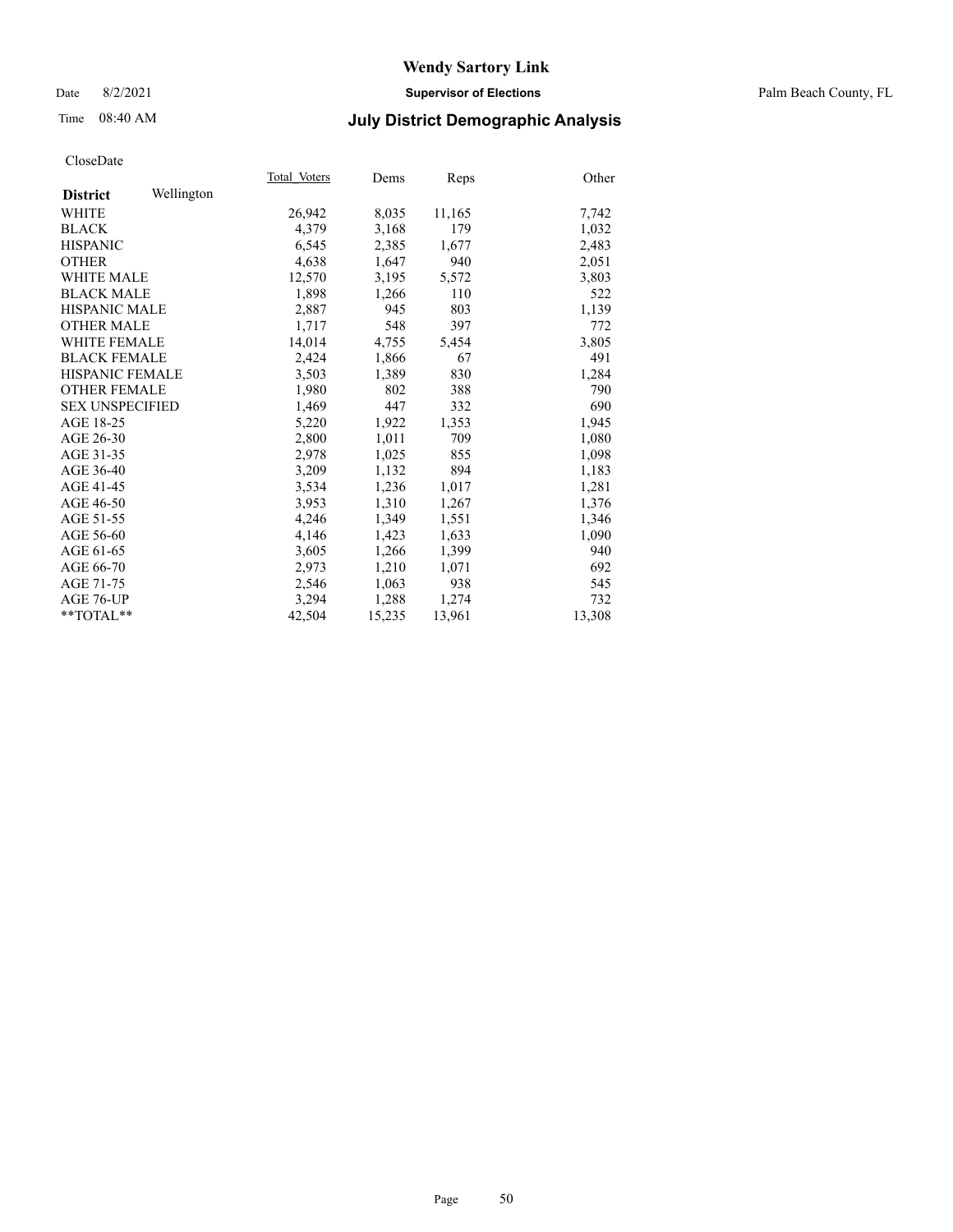#### Date 8/2/2021 **Supervisor of Elections** Palm Beach County, FL

## Time 08:40 AM **July District Demographic Analysis**

|                        |          | Total Voters | Dems | Reps           | Other |
|------------------------|----------|--------------|------|----------------|-------|
| <b>District</b>        | Westlake |              |      |                |       |
| <b>WHITE</b>           |          | 627          | 136  | 303            | 188   |
| <b>BLACK</b>           |          | 253          | 180  | 12             | 61    |
| <b>HISPANIC</b>        |          | 366          | 101  | 106            | 159   |
| <b>OTHER</b>           |          | 120          | 42   | 21             | 57    |
| <b>WHITE MALE</b>      |          | 306          | 50   | 161            | 95    |
| <b>BLACK MALE</b>      |          | 101          | 61   | 8              | 32    |
| <b>HISPANIC MALE</b>   |          | 175          | 43   | 58             | 74    |
| <b>OTHER MALE</b>      |          | 54           | 20   | 8              | 26    |
| <b>WHITE FEMALE</b>    |          | 317          | 85   | 141            | 91    |
| <b>BLACK FEMALE</b>    |          | 151          | 118  | $\overline{4}$ | 29    |
| HISPANIC FEMALE        |          | 189          | 56   | 48             | 85    |
| <b>OTHER FEMALE</b>    |          | 49           | 19   | 9              | 21    |
| <b>SEX UNSPECIFIED</b> |          | 24           | 7    | 5              | 12    |
| AGE 18-25              |          | 116          | 36   | 37             | 43    |
| AGE 26-30              |          | 128          | 37   | 47             | 44    |
| AGE 31-35              |          | 177          | 39   | 57             | 81    |
| AGE 36-40              |          | 178          | 58   | 46             | 74    |
| AGE 41-45              |          | 176          | 61   | 49             | 66    |
| AGE 46-50              |          | 139          | 48   | 52             | 39    |
| AGE 51-55              |          | 108          | 36   | 42             | 30    |
| AGE 56-60              |          | 117          | 41   | 44             | 32    |
| AGE 61-65              |          | 77           | 40   | 19             | 18    |
| AGE 66-70              |          | 59           | 17   | 24             | 18    |
| AGE 71-75              |          | 46           | 24   | 13             | 9     |
| AGE 76-UP              |          | 45           | 22   | 12             | 11    |
| **TOTAL**              |          | 1,366        | 459  | 442            | 465   |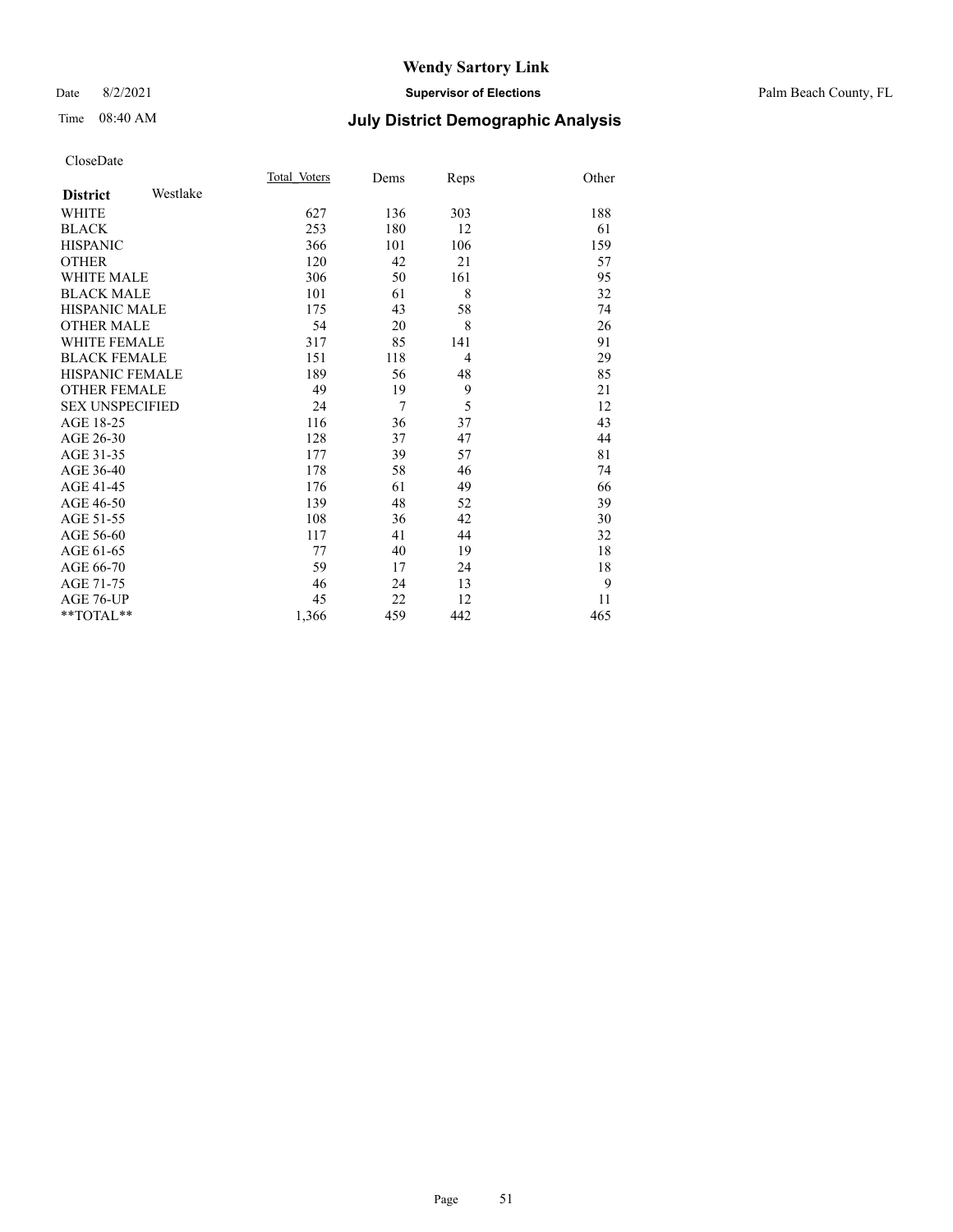#### Date 8/2/2021 **Supervisor of Elections** Palm Beach County, FL

## Time 08:40 AM **July District Demographic Analysis**

|                        |                 | Total Voters | Dems   | <b>Reps</b> | Other  |
|------------------------|-----------------|--------------|--------|-------------|--------|
| <b>District</b>        | West Palm Beach |              |        |             |        |
| WHITE                  |                 | 33,659       | 11,892 | 11,885      | 9,882  |
| <b>BLACK</b>           |                 | 19,453       | 15,353 | 590         | 3,510  |
| <b>HISPANIC</b>        |                 | 9,028        | 3,818  | 1,861       | 3,349  |
| <b>OTHER</b>           |                 | 6,578        | 2,658  | 980         | 2,940  |
| <b>WHITE MALE</b>      |                 | 16,059       | 4,928  | 5,942       | 5,189  |
| <b>BLACK MALE</b>      |                 | 7,914        | 5,874  | 317         | 1,723  |
| <b>HISPANIC MALE</b>   |                 | 3,912        | 1,572  | 859         | 1,481  |
| <b>OTHER MALE</b>      |                 | 2,245        | 845    | 382         | 1,018  |
| <b>WHITE FEMALE</b>    |                 | 17,190       | 6,845  | 5,816       | 4,529  |
| <b>BLACK FEMALE</b>    |                 | 11,218       | 9,249  | 270         | 1,699  |
| <b>HISPANIC FEMALE</b> |                 | 4,887        | 2,146  | 952         | 1,789  |
| <b>OTHER FEMALE</b>    |                 | 2,753        | 1,282  | 391         | 1,080  |
| <b>SEX UNSPECIFIED</b> |                 | 2,490        | 953    | 378         | 1,159  |
| AGE 18-25              |                 | 6,455        | 3,159  | 1,030       | 2,266  |
| AGE 26-30              |                 | 6,277        | 2,904  | 1,049       | 2,324  |
| AGE 31-35              |                 | 6,678        | 3,256  | 1,147       | 2,275  |
| AGE 36-40              |                 | 5,605        | 2,726  | 963         | 1,916  |
| AGE 41-45              |                 | 4,627        | 2,264  | 770         | 1,593  |
| AGE 46-50              |                 | 4,784        | 2,315  | 1,003       | 1,466  |
| AGE 51-55              |                 | 5,223        | 2,555  | 1,249       | 1,419  |
| AGE 56-60              |                 | 5,665        | 2,815  | 1,430       | 1,420  |
| AGE 61-65              |                 | 5,565        | 2,858  | 1,408       | 1,299  |
| AGE 66-70              |                 | 4,930        | 2,599  | 1,257       | 1,074  |
| AGE 71-75              |                 | 4,807        | 2,415  | 1,352       | 1,040  |
| AGE 76-UP              |                 | 8,101        | 3,855  | 2,658       | 1,588  |
| **TOTAL**              |                 | 68,718       | 33,721 | 15,316      | 19,681 |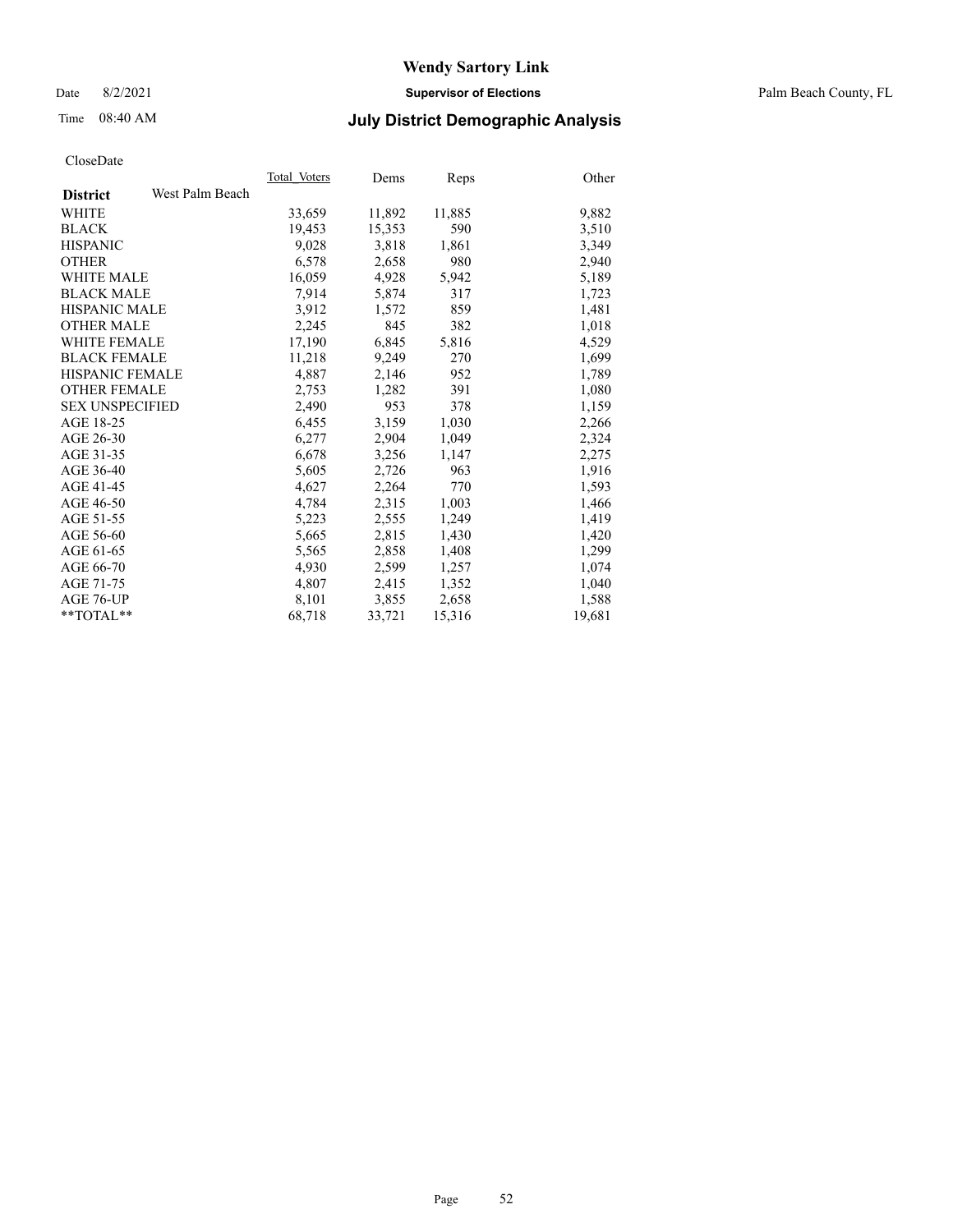Date 8/2/2021 **Supervisor of Elections** Palm Beach County, FL

## Time 08:40 AM **July District Demographic Analysis**

| CloseDate              |                     |              |        |             |        |
|------------------------|---------------------|--------------|--------|-------------|--------|
|                        |                     | Total Voters | Dems   | <b>Reps</b> | Other  |
| <b>District</b>        | State House Dist 81 |              |        |             |        |
| WHITE                  |                     | 73,061       | 27,930 | 24,460      | 20,671 |
| <b>BLACK</b>           |                     | 14.012       | 11,211 | 472         | 2,329  |
| <b>HISPANIC</b>        |                     | 16,086       | 6,600  | 3,339       | 6,147  |
| <b>OTHER</b>           |                     | 11,702       | 4,357  | 2,184       | 5,161  |
| <b>WHITE MALE</b>      |                     | 33,664       | 10,869 | 12,439      | 10,356 |
| <b>BLACK MALE</b>      |                     | 5,913        | 4,461  | 260         | 1,192  |
| <b>HISPANIC MALE</b>   |                     | 6,855        | 2,633  | 1,585       | 2,637  |
| <b>OTHER MALE</b>      |                     | 4,179        | 1,433  | 909         | 1,837  |
| <b>WHITE FEMALE</b>    |                     | 38,320       | 16,718 | 11,676      | 9,926  |
| <b>BLACK FEMALE</b>    |                     | 7,857        | 6,574  | 204         | 1,079  |
| <b>HISPANIC FEMALE</b> |                     | 8,830        | 3,834  | 1,698       | 3,298  |
| <b>OTHER FEMALE</b>    |                     | 4,920        | 2,114  | 838         | 1,968  |
| <b>SEX UNSPECIFIED</b> |                     | 4,207        | 1,403  | 825         | 1,979  |
| AGE 18-25              |                     | 10,701       | 4,385  | 2,226       | 4,090  |
| AGE 26-30              |                     | 6,779        | 2,932  | 1,352       | 2,495  |
| AGE 31-35              |                     | 7,387        | 3,182  | 1,628       | 2,577  |
| AGE 36-40              |                     | 7,842        | 3,174  | 1,828       | 2,840  |
| AGE 41-45              |                     | 8,371        | 3,240  | 2,088       | 3,043  |
| AGE 46-50              |                     | 8,860        | 3,163  | 2,567       | 3,130  |
| AGE 51-55              |                     | 9,286        | 3,533  | 2,747       | 3,006  |
| AGE 56-60              |                     | 9,680        | 3,799  | 3,139       | 2,742  |
| AGE 61-65              |                     | 9,597        | 4,271  | 2,866       | 2,460  |
| AGE 66-70              |                     | 9,710        | 4,794  | 2,694       | 2,222  |
| AGE 71-75              |                     | 9,774        | 4,828  | 2,721       | 2,225  |
| AGE 76-UP              |                     | 16,874       | 8,797  | 4,599       | 3,478  |
| $*$ $TOTAL**$          |                     | 114,861      | 50,098 | 30,455      | 34,308 |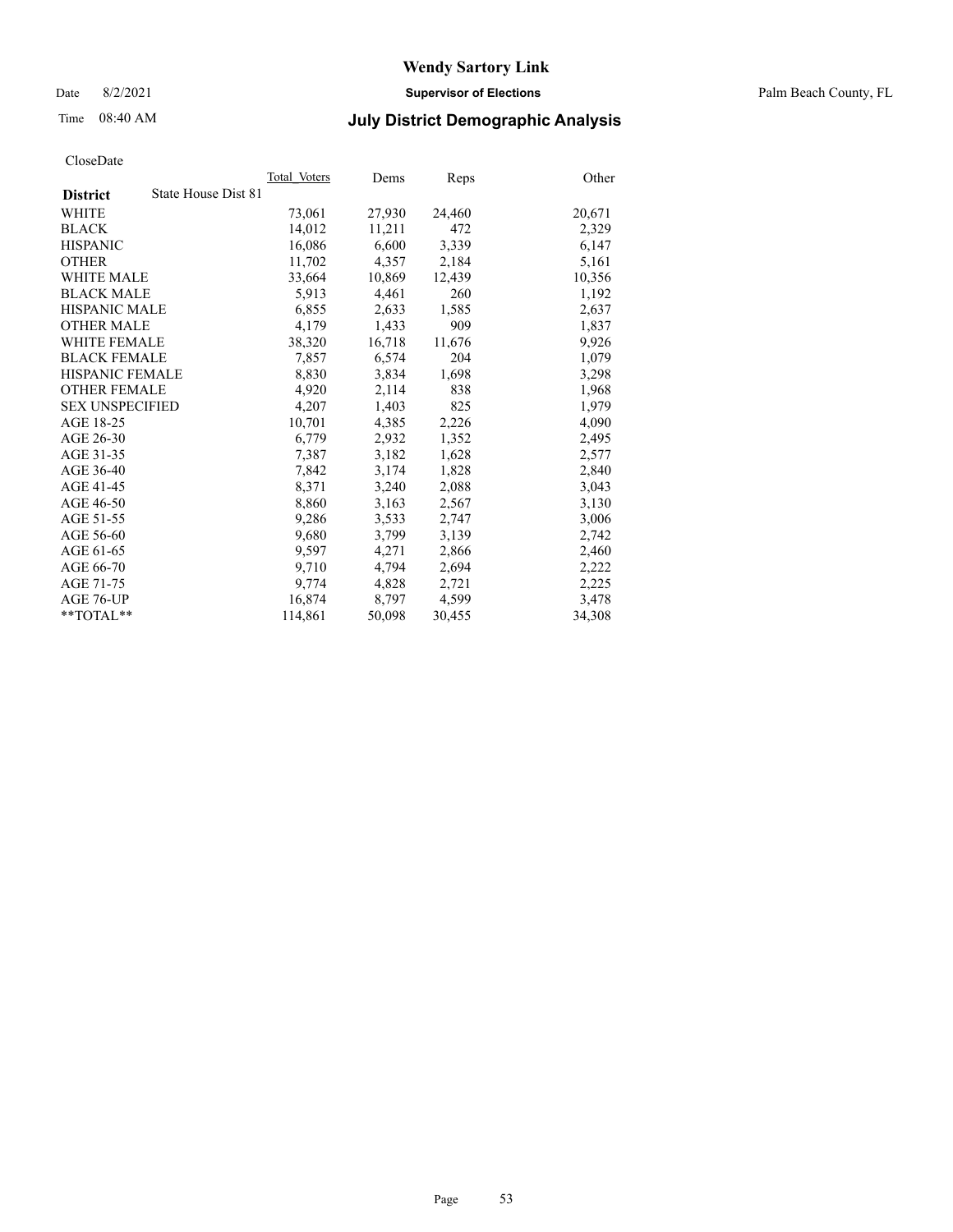Date 8/2/2021 **Supervisor of Elections** Palm Beach County, FL

## Time 08:40 AM **July District Demographic Analysis**

|                                        | Total Voters | Dems   | Reps   | Other  |
|----------------------------------------|--------------|--------|--------|--------|
| State House Dist 82<br><b>District</b> |              |        |        |        |
| WHITE                                  | 46,046       | 11,971 | 20,951 | 13,124 |
| <b>BLACK</b>                           | 1,084        | 763    | 61     | 260    |
| <b>HISPANIC</b>                        | 2,880        | 1,076  | 766    | 1,038  |
| <b>OTHER</b>                           | 3,507        | 1,105  | 909    | 1,493  |
| <b>WHITE MALE</b>                      | 21,604       | 4,492  | 10,478 | 6,634  |
| <b>BLACK MALE</b>                      | 501          | 336    | 34     | 131    |
| <b>HISPANIC MALE</b>                   | 1,180        | 413    | 322    | 445    |
| <b>OTHER MALE</b>                      | 1,163        | 350    | 304    | 509    |
| <b>WHITE FEMALE</b>                    | 23,924       | 7,340  | 10,254 | 6,330  |
| <b>BLACK FEMALE</b>                    | 573          | 421    | 25     | 127    |
| HISPANIC FEMALE                        | 1,624        | 637    | 419    | 568    |
| <b>OTHER FEMALE</b>                    | 1,363        | 514    | 351    | 498    |
| <b>SEX UNSPECIFIED</b>                 | 1,529        | 386    | 478    | 665    |
| AGE 18-25                              | 4,697        | 1,338  | 1,680  | 1,679  |
| AGE 26-30                              | 3,263        | 955    | 1,132  | 1,176  |
| AGE 31-35                              | 3,327        | 975    | 1,138  | 1,214  |
| AGE 36-40                              | 3,582        | 1,003  | 1,260  | 1,319  |
| AGE 41-45                              | 3,602        | 1,008  | 1,272  | 1,322  |
| AGE 46-50                              | 3,956        | 1,016  | 1,587  | 1,353  |
| AGE 51-55                              | 4,607        | 1,106  | 2,127  | 1,374  |
| AGE 56-60                              | 5,151        | 1,285  | 2,505  | 1,361  |
| AGE 61-65                              | 5,124        | 1,447  | 2,378  | 1,299  |
| AGE 66-70                              | 4,570        | 1,439  | 1,943  | 1,188  |
| AGE 71-75                              | 4,160        | 1,277  | 1,882  | 1,001  |
| AGE 76-UP                              | 7,478        | 2,066  | 3,783  | 1,629  |
| $*$ $TOTAL**$                          | 53,517       | 14,915 | 22,687 | 15,915 |
|                                        |              |        |        |        |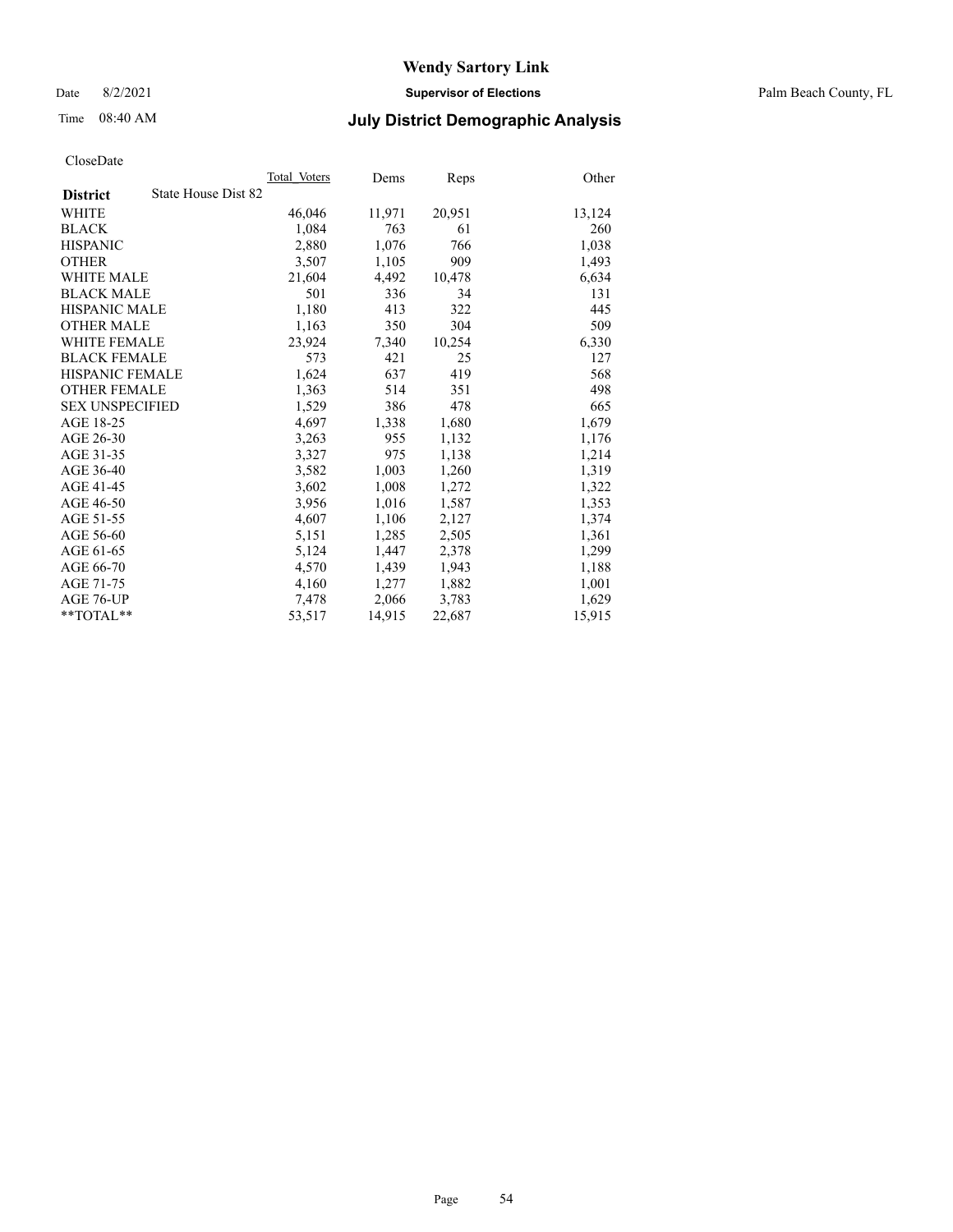Date 8/2/2021 **Supervisor of Elections** Palm Beach County, FL

## Time 08:40 AM **July District Demographic Analysis**

|                        | Total Voters        | Dems   | Reps   | Other  |
|------------------------|---------------------|--------|--------|--------|
| <b>District</b>        | State House Dist 85 |        |        |        |
| WHITE                  | 103,746             | 28,787 | 45,894 | 29,065 |
| <b>BLACK</b>           | 9,607               | 7,018  | 443    | 2,146  |
| <b>HISPANIC</b>        | 12,222              | 4,243  | 3,369  | 4,610  |
| <b>OTHER</b>           | 11,346              | 3,777  | 2,735  | 4,834  |
| <b>WHITE MALE</b>      | 49,124              | 11,154 | 23,304 | 14,666 |
| <b>BLACK MALE</b>      | 4,215               | 2,876  | 235    | 1,104  |
| <b>HISPANIC MALE</b>   | 5,355               | 1,693  | 1,601  | 2,061  |
| <b>OTHER MALE</b>      | 4,018               | 1,245  | 1,058  | 1,715  |
| <b>WHITE FEMALE</b>    | 53,313              | 17,322 | 22,046 | 13,945 |
| <b>BLACK FEMALE</b>    | 5,248               | 4,044  | 203    | 1,001  |
| <b>HISPANIC FEMALE</b> | 6,601               | 2,452  | 1,719  | 2,430  |
| <b>OTHER FEMALE</b>    | 4,746               | 1,835  | 1,072  | 1,839  |
| <b>SEX UNSPECIFIED</b> | 4,146               | 1,126  | 1,153  | 1,867  |
| AGE 18-25              | 11,542              | 3,623  | 3,656  | 4,263  |
| AGE 26-30              | 8,962               | 2,840  | 2,778  | 3,344  |
| AGE 31-35              | 9,902               | 2,979  | 3,333  | 3,590  |
| AGE 36-40              | 9.996               | 2,922  | 3,338  | 3,736  |
| AGE 41-45              | 8,979               | 2,678  | 2,963  | 3,338  |
| AGE 46-50              | 9,869               | 2,751  | 3,780  | 3,338  |
| AGE 51-55              | 11,594              | 3,310  | 4,848  | 3,436  |
| AGE 56-60              | 13,689              | 4,103  | 6,022  | 3,564  |
| AGE 61-65              | 13,117              | 4,464  | 5,517  | 3,136  |
| AGE 66-70              | 11,226              | 4,100  | 4,439  | 2,687  |
| AGE 71-75              | 10,257              | 3,695  | 4,154  | 2,408  |
| AGE 76-UP              | 17.787              | 6,360  | 7,613  | 3,814  |
| **TOTAL**              | 136.921             | 43,825 | 52,441 | 40,655 |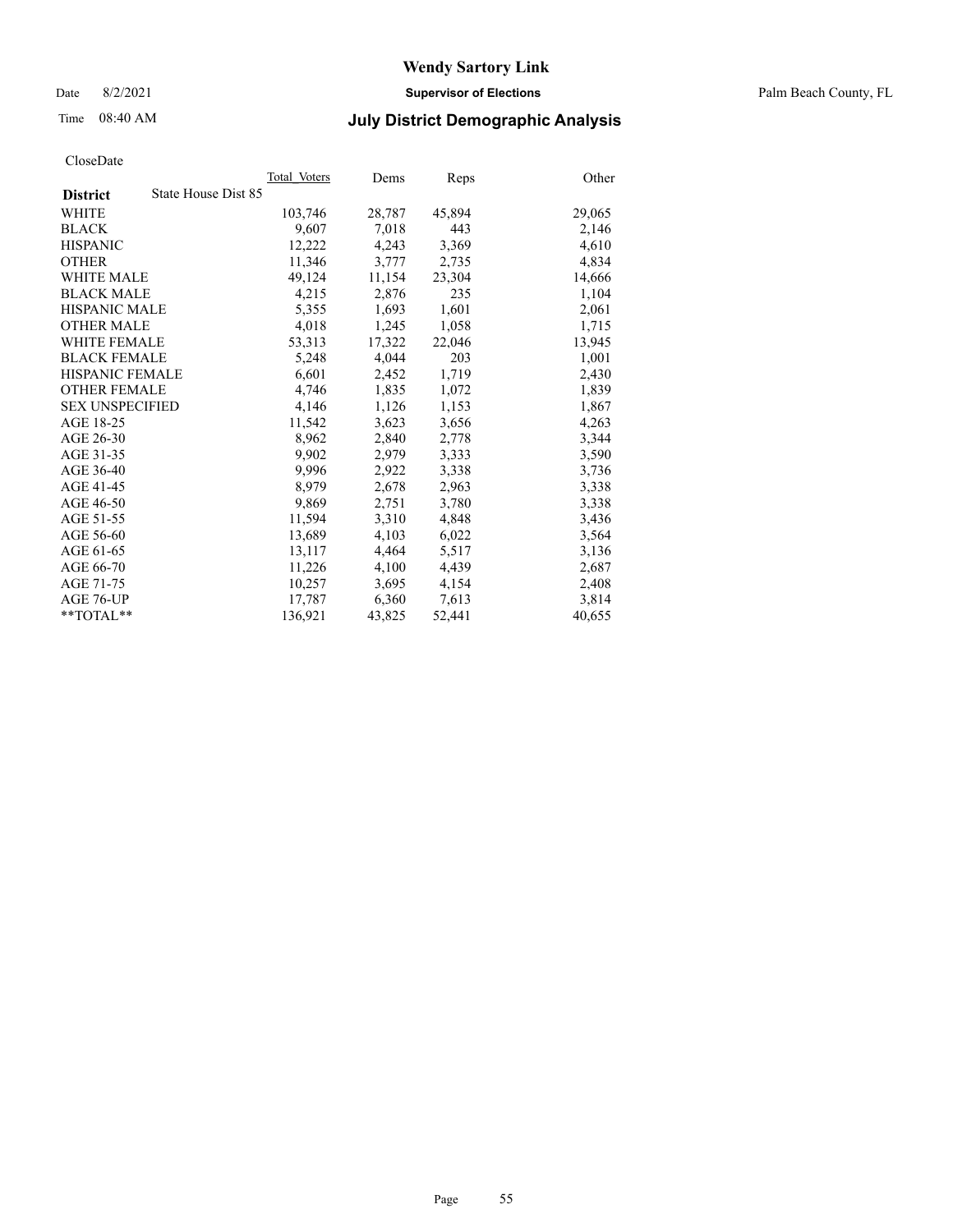Date 8/2/2021 **Supervisor of Elections** Palm Beach County, FL

## Time 08:40 AM **July District Demographic Analysis**

|                                        | Total Voters | Dems   | <b>Reps</b> | Other  |
|----------------------------------------|--------------|--------|-------------|--------|
| State House Dist 86<br><b>District</b> |              |        |             |        |
| WHITE                                  | 63,377       | 20,206 | 24,999      | 18,172 |
| <b>BLACK</b>                           | 21,194       | 15,925 | 720         | 4,549  |
| <b>HISPANIC</b>                        | 19,326       | 7,687  | 4,421       | 7,218  |
| <b>OTHER</b>                           | 12,414       | 4,740  | 2,193       | 5,481  |
| <b>WHITE MALE</b>                      | 29,274       | 7,915  | 12,391      | 8,968  |
| <b>BLACK MALE</b>                      | 8,894        | 6,197  | 421         | 2,276  |
| <b>HISPANIC MALE</b>                   | 8,384        | 2,990  | 2,151       | 3,243  |
| <b>OTHER MALE</b>                      | 4,525        | 1,615  | 873         | 2,037  |
| <b>WHITE FEMALE</b>                    | 33,304       | 12,083 | 12,314      | 8,907  |
| <b>BLACK FEMALE</b>                    | 11,979       | 9,514  | 288         | 2,177  |
| <b>HISPANIC FEMALE</b>                 | 10,457       | 4,510  | 2,169       | 3,778  |
| <b>OTHER FEMALE</b>                    | 5,277        | 2,310  | 938         | 2,029  |
| <b>SEX UNSPECIFIED</b>                 | 4,128        | 1,379  | 771         | 1,978  |
| AGE 18-25                              | 12,856       | 5,277  | 2,668       | 4,911  |
| AGE 26-30                              | 8,564        | 3.547  | 1,743       | 3,274  |
| AGE 31-35                              | 8,821        | 3,609  | 1,996       | 3,216  |
| AGE 36-40                              | 8,856        | 3,575  | 2,053       | 3,228  |
| AGE 41-45                              | 8,841        | 3,560  | 2,107       | 3,174  |
| AGE 46-50                              | 9,481        | 3,772  | 2,613       | 3,096  |
| AGE 51-55                              | 10,116       | 3,838  | 3,233       | 3,045  |
| AGE 56-60                              | 10,640       | 4,207  | 3,655       | 2,778  |
| AGE 61-65                              | 9,839        | 4,146  | 3,274       | 2,419  |
| AGE 66-70                              | 8,469        | 3,859  | 2,662       | 1,948  |
| AGE 71-75                              | 7,525        | 3,460  | 2,354       | 1,711  |
| AGE 76-UP                              | 12,303       | 5,708  | 3,975       | 2,620  |
| $*$ TOTAL $*$                          | 116,311      | 48,558 | 32,333      | 35,420 |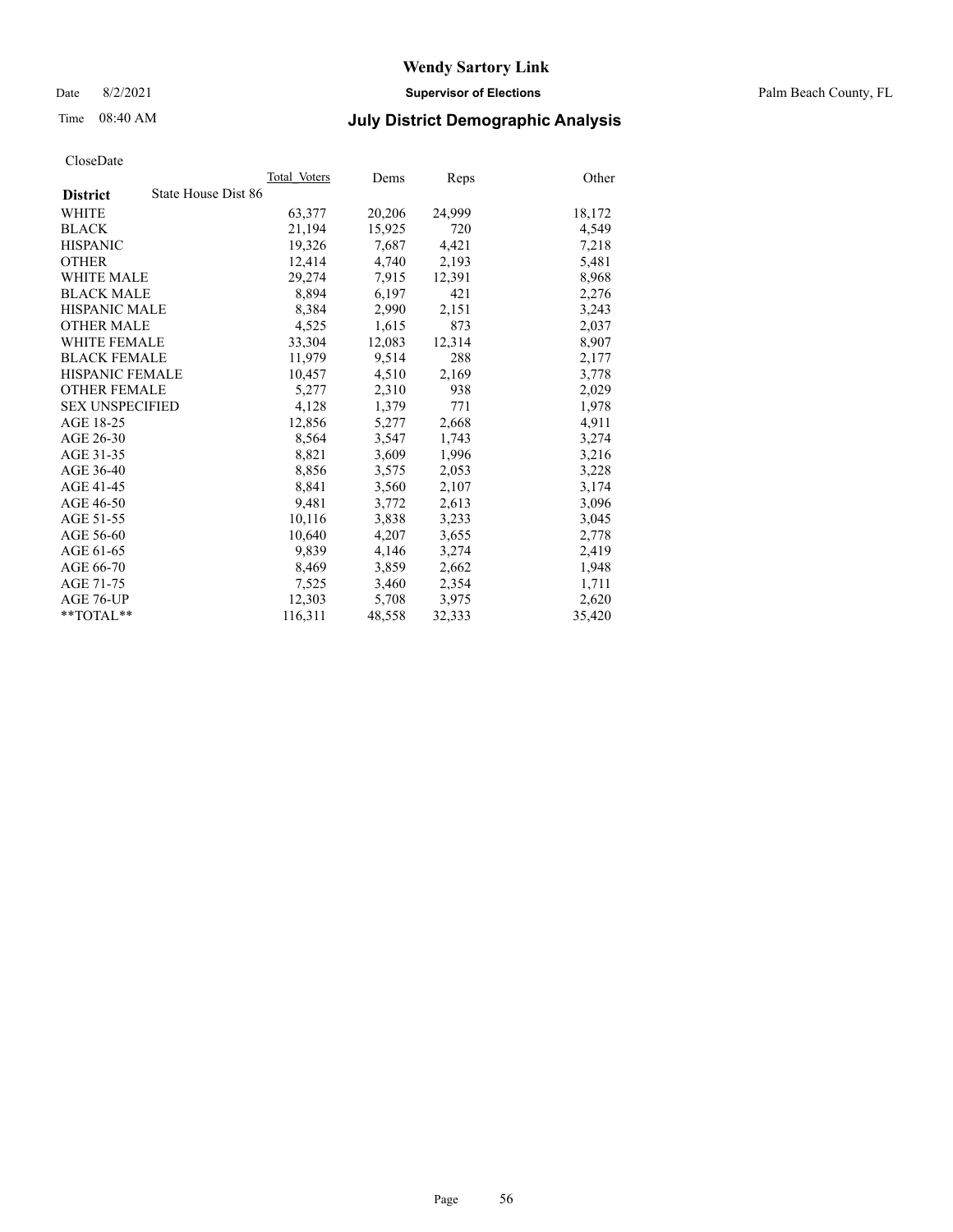Date 8/2/2021 **Supervisor of Elections** Palm Beach County, FL

## Time 08:40 AM **July District Demographic Analysis**

|                        | Total Voters        | Dems   | <b>Reps</b> | Other  |
|------------------------|---------------------|--------|-------------|--------|
| <b>District</b>        | State House Dist 87 |        |             |        |
| WHITE                  | 26,814              | 9,957  | 8,928       | 7,929  |
| <b>BLACK</b>           | 11,533              | 8,429  | 391         | 2,713  |
| <b>HISPANIC</b>        | 28,118              | 11,775 | 5,557       | 10,786 |
| <b>OTHER</b>           | 7,386               | 2,783  | 947         | 3,656  |
| <b>WHITE MALE</b>      | 12,586              | 4,004  | 4,545       | 4,037  |
| <b>BLACK MALE</b>      | 4.760               | 3,244  | 222         | 1,294  |
| <b>HISPANIC MALE</b>   | 12,398              | 4,811  | 2,754       | 4,833  |
| <b>OTHER MALE</b>      | 2,464               | 953    | 368         | 1,143  |
| <b>WHITE FEMALE</b>    | 13,846              | 5,840  | 4,268       | 3,738  |
| <b>BLACK FEMALE</b>    | 6,548               | 5,033  | 160         | 1,355  |
| <b>HISPANIC FEMALE</b> | 14,878              | 6,648  | 2,637       | 5,593  |
| <b>OTHER FEMALE</b>    | 2,771               | 1,215  | 345         | 1,211  |
| <b>SEX UNSPECIFIED</b> | 3,568               | 1,174  | 519         | 1,875  |
| AGE 18-25              | 9,916               | 4,380  | 1,210       | 4,326  |
| AGE 26-30              | 6,956               | 2,881  | 1,023       | 3,052  |
| AGE 31-35              | 6,967               | 3,048  | 1,132       | 2,787  |
| AGE 36-40              | 6,146               | 2,732  | 1,008       | 2,406  |
| AGE 41-45              | 5,662               | 2,517  | 995         | 2,150  |
| AGE 46-50              | 5,918               | 2,590  | 1,296       | 2,032  |
| AGE 51-55              | 6,165               | 2,659  | 1,509       | 1,997  |
| AGE 56-60              | 6,469               | 2,890  | 1,705       | 1,874  |
| AGE 61-65              | 5,653               | 2,670  | 1,497       | 1,486  |
| AGE 66-70              | 4,598               | 2,281  | 1,237       | 1,080  |
| AGE 71-75              | 3,681               | 1,720  | 1,159       | 802    |
| AGE 76-UP              | 5,720               | 2,576  | 2,052       | 1,092  |
| $*$ $TOTAL**$          | 73,851              | 32,944 | 15,823      | 25,084 |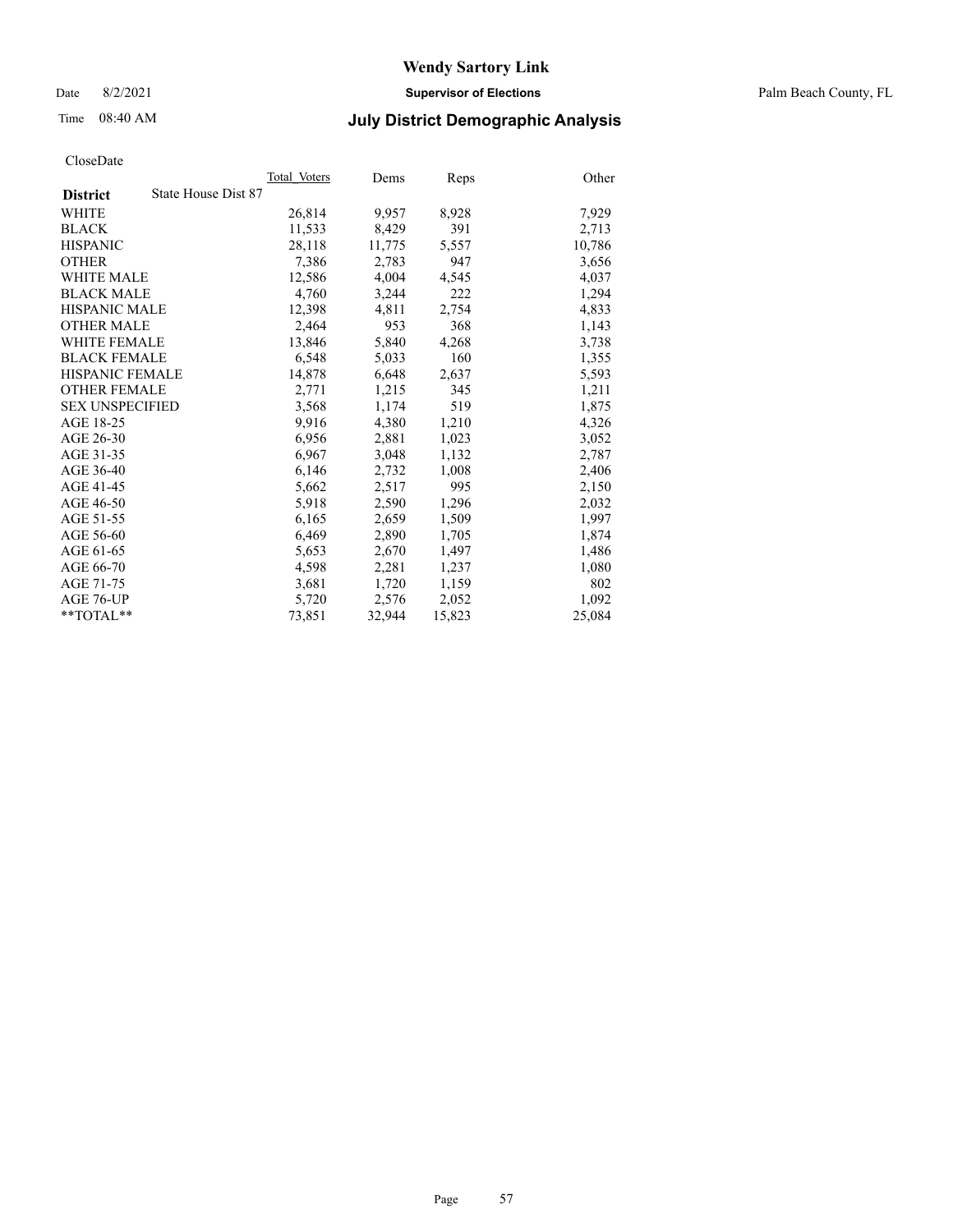Date 8/2/2021 **Supervisor of Elections** Palm Beach County, FL

## Time 08:40 AM **July District Demographic Analysis**

|                                        | Total Voters | Dems   | <b>Reps</b> | Other  |
|----------------------------------------|--------------|--------|-------------|--------|
| State House Dist 88<br><b>District</b> |              |        |             |        |
| WHITE                                  | 32,933       | 11,886 | 10,650      | 10,397 |
| <b>BLACK</b>                           | 49,724       | 40.390 | 1,268       | 8,066  |
| <b>HISPANIC</b>                        | 9.184        | 4.247  | 1,434       | 3,503  |
| <b>OTHER</b>                           | 9,386        | 4,239  | 1,007       | 4,140  |
| <b>WHITE MALE</b>                      | 16,255       | 4,989  | 5,689       | 5,577  |
| <b>BLACK MALE</b>                      | 20,832       | 16,069 | 694         | 4,069  |
| <b>HISPANIC MALE</b>                   | 4,008        | 1,757  | 697         | 1,554  |
| <b>OTHER MALE</b>                      | 3,247        | 1,414  | 424         | 1,409  |
| <b>WHITE FEMALE</b>                    | 16,227       | 6,760  | 4,828       | 4,639  |
| <b>BLACK FEMALE</b>                    | 28,078       | 23,725 | 557         | 3,796  |
| <b>HISPANIC FEMALE</b>                 | 4,947        | 2,383  | 702         | 1,862  |
| <b>OTHER FEMALE</b>                    | 3,767        | 1,976  | 379         | 1,412  |
| <b>SEX UNSPECIFIED</b>                 | 3,797        | 1,649  | 381         | 1,767  |
| AGE 18-25                              | 11,216       | 6,477  | 1,023       | 3,716  |
| AGE 26-30                              | 10,192       | 5,633  | 1,188       | 3,371  |
| AGE 31-35                              | 10,746       | 6,146  | 1,246       | 3,354  |
| AGE 36-40                              | 9,015        | 5,199  | 1,026       | 2,790  |
| AGE 41-45                              | 7,482        | 4,400  | 871         | 2,211  |
| AGE 46-50                              | 7,481        | 4,508  | 1,007       | 1,966  |
| AGE 51-55                              | 8,025        | 4,883  | 1,281       | 1,861  |
| AGE 56-60                              | 8,840        | 5,406  | 1,534       | 1,900  |
| AGE 61-65                              | 8,439        | 5,369  | 1,428       | 1,642  |
| AGE 66-70                              | 6,676        | 4,389  | 1,112       | 1,175  |
| AGE 71-75                              | 5,358        | 3,474  | 945         | 939    |
| AGE 76-UP                              | 7,755        | 4,878  | 1,697       | 1,180  |
| $*$ $TOTAL**$                          | 101,227      | 60,762 | 14,359      | 26,106 |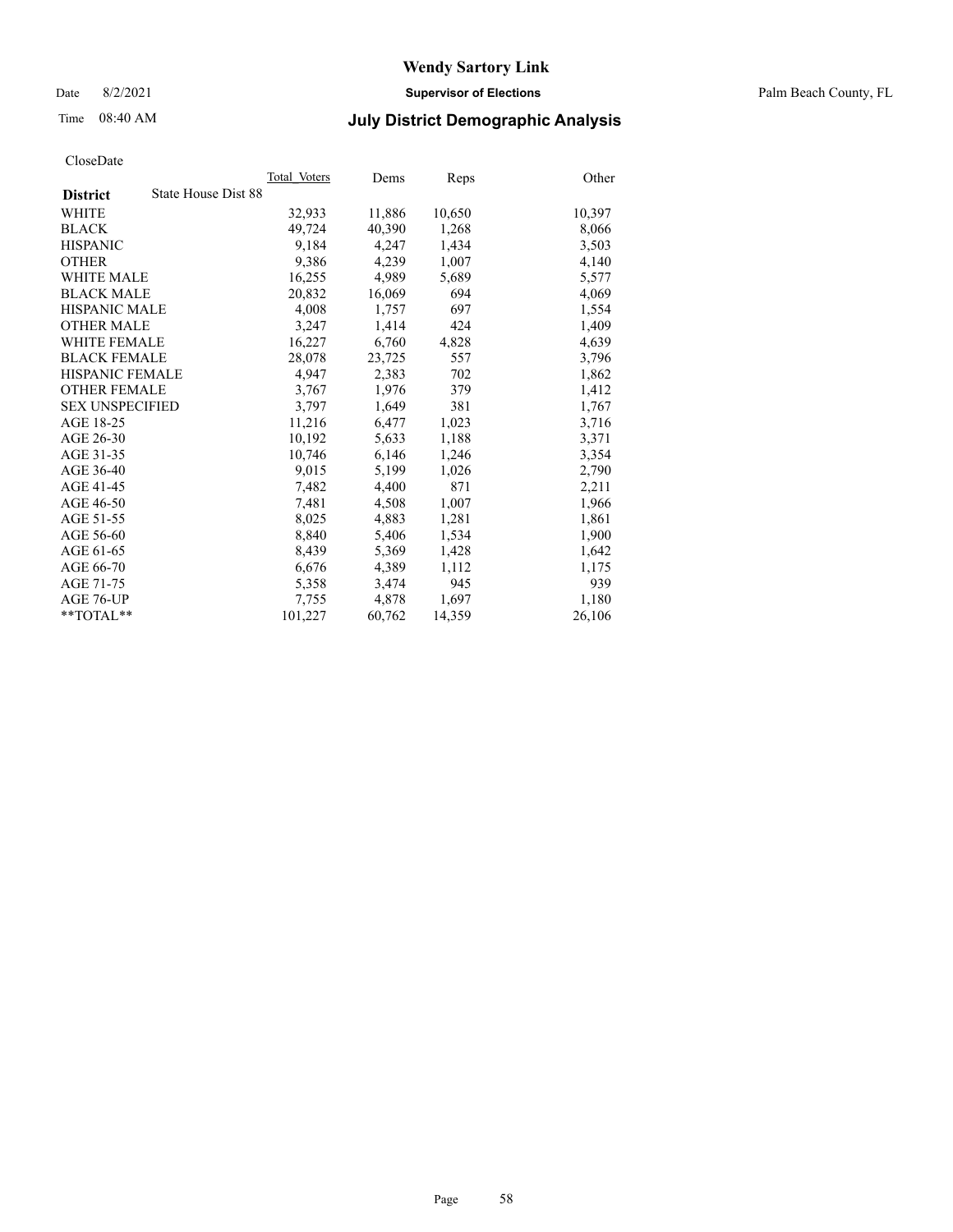Date 8/2/2021 **Supervisor of Elections** Palm Beach County, FL

## Time 08:40 AM **July District Demographic Analysis**

|                                        | Total Voters | Dems   | Reps   | Other  |
|----------------------------------------|--------------|--------|--------|--------|
| State House Dist 89<br><b>District</b> |              |        |        |        |
| WHITE                                  | 101,748      | 31,011 | 40,415 | 30,322 |
| <b>BLACK</b>                           | 6.451        | 4,703  | 279    | 1,469  |
| <b>HISPANIC</b>                        | 9.389        | 3,602  | 2,279  | 3,508  |
| <b>OTHER</b>                           | 10,338       | 3,498  | 2,347  | 4,493  |
| <b>WHITE MALE</b>                      | 48,290       | 12,307 | 20,284 | 15,699 |
| <b>BLACK MALE</b>                      | 2,932        | 1,982  | 161    | 789    |
| <b>HISPANIC MALE</b>                   | 3,829        | 1,357  | 952    | 1,520  |
| <b>OTHER MALE</b>                      | 3,528        | 1,094  | 879    | 1,555  |
| <b>WHITE FEMALE</b>                    | 52,056       | 18,321 | 19,588 | 14,147 |
| <b>BLACK FEMALE</b>                    | 3,396        | 2,646  | 113    | 637    |
| <b>HISPANIC FEMALE</b>                 | 5,336        | 2,169  | 1,276  | 1,891  |
| <b>OTHER FEMALE</b>                    | 4,214        | 1,657  | 917    | 1,640  |
| <b>SEX UNSPECIFIED</b>                 | 4,212        | 1,221  | 1,108  | 1,883  |
| AGE 18-25                              | 10,591       | 3,712  | 3,068  | 3,811  |
| AGE 26-30                              | 8,290        | 2,759  | 2,349  | 3,182  |
| AGE 31-35                              | 8,512        | 2,927  | 2,270  | 3,315  |
| AGE 36-40                              | 7,556        | 2,471  | 2,144  | 2,941  |
| AGE 41-45                              | 6,973        | 2,314  | 1,998  | 2,661  |
| AGE 46-50                              | 8,033        | 2,339  | 2,745  | 2,949  |
| AGE 51-55                              | 10,180       | 2,922  | 3,894  | 3,364  |
| AGE 56-60                              | 12,402       | 3,860  | 4,914  | 3,628  |
| AGE 61-65                              | 12,596       | 4,276  | 4,880  | 3,440  |
| AGE 66-70                              | 11,426       | 4,220  | 4,150  | 3,056  |
| AGE 71-75                              | 10,866       | 4,024  | 4,061  | 2,781  |
| AGE 76-UP                              | 20,501       | 6,990  | 8,847  | 4,664  |
| $*$ $TOTAL**$                          | 127,926      | 42,814 | 45,320 | 39,792 |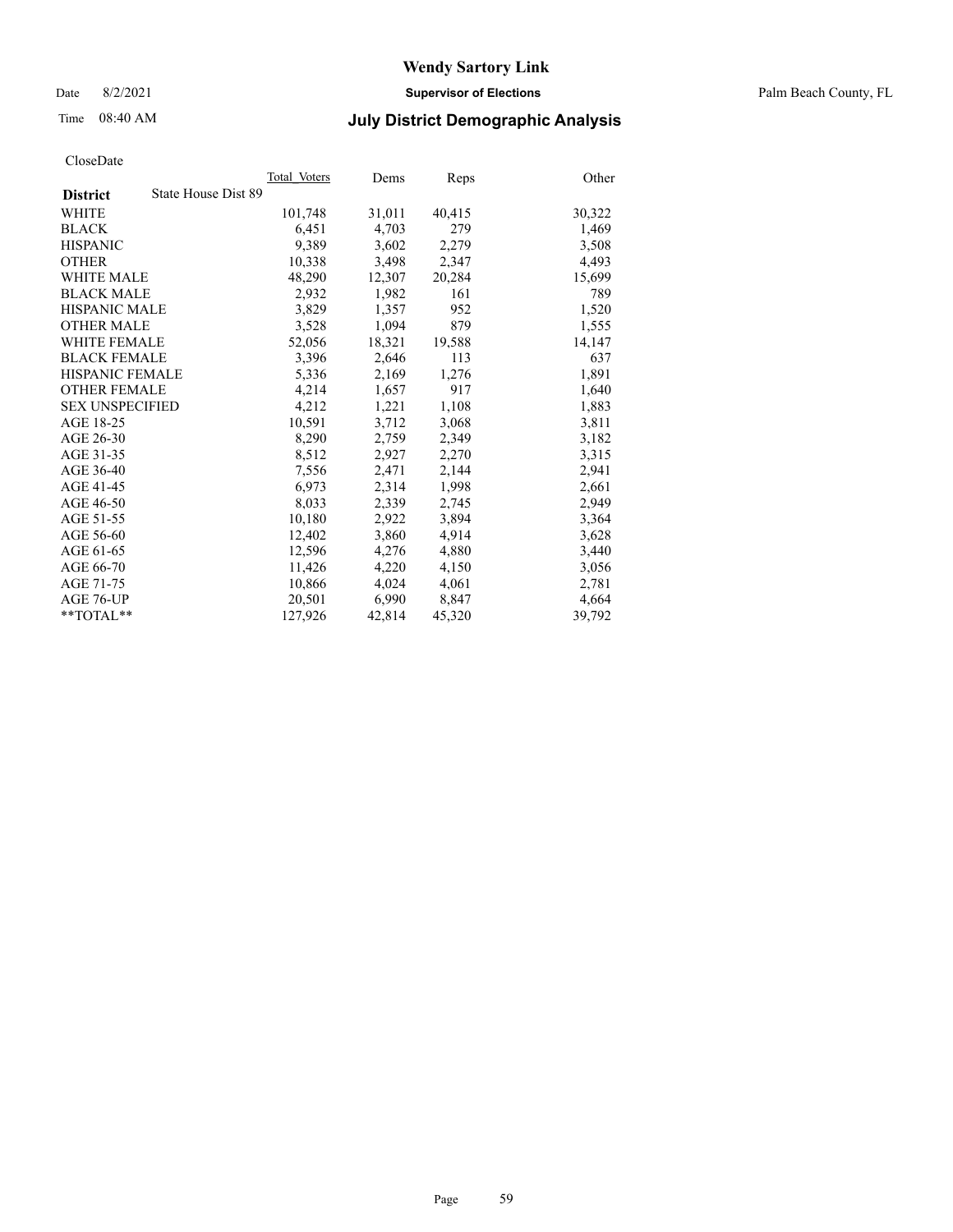Date 8/2/2021 **Supervisor of Elections** Palm Beach County, FL

## Time 08:40 AM **July District Demographic Analysis**

|                                        | Total Voters | Dems   | <b>Reps</b> | Other  |
|----------------------------------------|--------------|--------|-------------|--------|
| State House Dist 90<br><b>District</b> |              |        |             |        |
| WHITE                                  | 68,085       | 25,831 | 22,529      | 19,725 |
| <b>BLACK</b>                           | 16,901       | 12,487 | 535         | 3,879  |
| <b>HISPANIC</b>                        | 18,361       | 8,170  | 3,414       | 6,777  |
| <b>OTHER</b>                           | 11,438       | 4,461  | 1,846       | 5,131  |
| <b>WHITE MALE</b>                      | 30,934       | 9,900  | 11,194      | 9,840  |
| <b>BLACK MALE</b>                      | 7,298        | 5,011  | 300         | 1,987  |
| HISPANIC MALE                          | 7,915        | 3,209  | 1,643       | 3,063  |
| <b>OTHER MALE</b>                      | 3,988        | 1,492  | 748         | 1,748  |
| <b>WHITE FEMALE</b>                    | 36,232       | 15,611 | 11,048      | 9,573  |
| <b>BLACK FEMALE</b>                    | 9,313        | 7,282  | 226         | 1,805  |
| <b>HISPANIC FEMALE</b>                 | 10,057       | 4,796  | 1,706       | 3,555  |
| <b>OTHER FEMALE</b>                    | 4,830        | 2,145  | 723         | 1,962  |
| <b>SEX UNSPECIFIED</b>                 | 4,093        | 1,429  | 713         | 1,951  |
| AGE 18-25                              | 11,236       | 4,747  | 1,877       | 4,612  |
| AGE 26-30                              | 8.041        | 3,370  | 1,471       | 3,200  |
| AGE 31-35                              | 8,676        | 3,743  | 1,681       | 3,252  |
| AGE 36-40                              | 8,130        | 3,518  | 1,562       | 3,050  |
| AGE 41-45                              | 8,005        | 3,495  | 1,634       | 2,876  |
| AGE 46-50                              | 8,516        | 3,567  | 2,010       | 2,939  |
| AGE 51-55                              | 9,459        | 3,867  | 2,620       | 2,972  |
| AGE 56-60                              | 10,140       | 4,229  | 3,156       | 2,755  |
| AGE 61-65                              | 9,888        | 4,489  | 2,886       | 2,513  |
| AGE 66-70                              | 8,595        | 4,016  | 2,425       | 2,154  |
| AGE 71-75                              | 7,857        | 3,599  | 2,337       | 1,921  |
| AGE 76-UP                              | 16,242       | 8,309  | 4,665       | 3,268  |
| $*$ TOTAL $*$                          | 114,785      | 50,949 | 28,324      | 35,512 |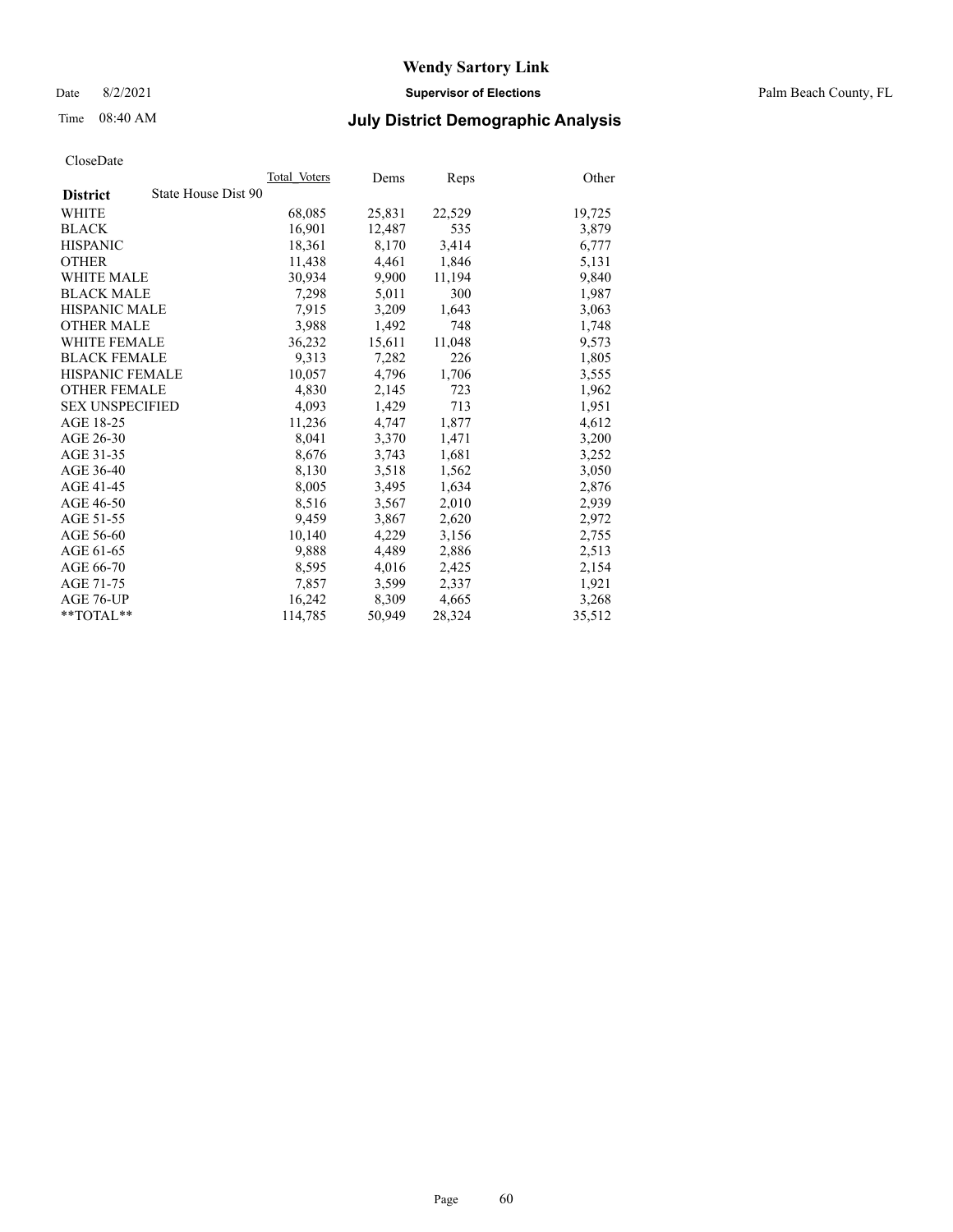Date 8/2/2021 **Supervisor of Elections** Palm Beach County, FL

## Time 08:40 AM **July District Demographic Analysis**

|                                        | Total Voters | Dems   | Reps   | Other  |
|----------------------------------------|--------------|--------|--------|--------|
| State House Dist 91<br><b>District</b> |              |        |        |        |
| WHITE                                  | 104,974      | 45,301 | 31,817 | 27,856 |
| <b>BLACK</b>                           | 6,389        | 4,668  | 274    | 1,447  |
| <b>HISPANIC</b>                        | 9.835        | 3,937  | 2,121  | 3,777  |
| <b>OTHER</b>                           | 10,082       | 3,737  | 2,010  | 4,335  |
| WHITE MALE                             | 46,039       | 16,512 | 15,730 | 13,797 |
| <b>BLACK MALE</b>                      | 2,658        | 1,809  | 156    | 693    |
| <b>HISPANIC MALE</b>                   | 3,945        | 1,412  | 927    | 1,606  |
| <b>OTHER MALE</b>                      | 3,392        | 1,135  | 761    | 1,496  |
| <b>WHITE FEMALE</b>                    | 57,452       | 28,208 | 15,665 | 13,579 |
| <b>BLACK FEMALE</b>                    | 3,625        | 2,794  | 112    | 719    |
| <b>HISPANIC FEMALE</b>                 | 5,666        | 2,446  | 1,149  | 2,071  |
| <b>OTHER FEMALE</b>                    | 4,183        | 1,781  | 801    | 1,601  |
| <b>SEX UNSPECIFIED</b>                 | 4,164        | 1,455  | 892    | 1,817  |
| AGE 18-25                              | 7,936        | 3,022  | 1,976  | 2,938  |
| AGE 26-30                              | 5,586        | 2,122  | 1,359  | 2,105  |
| AGE 31-35                              | 5,919        | 2,246  | 1,446  | 2,227  |
| AGE 36-40                              | 5,555        | 2,143  | 1,341  | 2,071  |
| AGE 41-45                              | 5,355        | 1,956  | 1,387  | 2,012  |
| AGE 46-50                              | 5,989        | 2,131  | 1,697  | 2,161  |
| AGE 51-55                              | 7,401        | 2,560  | 2,348  | 2,493  |
| AGE 56-60                              | 9,198        | 3,342  | 2,994  | 2,862  |
| AGE 61-65                              | 11,036       | 4,531  | 3,450  | 3,055  |
| AGE 66-70                              | 12,879       | 5,982  | 3,646  | 3,251  |
| AGE 71-75                              | 16,018       | 7,715  | 4,363  | 3,940  |
| AGE 76-UP                              | 38,407       | 19,892 | 10,215 | 8,300  |
| $*$ TOTAL $*$                          | 131,280      | 57,643 | 36,222 | 37,415 |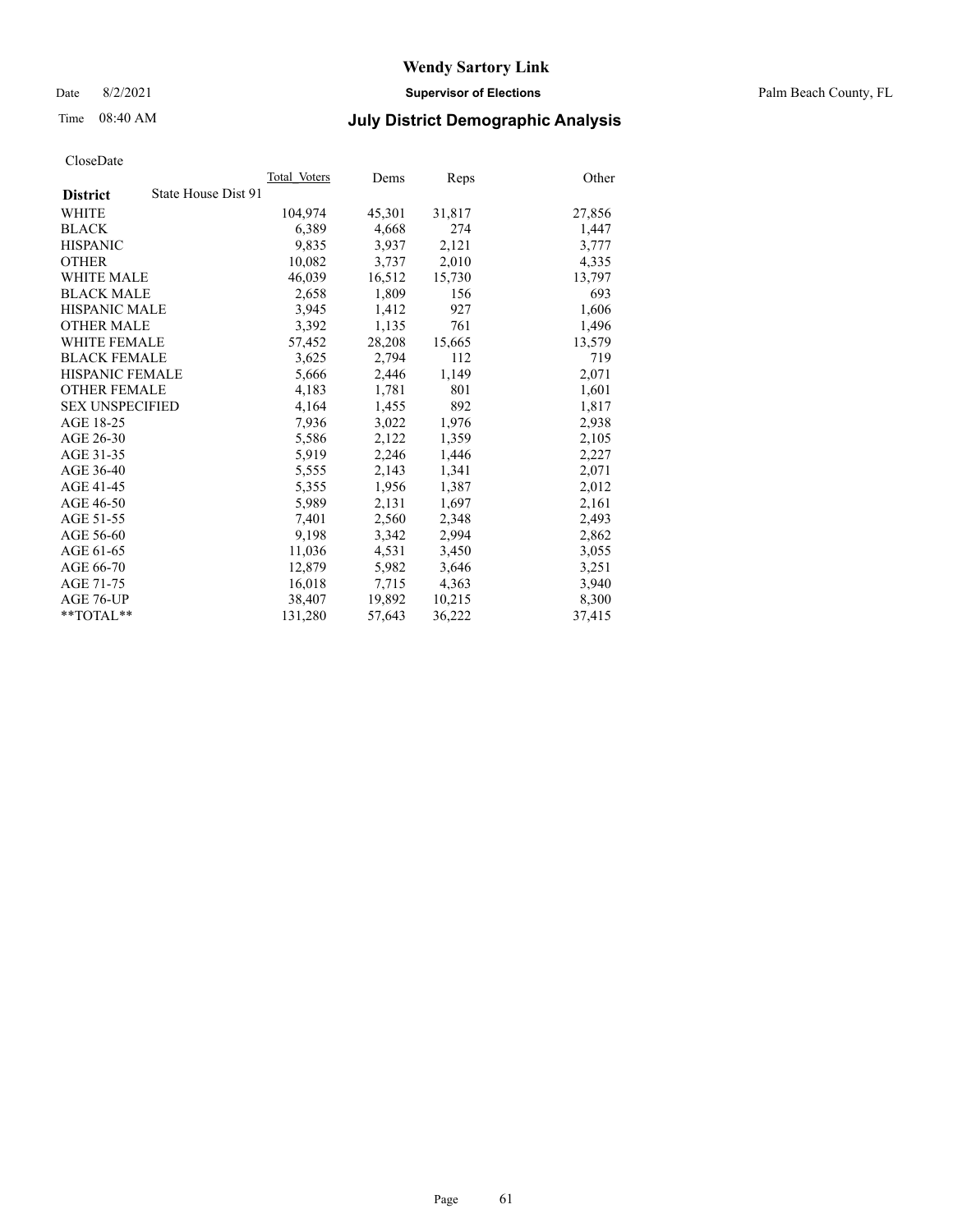Date 8/2/2021 **Supervisor of Elections** Palm Beach County, FL

## Time 08:40 AM **July District Demographic Analysis**

|                                        | Total Voters | Dems   | Reps   | Other  |
|----------------------------------------|--------------|--------|--------|--------|
| School Board Dist 1<br><b>District</b> |              |        |        |        |
| WHITE                                  | 129,374      | 35,425 | 57,984 | 35,965 |
| <b>BLACK</b>                           | 5,164        | 3,740  | 271    | 1,153  |
| <b>HISPANIC</b>                        | 9,244        | 3,370  | 2,443  | 3,431  |
| <b>OTHER</b>                           | 11,401       | 3,583  | 2,921  | 4,897  |
| <b>WHITE MALE</b>                      | 60,749       | 13,439 | 29,113 | 18,197 |
| <b>BLACK MALE</b>                      | 2,332        | 1,589  | 139    | 604    |
| <b>HISPANIC MALE</b>                   | 3,872        | 1,296  | 1,084  | 1,492  |
| <b>OTHER MALE</b>                      | 3,860        | 1,121  | 1,044  | 1,695  |
| <b>WHITE FEMALE</b>                    | 67,120       | 21,604 | 28,247 | 17,269 |
| <b>BLACK FEMALE</b>                    | 2.769        | 2.102  | 128    | 539    |
| <b>HISPANIC FEMALE</b>                 | 5,154        | 1,992  | 1,307  | 1,855  |
| <b>OTHER FEMALE</b>                    | 4,707        | 1,723  | 1,180  | 1,804  |
| <b>SEX UNSPECIFIED</b>                 | 4.444        | 1,167  | 1,316  | 1,961  |
| AGE 18-25                              | 12,065       | 3,621  | 4,124  | 4,320  |
| AGE 26-30                              | 9,121        | 2,802  | 3,016  | 3,303  |
| AGE 31-35                              | 9,818        | 2,951  | 3,328  | 3,539  |
| AGE 36-40                              | 10,214       | 2,977  | 3,459  | 3,778  |
| AGE 41-45                              | 9,684        | 2,760  | 3,331  | 3,593  |
| AGE 46-50                              | 10,655       | 2,803  | 4,243  | 3,609  |
| AGE 51-55                              | 12,617       | 3,233  | 5,600  | 3,784  |
| AGE 56-60                              | 14,966       | 3,984  | 7,042  | 3,940  |
| AGE 61-65                              | 15,286       | 4,614  | 6,891  | 3,781  |
| AGE 66-70                              | 13.842       | 4,639  | 5,768  | 3,435  |
| AGE 71-75                              | 13,182       | 4,315  | 5,713  | 3,154  |
| AGE 76-UP                              | 23,732       | 7,419  | 11,104 | 5,209  |
| $*$ TOTAL $*$                          | 155,183      | 46,118 | 63,619 | 45,446 |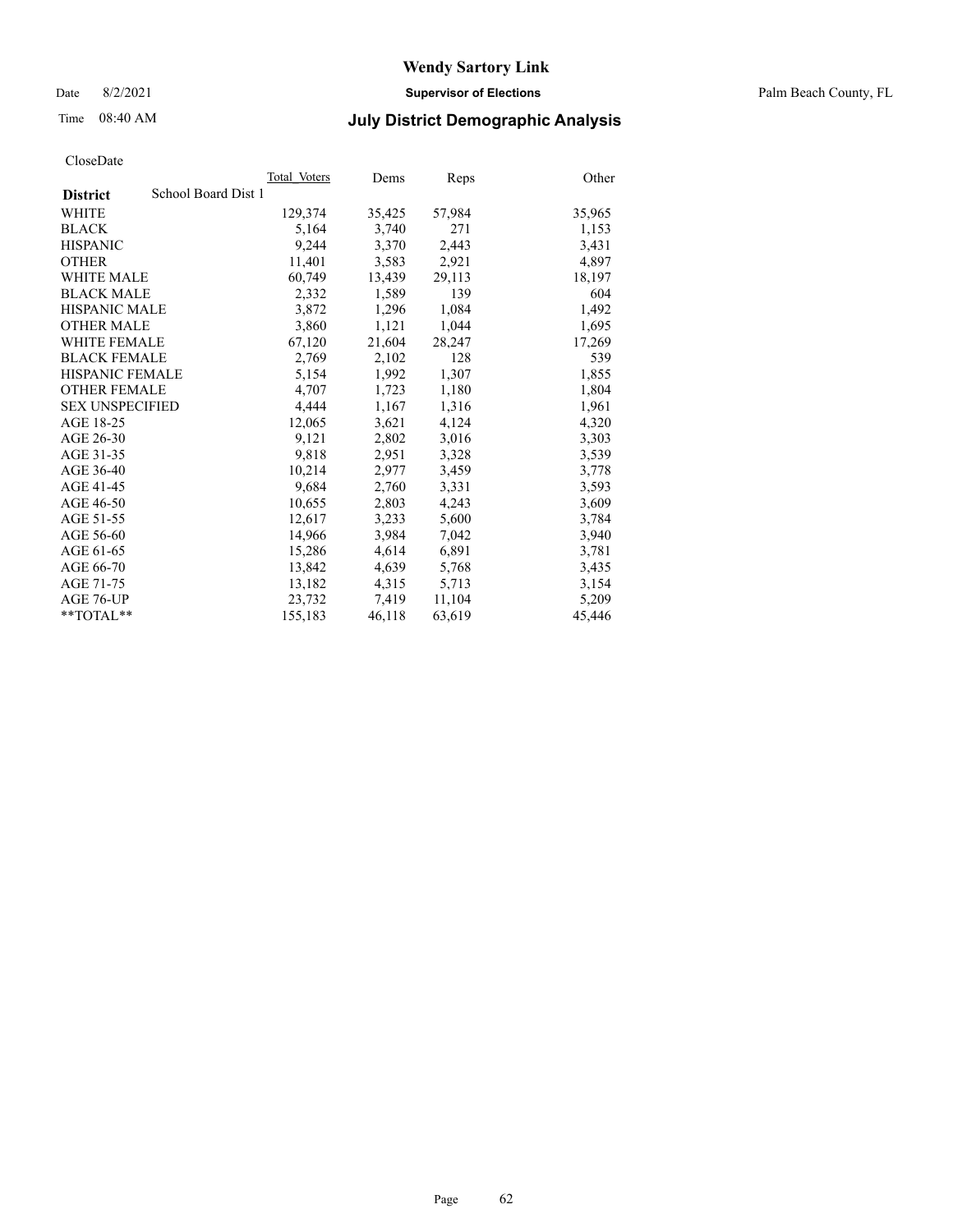Date 8/2/2021 **Supervisor of Elections** Palm Beach County, FL

## Time 08:40 AM **July District Demographic Analysis**

|                                        | Total Voters | Dems   | <b>Reps</b> | Other  |
|----------------------------------------|--------------|--------|-------------|--------|
| School Board Dist 2<br><b>District</b> |              |        |             |        |
| WHITE                                  | 46,851       | 17,317 | 16,603      | 12,931 |
| <b>BLACK</b>                           | 17,826       | 13,335 | 602         | 3,889  |
| <b>HISPANIC</b>                        | 31,505       | 13,208 | 6,682       | 11,615 |
| <b>OTHER</b>                           | 10,636       | 4,056  | 1,593       | 4,987  |
| <b>WHITE MALE</b>                      | 20,984       | 6,612  | 7,962       | 6,410  |
| <b>BLACK MALE</b>                      | 7,164        | 4,956  | 341         | 1,867  |
| <b>HISPANIC MALE</b>                   | 13,590       | 5,236  | 3,222       | 5,132  |
| <b>OTHER MALE</b>                      | 3.567        | 1,350  | 593         | 1,624  |
| <b>WHITE FEMALE</b>                    | 25,244       | 10,523 | 8,447       | 6,274  |
| <b>BLACK FEMALE</b>                    | 10,349       | 8,157  | 253         | 1,939  |
| HISPANIC FEMALE                        | 17,052       | 7,636  | 3,284       | 6,132  |
| <b>OTHER FEMALE</b>                    | 4,295        | 1,886  | 644         | 1,765  |
| <b>SEX UNSPECIFIED</b>                 | 4,510        | 1,528  | 720         | 2,262  |
| AGE 18-25                              | 11,329       | 5,019  | 1,633       | 4,677  |
| AGE 26-30                              | 8,192        | 3,426  | 1,316       | 3,450  |
| AGE 31-35                              | 8,196        | 3,620  | 1,425       | 3,151  |
| AGE 36-40                              | 7,675        | 3,385  | 1,367       | 2,923  |
| AGE 41-45                              | 7,356        | 3,278  | 1,406       | 2,672  |
| AGE 46-50                              | 7,712        | 3,386  | 1,776       | 2,550  |
| AGE 51-55                              | 8,234        | 3,519  | 2,167       | 2,548  |
| AGE 56-60                              | 9,295        | 4,004  | 2,652       | 2,639  |
| AGE 61-65                              | 9,049        | 4,202  | 2,548       | 2,299  |
| AGE 66-70                              | 8,196        | 3,951  | 2,255       | 1,990  |
| AGE 71-75                              | 7,571        | 3,543  | 2,326       | 1,702  |
| AGE 76-UP                              | 14,013       | 6,583  | 4,609       | 2,821  |
| $*$ $TOTAL**$                          | 106,818      | 47,916 | 25,480      | 33,422 |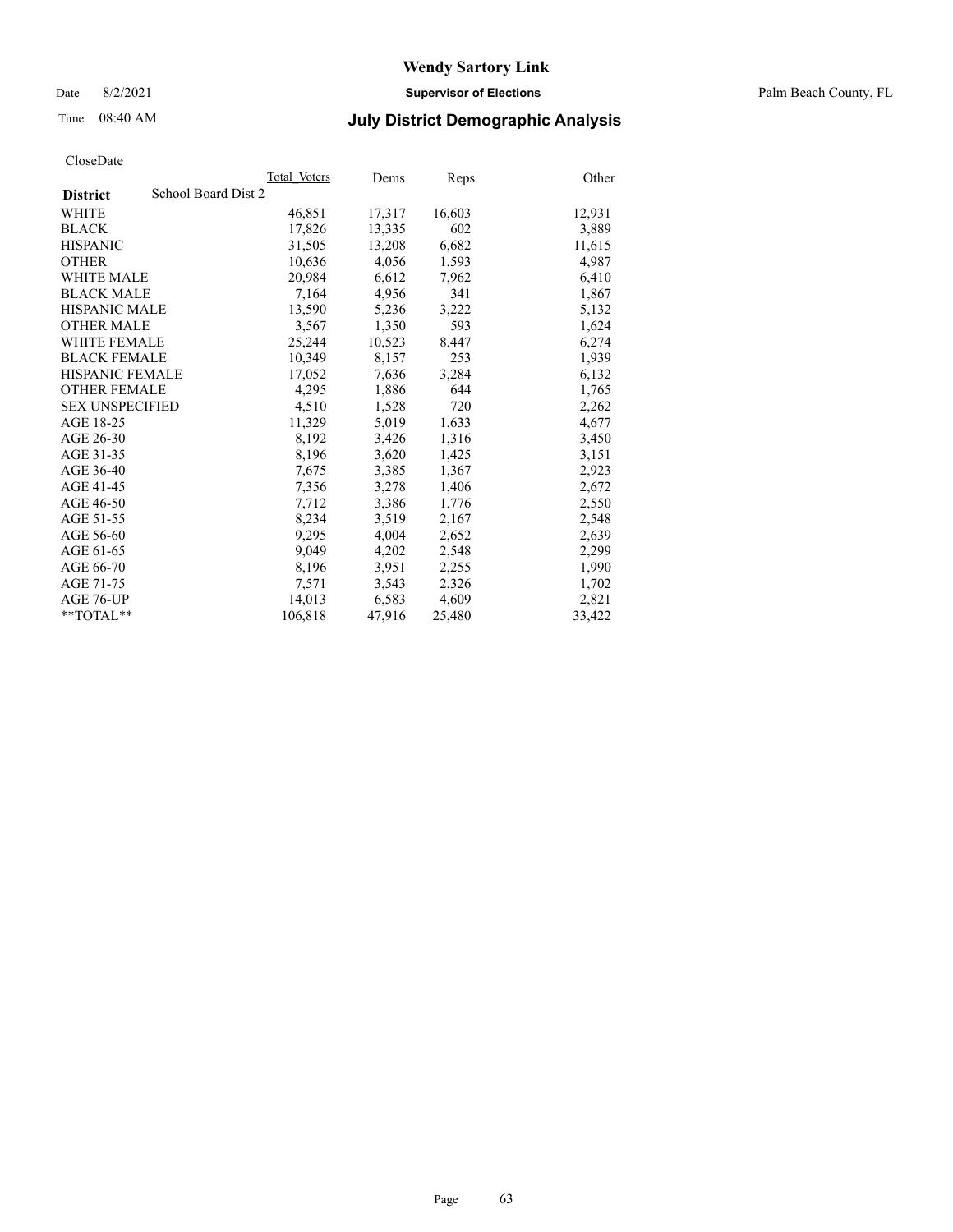Date 8/2/2021 **Supervisor of Elections** Palm Beach County, FL

## Time 08:40 AM **July District Demographic Analysis**

|                                        | Total Voters | Dems   | Reps   | Other  |
|----------------------------------------|--------------|--------|--------|--------|
| School Board Dist 3<br><b>District</b> |              |        |        |        |
| WHITE                                  | 116,582      | 51,231 | 34,182 | 31,169 |
| <b>BLACK</b>                           | 14,527       | 10,738 | 500    | 3,289  |
| <b>HISPANIC</b>                        | 16,485       | 7,084  | 3,215  | 6,186  |
| <b>OTHER</b>                           | 14,145       | 5,570  | 2,538  | 6,037  |
| <b>WHITE MALE</b>                      | 52,261       | 19,275 | 17,343 | 15,643 |
| <b>BLACK MALE</b>                      | 6,368        | 4,374  | 278    | 1,716  |
| <b>HISPANIC MALE</b>                   | 6,916        | 2,719  | 1,489  | 2,708  |
| <b>OTHER MALE</b>                      | 4,952        | 1,832  | 1,032  | 2,088  |
| <b>WHITE FEMALE</b>                    | 62,742       | 31,340 | 16,383 | 15,019 |
| <b>BLACK FEMALE</b>                    | 7.908        | 6,200  | 208    | 1,500  |
| <b>HISPANIC FEMALE</b>                 | 9,186        | 4,218  | 1,658  | 3,310  |
| <b>OTHER FEMALE</b>                    | 5,968        | 2,649  | 1,002  | 2,317  |
| <b>SEX UNSPECIFIED</b>                 | 5,237        | 1,889  | 1,012  | 2,336  |
| AGE 18-25                              | 11,874       | 4,863  | 2,280  | 4,731  |
| AGE 26-30                              | 7,269        | 2,955  | 1,456  | 2,858  |
| AGE 31-35                              | 8,111        | 3,354  | 1,739  | 3,018  |
| AGE 36-40                              | 8,574        | 3,549  | 1,825  | 3,200  |
| AGE 41-45                              | 9,071        | 3,677  | 2,128  | 3,266  |
| AGE 46-50                              | 9,723        | 3,721  | 2,652  | 3,350  |
| AGE 51-55                              | 10.749       | 4,171  | 3,228  | 3,350  |
| AGE 56-60                              | 11,849       | 4,650  | 3,777  | 3,422  |
| AGE 61-65                              | 13,031       | 5,856  | 3,780  | 3,395  |
| AGE 66-70                              | 14,782       | 7,325  | 3,829  | 3,628  |
| AGE 71-75                              | 18,230       | 9,248  | 4,631  | 4,351  |
| AGE 76-UP                              | 38,476       | 21,254 | 9,110  | 8,112  |
| **TOTAL**                              | 161,739      | 74,623 | 40,435 | 46,681 |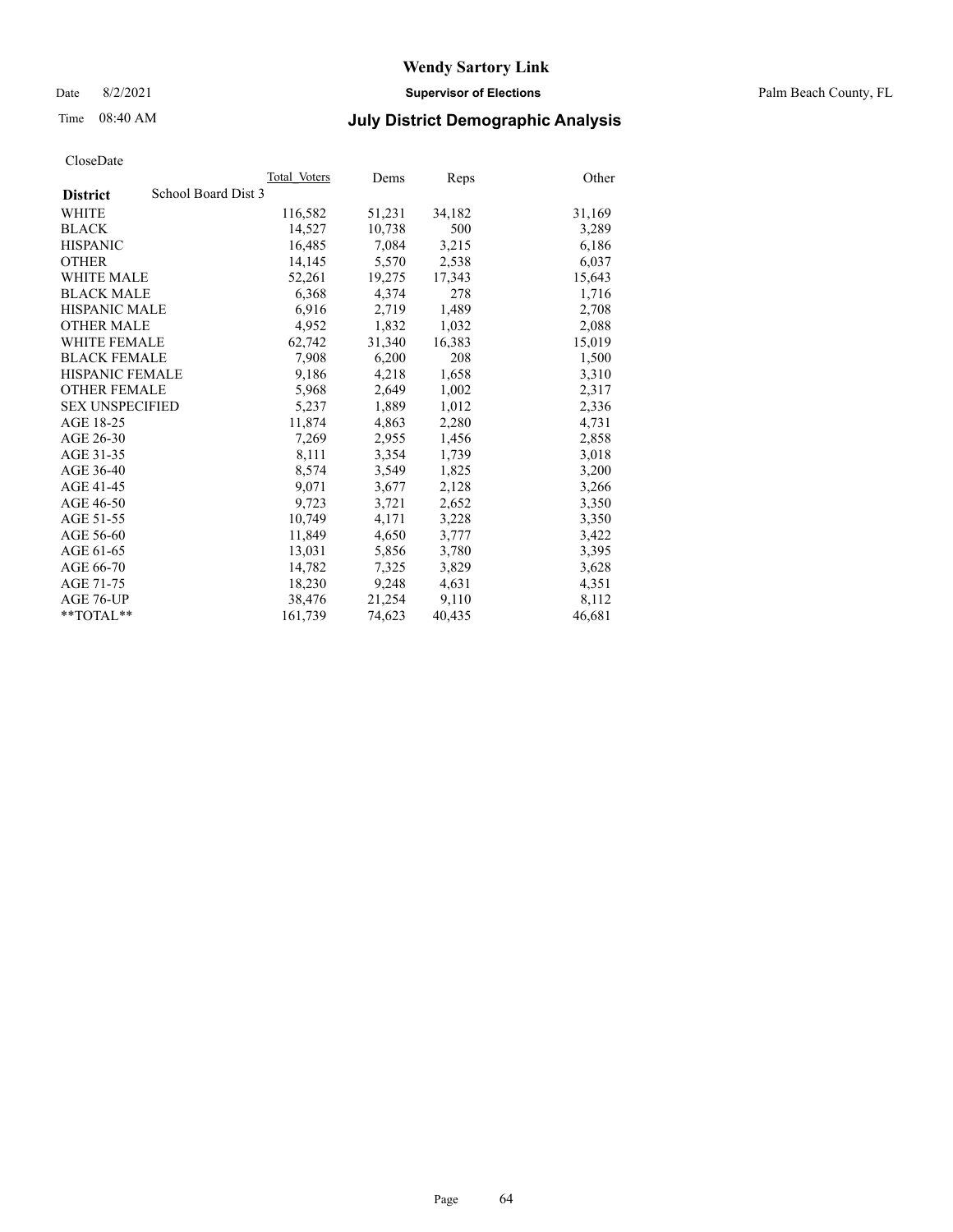Date 8/2/2021 **Supervisor of Elections** Palm Beach County, FL

## Time 08:40 AM **July District Demographic Analysis**

|                                        | Total Voters | Dems   | Reps   | Other  |
|----------------------------------------|--------------|--------|--------|--------|
| School Board Dist 4<br><b>District</b> |              |        |        |        |
| WHITE                                  | 102,624      | 34,457 | 38,095 | 30,072 |
| <b>BLACK</b>                           | 13,412       | 9,846  | 484    | 3,082  |
| <b>HISPANIC</b>                        | 14,923       | 6,406  | 2,920  | 5,597  |
| <b>OTHER</b>                           | 11,779       | 4,335  | 2,269  | 5,175  |
| <b>WHITE MALE</b>                      | 47,819       | 13,574 | 18,909 | 15,336 |
| <b>BLACK MALE</b>                      | 5,714        | 3,888  | 265    | 1,561  |
| <b>HISPANIC MALE</b>                   | 6,453        | 2,573  | 1,351  | 2,529  |
| <b>OTHER MALE</b>                      | 4,058        | 1,420  | 840    | 1,798  |
| <b>WHITE FEMALE</b>                    | 53,435       | 20,443 | 18,725 | 14,267 |
| <b>BLACK FEMALE</b>                    | 7.450        | 5.795  | 212    | 1.443  |
| HISPANIC FEMALE                        | 8,128        | 3,706  | 1,508  | 2,914  |
| <b>OTHER FEMALE</b>                    | 4,850        | 2,028  | 927    | 1,895  |
| <b>SEX UNSPECIFIED</b>                 | 4,711        | 1,552  | 1.005  | 2,154  |
| AGE 18-25                              | 10,839       | 4,303  | 2,292  | 4,244  |
| AGE 26-30                              | 9,892        | 3,831  | 2,215  | 3,846  |
| AGE 31-35                              | 10,742       | 4,232  | 2,396  | 4,114  |
| AGE 36-40                              | 9.386        | 3,709  | 2,166  | 3,511  |
| AGE 41-45                              | 7,958        | 3,168  | 1,896  | 2,894  |
| AGE 46-50                              | 8,859        | 3,294  | 2,460  | 3,105  |
| AGE 51-55                              | 10,621       | 3,769  | 3,437  | 3,415  |
| AGE 56-60                              | 12,874       | 4,646  | 4,536  | 3,692  |
| AGE 61-65                              | 13,564       | 5,203  | 4,739  | 3,622  |
| AGE 66-70                              | 12,561       | 5,123  | 4,204  | 3,234  |
| AGE 71-75                              | 12,049       | 4,781  | 4,234  | 3,034  |
| AGE 76-UP                              | 23,393       | 8,985  | 9,193  | 5,215  |
| $*$ $TOTAL**$                          | 142,738      | 55,044 | 43,768 | 43,926 |
|                                        |              |        |        |        |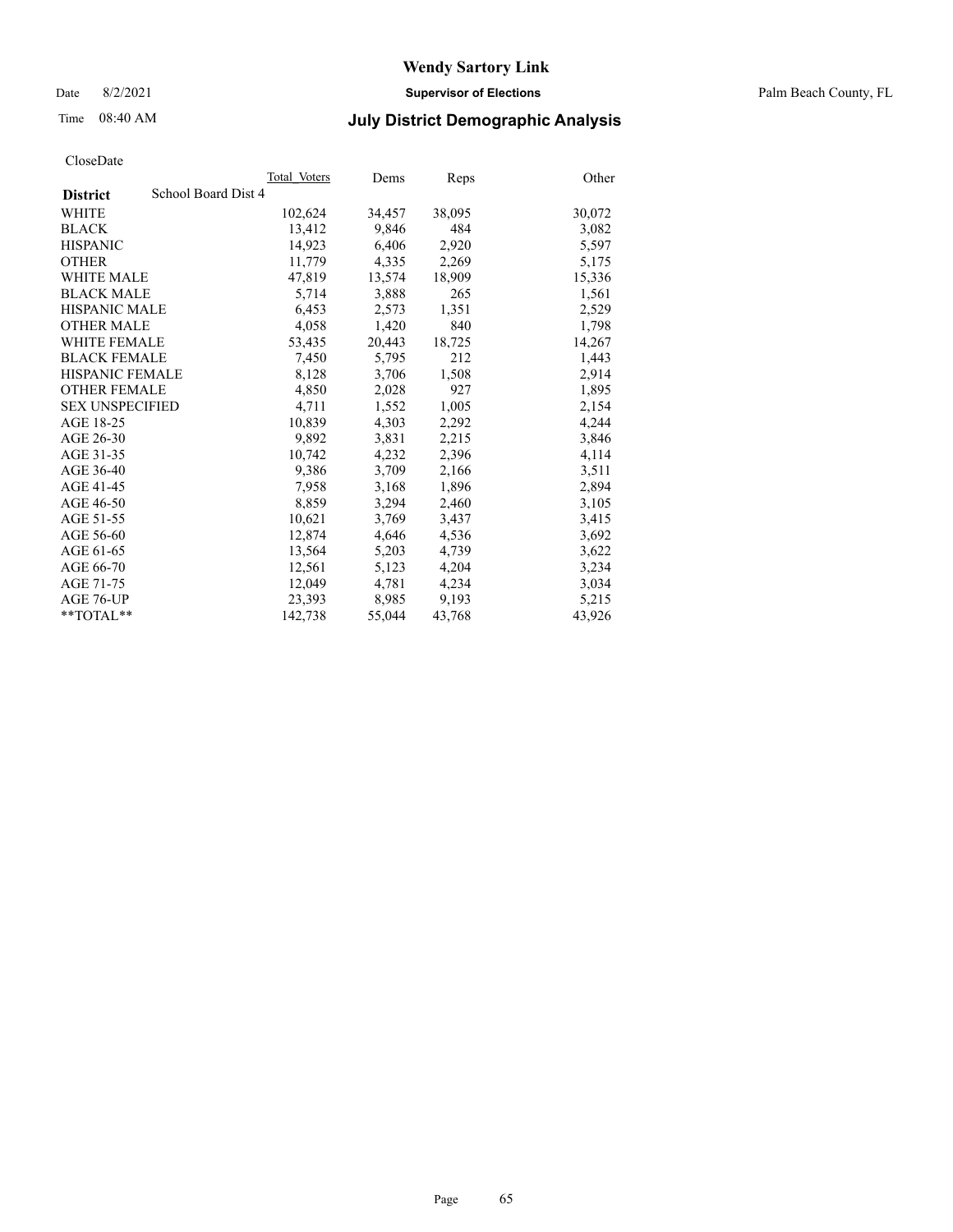Date 8/2/2021 **Supervisor of Elections** Palm Beach County, FL

## Time 08:40 AM **July District Demographic Analysis**

|                        |                     | Total Voters | Dems   | Reps   | Other  |
|------------------------|---------------------|--------------|--------|--------|--------|
| <b>District</b>        | School Board Dist 5 |              |        |        |        |
| WHITE                  |                     | 111,740      | 39,253 | 39,510 | 32,977 |
| <b>BLACK</b>           |                     | 6,166        | 4,260  | 328    | 1,578  |
| <b>HISPANIC</b>        |                     | 18,001       | 7,036  | 3,857  | 7,108  |
| <b>OTHER</b>           |                     | 15,288       | 5,230  | 3,036  | 7,022  |
| <b>WHITE MALE</b>      |                     | 51,494       | 14,925 | 19,898 | 16,671 |
| <b>BLACK MALE</b>      |                     | 2,730        | 1,713  | 196    | 821    |
| <b>HISPANIC MALE</b>   |                     | 7,352        | 2,628  | 1,716  | 3,008  |
| <b>OTHER MALE</b>      |                     | 5,342        | 1,635  | 1,218  | 2,489  |
| <b>WHITE FEMALE</b>    |                     | 58,537       | 23,812 | 19,015 | 15,710 |
| <b>BLACK FEMALE</b>    |                     | 3,311        | 2.473  | 127    | 711    |
| <b>HISPANIC FEMALE</b> |                     | 10,190       | 4,251  | 2,058  | 3,881  |
| <b>OTHER FEMALE</b>    |                     | 6,319        | 2,552  | 1,155  | 2,612  |
| <b>SEX UNSPECIFIED</b> |                     | 5,735        | 1,704  | 1,303  | 2,728  |
| AGE 18-25              |                     | 15,232       | 5,474  | 4,031  | 5,727  |
| AGE 26-30              |                     | 9,501        | 3,342  | 2,471  | 3,688  |
| AGE 31-35              |                     | 9,803        | 3,503  | 2,542  | 3,758  |
| AGE 36-40              |                     | 9,554        | 3,303  | 2,521  | 3,730  |
| AGE 41-45              |                     | 9,807        | 3,274  | 2,635  | 3,898  |
| AGE 46-50              |                     | 10,775       | 3,295  | 3,289  | 4,191  |
| AGE 51-55              |                     | 12,544       | 3,931  | 4,215  | 4,398  |
| AGE 56-60              |                     | 13,584       | 4,573  | 4,840  | 4,171  |
| AGE 61-65              |                     | 13,216       | 4,878  | 4,557  | 3,781  |
| AGE 66-70              |                     | 11,938       | 4,879  | 3,913  | 3,146  |
| AGE 71-75              |                     | 11,231       | 4,638  | 3,699  | 2,894  |
| AGE 76-UP              |                     | 24,009       | 10,688 | 8,018  | 5,303  |
| $*$ TOTAL $*$          |                     | 151,195      | 55,779 | 46,731 | 48,685 |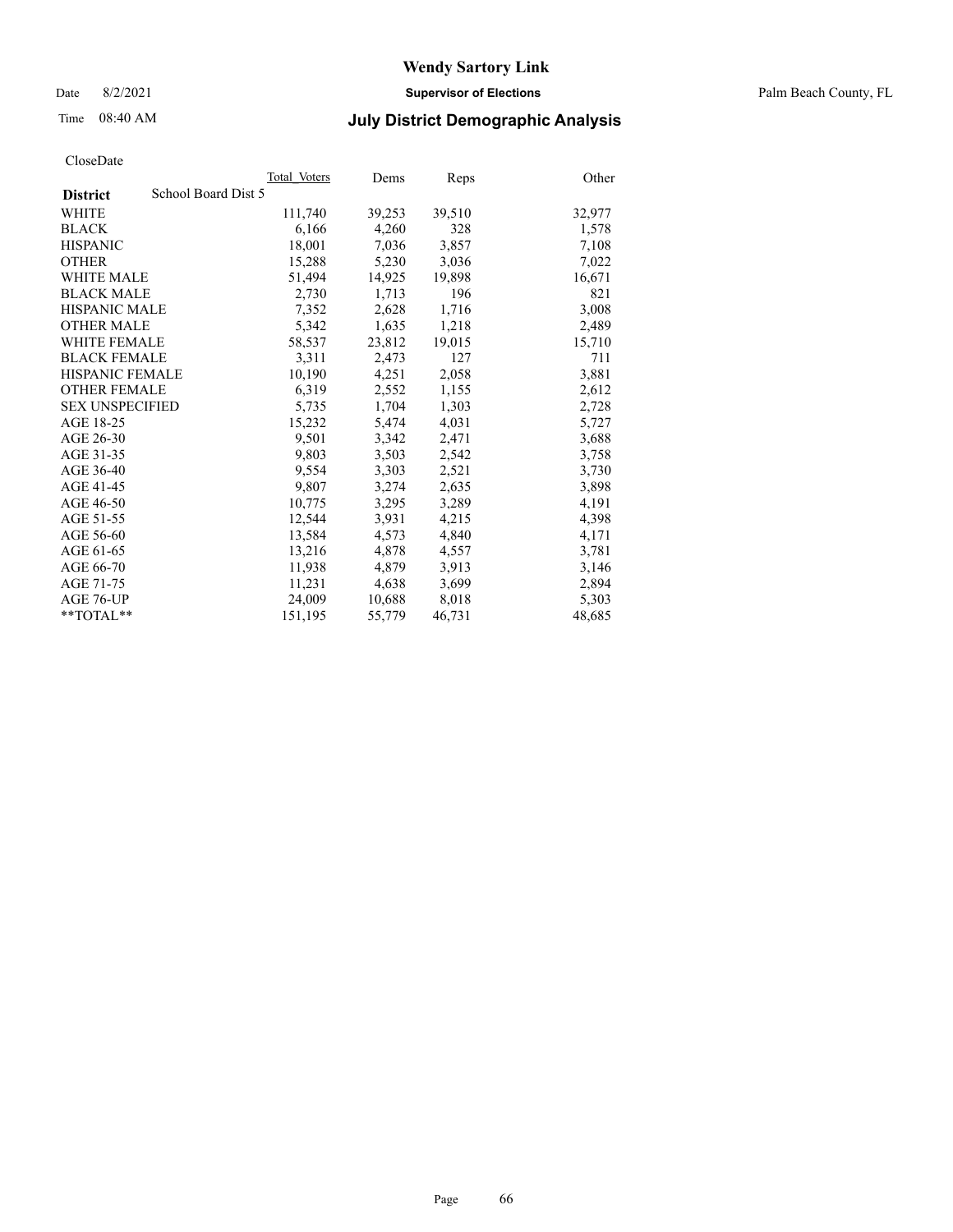Date 8/2/2021 **Supervisor of Elections** Palm Beach County, FL

## Time 08:40 AM **July District Demographic Analysis**

| ClustDate              |                     |              |        |        |        |
|------------------------|---------------------|--------------|--------|--------|--------|
|                        |                     | Total Voters | Dems   | Reps   | Other  |
| <b>District</b>        | School Board Dist 6 |              |        |        |        |
| WHITE                  |                     | 74,191       | 20,942 | 31,601 | 21,648 |
| <b>BLACK</b>           |                     | 24,046       | 18,788 | 817    | 4,441  |
| <b>HISPANIC</b>        |                     | 21.686       | 8.055  | 5,451  | 8,180  |
| <b>OTHER</b>           |                     | 13,285       | 4,983  | 2,611  | 5,691  |
| <b>WHITE MALE</b>      |                     | 35,280       | 8,467  | 16,121 | 10,692 |
| <b>BLACK MALE</b>      |                     | 10,347       | 7,614  | 465    | 2,268  |
| <b>HISPANIC MALE</b>   |                     | 9,713        | 3,273  | 2,704  | 3,736  |
| <b>OTHER MALE</b>      |                     | 4,928        | 1,719  | 1,088  | 2,121  |
| <b>WHITE FEMALE</b>    |                     | 37,923       | 12,244 | 15,080 | 10,599 |
| <b>BLACK FEMALE</b>    |                     | 13.349       | 10,934 | 342    | 2,073  |
| <b>HISPANIC FEMALE</b> |                     | 11,458       | 4,604  | 2,644  | 4,210  |
| <b>OTHER FEMALE</b>    |                     | 5,550        | 2,426  | 1,016  | 2,108  |
| <b>SEX UNSPECIFIED</b> |                     | 4,551        | 1,430  | 992    | 2,129  |
| AGE 18-25              |                     | 15,636       | 6,051  | 3,719  | 5,866  |
| AGE 26-30              |                     | 10,194       | 4,036  | 2,439  | 3,719  |
| AGE 31-35              |                     | 10,909       | 4,100  | 2,938  | 3,871  |
| AGE 36-40              |                     | 10,820       | 3.923  | 2,995  | 3,902  |
| AGE 41-45              |                     | 10,545       | 3,894  | 2,898  | 3,753  |
| AGE 46-50              |                     | 11,461       | 4,126  | 3,585  | 3,750  |
| AGE 51-55              |                     | 12,676       | 4,518  | 4,422  | 3,736  |
| AGE 56-60              |                     | 13,317       | 5,061  | 4,934  | 3,322  |
| AGE 61-65              |                     | 11,357       | 4,763  | 3,916  | 2,678  |
| AGE 66-70              |                     | 9,091        | 4,161  | 2,997  | 1,933  |
| AGE 71-75              |                     | 7,097        | 3,342  | 2,300  | 1,455  |
| AGE 76-UP              |                     | 10,105       | 4,793  | 3,337  | 1.975  |
| $*$ $TOTAL**$          |                     | 133,208      | 52,768 | 40,480 | 39,960 |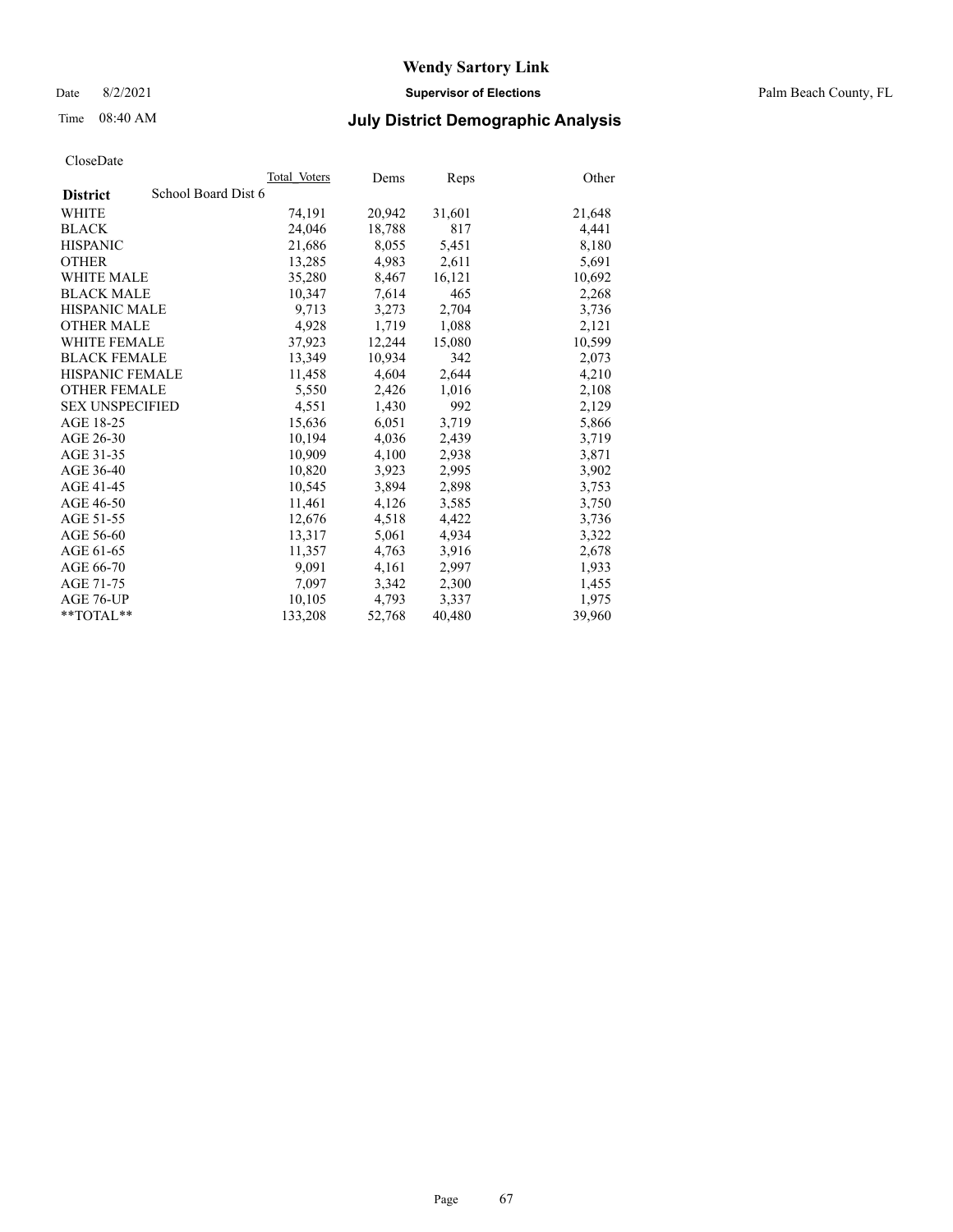Date 8/2/2021 **Supervisor of Elections** Palm Beach County, FL

## Time 08:40 AM **July District Demographic Analysis**

|                                        | Total Voters | Dems   | <b>Reps</b> | Other  |
|----------------------------------------|--------------|--------|-------------|--------|
| School Board Dist 7<br><b>District</b> |              |        |             |        |
| WHITE                                  | 39,422       | 14,255 | 12,668      | 12,499 |
| <b>BLACK</b>                           | 55,754       | 44,887 | 1,441       | 9,426  |
| <b>HISPANIC</b>                        | 13,557       | 6,178  | 2,132       | 5,247  |
| <b>OTHER</b>                           | 11,065       | 4,940  | 1,210       | 4,915  |
| <b>WHITE MALE</b>                      | 19,183       | 5,850  | 6,708       | 6,625  |
| <b>BLACK MALE</b>                      | 23,348       | 17,851 | 799         | 4,698  |
| <b>HISPANIC MALE</b>                   | 5,973        | 2,550  | 1,066       | 2,357  |
| <b>OTHER MALE</b>                      | 3,797        | 1,654  | 509         | 1,634  |
| <b>WHITE FEMALE</b>                    | 19,673       | 8,237  | 5,790       | 5,646  |
| <b>BLACK FEMALE</b>                    | 31,481       | 26,372 | 618         | 4,491  |
| <b>HISPANIC FEMALE</b>                 | 7,228        | 3,468  | 1,016       | 2,744  |
| <b>OTHER FEMALE</b>                    | 4,382        | 2,283  | 440         | 1,659  |
| <b>SEX UNSPECIFIED</b>                 | 4,656        | 1,952  | 492         | 2,212  |
| AGE 18-25                              | 13,716       | 7,630  | 1,305       | 4,781  |
| AGE 26-30                              | 12,464       | 6,647  | 1,482       | 4,335  |
| AGE 31-35                              | 12,678       | 7,095  | 1,502       | 4,081  |
| AGE 36-40                              | 10,455       | 5,891  | 1,227       | 3,337  |
| AGE 41-45                              | 8,849        | 5,117  | 1,021       | 2,711  |
| AGE 46-50                              | 8,918        | 5,212  | 1,297       | 2,409  |
| AGE 51-55                              | 9,392        | 5,537  | 1,538       | 2,317  |
| AGE 56-60                              | 10,324       | 6,203  | 1,843       | 2,278  |
| AGE 61-65                              | 9,786        | 6,147  | 1,745       | 1,894  |
| AGE 66-70                              | 7,739        | 5,002  | 1,342       | 1,395  |
| AGE 71-75                              | 6,136        | 3,925  | 1,073       | 1,138  |
| AGE 76-UP                              | 9,339        | 5,854  | 2,075       | 1,410  |
| **TOTAL**                              | 119,798      | 70,260 | 17,451      | 32,087 |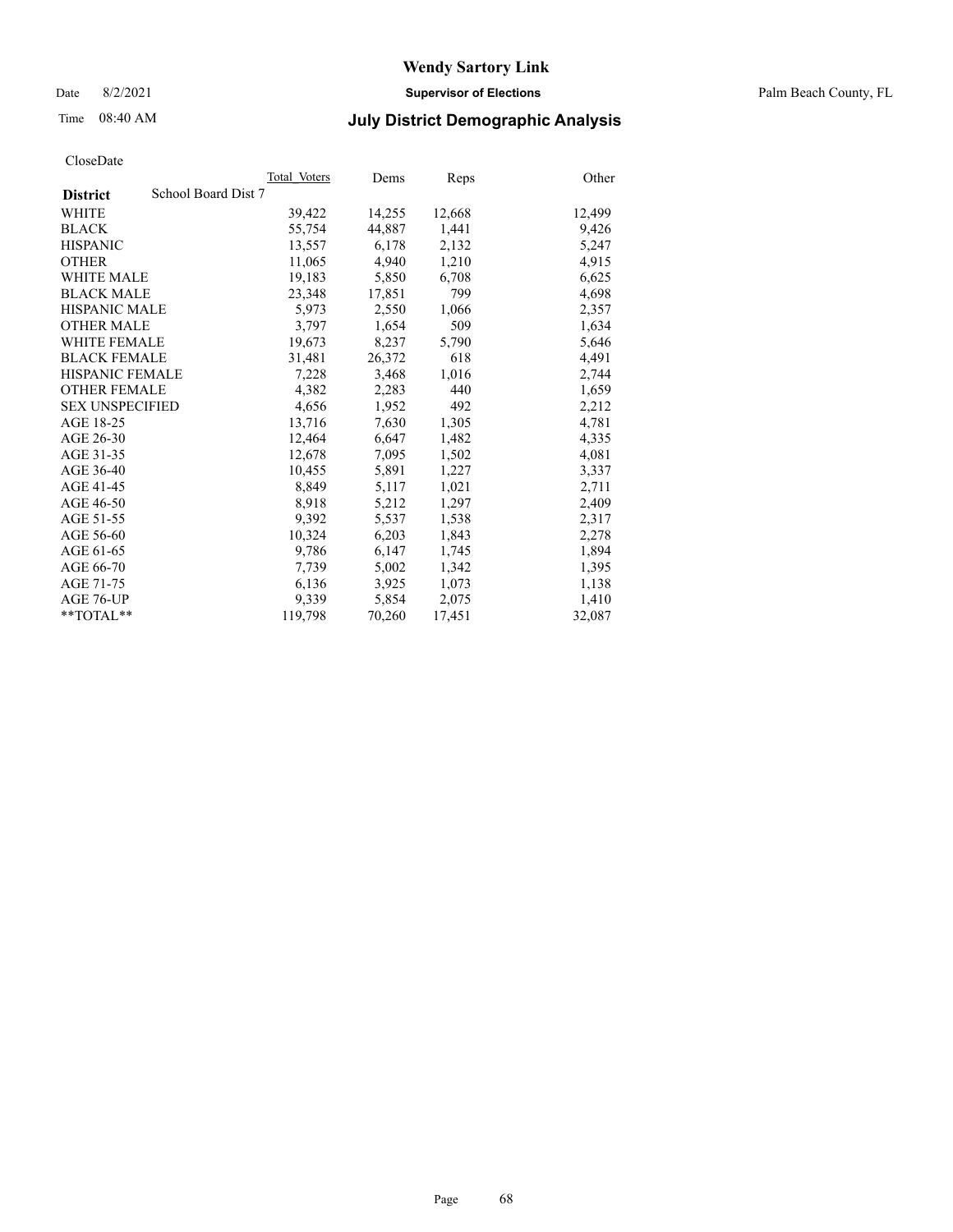Date 8/2/2021 **Supervisor of Elections** Palm Beach County, FL

## Time 08:40 AM **July District Demographic Analysis**

|                        |                      | Total Voters | Dems   | <b>Reps</b> | Other |
|------------------------|----------------------|--------------|--------|-------------|-------|
| <b>District</b>        | State Senate Dist 25 |              |        |             |       |
| WHITE                  |                      | 20,392       | 4,767  | 9,669       | 5,956 |
| <b>BLACK</b>           |                      | 4,618        | 3,686  | 166         | 766   |
| <b>HISPANIC</b>        |                      | 3,836        | 1,266  | 1,156       | 1,414 |
| <b>OTHER</b>           |                      | 2,305        | 764    | 613         | 928   |
| <b>WHITE MALE</b>      |                      | 10,081       | 1,959  | 5,028       | 3,094 |
| <b>BLACK MALE</b>      |                      | 1,982        | 1,499  | 86          | 397   |
| <b>HISPANIC MALE</b>   |                      | 1,737        | 543    | 557         | 637   |
| <b>OTHER MALE</b>      |                      | 776          | 243    | 226         | 307   |
| <b>WHITE FEMALE</b>    |                      | 10,031       | 2,759  | 4,519       | 2,753 |
| <b>BLACK FEMALE</b>    |                      | 2,561        | 2,129  | 78          | 354   |
| <b>HISPANIC FEMALE</b> |                      | 2,002        | 695    | 577         | 730   |
| <b>OTHER FEMALE</b>    |                      | 924          | 361    | 229         | 334   |
| <b>SEX UNSPECIFIED</b> |                      | 1,016        | 276    | 289         | 451   |
| AGE 18-25              |                      | 3,364        | 1,102  | 1,040       | 1,222 |
| AGE 26-30              |                      | 2,397        | 791    | 706         | 900   |
| AGE 31-35              |                      | 2,631        | 821    | 947         | 863   |
| AGE 36-40              |                      | 2,730        | 763    | 997         | 970   |
| AGE 41-45              |                      | 2,416        | 712    | 843         | 861   |
| AGE 46-50              |                      | 2,611        | 716    | 1,030       | 865   |
| AGE 51-55              |                      | 3,051        | 958    | 1,260       | 833   |
| AGE 56-60              |                      | 3,419        | 1,132  | 1,469       | 818   |
| AGE 61-65              |                      | 3,008        | 1,125  | 1,220       | 663   |
| AGE 66-70              |                      | 2,130        | 907    | 776         | 447   |
| AGE 71-75              |                      | 1,520        | 631    | 572         | 317   |
| AGE 76-UP              |                      | 1,874        | 825    | 744         | 305   |
| $*$ $TOTAL**$          |                      | 31,151       | 10,483 | 11,604      | 9,064 |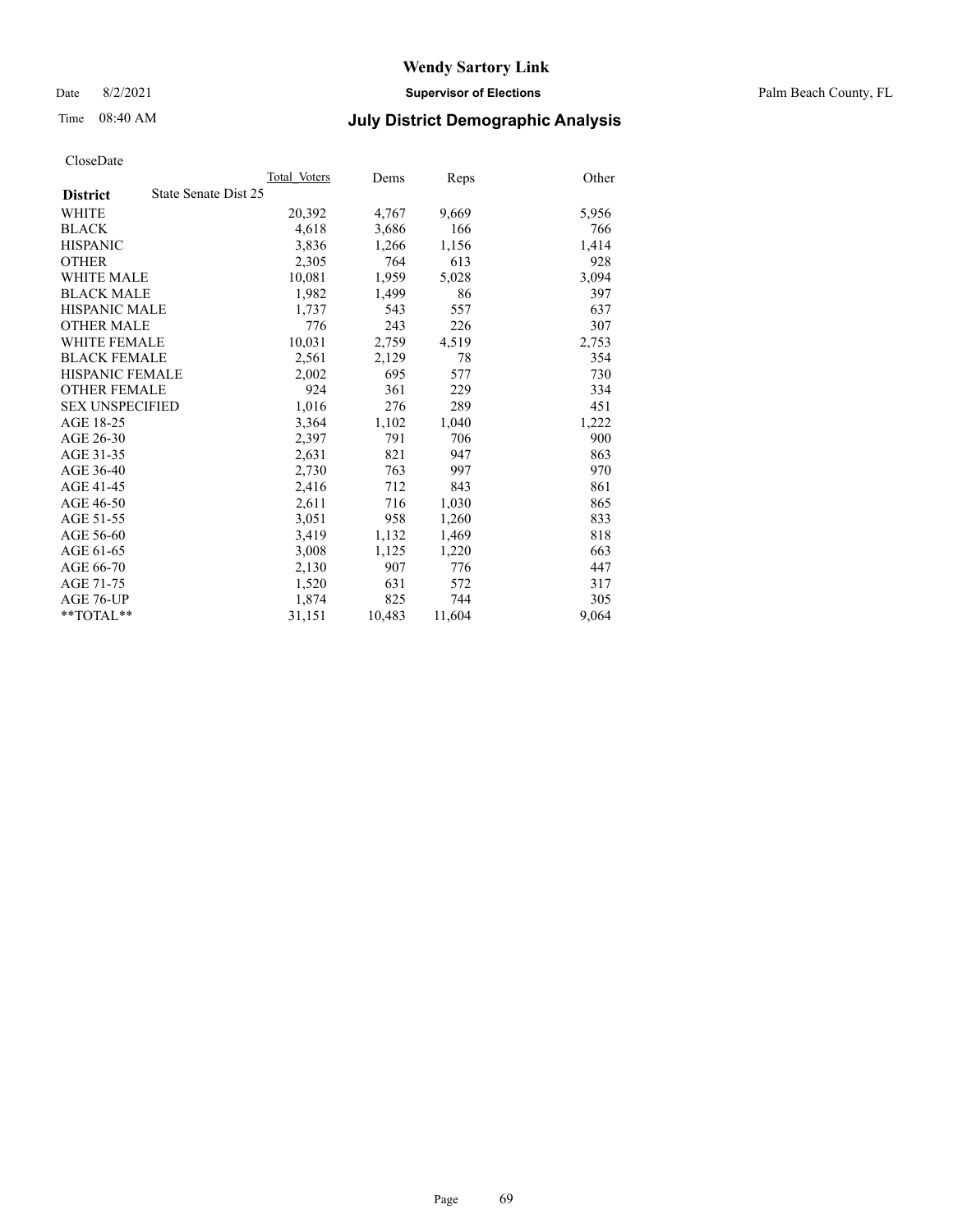Date 8/2/2021 **Supervisor of Elections** Palm Beach County, FL

## Time 08:40 AM **July District Demographic Analysis**

|                                         | Total Voters | Dems    | <b>Reps</b> | Other  |
|-----------------------------------------|--------------|---------|-------------|--------|
| State Senate Dist 29<br><b>District</b> |              |         |             |        |
| WHITE                                   | 187,099      | 66,411  | 67,041      | 53,647 |
| <b>BLACK</b>                            | 19,013       | 14,362  | 770         | 3,881  |
| <b>HISPANIC</b>                         | 31,333       | 12,169  | 7,086       | 12,078 |
| <b>OTHER</b>                            | 25,405       | 8,984   | 5,076       | 11,345 |
| <b>WHITE MALE</b>                       | 86,235       | 25,447  | 33,834      | 26,954 |
| <b>BLACK MALE</b>                       | 8,208        | 5,771   | 456         | 1,981  |
| <b>HISPANIC MALE</b>                    | 13,119       | 4,661   | 3,237       | 5,221  |
| <b>OTHER MALE</b>                       | 8.965        | 2,880   | 2,027       | 4,058  |
| <b>WHITE FEMALE</b>                     | 98,135       | 40,143  | 32,259      | 25,733 |
| <b>BLACK FEMALE</b>                     | 10.491       | 8,382   | 306         | 1,803  |
| <b>HISPANIC FEMALE</b>                  | 17,451       | 7,253   | 3,699       | 6,499  |
| <b>OTHER FEMALE</b>                     | 10.605       | 4,378   | 1,986       | 4,241  |
| <b>SEX UNSPECIFIED</b>                  | 9,351        | 2,863   | 2,107       | 4,381  |
| AGE 18-25                               | 25,706       | 9,502   | 6,596       | 9,608  |
| AGE 26-30                               | 15,617       | 5,825   | 3,903       | 5,889  |
| AGE 31-35                               | 16,304       | 6,103   | 4,160       | 6,041  |
| AGE 36-40                               | 16,335       | 5,936   | 4,236       | 6,163  |
| AGE 41-45                               | 17,115       | 6,001   | 4,643       | 6,471  |
| AGE 46-50                               | 18,932       | 6,128   | 5,872       | 6,932  |
| AGE 51-55                               | 21,515       | 7,037   | 7,304       | 7,174  |
| AGE 56-60                               | 23,108       | 8,061   | 8,338       | 6,709  |
| AGE 61-65                               | 22,451       | 8,621   | 7,721       | 6,109  |
| AGE 66-70                               | 21,102       | 9,116   | 6,713       | 5,273  |
| AGE 71-75                               | 21,335       | 9,379   | 6,800       | 5,156  |
| AGE 76-UP                               | 43,329       | 20,216  | 13,687      | 9,426  |
| **TOTAL**                               | 262,850      | 101,926 | 79,973      | 80,951 |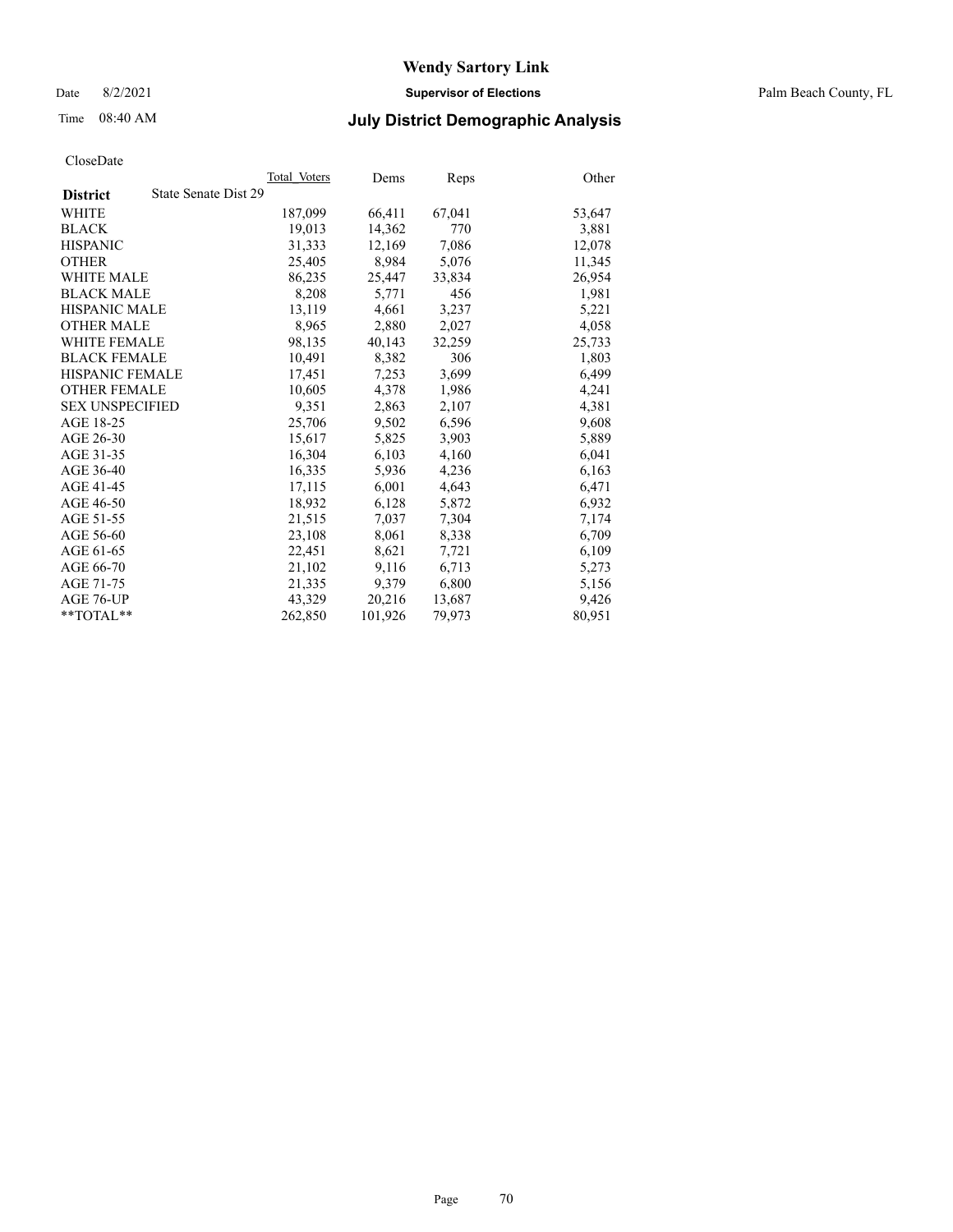Date 8/2/2021 **Supervisor of Elections** Palm Beach County, FL

## Time 08:40 AM **July District Demographic Analysis**

|                                         | Total Voters | Dems    | <b>Reps</b> | Other   |
|-----------------------------------------|--------------|---------|-------------|---------|
| State Senate Dist 30<br><b>District</b> |              |         |             |         |
| WHITE                                   | 212,684      | 63,269  | 88,966      | 60,449  |
| <b>BLACK</b>                            | 63,004       | 49,266  | 1,955       | 11,783  |
| <b>HISPANIC</b>                         | 41.026       | 16,512  | 9,147       | 15,367  |
| <b>OTHER</b>                            | 30,822       | 11,422  | 5,789       | 13,611  |
| <b>WHITE MALE</b>                       | 99,812       | 24,648  | 44,582      | 30,582  |
| <b>BLACK MALE</b>                       | 26,084       | 19,131  | 1,061       | 5,892   |
| <b>HISPANIC MALE</b>                    | 17,736       | 6,548   | 4,368       | 6,820   |
| <b>OTHER MALE</b>                       | 10.736       | 3,776   | 2,200       | 4,760   |
| <b>WHITE FEMALE</b>                     | 110,283      | 37,937  | 43,380      | 28,966  |
| <b>BLACK FEMALE</b>                     | 35.924       | 29,439  | 866         | 5,619   |
| <b>HISPANIC FEMALE</b>                  | 22,226       | 9,535   | 4,576       | 8,115   |
| <b>OTHER FEMALE</b>                     | 12,729       | 5,452   | 2,321       | 4,956   |
| <b>SEX UNSPECIFIED</b>                  | 11,708       | 3,851   | 2,418       | 5,439   |
| AGE 18-25                               | 32,342       | 13,413  | 7,101       | 11,828  |
| AGE 26-30                               | 25,819       | 10.687  | 5,668       | 9,464   |
| AGE 31-35                               | 27,095       | 11,347  | 6,178       | 9,570   |
| AGE 36-40                               | 25,612       | 10,349  | 6,135       | 9,128   |
| AGE 41-45                               | 23,423       | 9,477   | 5,721       | 8,225   |
| AGE 46-50                               | 24,905       | 9,813   | 7,223       | 7,869   |
| AGE 51-55                               | 27,932       | 10,540  | 9,405       | 7,987   |
| AGE 56-60                               | 31,913       | 12,204  | 11,457      | 8,252   |
| AGE 61-65                               | 31,207       | 12,855  | 10,946      | 7,406   |
| AGE 66-70                               | 27,503       | 11,718  | 9,381       | 6,404   |
| AGE 71-75                               | 25,286       | 10,475  | 9,005       | 5,806   |
| AGE 76-UP                               | 44.497       | 17,591  | 17,637      | 9,269   |
| **TOTAL**                               | 347,536      | 140,469 | 105,857     | 101,210 |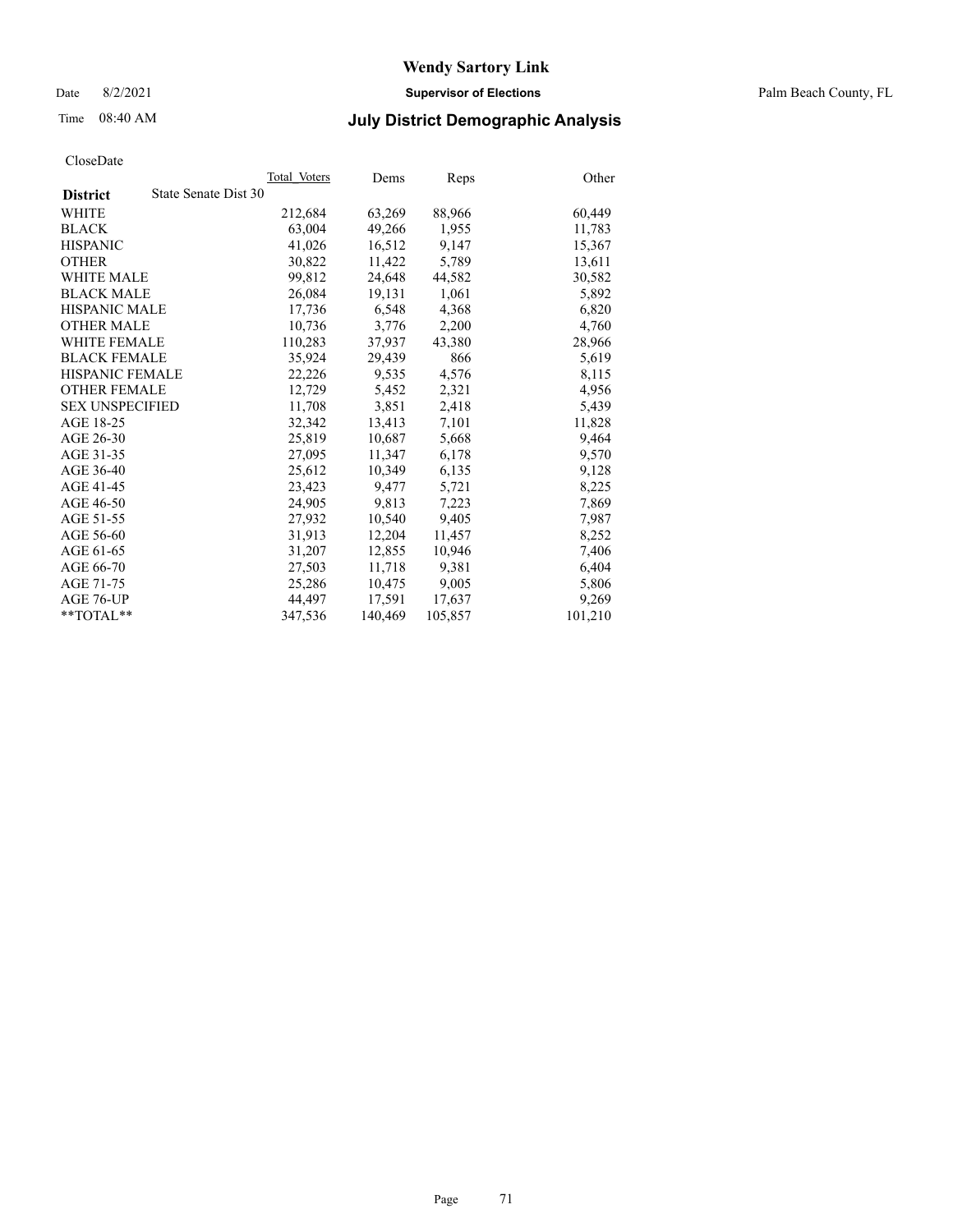Date 8/2/2021 **Supervisor of Elections** Palm Beach County, FL

## Time 08:40 AM **July District Demographic Analysis**

|                                         | Total Voters | Dems    | Reps   | Other  |
|-----------------------------------------|--------------|---------|--------|--------|
| State Senate Dist 31<br><b>District</b> |              |         |        |        |
| WHITE                                   | 200,609      | 78,433  | 64,967 | 57,209 |
| <b>BLACK</b>                            | 50,260       | 38,280  | 1,552  | 10,428 |
| <b>HISPANIC</b>                         | 49,206       | 21,390  | 9,311  | 18,505 |
| <b>OTHER</b>                            | 29,067       | 11,527  | 4,700  | 12,840 |
| <b>WHITE MALE</b>                       | 91,642       | 30,088  | 32,610 | 28,944 |
| <b>BLACK MALE</b>                       | 21,729       | 15,584  | 880    | 5,265  |
| <b>HISPANIC MALE</b>                    | 21,277       | 8,523   | 4,470  | 8,284  |
| <b>OTHER MALE</b>                       | 10,027       | 3,832   | 1,871  | 4,324  |
| <b>WHITE FEMALE</b>                     | 106,225      | 47,364  | 31,529 | 27,332 |
| <b>BLACK FEMALE</b>                     | 27,641       | 22,083  | 638    | 4,920  |
| HISPANIC FEMALE                         | 26,717       | 12,392  | 4,623  | 9,702  |
| <b>OTHER FEMALE</b>                     | 11,813       | 5,356   | 1,828  | 4,629  |
| <b>SEX UNSPECIFIED</b>                  | 11.769       | 4,232   | 2,026  | 5,511  |
| AGE 18-25                               | 29,279       | 12,944  | 4,647  | 11,688 |
| AGE 26-30                               | 22,800       | 9,736   | 4,118  | 8,946  |
| AGE 31-35                               | 24,227       | 10,584  | 4,585  | 9,058  |
| AGE 36-40                               | 22,001       | 9,689   | 4,192  | 8,120  |
| AGE 41-45                               | 20,316       | 8,978   | 4,108  | 7,230  |
| AGE 46-50                               | 21,655       | 9,180   | 5,177  | 7,298  |
| AGE 51-55                               | 24,335       | 10,143  | 6,638  | 7,554  |
| AGE 56-60                               | 27,769       | 11,724  | 8,360  | 7,685  |
| AGE 61-65                               | 28,623       | 13,062  | 8,289  | 7,272  |
| AGE 66-70                               | 27,414       | 13,339  | 7,438  | 6,637  |
| AGE 71-75                               | 27,355       | 13,307  | 7,599  | 6,449  |
| AGE 76-UP                               | 53,367       | 26,944  | 15,378 | 11,045 |
| $*$ $TOTAL**$                           | 329,142      | 149,630 | 80,530 | 98,982 |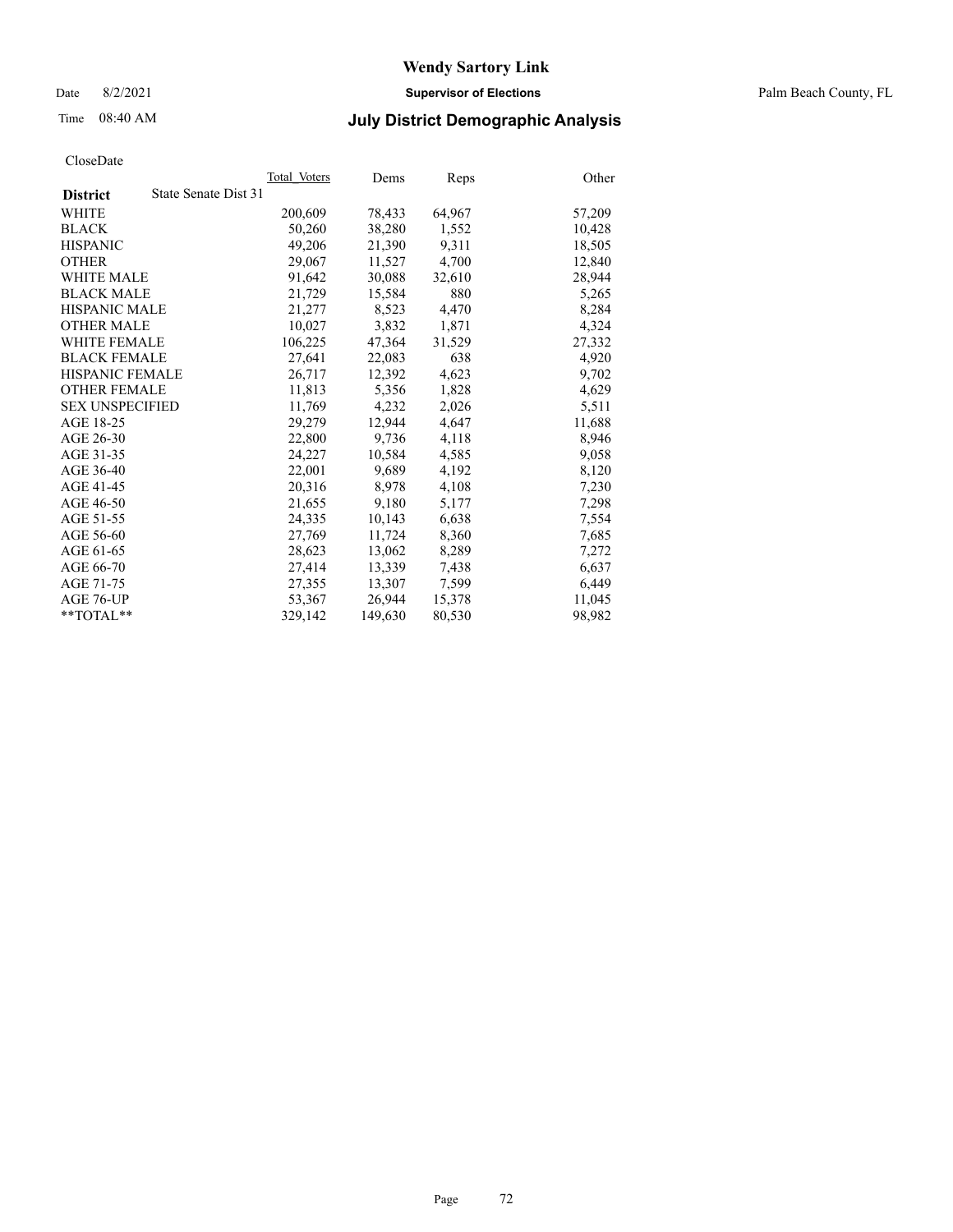Date 8/2/2021 **Supervisor of Elections** Palm Beach County, FL

## Time 08:40 AM **July District Demographic Analysis**

|                                              | Total Voters | Dems   | Reps   | Other  |
|----------------------------------------------|--------------|--------|--------|--------|
| Acme Improvement District<br><b>District</b> |              |        |        |        |
| WHITE                                        | 23,874       | 7,306  | 9,754  | 6,814  |
| <b>BLACK</b>                                 | 3,232        | 2,352  | 134    | 746    |
| <b>HISPANIC</b>                              | 5.474        | 1,981  | 1,407  | 2,086  |
| <b>OTHER</b>                                 | 3,439        | 1,218  | 737    | 1,484  |
| <b>WHITE MALE</b>                            | 11,064       | 2,882  | 4,860  | 3,322  |
| <b>BLACK MALE</b>                            | 1,387        | 935    | 81     | 371    |
| <b>HISPANIC MALE</b>                         | 2,435        | 781    | 688    | 966    |
| <b>OTHER MALE</b>                            | 1,250        | 404    | 296    | 550    |
| <b>WHITE FEMALE</b>                          | 12,514       | 4,349  | 4,781  | 3,384  |
| <b>BLACK FEMALE</b>                          | 1,799        | 1,388  | 53     | 358    |
| <b>HISPANIC FEMALE</b>                       | 2,910        | 1,157  | 681    | 1,072  |
| <b>OTHER FEMALE</b>                          | 1,455        | 583    | 316    | 556    |
| <b>SEX UNSPECIFIED</b>                       | 1,170        | 359    | 269    | 542    |
| AGE 18-25                                    | 4,240        | 1,527  | 1,133  | 1,580  |
| AGE 26-30                                    | 2,415        | 856    | 638    | 921    |
| AGE 31-35                                    | 2,599        | 873    | 759    | 967    |
| AGE 36-40                                    | 2,686        | 925    | 763    | 998    |
| AGE 41-45                                    | 2,818        | 995    | 838    | 985    |
| AGE 46-50                                    | 3,137        | 1,007  | 1,044  | 1,086  |
| AGE 51-55                                    | 3,415        | 1,056  | 1,270  | 1,089  |
| AGE 56-60                                    | 3,502        | 1,170  | 1,418  | 914    |
| AGE 61-65                                    | 3,109        | 1,066  | 1,254  | 789    |
| AGE 66-70                                    | 2,572        | 1,039  | 931    | 602    |
| AGE 71-75                                    | 2,203        | 943    | 806    | 454    |
| AGE 76-UP                                    | 3,323        | 1,400  | 1,178  | 745    |
| $*$ $TOTAL**$                                | 36,019       | 12,857 | 12,032 | 11,130 |
|                                              |              |        |        |        |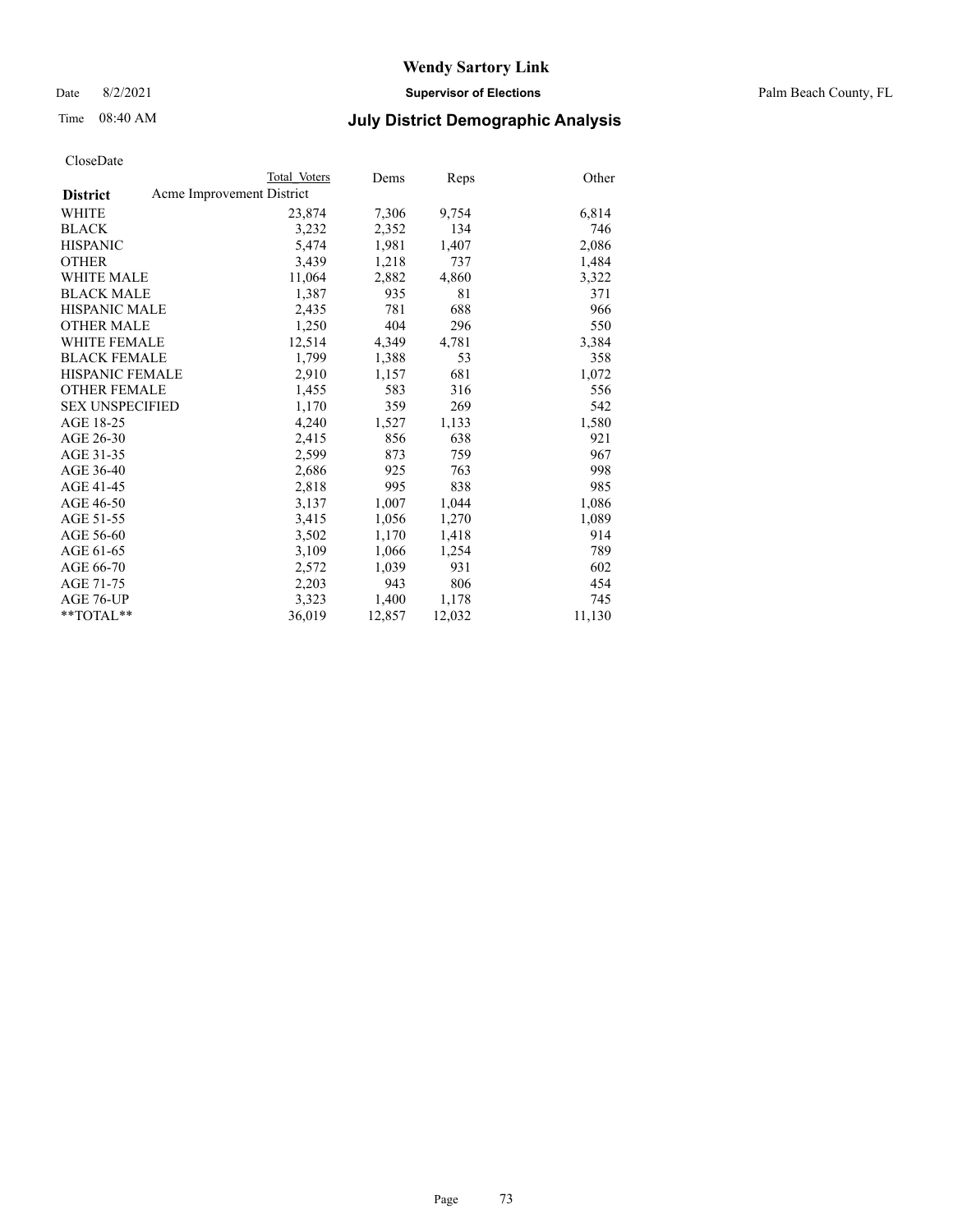Date 8/2/2021 **Supervisor of Elections** Palm Beach County, FL

## Time 08:40 AM **July District Demographic Analysis**

|                                         | Total Voters | Dems | Reps | Other |
|-----------------------------------------|--------------|------|------|-------|
| Briger Comm Dev Dist<br><b>District</b> |              |      |      |       |
| WHITE                                   | 242          | 102  | 70   | 70    |
| <b>BLACK</b>                            | 573          | 443  | 8    | 122   |
| <b>HISPANIC</b>                         | 148          | 74   | 11   | 63    |
| <b>OTHER</b>                            | 233          | 95   | 23   | 115   |
| <b>WHITE MALE</b>                       | 127          | 42   | 40   | 45    |
| <b>BLACK MALE</b>                       | 247          | 179  | 5    | 63    |
| <b>HISPANIC MALE</b>                    | 62           | 29   | 5    | 28    |
| <b>OTHER MALE</b>                       | 80           | 27   | 10   | 43    |
| WHITE FEMALE                            | 112          | 59   | 28   | 25    |
| <b>BLACK FEMALE</b>                     | 318          | 258  | 3    | 57    |
| HISPANIC FEMALE                         | 82           | 44   | 5    | 33    |
| <b>OTHER FEMALE</b>                     | 107          | 51   | 11   | 45    |
| <b>SEX UNSPECIFIED</b>                  | 60           | 25   | 5    | 30    |
| AGE 18-25                               | 155          | 99   | 10   | 46    |
| AGE 26-30                               | 109          | 57   | 9    | 43    |
| AGE 31-35                               | 99           | 56   | 13   | 30    |
| AGE 36-40                               | 127          | 83   | 6    | 38    |
| AGE 41-45                               | 154          | 83   | 20   | 51    |
| AGE 46-50                               | 137          | 77   | 17   | 43    |
| AGE 51-55                               | 123          | 76   | 12   | 35    |
| AGE 56-60                               | 91           | 54   | 8    | 29    |
| AGE 61-65                               | 73           | 46   | 4    | 23    |
| AGE 66-70                               | 52           | 34   | 4    | 14    |
| AGE 71-75                               | 41           | 29   | 5    | 7     |
| AGE 76-UP                               | 35           | 20   | 4    | 11    |
| $*$ $TOTAL**$                           | 1,196        | 714  | 112  | 370   |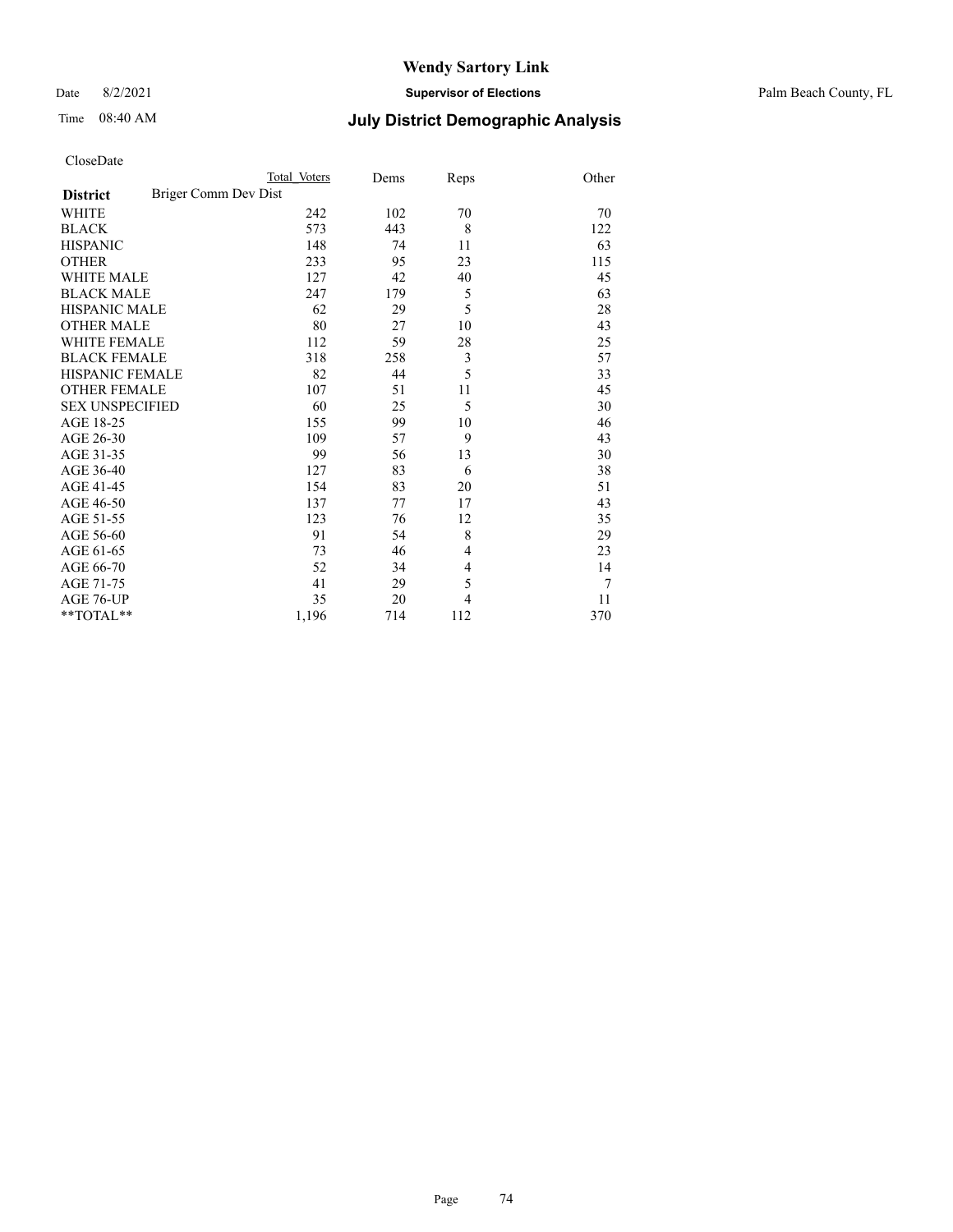Date 8/2/2021 **Supervisor of Elections** Palm Beach County, FL

## Time 08:40 AM **July District Demographic Analysis**

|                                           | Total Voters | Dems   | Reps   | Other  |
|-------------------------------------------|--------------|--------|--------|--------|
| Boca Raton Taxing Dist<br><b>District</b> |              |        |        |        |
| WHITE                                     | 71,653       | 23,756 | 26,744 | 21,153 |
| <b>BLACK</b>                              | 2,874        | 1,942  | 164    | 768    |
| <b>HISPANIC</b>                           | 8,371        | 3,010  | 2,007  | 3,354  |
| <b>OTHER</b>                              | 8,272        | 2,685  | 1,773  | 3,814  |
| <b>WHITE MALE</b>                         | 33,464       | 9,090  | 13,574 | 10,800 |
| <b>BLACK MALE</b>                         | 1,266        | 785    | 97     | 384    |
| <b>HISPANIC MALE</b>                      | 3,371        | 1,074  | 852    | 1,445  |
| <b>OTHER MALE</b>                         | 2,865        | 829    | 690    | 1,346  |
| <b>WHITE FEMALE</b>                       | 37,148       | 14,364 | 12,781 | 10,003 |
| <b>BLACK FEMALE</b>                       | 1,553        | 1,124  | 65     | 364    |
| HISPANIC FEMALE                           | 4,788        | 1,867  | 1,104  | 1,817  |
| <b>OTHER FEMALE</b>                       | 3,329        | 1,285  | 670    | 1,374  |
| <b>SEX UNSPECIFIED</b>                    | 3,268        | 922    | 824    | 1,522  |
| AGE 18-25                                 | 9,636        | 3,309  | 2,862  | 3,465  |
| AGE 26-30                                 | 5,891        | 1,940  | 1,710  | 2,241  |
| AGE 31-35                                 | 5,850        | 1,966  | 1,627  | 2,257  |
| AGE 36-40                                 | 5,490        | 1,805  | 1,548  | 2,137  |
| AGE 41-45                                 | 5,530        | 1,758  | 1,597  | 2,175  |
| AGE 46-50                                 | 6,266        | 1,812  | 2,064  | 2,390  |
| AGE 51-55                                 | 7,572        | 2,142  | 2,825  | 2,605  |
| AGE 56-60                                 | 8,157        | 2,549  | 3,113  | 2,495  |
| AGE 61-65                                 | 7,663        | 2,604  | 2,859  | 2,200  |
| AGE 66-70                                 | 6,947        | 2,642  | 2,432  | 1,873  |
| AGE 71-75                                 | 6,864        | 2,691  | 2,410  | 1,763  |
| AGE 76-UP                                 | 15,303       | 6,174  | 5,641  | 3,488  |
| $*$ TOTAL $*$                             | 91,170       | 31,393 | 30,688 | 29,089 |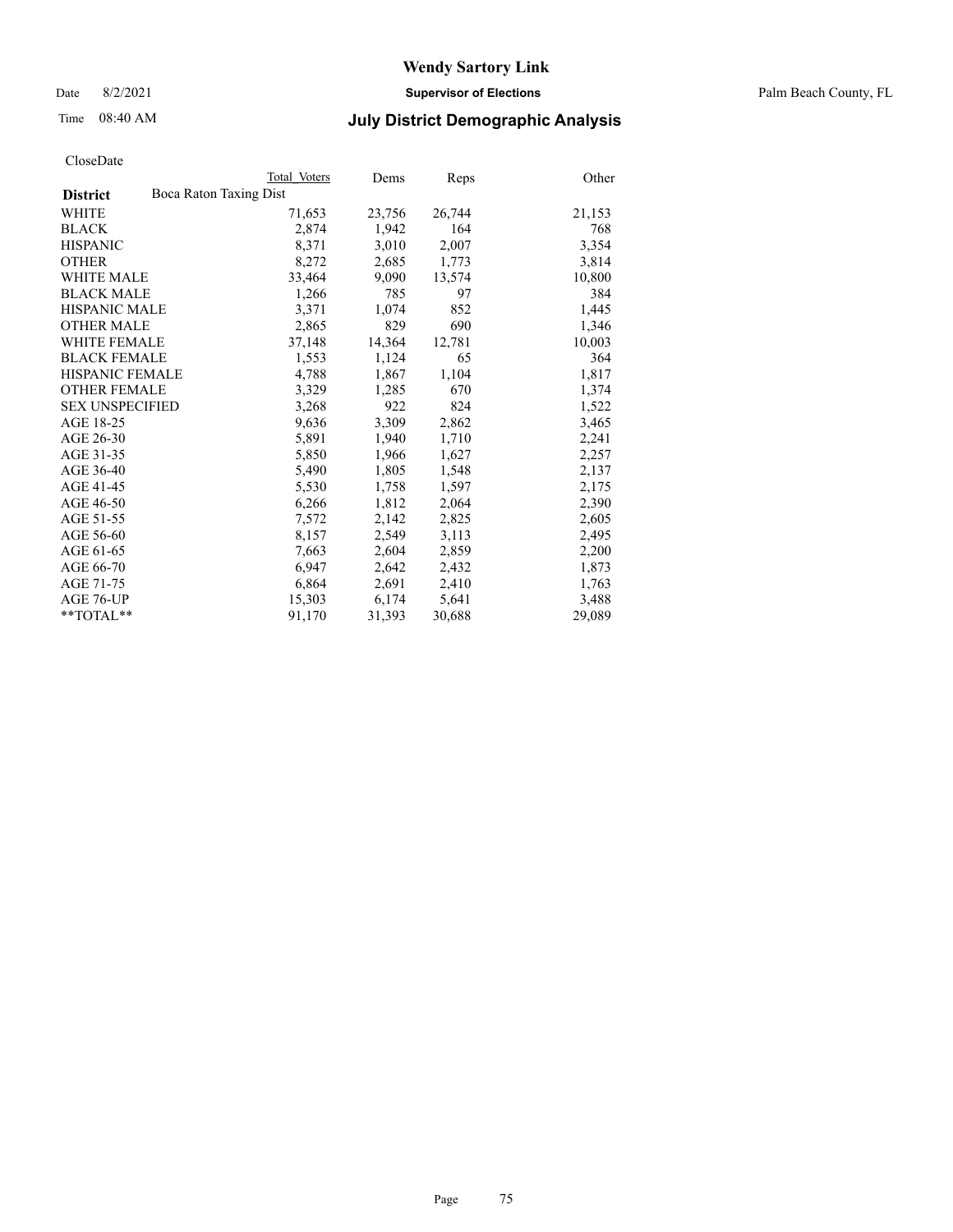Date 8/2/2021 **Supervisor of Elections** Palm Beach County, FL

|                     | Total Voters              | Dems | Reps           | Other |
|---------------------|---------------------------|------|----------------|-------|
| <b>District</b>     | Boynton Village Comm Dist |      |                |       |
| WHITE               | 415                       | 153  | 148            | 114   |
| BLACK               | 72                        | 45   | $\overline{4}$ | 23    |
| HISPANIC            | 98                        | 42   | 20             | 36    |
| OTHER               | 67                        | 28   | 10             | 29    |
| WHITE MALE          | 208                       | 60   | 83             | 65    |
| <b>BLACK MALE</b>   | 26                        | 13   | 1              | 12    |
| HISPANIC MALE       | 46                        | 17   | 10             | 19    |
| OTHER MALE          | 26                        | 9    | 6              | 11    |
| WHITE FEMALE        | 202                       | 91   | 63             | 48    |
| <b>BLACK FEMALE</b> | 46                        | 32   | 3              | 11    |
| HISPANIC FEMALE     | 50                        | 23   | 10             | 17    |
| <b>OTHER FEMALE</b> | 27                        | 14   | 1              | 12    |
| SEX UNSPECIFIED     | 20                        | 8    | 5              | 7     |
| AGE 18-25           | 92                        | 37   | 30             | 25    |
| AGE 26-30           | 139                       | 61   | 39             | 39    |
| AGE 31-35           | 113                       | 42   | 24             | 47    |
| AGE 36-40           | 57                        | 22   | 17             | 18    |
| AGE 41-45           | 43                        | 17   | 8              | 18    |
| AGE 46-50           | 44                        | 17   | 12             | 15    |
| AGE 51-55           | 45                        | 11   | 22             | 12    |
| AGE 56-60           | 32                        | 18   | 7              | 7     |
| AGE 61-65           | 31                        | 14   | $\,$ $\,$      | 9     |
| AGE 66-70           | 16                        | 8    | 7              |       |
| AGE 71-75           | 18                        | 10   | $\mathbf{1}$   | 7     |
| AGE 76-UP           | 22                        | 11   | 7              | 4     |
| **TOTAL**           | 652                       | 268  | 182            | 202   |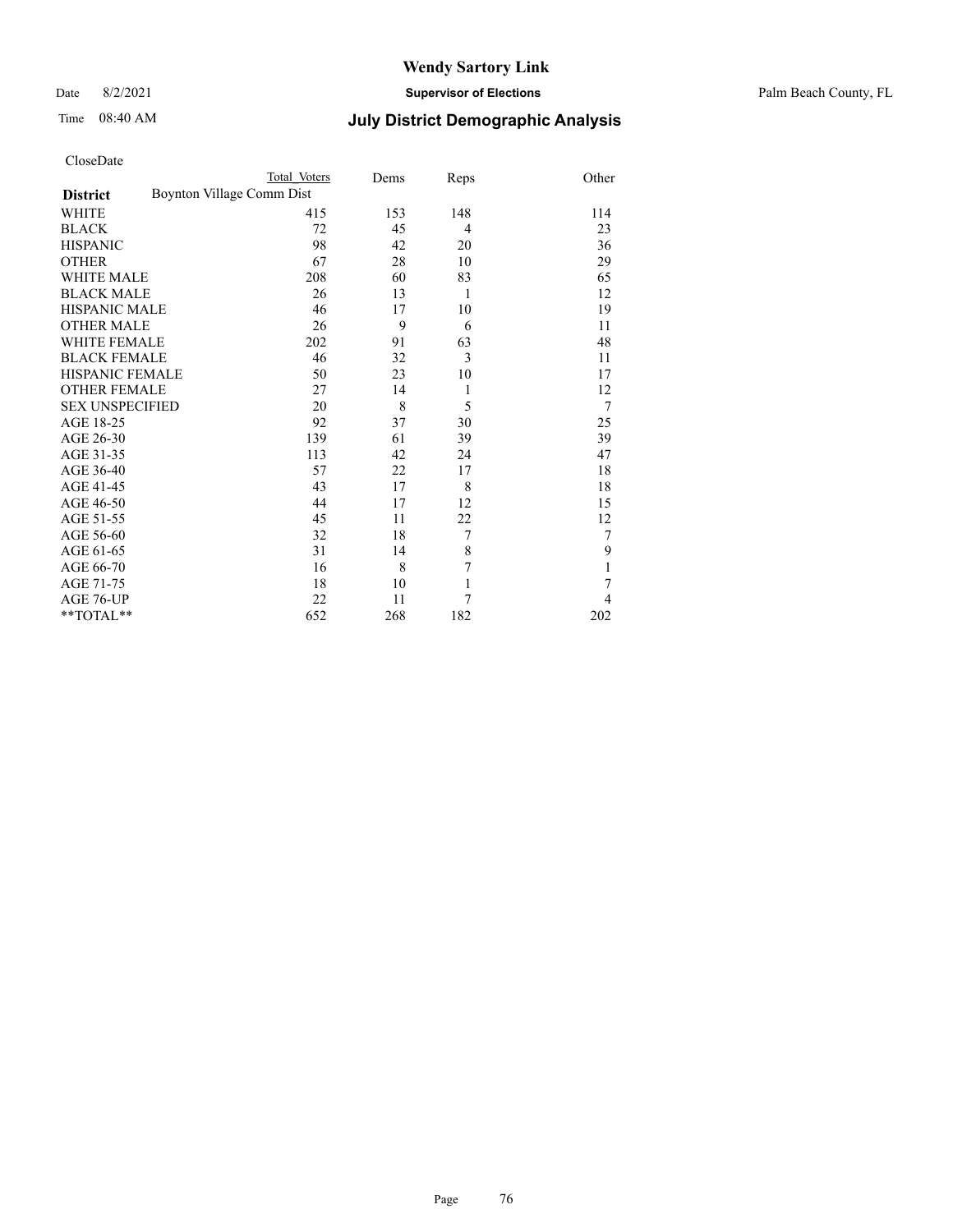Date 8/2/2021 **Supervisor of Elections** Palm Beach County, FL

## Time 08:40 AM **July District Demographic Analysis**

|                                           | Total Voters | Dems   | Reps   | Other  |
|-------------------------------------------|--------------|--------|--------|--------|
| Lox Environ Imprv Dist<br><b>District</b> |              |        |        |        |
| <b>WHITE</b>                              | 55,214       | 14,309 | 25,237 | 15,668 |
| <b>BLACK</b>                              | 1,273        | 899    | 76     | 298    |
| <b>HISPANIC</b>                           | 3,515        | 1,277  | 966    | 1,272  |
| <b>OTHER</b>                              | 4,384        | 1,375  | 1,154  | 1,855  |
| <b>WHITE MALE</b>                         | 26,061       | 5,415  | 12,684 | 7,962  |
| <b>BLACK MALE</b>                         | 594          | 399    | 43     | 152    |
| <b>HISPANIC MALE</b>                      | 1,475        | 502    | 420    | 553    |
| <b>OTHER MALE</b>                         | 1,464        | 435    | 402    | 627    |
| <b>WHITE FEMALE</b>                       | 28,522       | 8,726  | 12,289 | 7,507  |
| <b>BLACK FEMALE</b>                       | 666          | 491    | 31     | 144    |
| HISPANIC FEMALE                           | 1,954        | 745    | 520    | 689    |
| <b>OTHER FEMALE</b>                       | 1,731        | 651    | 440    | 640    |
| <b>SEX UNSPECIFIED</b>                    | 1,848        | 464    | 577    | 807    |
| AGE 18-25                                 | 5,661        | 1,624  | 2,021  | 2,016  |
| AGE 26-30                                 | 3,882        | 1,137  | 1,337  | 1,408  |
| AGE 31-35                                 | 4,073        | 1,169  | 1,408  | 1,496  |
| AGE 36-40                                 | 4,403        | 1,186  | 1,604  | 1,613  |
| AGE 41-45                                 | 4,320        | 1,162  | 1,550  | 1,608  |
| AGE 46-50                                 | 4,783        | 1,226  | 1,952  | 1,605  |
| AGE 51-55                                 | 5,611        | 1,344  | 2,599  | 1,668  |
| AGE 56-60                                 | 6,332        | 1,624  | 3,068  | 1,640  |
| AGE 61-65                                 | 6,370        | 1,834  | 2,961  | 1,575  |
| AGE 66-70                                 | 5,578        | 1,745  | 2,409  | 1,424  |
| AGE 71-75                                 | 4,942        | 1,499  | 2,243  | 1,200  |
| AGE 76-UP                                 | 8.431        | 2,310  | 4,281  | 1,840  |
| $*$ $TOTAL**$                             | 64,386       | 17,860 | 27,433 | 19,093 |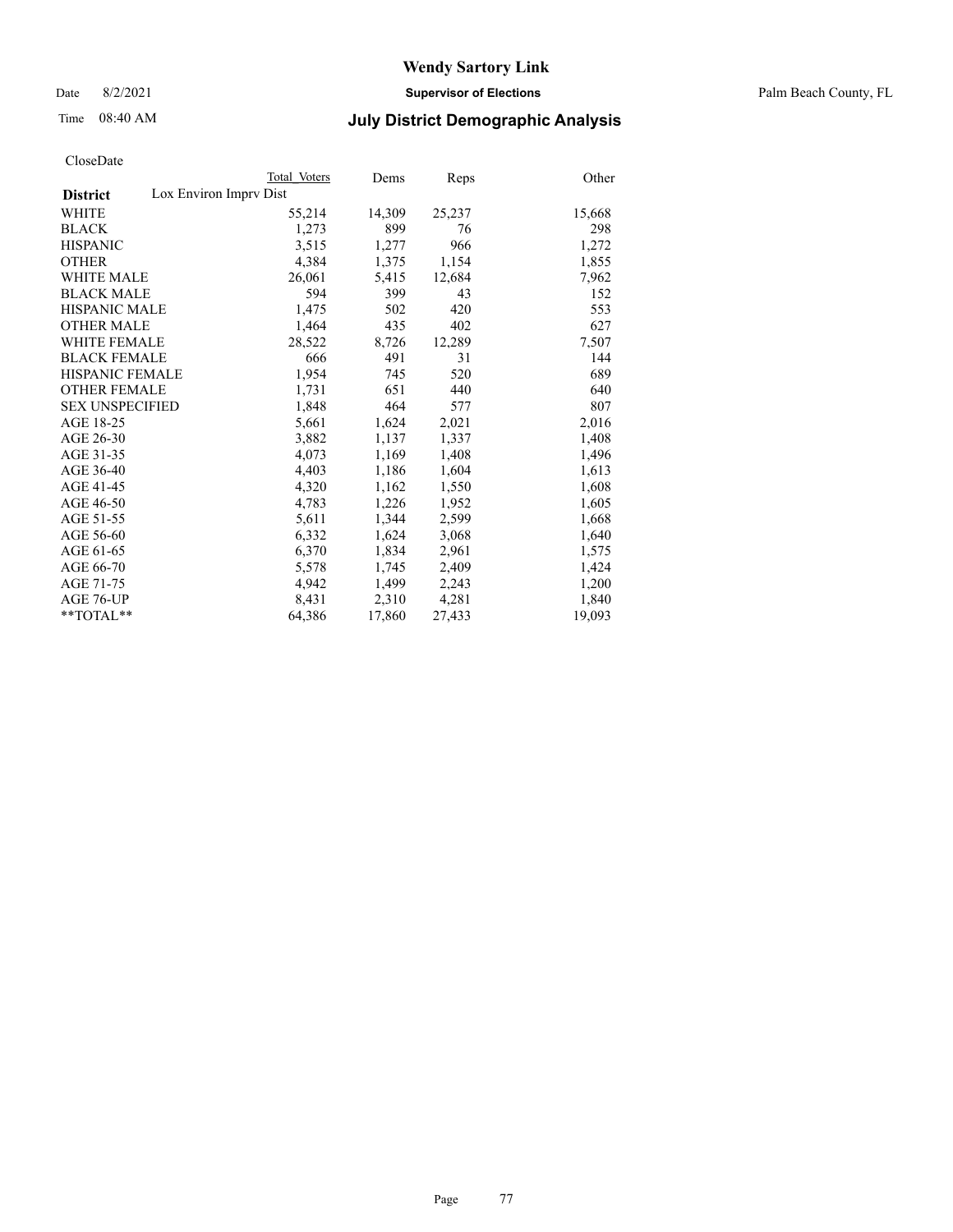#### Date 8/2/2021 **Supervisor of Elections** Palm Beach County, FL

| CloseDate |
|-----------|
|-----------|

|                        |                                | Total Voters | Dems     | Reps     | Other    |
|------------------------|--------------------------------|--------------|----------|----------|----------|
| <b>District</b>        | Greenacres Annexation Question |              |          |          |          |
| <b>WHITE</b>           |                                | $\theta$     | $\theta$ | $\theta$ | $\theta$ |
| <b>BLACK</b>           |                                |              | 0        | 0        |          |
| <b>HISPANIC</b>        |                                |              | 0        | 0        |          |
| <b>OTHER</b>           |                                |              | 0        | 0        |          |
| <b>WHITE MALE</b>      |                                |              | 0        | 0        |          |
| <b>BLACK MALE</b>      |                                |              | 0        |          |          |
| <b>HISPANIC MALE</b>   |                                |              | 0        |          |          |
| <b>OTHER MALE</b>      |                                |              | 0        | 0        |          |
| <b>WHITE FEMALE</b>    |                                |              | 0        |          |          |
| <b>BLACK FEMALE</b>    |                                |              | 0        |          |          |
| <b>HISPANIC FEMALE</b> |                                |              | 0        | 0        |          |
| <b>OTHER FEMALE</b>    |                                |              | 0        | 0        |          |
| <b>SEX UNSPECIFIED</b> |                                |              | 0        |          |          |
| AGE 18-25              |                                |              | 0        | 0        |          |
| AGE 26-30              |                                |              | 0        | 0        |          |
| AGE 31-35              |                                |              | 0        |          |          |
| AGE 36-40              |                                |              | 0        | 0        |          |
| AGE 41-45              |                                |              | 0        | 0        |          |
| AGE 46-50              |                                |              | 0        |          |          |
| AGE 51-55              |                                |              | 0        | 0        |          |
| AGE 56-60              |                                |              | 0        |          |          |
| AGE 61-65              |                                |              | 0        | 0        |          |
| AGE 66-70              |                                |              | 0        |          |          |
| AGE 71-75              |                                |              |          |          |          |
| AGE 76-UP              |                                |              |          |          |          |
| $*$ $TOTAL**$          |                                |              | 0        |          |          |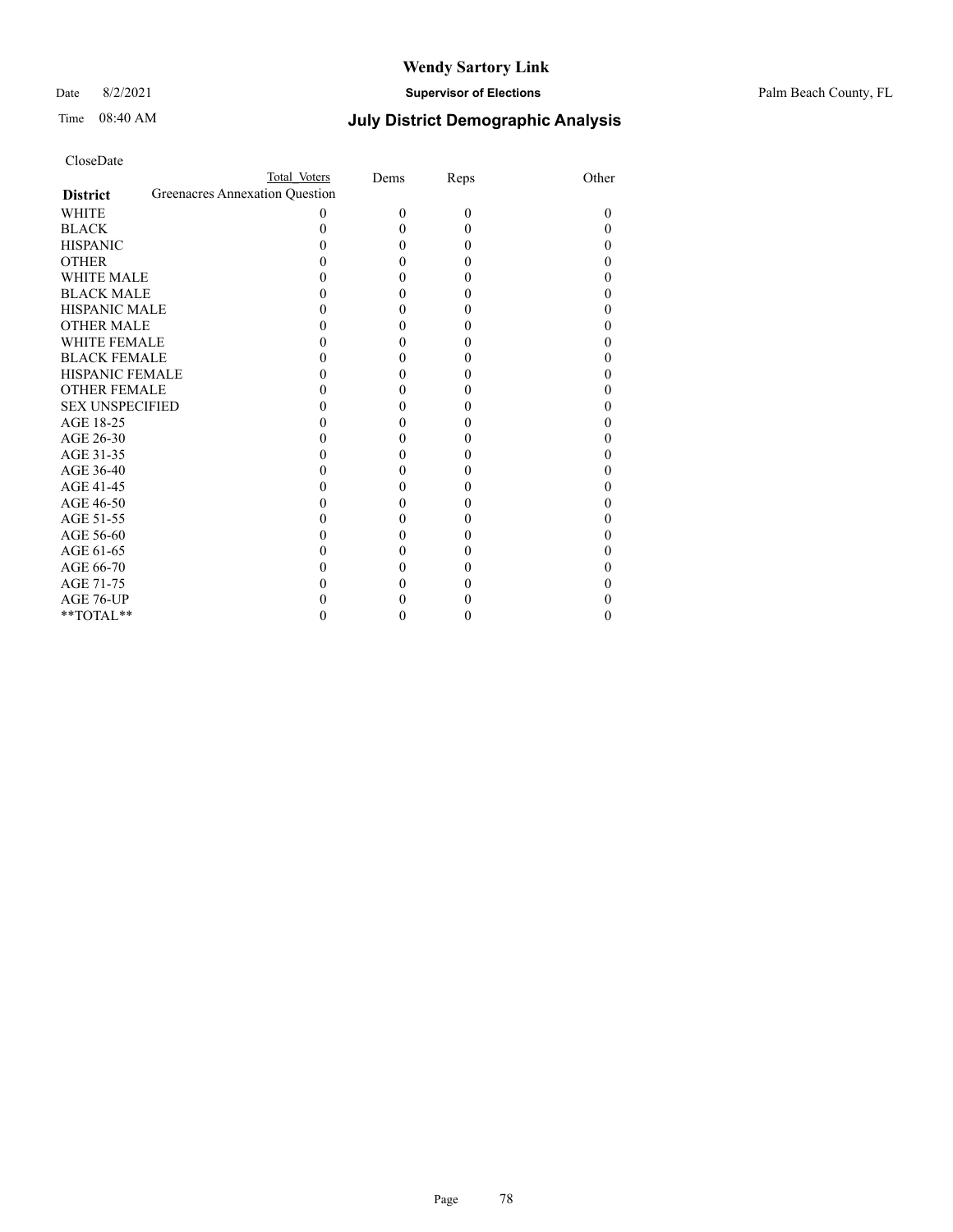Date 8/2/2021 **Supervisor of Elections** Palm Beach County, FL

## Time 08:40 AM **July District Demographic Analysis**

| Total Voters | Dems                | Reps | Other |
|--------------|---------------------|------|-------|
|              |                     |      |       |
| 737          | 233                 | 272  | 232   |
| 849          | 649                 | 32   | 168   |
| 439          | 196                 | 74   | 169   |
| 355          | 141                 | 44   | 170   |
| 334          | 92                  | 133  | 109   |
| 348          | 255                 | 15   | 78    |
| 194          | 92                  | 33   | 69    |
| 143          | 52                  | 22   | 69    |
| 392          | 138                 | 135  | 119   |
| 490          | 383                 | 17   | 90    |
| 236          | 98                  | 41   | 97    |
| 160          | 71                  | 17   | 72    |
| 82           | 37                  | 9    | 36    |
| 282          | 155                 | 34   | 93    |
| 201          | 99                  | 25   | 77    |
| 271          | 123                 | 54   | 94    |
| 250          | 119                 | 44   | 87    |
| 252          | 136                 | 46   | 70    |
| 257          | 126                 | 54   | 77    |
| 239          | 113                 | 42   | 84    |
| 221          | 110                 | 49   | 62    |
| 144          | 80                  | 34   | 30    |
| 108          | 62                  | 16   | 30    |
| 69           | 43                  | 13   | 13    |
| 86           | 53                  | 11   | 22    |
| 2,380        | 1,219               | 422  | 739   |
|              | Hamal Comm Dev Dist |      |       |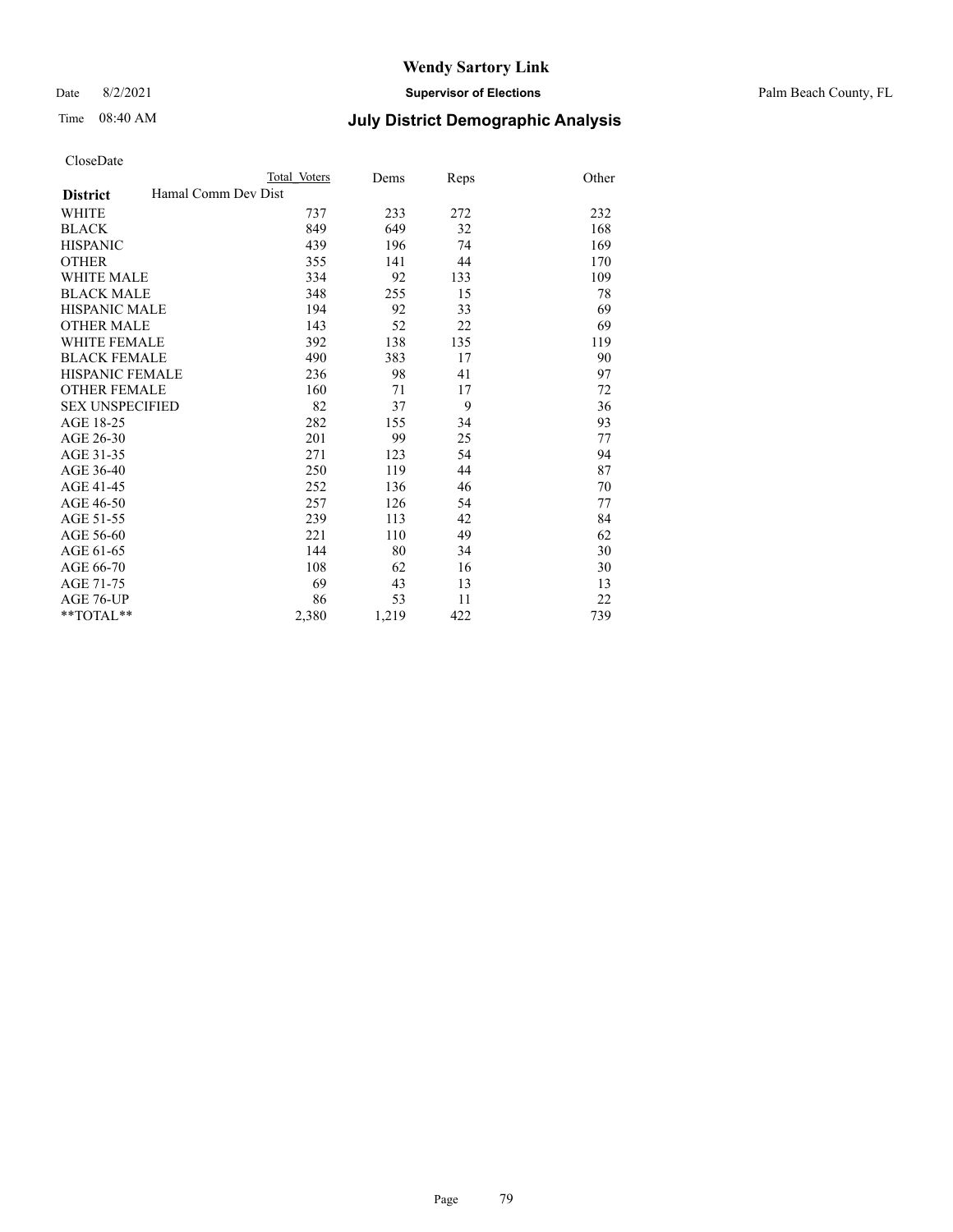#### Date 8/2/2021 **Supervisor of Elections** Palm Beach County, FL

| CloseDate |  |
|-----------|--|
|-----------|--|

|                                             | <b>Total Voters</b> | Dems | Reps                    | Other |
|---------------------------------------------|---------------------|------|-------------------------|-------|
| Hypo Haverhill Comm Dist<br><b>District</b> |                     |      |                         |       |
| WHITE                                       | 231                 | 82   | 79                      | 70    |
| <b>BLACK</b>                                | 175                 | 136  | 5                       | 34    |
| <b>HISPANIC</b>                             | 99                  | 37   | 17                      | 45    |
| <b>OTHER</b>                                | 131                 | 46   | 13                      | 72    |
| <b>WHITE MALE</b>                           | 110                 | 31   | 40                      | 39    |
| <b>BLACK MALE</b>                           | 83                  | 61   | $\overline{c}$          | 20    |
| <b>HISPANIC MALE</b>                        | 43                  | 12   | 8                       | 23    |
| <b>OTHER MALE</b>                           | 44                  | 17   | 5                       | 22    |
| <b>WHITE FEMALE</b>                         | 115                 | 48   | 38                      | 29    |
| <b>BLACK FEMALE</b>                         | 87                  | 70   | 3                       | 14    |
| <b>HISPANIC FEMALE</b>                      | 55                  | 24   | 9                       | 22    |
| <b>OTHER FEMALE</b>                         | 70                  | 24   | $\sqrt{ }$              | 39    |
| <b>SEX UNSPECIFIED</b>                      | 29                  | 14   | $\frac{2}{3}$           | 13    |
| AGE 18-25                                   | 82                  | 42   |                         | 37    |
| AGE 26-30                                   | 47                  | 21   | 11                      | 15    |
| AGE 31-35                                   | 62                  | 24   | 11                      | 27    |
| AGE 36-40                                   | 58                  | 28   | 8                       | 22    |
| AGE 41-45                                   | 81                  | 34   | 18                      | 29    |
| AGE 46-50                                   | 77                  | 33   | 11                      | 33    |
| AGE 51-55                                   | 71                  | 38   | 18                      | 15    |
| AGE 56-60                                   | 52                  | 23   | 16                      | 13    |
| AGE 61-65                                   | 35                  | 19   | 7                       | 9     |
| AGE 66-70                                   | 34                  | 20   | 5                       | 9     |
| AGE 71-75                                   | 17                  | 9    | 3                       | 5     |
| AGE 76-UP                                   | 20                  | 10   | $\overline{\mathbf{3}}$ | 7     |
| **TOTAL**                                   | 636                 | 301  | 114                     | 221   |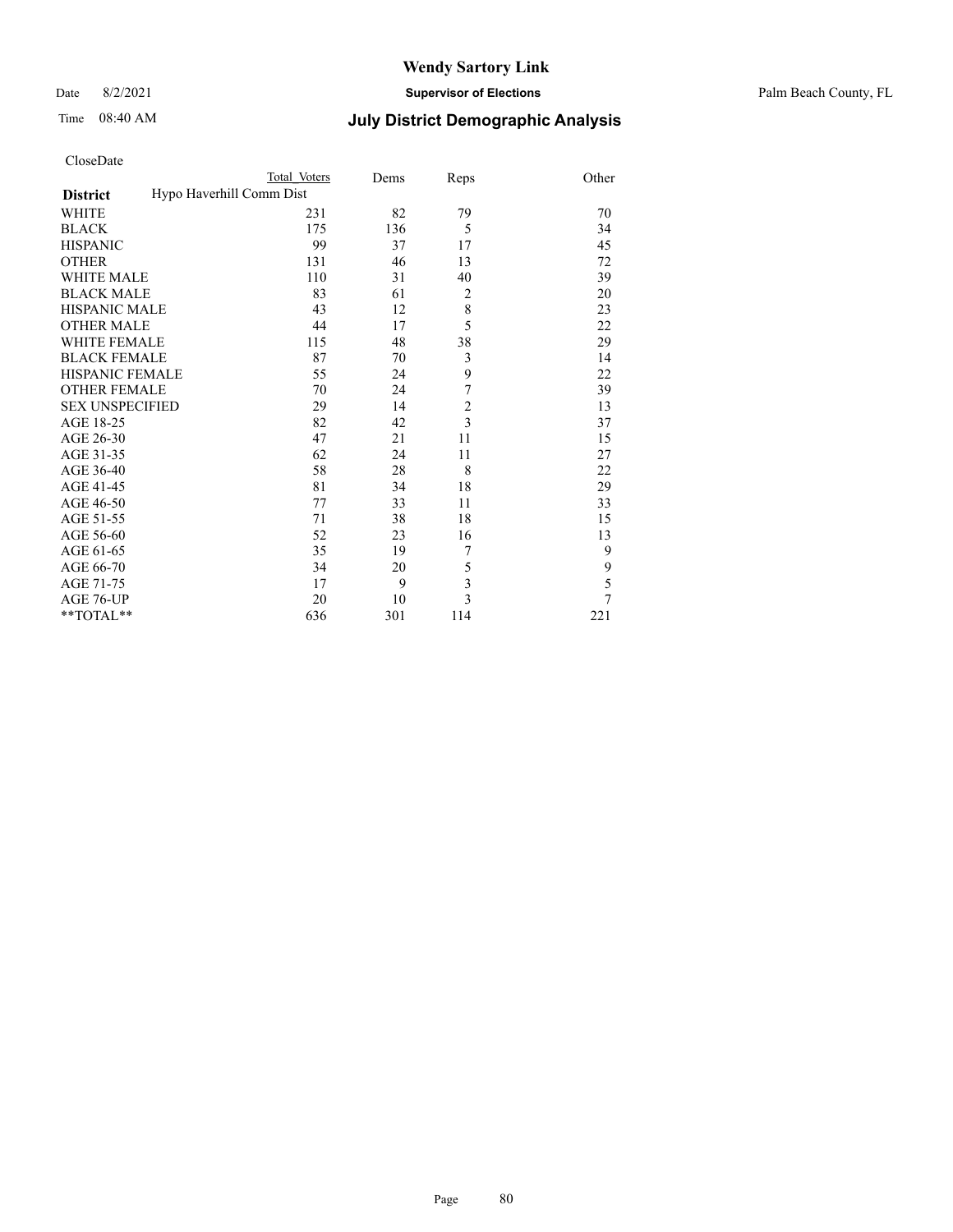Date 8/2/2021 **Supervisor of Elections** Palm Beach County, FL

## Time 08:40 AM **July District Demographic Analysis**

|                                            | Total Voters | Dems   | Reps   | Other  |
|--------------------------------------------|--------------|--------|--------|--------|
| Indian Trail Imprv Dist<br><b>District</b> |              |        |        |        |
| WHITE                                      | 21,929       | 5,325  | 9.984  | 6,620  |
| <b>BLACK</b>                               | 4,698        | 3,455  | 195    | 1,048  |
| <b>HISPANIC</b>                            | 5,121        | 1,635  | 1,574  | 1,912  |
| <b>OTHER</b>                               | 3,563        | 1,289  | 789    | 1,485  |
| <b>WHITE MALE</b>                          | 10,832       | 2,221  | 5,265  | 3,346  |
| <b>BLACK MALE</b>                          | 2,179        | 1,508  | 115    | 556    |
| <b>HISPANIC MALE</b>                       | 2,338        | 669    | 784    | 885    |
| <b>OTHER MALE</b>                          | 1,353        | 466    | 337    | 550    |
| <b>WHITE FEMALE</b>                        | 10,750       | 3,032  | 4,568  | 3,150  |
| <b>BLACK FEMALE</b>                        | 2,443        | 1,902  | 77     | 464    |
| <b>HISPANIC FEMALE</b>                     | 2,667        | 932    | 765    | 970    |
| <b>OTHER FEMALE</b>                        | 1,475        | 625    | 275    | 575    |
| <b>SEX UNSPECIFIED</b>                     | 1,242        | 335    | 342    | 565    |
| AGE 18-25                                  | 4,129        | 1,300  | 1,200  | 1,629  |
| AGE 26-30                                  | 2,805        | 873    | 853    | 1,079  |
| AGE 31-35                                  | 2,980        | 856    | 1,030  | 1,094  |
| AGE 36-40                                  | 2,984        | 788    | 1,091  | 1,105  |
| AGE 41-45                                  | 2,637        | 770    | 904    | 963    |
| AGE 46-50                                  | 3,071        | 884    | 1,125  | 1,062  |
| AGE 51-55                                  | 3,678        | 1,123  | 1,477  | 1,078  |
| AGE 56-60                                  | 4,097        | 1,381  | 1,653  | 1,063  |
| AGE 61-65                                  | 3,235        | 1,260  | 1,209  | 766    |
| AGE 66-70                                  | 2,247        | 917    | 808    | 522    |
| AGE 71-75                                  | 1,564        | 697    | 520    | 347    |
| AGE 76-UP                                  | 1,884        | 855    | 672    | 357    |
| $*$ TOTAL $*$                              | 35,311       | 11,704 | 12,542 | 11,065 |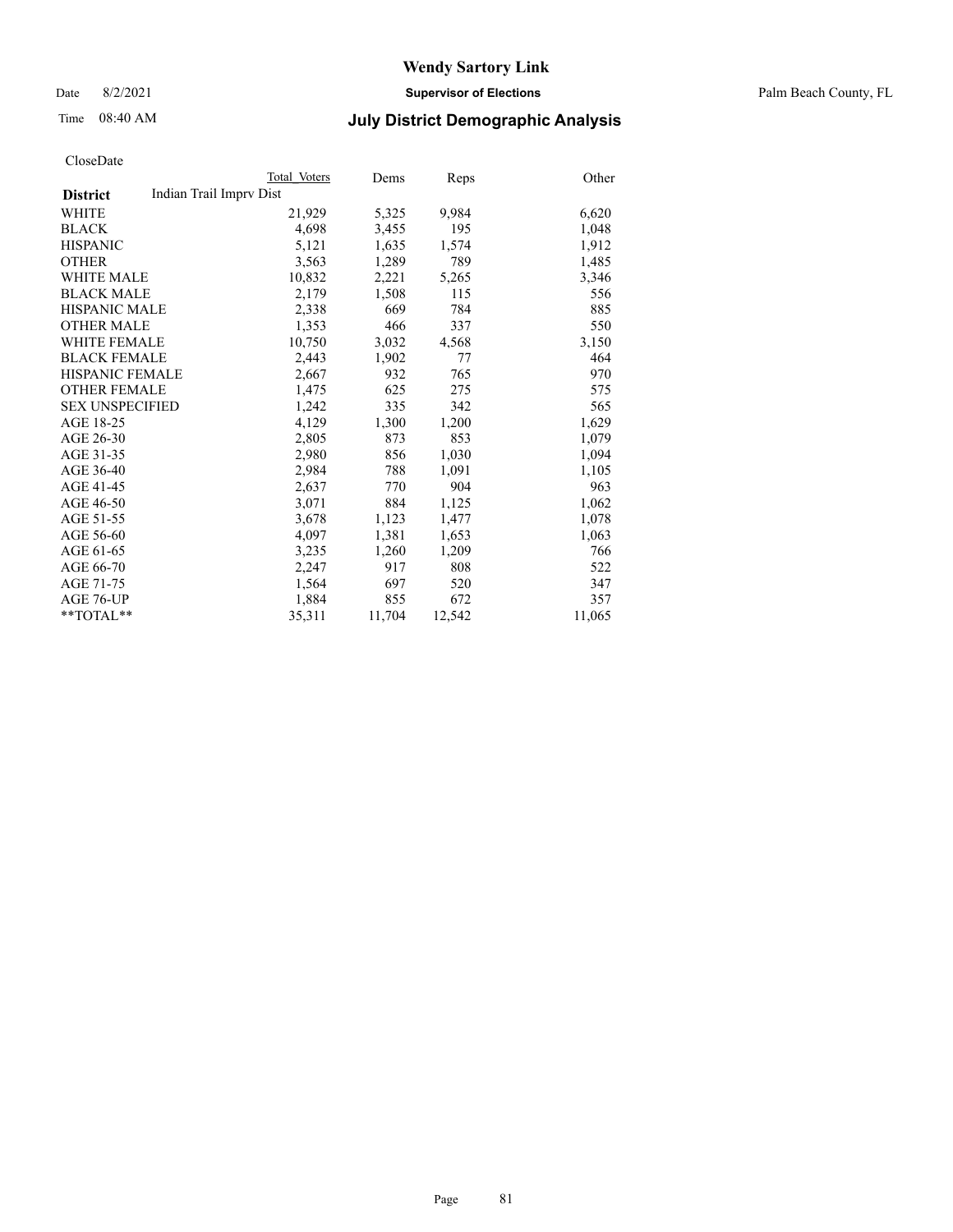Date 8/2/2021 **Supervisor of Elections** Palm Beach County, FL

|                        |                        | Total Voters | Dems           | Reps           | Other |
|------------------------|------------------------|--------------|----------------|----------------|-------|
| <b>District</b>        | Journeys Comm Dev Dist |              |                |                |       |
| WHITE                  |                        | 757          | 247            | 267            | 243   |
| BLACK                  |                        | 92           | 69             | 5              | 18    |
| <b>HISPANIC</b>        |                        | 136          | 58             | 28             | 50    |
| <b>OTHER</b>           |                        | 150          | 53             | 32             | 65    |
| WHITE MALE             |                        | 364          | 96             | 143            | 125   |
| <b>BLACK MALE</b>      |                        | 40           | 29             | $\overline{4}$ | 7     |
| HISPANIC MALE          |                        | 65           | 26             | 14             | 25    |
| OTHER MALE             |                        | 65           | 22             | 15             | 28    |
| WHITE FEMALE           |                        | 386          | 150            | 121            | 115   |
| <b>BLACK FEMALE</b>    |                        | 50           | 39             | $\theta$       | 11    |
| HISPANIC FEMALE        |                        | 69           | 31             | 14             | 24    |
| <b>OTHER FEMALE</b>    |                        | 67           | 27             | 13             | 27    |
| <b>SEX UNSPECIFIED</b> |                        | 29           | $\overline{7}$ | 8              | 14    |
| AGE 18-25              |                        | 189          | 76             | 40             | 73    |
| AGE 26-30              |                        | 52           | 11             | 17             | 24    |
| AGE 31-35              |                        | 46           | 18             | 12             | 16    |
| AGE 36-40              |                        | 70           | 27             | 13             | 30    |
| AGE 41-45              |                        | 96           | 35             | 21             | 40    |
| AGE 46-50              |                        | 143          | 47             | 45             | 51    |
| AGE 51-55              |                        | 155          | 61             | 47             | 47    |
| AGE 56-60              |                        | 141          | 44             | 54             | 43    |
| AGE 61-65              |                        | 74           | 33             | 27             | 14    |
| AGE 66-70              |                        | 70           | 29             | 24             | 17    |
| AGE 71-75              |                        | 46           | 19             | 15             | 12    |
| AGE 76-UP              |                        | 53           | 27             | 17             | 9     |
| $*$ $TOTAL**$          |                        | 1,135        | 427            | 332            | 376   |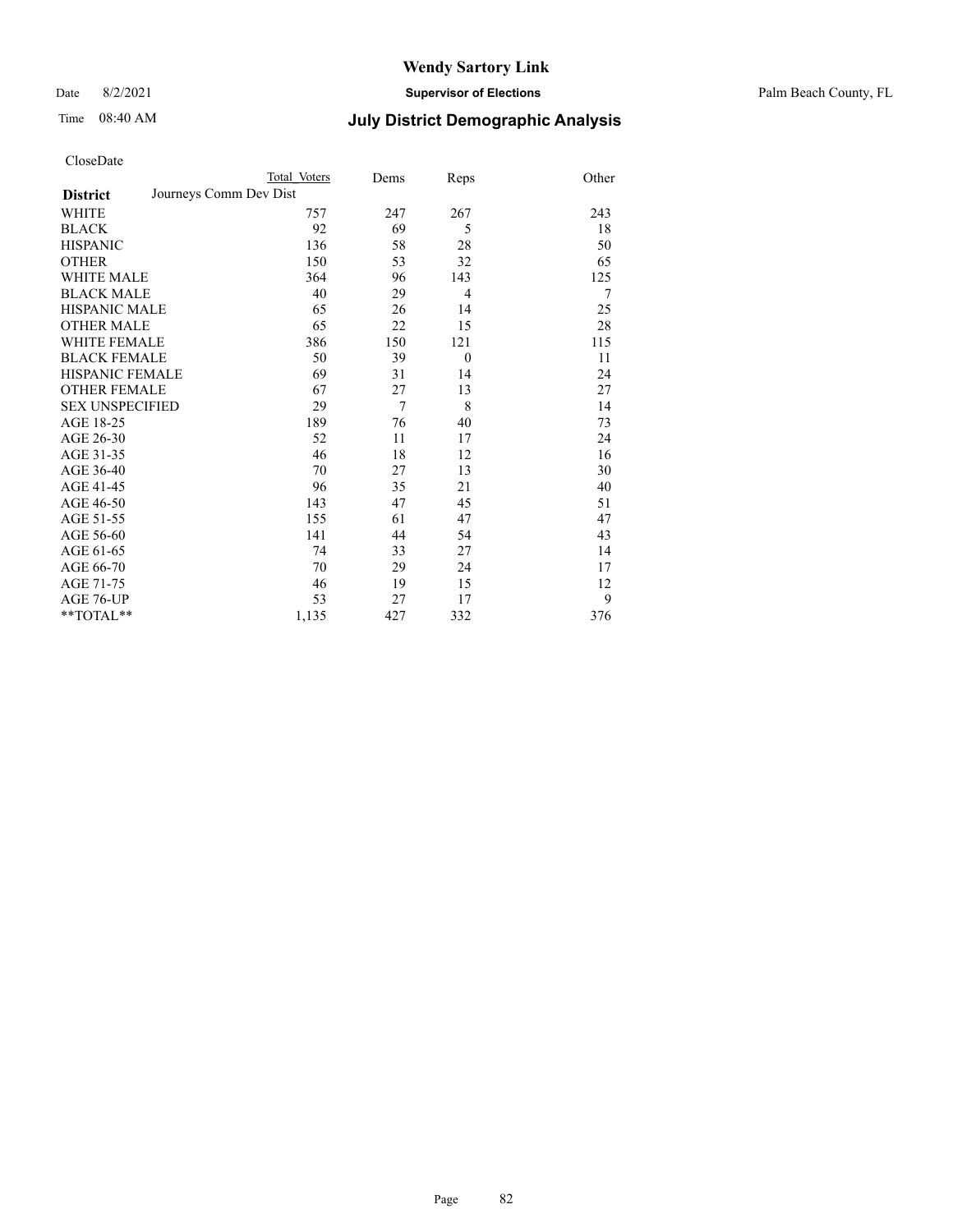Date 8/2/2021 **Supervisor of Elections** Palm Beach County, FL

## Time 08:40 AM **July District Demographic Analysis**

|                        |                    | Total Voters | Dems   | Reps   | Other  |
|------------------------|--------------------|--------------|--------|--------|--------|
| <b>District</b>        | Jupiter Inlet Dist |              |        |        |        |
| WHITE                  |                    | 80,241       | 20,928 | 36,744 | 22,569 |
| <b>BLACK</b>           |                    | 1,816        | 1,263  | 111    | 442    |
| <b>HISPANIC</b>        |                    | 5,192        | 1,816  | 1,494  | 1,882  |
| <b>OTHER</b>           |                    | 6,429        | 1,946  | 1,755  | 2,728  |
| <b>WHITE MALE</b>      |                    | 37,988       | 7,968  | 18,537 | 11,483 |
| <b>BLACK MALE</b>      |                    | 861          | 567    | 57     | 237    |
| <b>HISPANIC MALE</b>   |                    | 2,162        | 698    | 650    | 814    |
| <b>OTHER MALE</b>      |                    | 2,129        | 596    | 616    | 917    |
| <b>WHITE FEMALE</b>    |                    | 41,354       | 12,737 | 17,828 | 10,789 |
| <b>BLACK FEMALE</b>    |                    | 937          | 684    | 52     | 201    |
| HISPANIC FEMALE        |                    | 2.909        | 1,073  | 809    | 1,027  |
| <b>OTHER FEMALE</b>    |                    | 2,566        | 922    | 679    | 965    |
| <b>SEX UNSPECIFIED</b> |                    | 2,663        | 659    | 837    | 1,167  |
| AGE 18-25              |                    | 7,994        | 2,222  | 2,905  | 2,867  |
| AGE 26-30              |                    | 5,534        | 1,575  | 1,931  | 2,028  |
| AGE 31-35              |                    | 5,953        | 1,637  | 2,166  | 2,150  |
| AGE 36-40              |                    | 6,515        | 1,717  | 2,387  | 2,411  |
| AGE 41-45              |                    | 6,317        | 1,669  | 2,294  | 2,354  |
| AGE 46-50              |                    | 6,944        | 1,705  | 2,891  | 2,348  |
| AGE 51-55              |                    | 8,081        | 1,903  | 3,764  | 2,414  |
| AGE 56-60              |                    | 9,347        | 2,364  | 4,582  | 2,401  |
| AGE 61-65              |                    | 9,316        | 2,658  | 4,385  | 2,273  |
| AGE 66-70              |                    | 8,012        | 2,571  | 3,462  | 1,979  |
| AGE 71-75              |                    | 7,165        | 2,219  | 3,221  | 1,725  |
| AGE 76-UP              |                    | 12,500       | 3,713  | 6,116  | 2,671  |
| $*$ $TOTAL**$          |                    | 93,678       | 25,953 | 40,104 | 27,621 |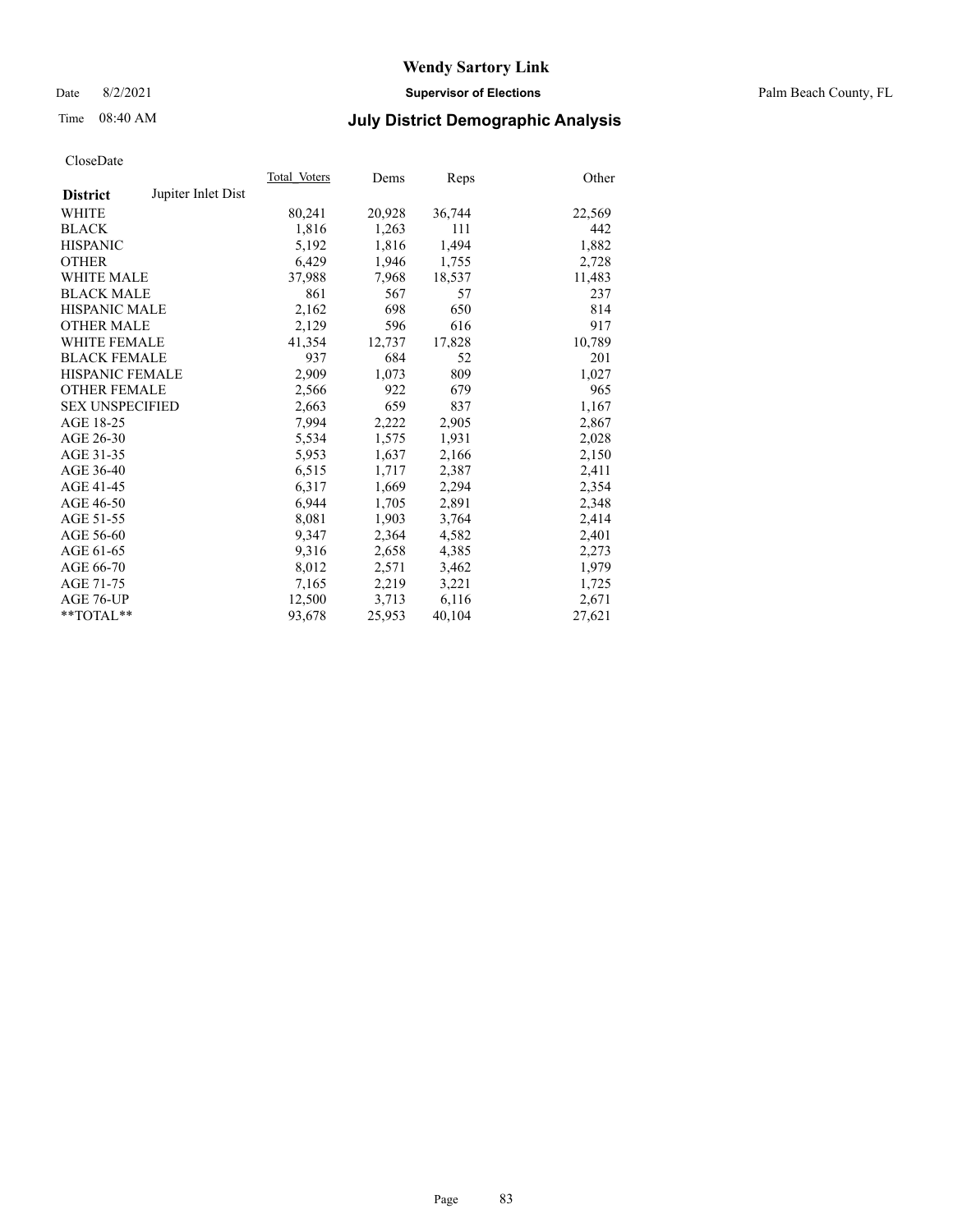#### Date 8/2/2021 **Supervisor of Elections** Palm Beach County, FL

## Time 08:40 AM **July District Demographic Analysis**

|                        |                  | Total Voters | Dems    | <b>Reps</b> | Other   |
|------------------------|------------------|--------------|---------|-------------|---------|
| <b>District</b>        | Library District |              |         |             |         |
| WHITE                  |                  | 427,669      | 148,669 | 159,232     | 119,768 |
| <b>BLACK</b>           |                  | 70,182       | 52,848  | 2,513       | 14,821  |
| <b>HISPANIC</b>        |                  | 90,489       | 36,845  | 19,585      | 34,059  |
| <b>OTHER</b>           |                  | 59,212       | 21,804  | 11,354      | 26,054  |
| <b>WHITE MALE</b>      |                  | 196,217      | 56,495  | 79,870      | 59,852  |
| <b>BLACK MALE</b>      |                  | 29,927       | 21,011  | 1,410       | 7,506   |
| <b>HISPANIC MALE</b>   |                  | 38,952       | 14,504  | 9,331       | 15,117  |
| <b>OTHER MALE</b>      |                  | 20,717       | 7,190   | 4,452       | 9,075   |
| <b>WHITE FEMALE</b>    |                  | 225,784      | 90,444  | 77,380      | 57,960  |
| <b>BLACK FEMALE</b>    |                  | 39,083       | 31,055  | 1,060       | 6,968   |
| <b>HISPANIC FEMALE</b> |                  | 49,256       | 21,479  | 9,828       | 17,949  |
| <b>OTHER FEMALE</b>    |                  | 24,545       | 10,420  | 4,479       | 9,646   |
| <b>SEX UNSPECIFIED</b> |                  | 22,423       | 7,215   | 4.727       | 10,481  |
| AGE 18-25              |                  | 59,772       | 23,062  | 13,466      | 23,244  |
| AGE 26-30              |                  | 40.603       | 15,577  | 9,339       | 15,687  |
| AGE 31-35              |                  | 42,991       | 16,521  | 10,660      | 15,810  |
| AGE 36-40              |                  | 43,123       | 16,209  | 10,886      | 16,028  |
| AGE 41-45              |                  | 42.745       | 15,933  | 11,155      | 15,657  |
| AGE 46-50              |                  | 45,903       | 16,346  | 13,863      | 15,694  |
| AGE 51-55              |                  | 51,343       | 18,152  | 17,256      | 15,935  |
| AGE 56-60              |                  | 57,180       | 20,858  | 20,623      | 15,699  |
| AGE 61-65              |                  | 56,678       | 22,831  | 19,449      | 14,398  |
| AGE 66-70              |                  | 52,955       | 23,320  | 16,870      | 12,765  |
| AGE 71-75              |                  | 52,490       | 23,304  | 16,822      | 12,364  |
| AGE 76-UP              |                  | 101,768      | 48,053  | 32,295      | 21,420  |
| $*$ TOTAL $*$          |                  | 647,552      | 260,166 | 192,684     | 194,702 |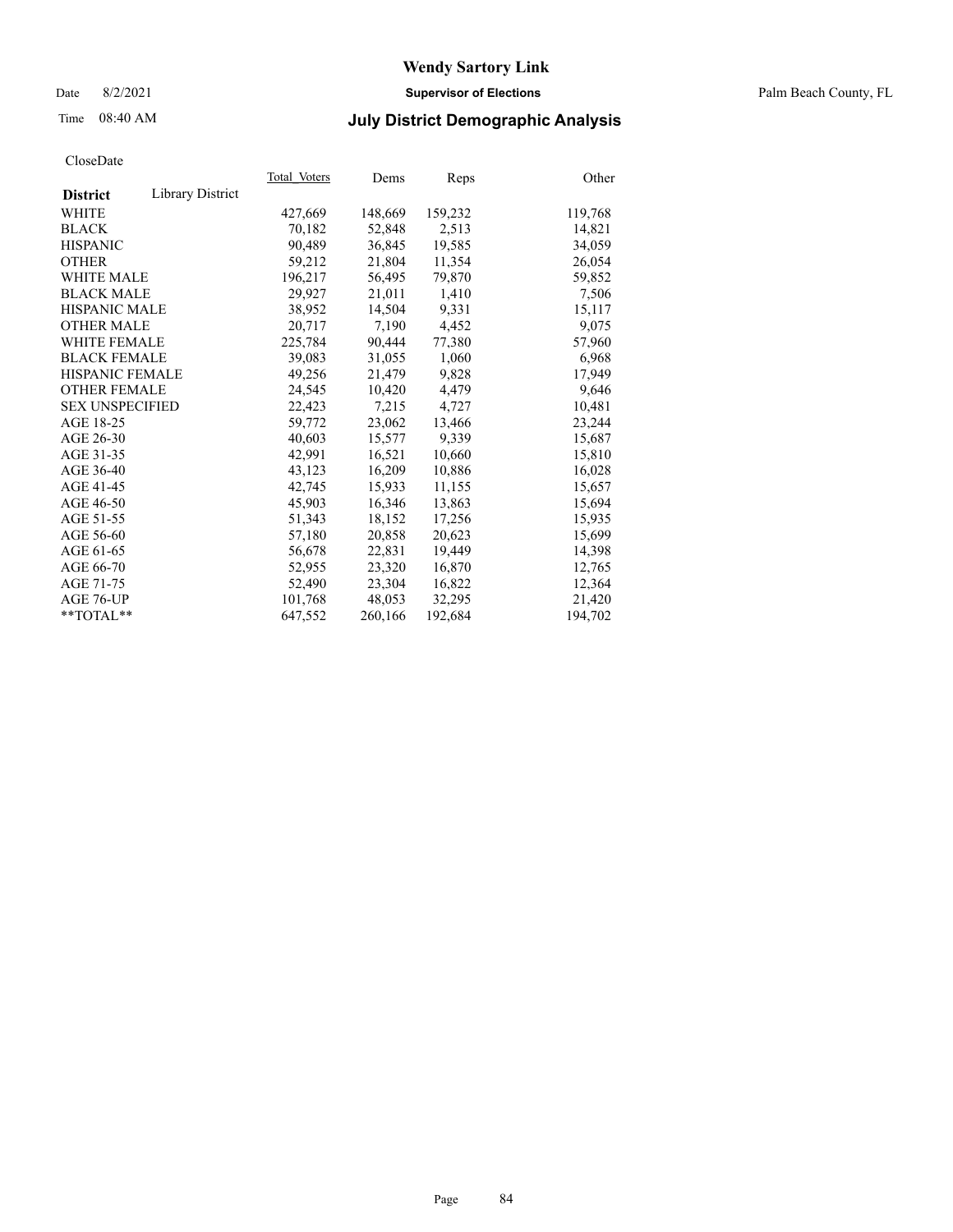Date 8/2/2021 **Supervisor of Elections** Palm Beach County, FL

| CloseDate |  |
|-----------|--|
|-----------|--|

|                        |                        | Total Voters   | Dems           | Reps           | Other    |
|------------------------|------------------------|----------------|----------------|----------------|----------|
| <b>District</b>        | Monterey Comm Dev Dist |                |                |                |          |
| WHITE                  |                        | 171            | 53             | 52             | 66       |
| BLACK                  |                        | 108            | 78             | $\overline{4}$ | 26       |
| <b>HISPANIC</b>        |                        | 100            | 48             | 12             | 40       |
| <b>OTHER</b>           |                        | 73             | 28             | 12             | 33       |
| WHITE MALE             |                        | 84             | 22             | 27             | 35       |
| <b>BLACK MALE</b>      |                        | 41             | 29             | $\overline{2}$ | 10       |
| HISPANIC MALE          |                        | 47             | 21             | $\overline{4}$ | 22       |
| OTHER MALE             |                        | 28             | 11             | 5              | 12       |
| WHITE FEMALE           |                        | 86             | 31             | 25             | 30       |
| <b>BLACK FEMALE</b>    |                        | 63             | 47             | $\overline{c}$ | 14       |
| HISPANIC FEMALE        |                        | 53             | 27             | 8              | 18       |
| <b>OTHER FEMALE</b>    |                        | 31             | 11             | 6              | 14       |
| <b>SEX UNSPECIFIED</b> |                        | 19             | 8              | 1              | 10       |
| AGE 18-25              |                        | 45             | 24             | 6              | 15       |
| AGE 26-30              |                        | 55             | 16             | 15             | 24       |
| AGE 31-35              |                        | 82             | 37             | 18             | 27       |
| AGE 36-40              |                        | 92             | 45             | 11             | 36       |
| AGE 41-45              |                        | 43             | 23             | $\overline{4}$ | 16       |
| AGE 46-50              |                        | 40             | 18             | 5              | 17       |
| AGE 51-55              |                        | 35             | 18             | 5              | 12       |
| AGE 56-60              |                        | 26             | 12             | 8              | 6        |
| AGE 61-65              |                        | 17             | 7              | 5              | 5        |
| AGE 66-70              |                        | 10             | 3              | 1              | 6        |
| AGE 71-75              |                        | 5              | $\overline{3}$ |                | 1        |
| AGE 76-UP              |                        | $\overline{2}$ |                |                | $\theta$ |
| $*$ TOTAL $*$          |                        | 452            | 207            | 80             | 165      |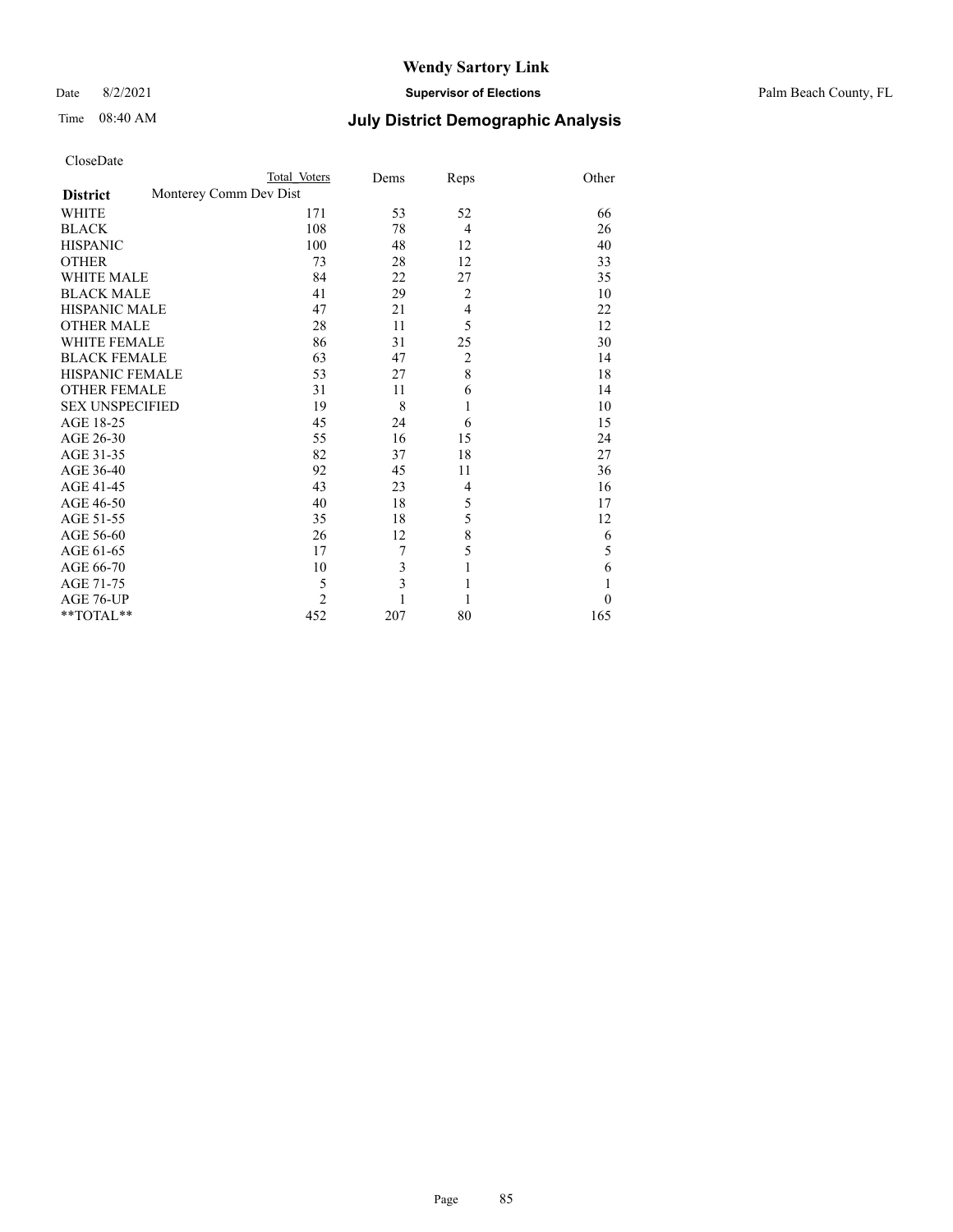Date 8/2/2021 **Supervisor of Elections** Palm Beach County, FL

| CloseDate |
|-----------|
|-----------|

|                     |                        | Total Voters | Dems | Reps           | Other          |
|---------------------|------------------------|--------------|------|----------------|----------------|
| <b>District</b>     | Marsh Harbour Comm Dev |              |      |                |                |
| WHITE               |                        | 42           | 15   | 11             | 16             |
| BLACK               |                        | 418          | 333  | 11             | 74             |
| HISPANIC            |                        | 26           | 14   | 5              | 7              |
| OTHER               |                        | 57           | 23   | 5              | 29             |
| WHITE MALE          |                        | 24           | 7    | 4              | 13             |
| <b>BLACK MALE</b>   |                        | 147          | 107  | 6              | 34             |
| HISPANIC MALE       |                        | 13           | 5    | 4              | 4              |
| OTHER MALE          |                        | 18           | 7    | 3              | 8              |
| WHITE FEMALE        |                        | 17           | 8    | 6              | 3              |
| <b>BLACK FEMALE</b> |                        | 262          | 219  | 5              | 38             |
| HISPANIC FEMALE     |                        | 13           | 9    | 1              | 3              |
| <b>OTHER FEMALE</b> |                        | 25           | 12   | $\overline{c}$ | 11             |
| SEX UNSPECIFIED     |                        | 24           | 11   | 1              | 12             |
| AGE 18-25           |                        | 104          | 68   | 6              | 30             |
| AGE 26-30           |                        | 73           | 50   | 3              | 20             |
| AGE 31-35           |                        | 71           | 45   | 6              | 20             |
| AGE 36-40           |                        | 65           | 46   | 3              | 16             |
| AGE 41-45           |                        | 65           | 46   | 6              | 13             |
| AGE 46-50           |                        | 55           | 48   | $\overline{2}$ | 5              |
| AGE 51-55           |                        | 33           | 25   | 1              | 7              |
| AGE 56-60           |                        | 27           | 20   | 3              | 4              |
| AGE 61-65           |                        | 23           | 18   |                | 4              |
| AGE 66-70           |                        | 13           | 9    | 1              | 3              |
| AGE 71-75           |                        | 11           | 7    | $\theta$       | $\overline{4}$ |
| AGE 76-UP           |                        | 3            | 3    | $\theta$       | $\Omega$       |
| $*$ $TOTAL**$       |                        | 543          | 385  | 32             | 126            |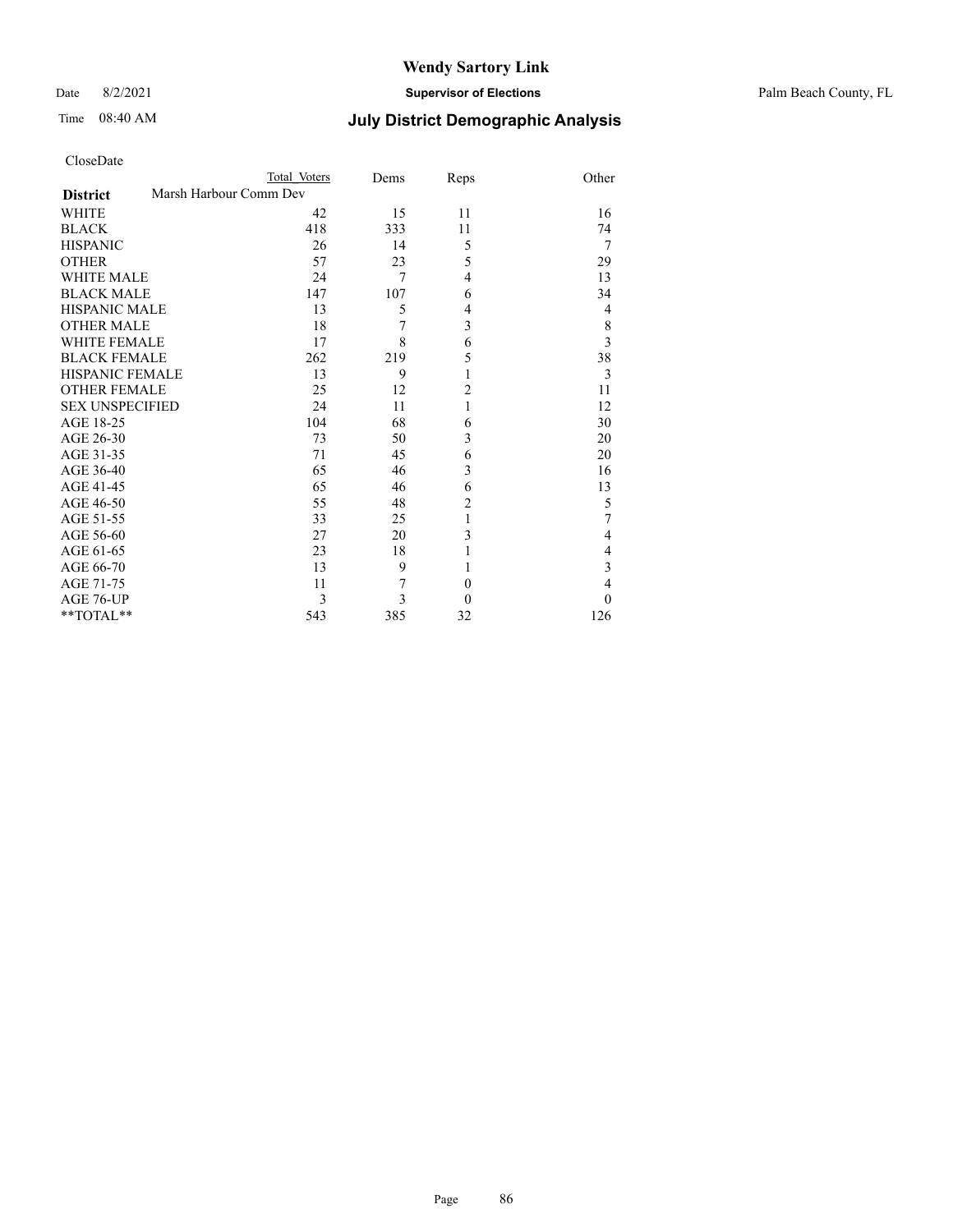Date 8/2/2021 **Supervisor of Elections** Palm Beach County, FL

## Time 08:40 AM **July District Demographic Analysis**

|                                        | Total Voters | Dems   | Reps   | Other  |
|----------------------------------------|--------------|--------|--------|--------|
| Northern Imprv Dist<br><b>District</b> |              |        |        |        |
| WHITE                                  | 87,975       | 26,024 | 36,991 | 24,960 |
| <b>BLACK</b>                           | 15,870       | 12,059 | 519    | 3,292  |
| <b>HISPANIC</b>                        | 11,247       | 4,445  | 2,489  | 4,313  |
| <b>OTHER</b>                           | 11,333       | 4,085  | 2,289  | 4,959  |
| <b>WHITE MALE</b>                      | 40,986       | 9,845  | 18,581 | 12,560 |
| <b>BLACK MALE</b>                      | 6,505        | 4,609  | 276    | 1,620  |
| <b>HISPANIC MALE</b>                   | 4,702        | 1,716  | 1,113  | 1,873  |
| <b>OTHER MALE</b>                      | 3,939        | 1,301  | 847    | 1,791  |
| <b>WHITE FEMALE</b>                    | 45,938       | 15,878 | 18,004 | 12,056 |
| <b>BLACK FEMALE</b>                    | 9,122        | 7,271  | 234    | 1,617  |
| <b>HISPANIC FEMALE</b>                 | 6,274        | 2,610  | 1,327  | 2,337  |
| <b>OTHER FEMALE</b>                    | 4,843        | 2,028  | 950    | 1,865  |
| <b>SEX UNSPECIFIED</b>                 | 3.981        | 1,290  | 919    | 1,772  |
| AGE 18-25                              | 10,979       | 4,121  | 2,933  | 3,925  |
| AGE 26-30                              | 9,061        | 3,554  | 2,252  | 3,255  |
| AGE 31-35                              | 9,655        | 3,713  | 2,524  | 3,418  |
| AGE 36-40                              | 9,537        | 3,560  | 2,470  | 3,507  |
| AGE 41-45                              | 8,967        | 3,224  | 2,467  | 3,276  |
| AGE 46-50                              | 9,427        | 3,254  | 3,028  | 3,145  |
| AGE 51-55                              | 10,383       | 3,490  | 3,871  | 3,022  |
| AGE 56-60                              | 11,312       | 3,804  | 4,529  | 2,979  |
| AGE 61-65                              | 11,010       | 4,088  | 4,226  | 2,696  |
| AGE 66-70                              | 9,965        | 3,930  | 3,630  | 2,405  |
| AGE 71-75                              | 9,635        | 3,690  | 3,682  | 2,263  |
| AGE 76-UP                              | 16,493       | 6,185  | 6,676  | 3,632  |
| **TOTAL**                              | 126,425      | 46,613 | 42,288 | 37,524 |
|                                        |              |        |        |        |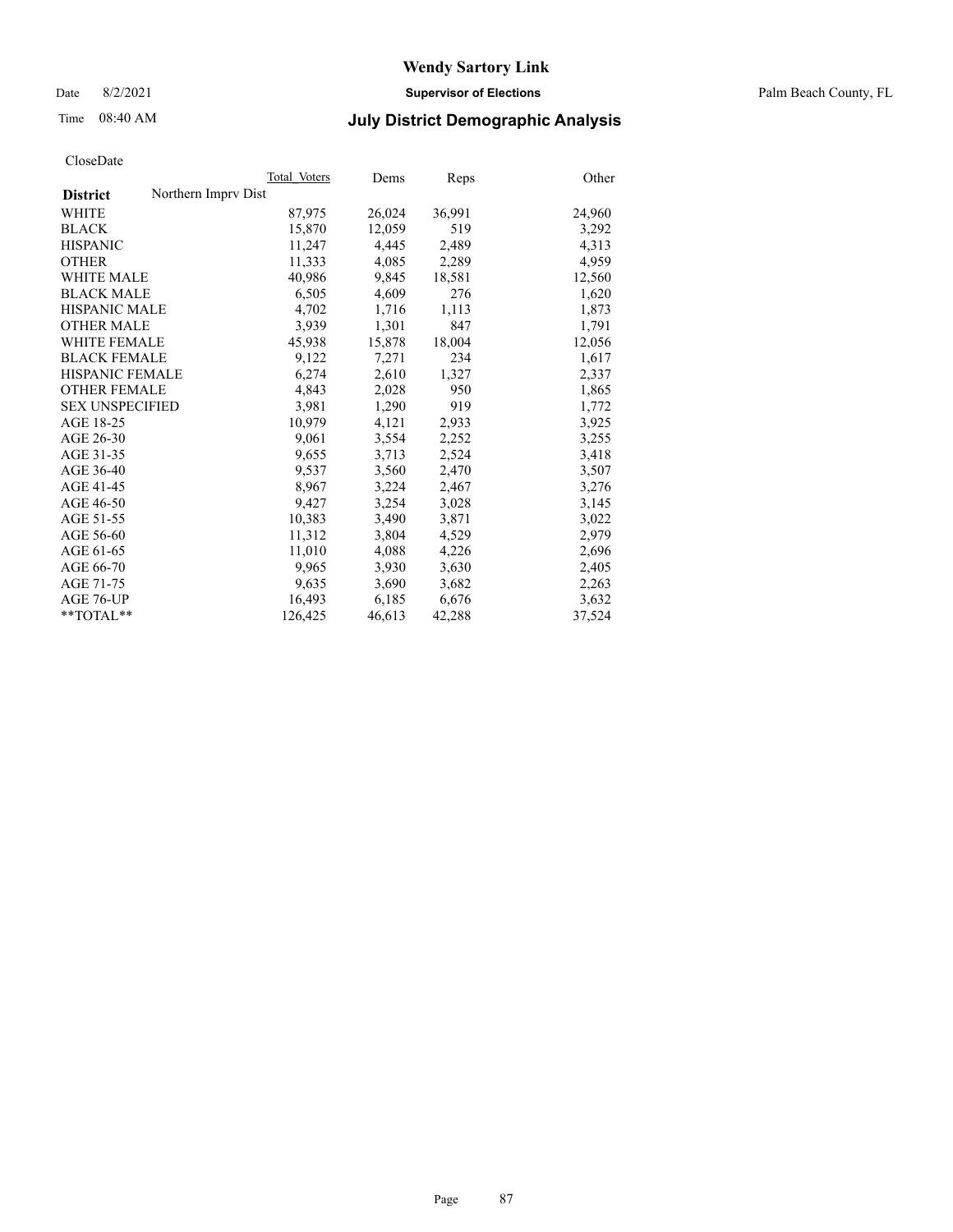Date 8/2/2021 **Supervisor of Elections** Palm Beach County, FL

|                                         | Total Voters | Dems           | Reps             | Other          |
|-----------------------------------------|--------------|----------------|------------------|----------------|
| Osprey Oaks Comm Dev<br><b>District</b> |              |                |                  |                |
| <b>WHITE</b>                            | 263          | 104            | 87               | 72             |
| <b>BLACK</b>                            | 45           | 32             | $\overline{4}$   | 9              |
| <b>HISPANIC</b>                         | 63           | 18             | 20               | 25             |
| <b>OTHER</b>                            | 65           | 22             | 9                | 34             |
| <b>WHITE MALE</b>                       | 134          | 48             | 42               | 44             |
| <b>BLACK MALE</b>                       | 20           | 14             | 1                | 5              |
| <b>HISPANIC MALE</b>                    | 28           | 8              | 12               | 8              |
| <b>OTHER MALE</b>                       | 28           | 11             | 5                | 12             |
| <b>WHITE FEMALE</b>                     | 129          | 56             | 45               | 28             |
| <b>BLACK FEMALE</b>                     | 25           | 18             | 3                | $\overline{4}$ |
| <b>HISPANIC FEMALE</b>                  | 34           | 10             | 8                | 16             |
| <b>OTHER FEMALE</b>                     | 26           | 8              | 3                | 15             |
| <b>SEX UNSPECIFIED</b>                  | 10           | $\overline{c}$ | 1                | 7              |
| AGE 18-25                               | 49           | 15             | 13               | 21             |
| AGE 26-30                               | 14           | 9              | $\boldsymbol{0}$ | 5              |
| AGE 31-35                               | 23           | 8              | 6                | 9              |
| AGE 36-40                               | 52           | 22             | 15               | 15             |
| AGE 41-45                               | 60           | 23             | 16               | 21             |
| AGE 46-50                               | 65           | 26             | 18               | 21             |
| AGE 51-55                               | 59           | 25             | 18               | 16             |
| AGE 56-60                               | 29           | 12             | 8                | 9              |
| AGE 61-65                               | 25           | 13             | 8                | 4              |
| AGE 66-70                               | 26           | 12             | 8                | 6              |
| AGE 71-75                               | 18           | 5              | 5                | 8              |
| AGE 76-UP                               | 16           | 6              | 5                | 5              |
| **TOTAL**                               | 436          | 176            | 120              | 140            |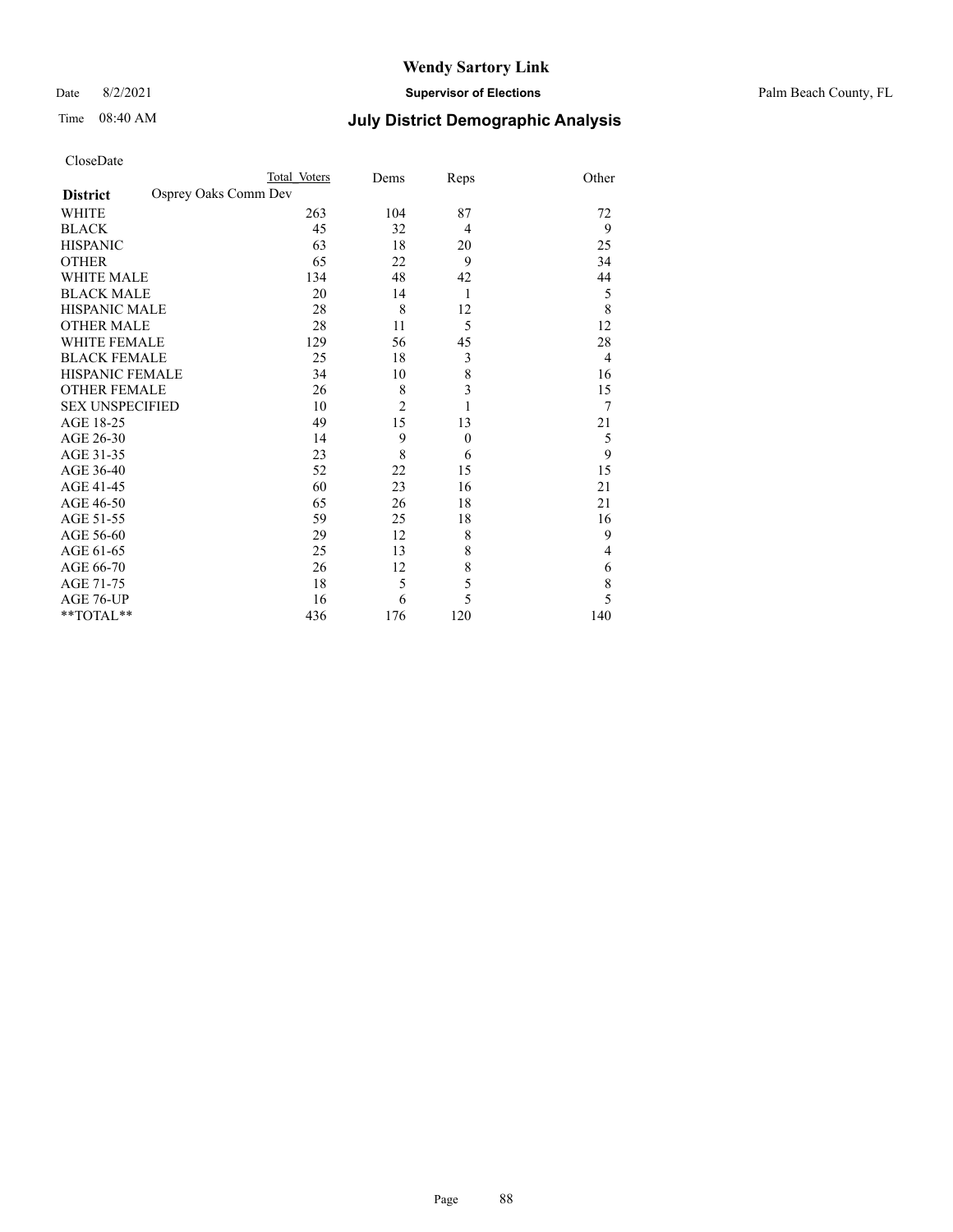#### Date 8/2/2021 **Supervisor of Elections** Palm Beach County, FL

| CloseDate |
|-----------|
|-----------|

|                                      | Total Voters   | Dems             | Reps           | Other          |
|--------------------------------------|----------------|------------------|----------------|----------------|
| Old Palm Comm Dev<br><b>District</b> |                |                  |                |                |
| <b>WHITE</b>                         | 359            | 53               | 223            | 83             |
| <b>BLACK</b>                         | 9              | 6                | $\overline{2}$ |                |
| <b>HISPANIC</b>                      | 2              | $\mathbf{0}$     | $\overline{2}$ | 0              |
| <b>OTHER</b>                         | 26             | 2                | 16             | 8              |
| <b>WHITE MALE</b>                    | 178            | 20               | 114            | 44             |
| <b>BLACK MALE</b>                    | 4              | $\overline{2}$   | 1              | 1              |
| <b>HISPANIC MALE</b>                 | $\theta$       | $\theta$         | $\theta$       | $\theta$       |
| <b>OTHER MALE</b>                    | 6              | $\theta$         | 4              | $\overline{2}$ |
| <b>WHITE FEMALE</b>                  | 173            | 32               | 107            | 34             |
| <b>BLACK FEMALE</b>                  | 5              | 4                | 1              | $\theta$       |
| <b>HISPANIC FEMALE</b>               | $\overline{2}$ | $\mathbf{0}$     | 2              | $\theta$       |
| <b>OTHER FEMALE</b>                  | 10             |                  | 7              | $\overline{2}$ |
| <b>SEX UNSPECIFIED</b>               | 18             | $\overline{2}$   | 7              | 9              |
| AGE 18-25                            | 23             | 7                | 10             | 6              |
| AGE 26-30                            | 8              | $\overline{c}$   | $\overline{4}$ | $\overline{c}$ |
| AGE 31-35                            | 14             | 3                | 8              | 3              |
| AGE 36-40                            | 6              | $\boldsymbol{0}$ | 5              |                |
| AGE 41-45                            | 11             | 3                | 6              | $\overline{2}$ |
| AGE 46-50                            | 19             | $\overline{c}$   | 11             | 6              |
| AGE 51-55                            | 31             | 1                | 22             | 8              |
| AGE 56-60                            | 54             | 17               | 26             | 11             |
| AGE 61-65                            | 76             | 12               | 47             | 17             |
| AGE 66-70                            | 50             | $\overline{2}$   | 35             | 13             |
| AGE 71-75                            | 42             | 5                | 27             | 10             |
| AGE 76-UP                            | 62             | $\overline{7}$   | 42             | 13             |
| **TOTAL**                            | 396            | 61               | 243            | 92             |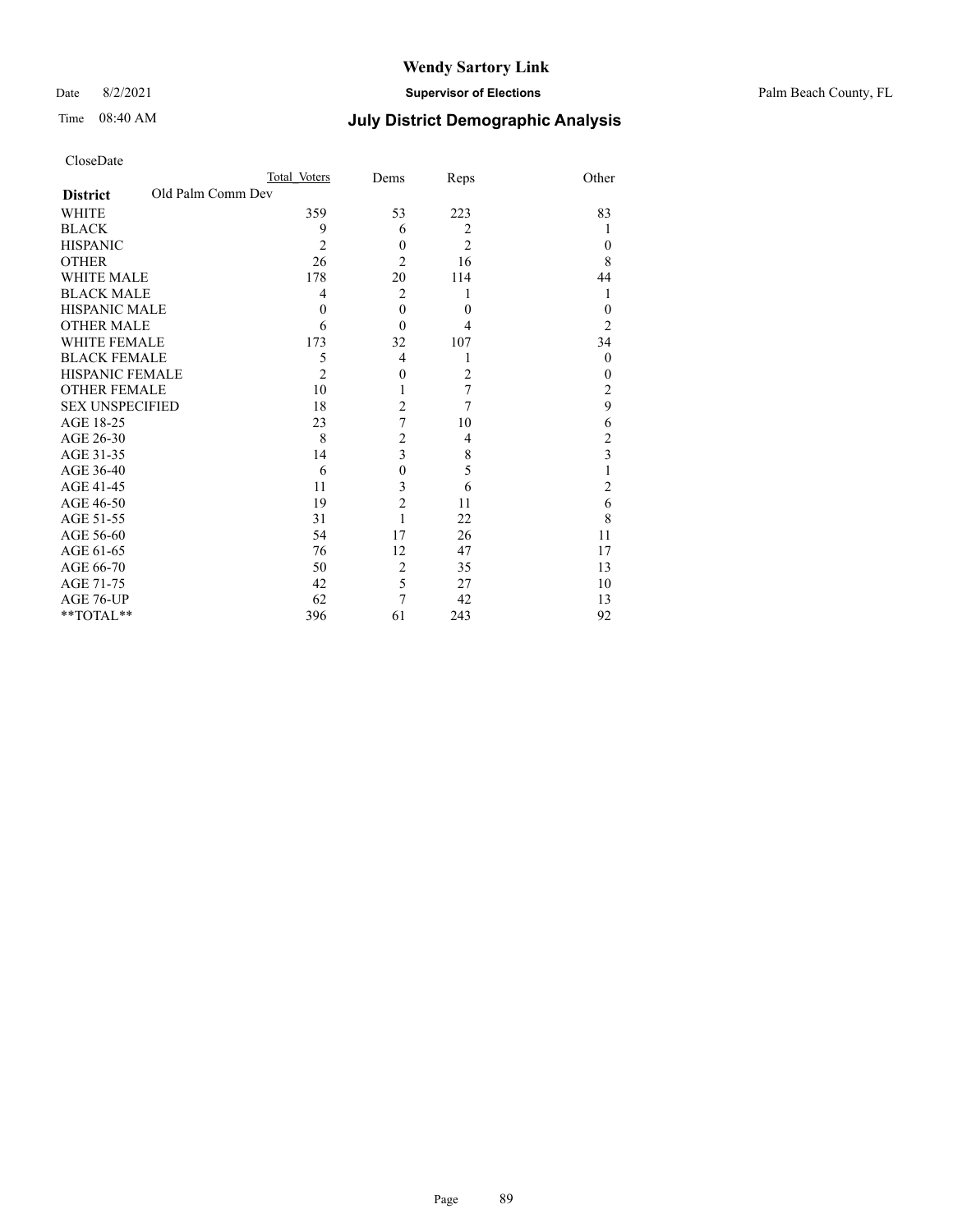Date 8/2/2021 **Supervisor of Elections** Palm Beach County, FL

|                        |                                 | Total Voters | Dems | Reps | Other |
|------------------------|---------------------------------|--------------|------|------|-------|
| <b>District</b>        | <b>Plantation Comm Dev Dist</b> |              |      |      |       |
| WHITE                  |                                 | 640          | 165  | 281  | 194   |
| BLACK                  |                                 | 291          | 218  | 8    | 65    |
| <b>HISPANIC</b>        |                                 | 247          | 91   | 57   | 99    |
| OTHER                  |                                 | 222          | 82   | 30   | 110   |
| WHITE MALE             |                                 | 314          | 58   | 148  | 108   |
| <b>BLACK MALE</b>      |                                 | 123          | 85   | 1    | 37    |
| HISPANIC MALE          |                                 | 124          | 44   | 35   | 45    |
| OTHER MALE             |                                 | 83           | 31   | 12   | 40    |
| WHITE FEMALE           |                                 | 318          | 106  | 131  | 81    |
| <b>BLACK FEMALE</b>    |                                 | 159          | 128  | 7    | 24    |
| HISPANIC FEMALE        |                                 | 119          | 46   | 22   | 51    |
| <b>OTHER FEMALE</b>    |                                 | 92           | 38   | 11   | 43    |
| <b>SEX UNSPECIFIED</b> |                                 | 64           | 19   | 8    | 37    |
| AGE 18-25              |                                 | 194          | 71   | 45   | 78    |
| AGE 26-30              |                                 | 84           | 33   | 25   | 26    |
| AGE 31-35              |                                 | 111          | 34   | 32   | 45    |
| AGE 36-40              |                                 | 156          | 56   | 51   | 49    |
| AGE 41-45              |                                 | 169          | 61   | 50   | 58    |
| AGE 46-50              |                                 | 200          | 70   | 51   | 79    |
| AGE 51-55              |                                 | 145          | 61   | 39   | 45    |
| AGE 56-60              |                                 | 108          | 45   | 37   | 26    |
| AGE 61-65              |                                 | 67           | 34   | 11   | 22    |
| AGE 66-70              |                                 | 54           | 34   | 10   | 10    |
| AGE 71-75              |                                 | 58           | 35   | 12   | 11    |
| AGE 76-UP              |                                 | 54           | 22   | 13   | 19    |
| $*$ $TOTAL**$          |                                 | 1,400        | 556  | 376  | 468   |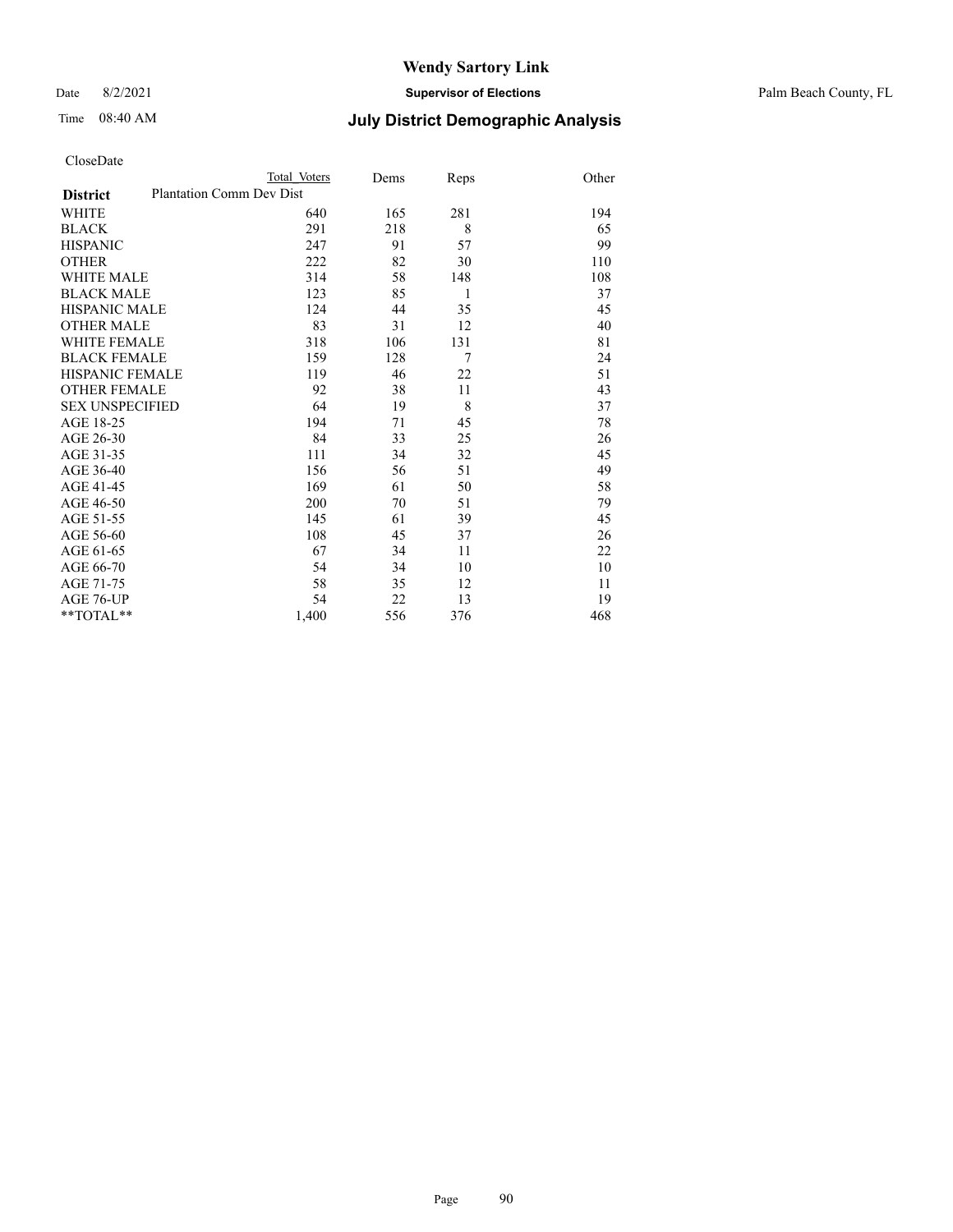Date 8/2/2021 **Supervisor of Elections** Palm Beach County, FL

#### Time 08:40 AM **July District Demographic Analysis**

| Total Voters       | Dems    | <b>Reps</b> | Other  |
|--------------------|---------|-------------|--------|
| Port Of Palm Beach |         |             |        |
| 163,483            | 49,655  | 66,962      | 46,866 |
| 71,674             | 56,716  | 2,171       | 12,787 |
| 39.084             | 15,666  | 8,767       | 14,651 |
| 28,031             | 10,815  | 5,011       | 12,205 |
| 76,838             | 19,675  | 33,627      | 23,536 |
| 29,717             | 22,133  | 1,188       | 6,396  |
| 17,159             | 6,302   | 4,269       | 6,588  |
| 9,925              | 3,605   | 1,965       | 4,355  |
| 84.551             | 29,449  | 32,522      | 22,580 |
| 40,827             | 33,778  | 955         | 6,094  |
| 20,938             | 8,979   | 4,318       | 7,641  |
| 11,714             | 5,206   | 2,038       | 4,470  |
| 10,365             | 3,593   | 1,969       | 4,803  |
| 30,263             | 13,314  | 5,996       | 10,953 |
| 24,058             | 10,647  | 4,785       | 8,626  |
| 25,101             | 11,183  | 5,331       | 8,587  |
| 23,054             | 9.960   | 5,084       | 8,010  |
| 20,902             | 9,071   | 4,742       | 7,089  |
| 22,190             | 9,384   | 5,908       | 6,898  |
| 24,810             | 10,276  | 7,584       | 6,950  |
| 27,763             | 11,722  | 9,090       | 6,951  |
| 26,359             | 11,886  | 8,412       | 6,061  |
| 22,811             | 10,679  | 7,076       | 5,056  |
| 20,396             | 9,370   | 6,575       | 4,451  |
| 34.563             | 15,360  | 12,328      | 6,875  |
| 302,272            | 132,852 | 82,911      | 86,509 |
|                    |         |             |        |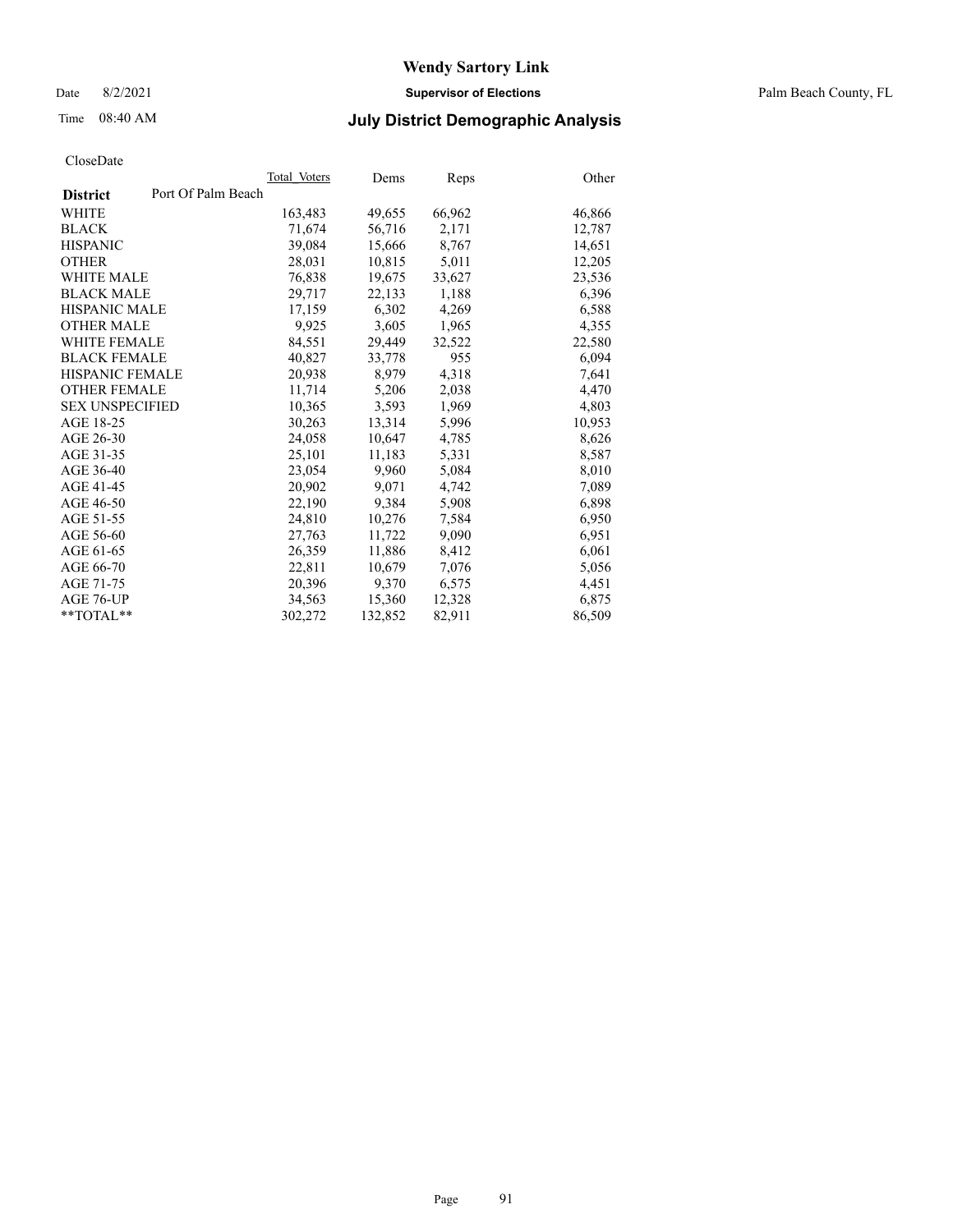Date 8/2/2021 **Supervisor of Elections** Palm Beach County, FL

#### Time 08:40 AM **July District Demographic Analysis**

|                        | Total Voters         | Dems | Reps | Other |
|------------------------|----------------------|------|------|-------|
| <b>District</b>        | Renaissance Comm Dev |      |      |       |
| <b>WHITE</b>           | 969                  | 343  | 283  | 343   |
| <b>BLACK</b>           | 262                  | 180  | 10   | 72    |
| <b>HISPANIC</b>        | 286                  | 109  | 60   | 117   |
| <b>OTHER</b>           | 189                  | 59   | 38   | 92    |
| <b>WHITE MALE</b>      | 492                  | 162  | 157  | 173   |
| <b>BLACK MALE</b>      | 116                  | 74   | 7    | 35    |
| <b>HISPANIC MALE</b>   | 123                  | 42   | 30   | 51    |
| <b>OTHER MALE</b>      | 67                   | 19   | 15   | 33    |
| WHITE FEMALE           | 467                  | 180  | 125  | 162   |
| <b>BLACK FEMALE</b>    | 145                  | 105  | 3    | 37    |
| HISPANIC FEMALE        | 158                  | 65   | 29   | 64    |
| <b>OTHER FEMALE</b>    | 82                   | 31   | 11   | 40    |
| <b>SEX UNSPECIFIED</b> | 56                   | 13   | 14   | 29    |
| AGE 18-25              | 180                  | 80   | 32   | 68    |
| AGE 26-30              | 256                  | 100  | 55   | 101   |
| AGE 31-35              | 240                  | 103  | 43   | 94    |
| AGE 36-40              | 189                  | 73   | 37   | 79    |
| AGE 41-45              | 171                  | 73   | 35   | 63    |
| AGE 46-50              | 151                  | 55   | 34   | 62    |
| AGE 51-55              | 137                  | 50   | 42   | 45    |
| AGE 56-60              | 109                  | 34   | 41   | 34    |
| AGE 61-65              | 107                  | 46   | 29   | 32    |
| AGE 66-70              | 74                   | 42   | 13   | 19    |
| AGE 71-75              | 50                   | 18   | 15   | 17    |
| AGE 76-UP              | 42                   | 17   | 15   | 10    |
| $*$ $TOTAL**$          | 1,706                | 691  | 391  | 624   |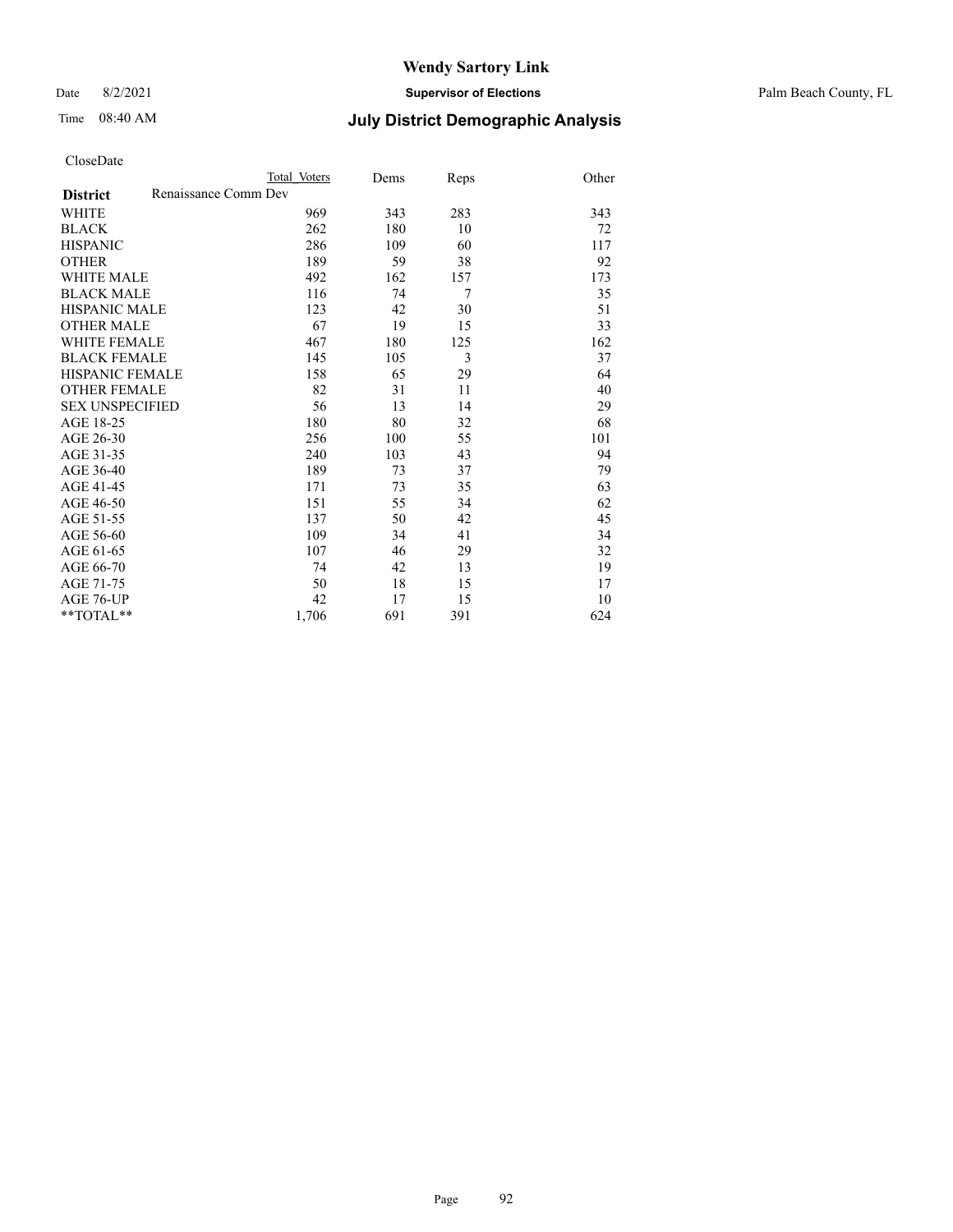Date 8/2/2021 **Supervisor of Elections** Palm Beach County, FL

| CloseDate |  |
|-----------|--|
|-----------|--|

|                                        | Total Voters   | Dems | Reps             | Other |
|----------------------------------------|----------------|------|------------------|-------|
| Sonoma Bay Comm Dev<br><b>District</b> |                |      |                  |       |
| WHITE                                  | 60             | 24   | 22               | 14    |
| <b>BLACK</b>                           | 248            | 197  | 5                | 46    |
| <b>HISPANIC</b>                        | 39             | 20   | 1                | 18    |
| <b>OTHER</b>                           | 55             | 21   | 5                | 29    |
| <b>WHITE MALE</b>                      | 27             | 8    | 13               | 6     |
| <b>BLACK MALE</b>                      | 90             | 62   | 3                | 25    |
| <b>HISPANIC MALE</b>                   | 10             | 6    | 1                | 3     |
| <b>OTHER MALE</b>                      | 19             | 7    | $\overline{c}$   | 10    |
| <b>WHITE FEMALE</b>                    | 33             | 16   | 9                | 8     |
| <b>BLACK FEMALE</b>                    | 154            | 131  | $\overline{2}$   | 21    |
| HISPANIC FEMALE                        | 28             | 14   | $\boldsymbol{0}$ | 14    |
| <b>OTHER FEMALE</b>                    | 24             | 10   | 1                | 13    |
| <b>SEX UNSPECIFIED</b>                 | 17             | 8    | $\overline{c}$   | 7     |
| AGE 18-25                              | 50             | 32   | 5                | 13    |
| AGE 26-30                              | 41             | 28   | 3                | 10    |
| AGE 31-35                              | 69             | 43   | $\overline{4}$   | 22    |
| AGE 36-40                              | 53             | 31   | 6                | 16    |
| AGE 41-45                              | 52             | 23   | 6                | 23    |
| AGE 46-50                              | 35             | 27   | 3                | 5     |
| AGE 51-55                              | 28             | 23   | $\overline{c}$   | 3     |
| AGE 56-60                              | 23             | 15   | $\mathbf{1}$     | 7     |
| AGE 61-65                              | 32             | 24   | 3                | 5     |
| AGE 66-70                              | 13             | 12   | $\boldsymbol{0}$ | 1     |
| AGE 71-75                              | $\overline{2}$ | 1    | $\boldsymbol{0}$ |       |
| AGE 76-UP                              | $\overline{4}$ | 3    | $\theta$         |       |
| **TOTAL**                              | 402            | 262  | 33               | 107   |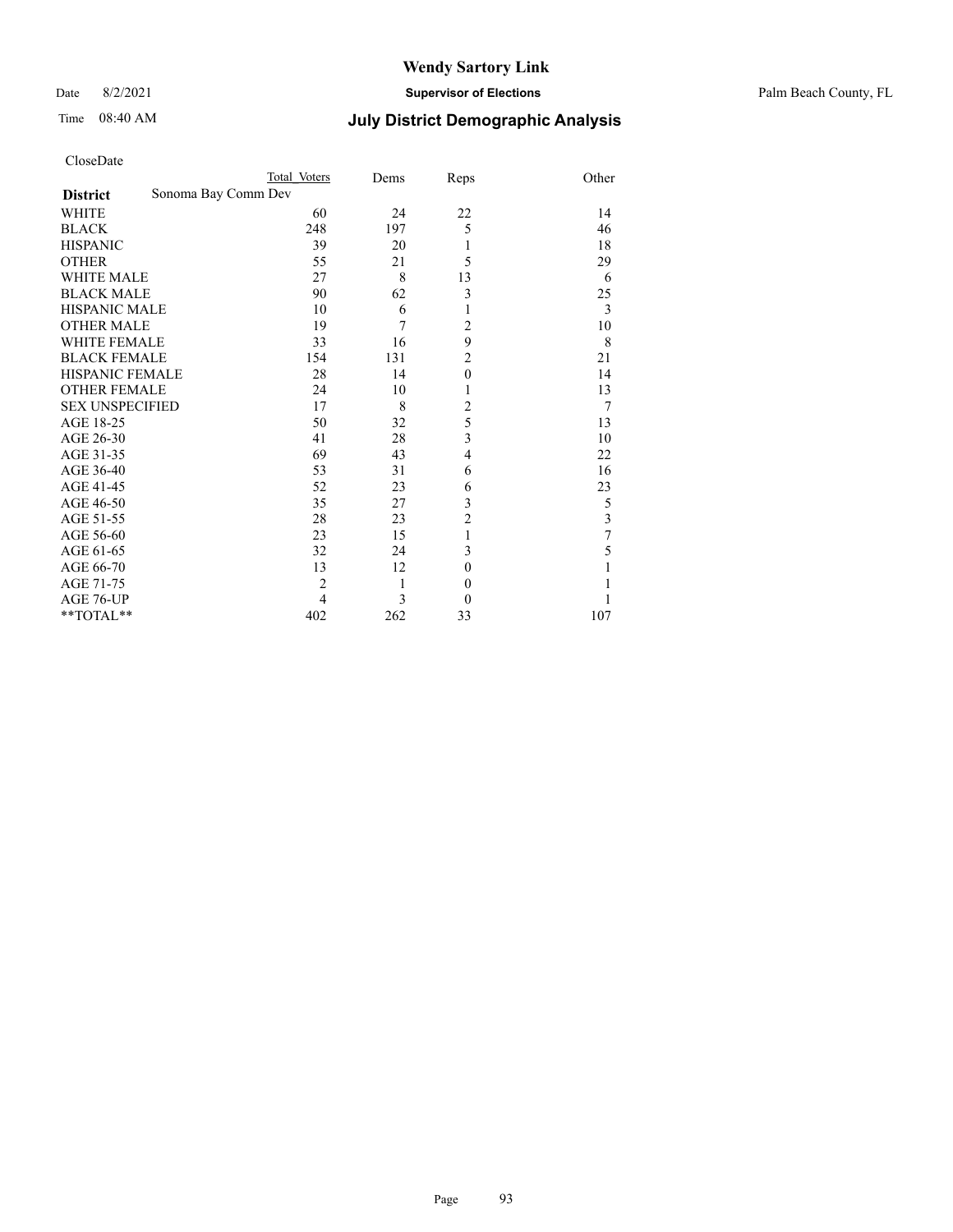Date 8/2/2021 **Supervisor of Elections** Palm Beach County, FL

## Time 08:40 AM **July District Demographic Analysis**

|                                        | Total Voters | Dems | Reps           | Other |
|----------------------------------------|--------------|------|----------------|-------|
| Seminole Imprv Dist<br><b>District</b> |              |      |                |       |
| WHITE                                  | 627          | 136  | 303            | 188   |
| <b>BLACK</b>                           | 253          | 180  | 12             | 61    |
| <b>HISPANIC</b>                        | 366          | 101  | 106            | 159   |
| <b>OTHER</b>                           | 120          | 42   | 21             | 57    |
| <b>WHITE MALE</b>                      | 306          | 50   | 161            | 95    |
| <b>BLACK MALE</b>                      | 101          | 61   | 8              | 32    |
| <b>HISPANIC MALE</b>                   | 175          | 43   | 58             | 74    |
| <b>OTHER MALE</b>                      | 54           | 20   | 8              | 26    |
| <b>WHITE FEMALE</b>                    | 317          | 85   | 141            | 91    |
| <b>BLACK FEMALE</b>                    | 151          | 118  | $\overline{4}$ | 29    |
| HISPANIC FEMALE                        | 189          | 56   | 48             | 85    |
| <b>OTHER FEMALE</b>                    | 49           | 19   | 9              | 21    |
| <b>SEX UNSPECIFIED</b>                 | 24           | 7    | 5              | 12    |
| AGE 18-25                              | 116          | 36   | 37             | 43    |
| AGE 26-30                              | 128          | 37   | 47             | 44    |
| AGE 31-35                              | 177          | 39   | 57             | 81    |
| AGE 36-40                              | 178          | 58   | 46             | 74    |
| AGE 41-45                              | 176          | 61   | 49             | 66    |
| AGE 46-50                              | 139          | 48   | 52             | 39    |
| AGE 51-55                              | 108          | 36   | 42             | 30    |
| AGE 56-60                              | 117          | 41   | 44             | 32    |
| AGE 61-65                              | 77           | 40   | 19             | 18    |
| AGE 66-70                              | 59           | 17   | 24             | 18    |
| AGE 71-75                              | 46           | 24   | 13             | 9     |
| AGE 76-UP                              | 45           | 22   | 12             | 11    |
| $*$ $TOTAL**$                          | 1,366        | 459  | 442            | 465   |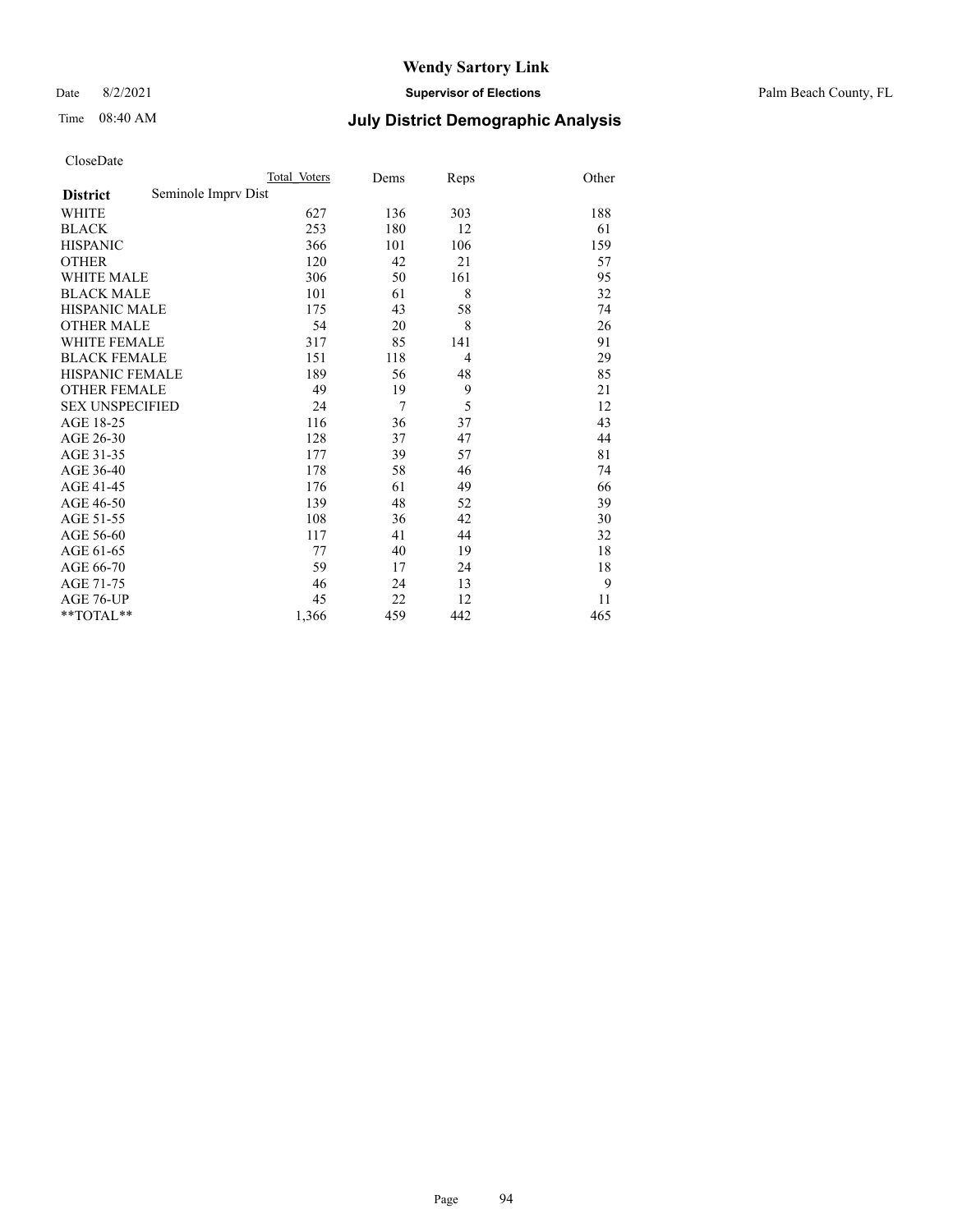Date 8/2/2021 **Supervisor of Elections** Palm Beach County, FL

|                        |                         | Total Voters | Dems | Reps           | Other |
|------------------------|-------------------------|--------------|------|----------------|-------|
| <b>District</b>        | Terracina Comm Dev Dist |              |      |                |       |
| WHITE                  |                         | 182          | 66   | 58             | 58    |
| BLACK                  |                         | 468          | 353  | 14             | 101   |
| <b>HISPANIC</b>        |                         | 151          | 65   | 43             | 43    |
| <b>OTHER</b>           |                         | 191          | 69   | 37             | 85    |
| WHITE MALE             |                         | 99           | 33   | 34             | 32    |
| <b>BLACK MALE</b>      |                         | 218          | 150  | 11             | 57    |
| HISPANIC MALE          |                         | 68           | 23   | 23             | 22    |
| OTHER MALE             |                         | 74           | 29   | 14             | 31    |
| WHITE FEMALE           |                         | 81           | 33   | 22             | 26    |
| <b>BLACK FEMALE</b>    |                         | 242          | 197  | $\overline{3}$ | 42    |
| HISPANIC FEMALE        |                         | 79           | 40   | 20             | 19    |
| <b>OTHER FEMALE</b>    |                         | 91           | 34   | 22             | 35    |
| <b>SEX UNSPECIFIED</b> |                         | 40           | 14   | 3              | 23    |
| AGE 18-25              |                         | 126          | 64   | 15             | 47    |
| AGE 26-30              |                         | 93           | 52   | 10             | 31    |
| AGE 31-35              |                         | 80           | 43   | 11             | 26    |
| AGE 36-40              |                         | 103          | 52   | 20             | 31    |
| AGE 41-45              |                         | 113          | 64   | 15             | 34    |
| AGE 46-50              |                         | 120          | 62   | 24             | 34    |
| AGE 51-55              |                         | 80           | 48   | 11             | 21    |
| AGE 56-60              |                         | 86           | 48   | 13             | 25    |
| AGE 61-65              |                         | 66           | 42   | 10             | 14    |
| AGE 66-70              |                         | 55           | 33   | 9              | 13    |
| AGE 71-75              |                         | 38           | 26   | 5              | 7     |
| AGE 76-UP              |                         | 32           | 19   | 9              | 4     |
| **TOTAL**              |                         | 992          | 553  | 152            | 287   |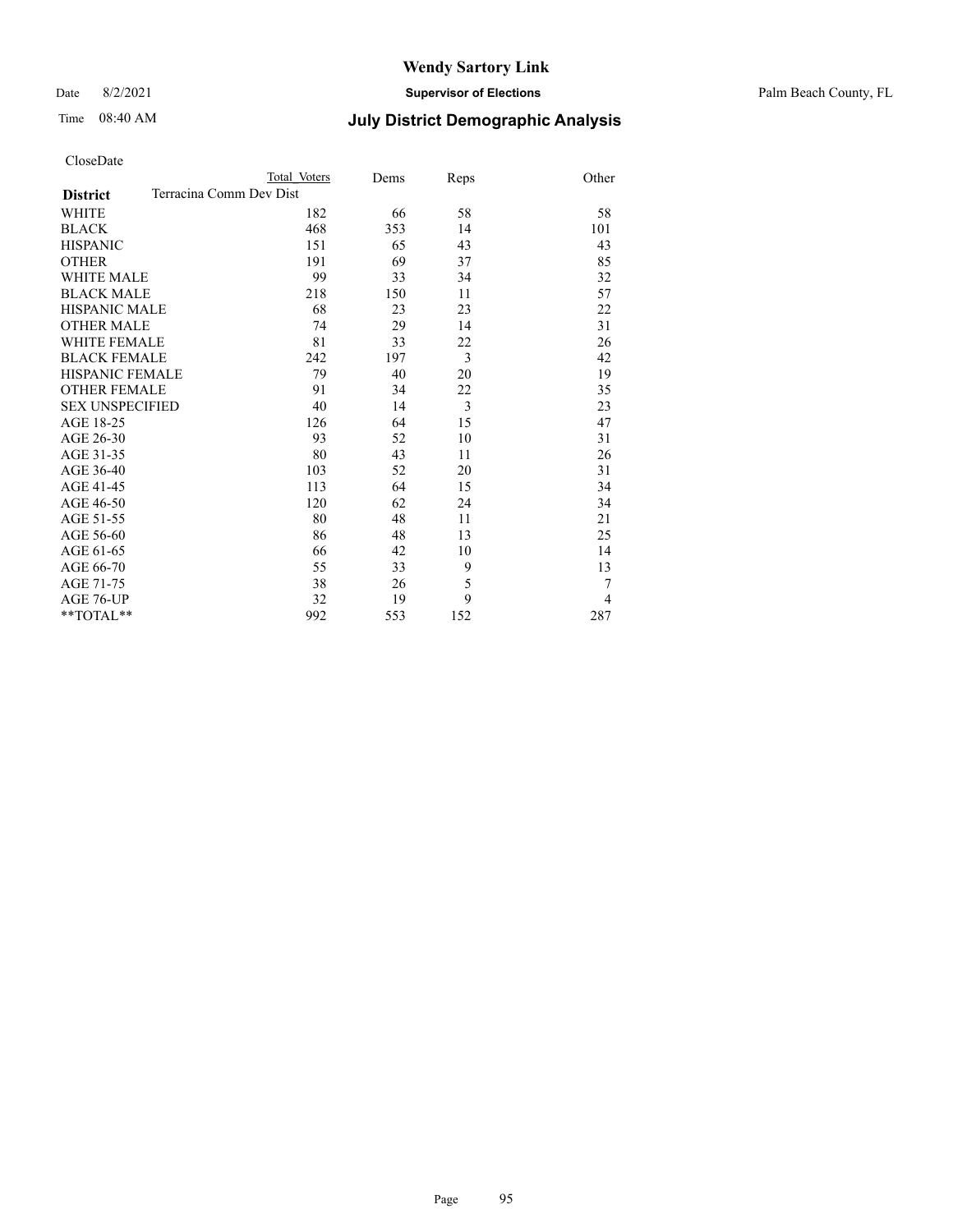Date 8/2/2021 **Supervisor of Elections** Palm Beach County, FL

| CloseDate |  |
|-----------|--|
|-----------|--|

|                     | Total Voters           | Dems | <b>Reps</b>    | Other |
|---------------------|------------------------|------|----------------|-------|
| <b>District</b>     | Thousand Comm Dev Dist |      |                |       |
| WHITE               | 291                    | 82   | 100            | 109   |
| BLACK               | 798                    | 648  | 22             | 128   |
| HISPANIC            | 152                    | 65   | 26             | 61    |
| OTHER               | 210                    | 94   | 28             | 88    |
| WHITE MALE          | 149                    | 39   | 56             | 54    |
| <b>BLACK MALE</b>   | 346                    | 262  | 13             | 71    |
| HISPANIC MALE       | 68                     | 23   | 15             | 30    |
| OTHER MALE          | 83                     | 36   | 17             | 30    |
| WHITE FEMALE        | 137                    | 42   | 43             | 52    |
| <b>BLACK FEMALE</b> | 443                    | 380  | 9              | 54    |
| HISPANIC FEMALE     | 82                     | 41   | 11             | 30    |
| <b>OTHER FEMALE</b> | 94                     | 45   | 10             | 39    |
| SEX UNSPECIFIED     | 49                     | 21   | $\overline{2}$ | 26    |
| AGE 18-25           | 198                    | 117  | 12             | 69    |
| AGE 26-30           | 138                    | 88   | 17             | 33    |
| AGE 31-35           | 136                    | 80   | 11             | 45    |
| AGE 36-40           | 166                    | 102  | 26             | 38    |
| AGE 41-45           | 183                    | 111  | 22             | 50    |
| AGE 46-50           | 170                    | 98   | 25             | 47    |
| AGE 51-55           | 125                    | 75   | 16             | 34    |
| AGE 56-60           | 105                    | 67   | 16             | 22    |
| AGE 61-65           | 91                     | 63   | 8              | 20    |
| AGE 66-70           | 55                     | 42   | 7              | 6     |
| AGE 71-75           | 47                     | 29   | 8              | 10    |
| AGE 76-UP           | 37                     | 17   | 8              | 12    |
| $*$ $TOTAL**$       | 1,451                  | 889  | 176            | 386   |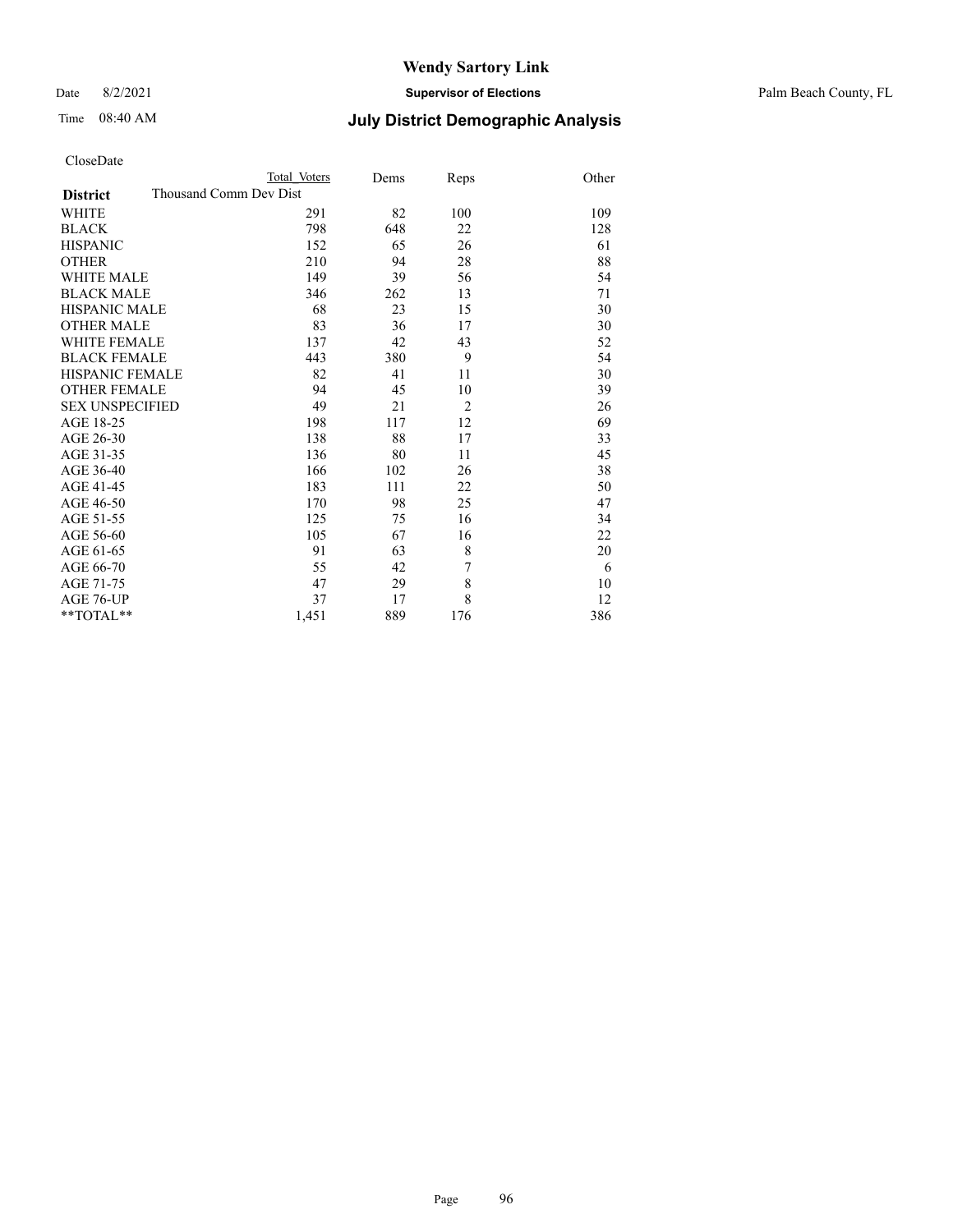Date 8/2/2021 **Supervisor of Elections** Palm Beach County, FL

## Time 08:40 AM **July District Demographic Analysis**

|                                        | Total Voters | Dems           | Reps           | Other          |
|----------------------------------------|--------------|----------------|----------------|----------------|
| Vista Comm Dev Dist<br><b>District</b> |              |                |                |                |
| <b>WHITE</b>                           | 106          | 28             | 34             | 44             |
| <b>BLACK</b>                           | 119          | 85             | $\overline{2}$ | 32             |
| <b>HISPANIC</b>                        | 73           | 25             | 14             | 34             |
| <b>OTHER</b>                           | 50           | 22             | 5              | 23             |
| <b>WHITE MALE</b>                      | 48           | 10             | 17             | 21             |
| <b>BLACK MALE</b>                      | 39           | 25             | 1              | 13             |
| <b>HISPANIC MALE</b>                   | 27           | 9              | 7              | 11             |
| <b>OTHER MALE</b>                      | 20           | 9              | $\overline{2}$ | 9              |
| <b>WHITE FEMALE</b>                    | 56           | 18             | 16             | 22             |
| <b>BLACK FEMALE</b>                    | 80           | 60             | 1              | 19             |
| <b>HISPANIC FEMALE</b>                 | 42           | 14             | 6              | 22             |
| <b>OTHER FEMALE</b>                    | 24           | 11             | 3              | 10             |
| <b>SEX UNSPECIFIED</b>                 | 12           | $\overline{4}$ | $\overline{c}$ | 6              |
| AGE 18-25                              | 48           | 21             | $\overline{4}$ | 23             |
| AGE 26-30                              | 39           | 19             | 5              | 15             |
| AGE 31-35                              | 52           | 24             | 9              | 19             |
| AGE 36-40                              | 42           | 23             | 7              | 12             |
| AGE 41-45                              | 43           | 18             | 7              | 18             |
| AGE 46-50                              | 34           | 14             | 4              | 16             |
| AGE 51-55                              | 27           | 12             | 5              | 10             |
| AGE 56-60                              | 27           | 11             | 6              | 10             |
| AGE 61-65                              | 20           | 9              | 6              | 5              |
| AGE 66-70                              | 7            | 5              | $\mathbf{0}$   | $\overline{2}$ |
| AGE 71-75                              | 4            | $\overline{c}$ | 1              | 1              |
| AGE 76-UP                              | 5            | $\overline{c}$ |                | $\overline{2}$ |
| **TOTAL**                              | 348          | 160            | 55             | 133            |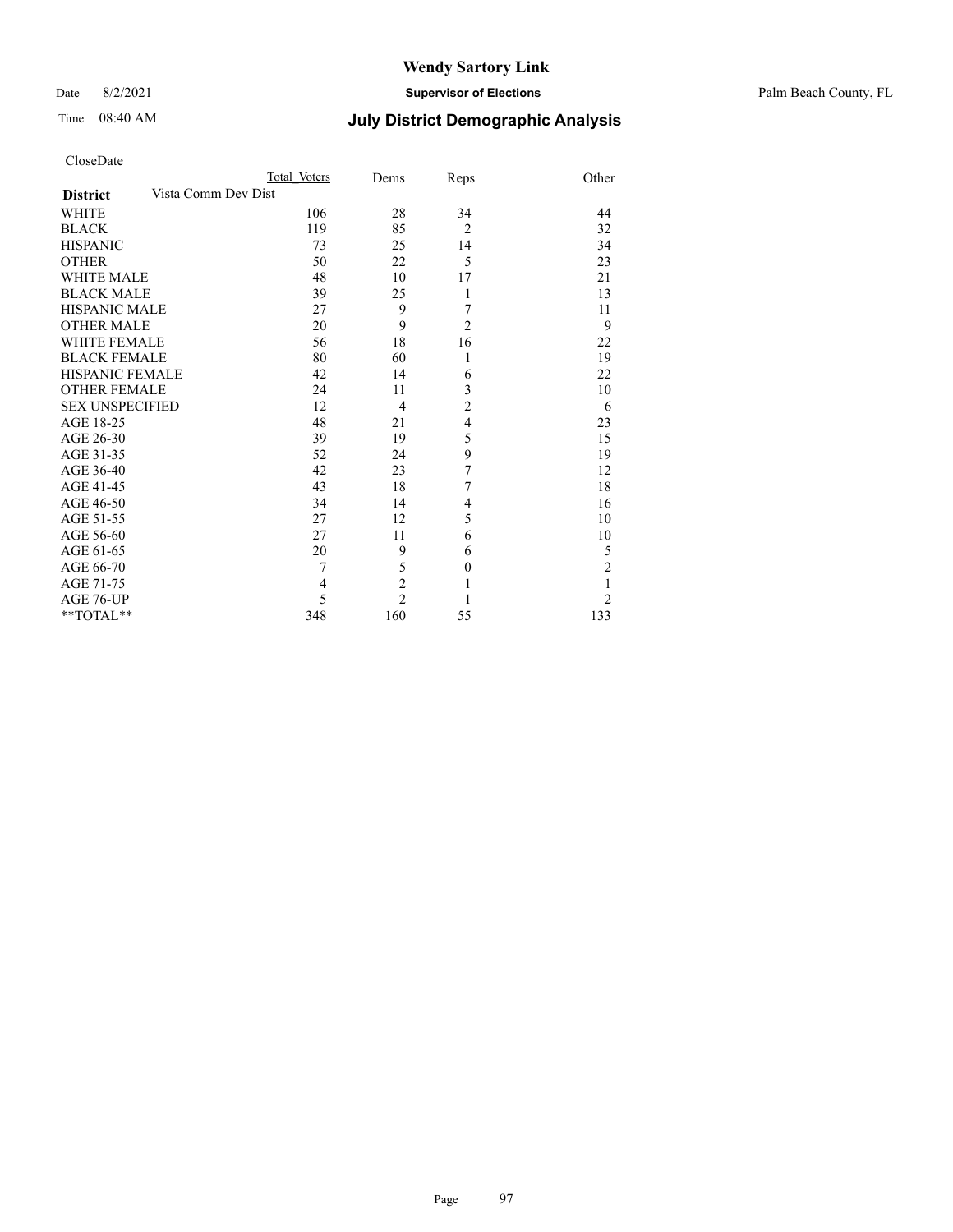Date 8/2/2021 **Supervisor of Elections** Palm Beach County, FL

|                     |                       | Total Voters | Dems | <b>Reps</b>    | Other |
|---------------------|-----------------------|--------------|------|----------------|-------|
| <b>District</b>     | Winston Comm Dev Dist |              |      |                |       |
| WHITE               |                       | 807          | 253  | 288            | 266   |
| BLACK               |                       | 89           | 62   | 1              | 26    |
| HISPANIC            |                       | 136          | 59   | 27             | 50    |
| OTHER               |                       | 128          | 36   | 30             | 62    |
| WHITE MALE          |                       | 399          | 101  | 159            | 139   |
| <b>BLACK MALE</b>   |                       | 41           | 26   | $\overline{0}$ | 15    |
| HISPANIC MALE       |                       | 55           | 22   | 13             | 20    |
| OTHER MALE          |                       | 43           | 10   | 10             | 23    |
| WHITE FEMALE        |                       | 401          | 150  | 126            | 125   |
| <b>BLACK FEMALE</b> |                       | 44           | 33   | 1              | 10    |
| HISPANIC FEMALE     |                       | 78           | 35   | 14             | 29    |
| <b>OTHER FEMALE</b> |                       | 55           | 16   | 13             | 26    |
| SEX UNSPECIFIED     |                       | 40           | 15   | 9              | 16    |
| AGE 18-25           |                       | 177          | 64   | 29             | 84    |
| AGE 26-30           |                       | 56           | 20   | 9              | 27    |
| AGE 31-35           |                       | 60           | 18   | 21             | 21    |
| AGE 36-40           |                       | 88           | 24   | 27             | 37    |
| AGE 41-45           |                       | 128          | 35   | 40             | 53    |
| AGE 46-50           |                       | 127          | 49   | 37             | 41    |
| AGE 51-55           |                       | 151          | 59   | 44             | 48    |
| AGE 56-60           |                       | 120          | 44   | 49             | 27    |
| AGE 61-65           |                       | 96           | 33   | 40             | 23    |
| AGE 66-70           |                       | 56           | 23   | 19             | 14    |
| AGE 71-75           |                       | 40           | 14   | 13             | 13    |
| AGE 76-UP           |                       | 61           | 27   | 18             | 16    |
| $*$ $TOTAL**$       |                       | 1,160        | 410  | 346            | 404   |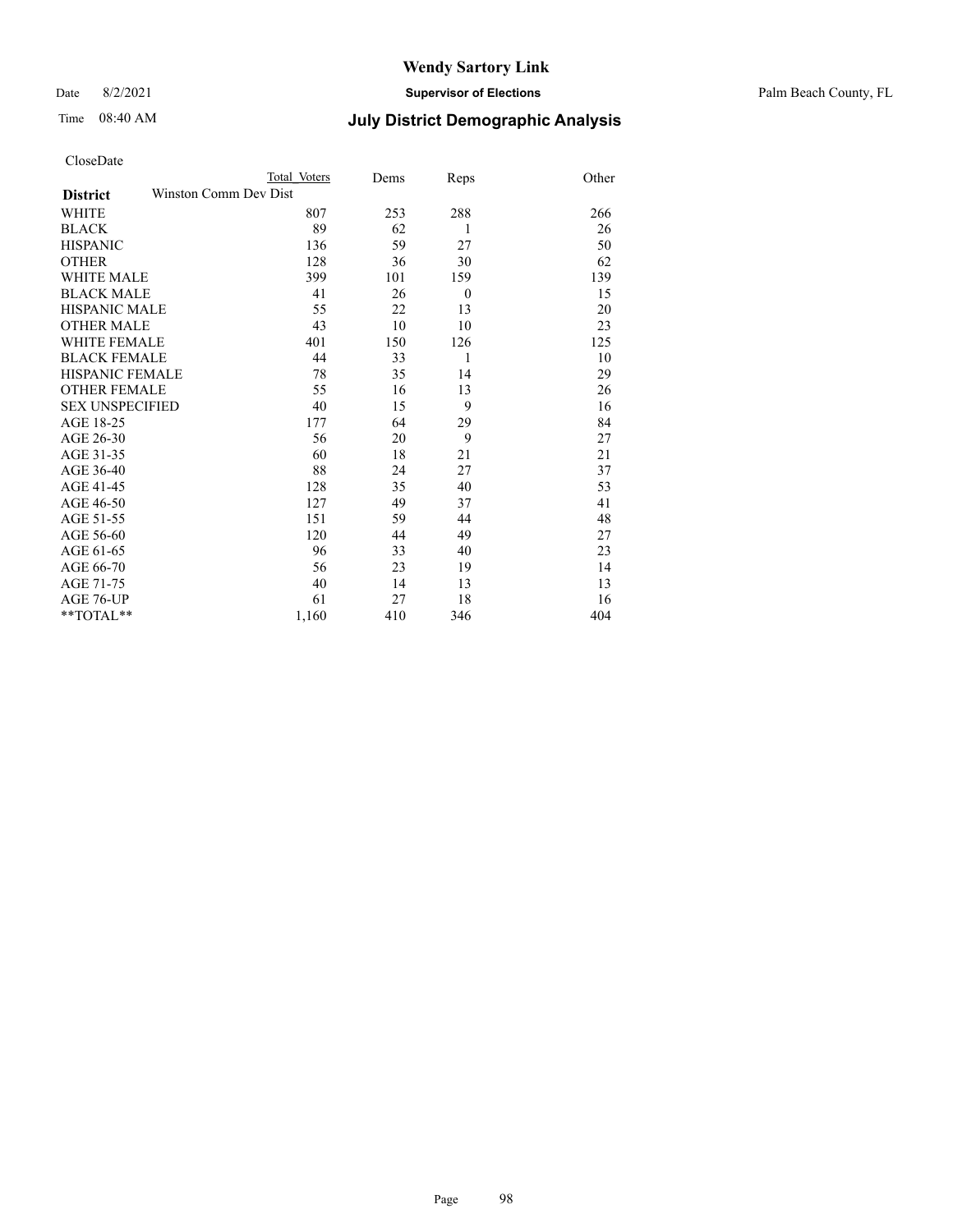#### Date 8/2/2021 **Supervisor of Elections** Palm Beach County, FL

|                        | Total Voters         | Dems | Reps           | Other |
|------------------------|----------------------|------|----------------|-------|
| <b>District</b>        | Wyndam Park Comm Dev |      |                |       |
| WHITE                  | 112                  | 44   | 31             | 37    |
| BLACK                  | 261                  | 202  | 9              | 50    |
| HISPANIC               | 172                  | 72   | 29             | 71    |
| OTHER                  | 117                  | 51   | 9              | 57    |
| WHITE MALE             | 56                   | 22   | 14             | 20    |
| <b>BLACK MALE</b>      | 102                  | 69   | 7              | 26    |
| HISPANIC MALE          | 79                   | 31   | 14             | 34    |
| OTHER MALE             | 37                   | 14   | 3              | 20    |
| WHITE FEMALE           | 55                   | 21   | 17             | 17    |
| BLACK FEMALE           | 155                  | 132  | $\overline{2}$ | 21    |
| HISPANIC FEMALE        | 89                   | 40   | 14             | 35    |
| <b>OTHER FEMALE</b>    | 60                   | 29   | 5              | 26    |
| <b>SEX UNSPECIFIED</b> | 29                   | 11   | $\overline{2}$ | 16    |
| AGE 18-25              | 107                  | 61   | 10             | 36    |
| AGE 26-30              | 53                   | 28   | 3              | 22    |
| AGE 31-35              | 47                   | 22   | $\overline{4}$ | 21    |
| AGE 36-40              | 66                   | 40   | 7              | 19    |
| AGE 41-45              | 87                   | 43   | 9              | 35    |
| AGE 46-50              | 80                   | 41   | 13             | 26    |
| AGE 51-55              | 54                   | 32   | 5              | 17    |
| AGE 56-60              | 56                   | 28   | 10             | 18    |
| AGE 61-65              | 43                   | 33   | $\overline{c}$ | 8     |
| AGE 66-70              | 24                   | 14   | 5              | 5     |
| AGE 71-75              | 15                   | 8    | 3              | 4     |
| AGE 76-UP              | 30                   | 19   | 7              | 4     |
| $*$ $TOTAL**$          | 662                  | 369  | 78             | 215   |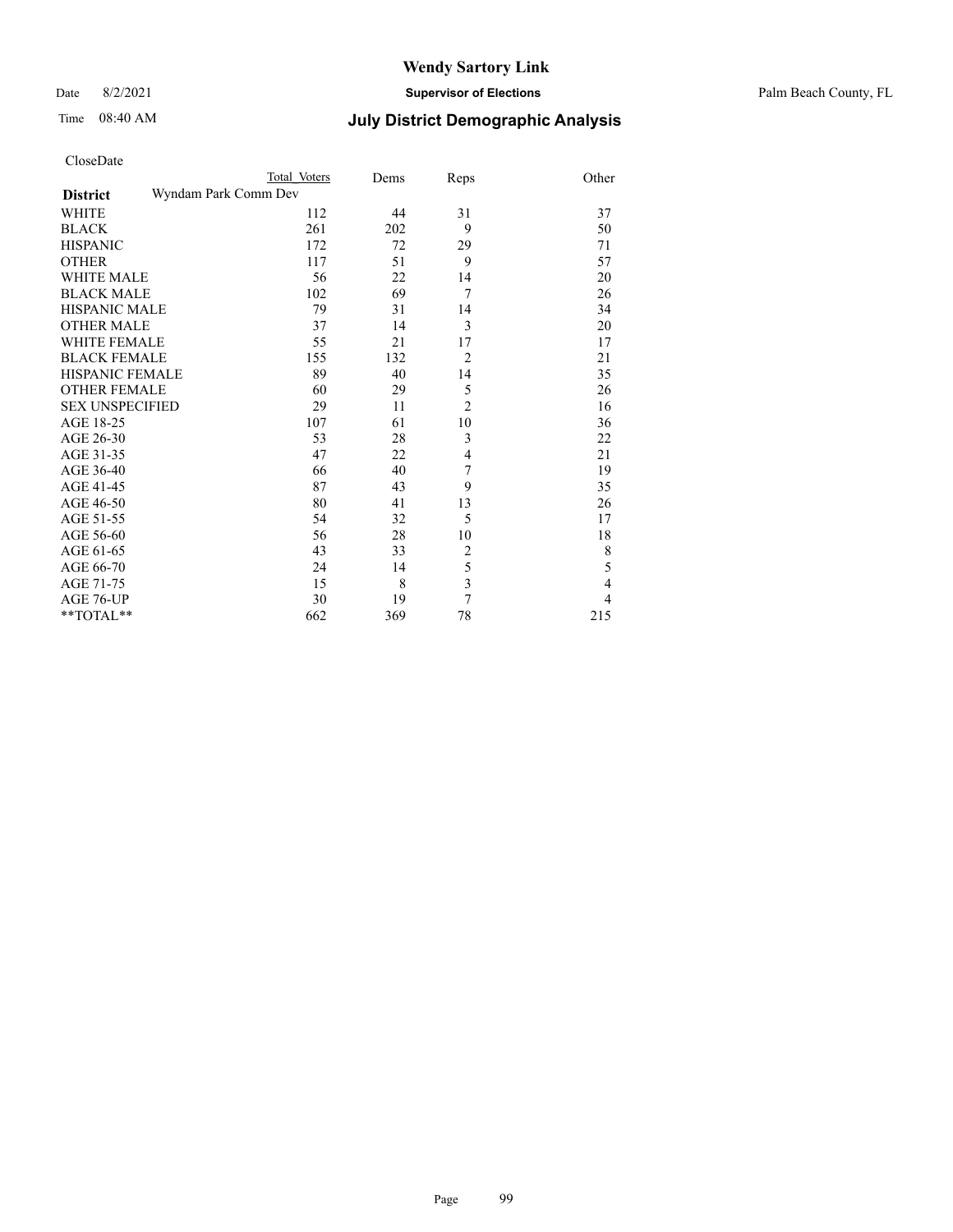#### Date 8/2/2021 **Supervisor of Elections** Palm Beach County, FL

## Time 08:40 AM **July District Demographic Analysis**

| Total Voters | Dems | Reps     | Other |
|--------------|------|----------|-------|
|              |      |          |       |
| 1,615        | 400  | 818      | 397   |
| 38           | 27   | 1        | 10    |
| 90           | 22   | 46       | 22    |
| 124          | 36   | 36       | 52    |
| 759          | 174  | 382      | 203   |
| 19           | 15   | 1        | 3     |
| 33           | 7    | 17       | 9     |
| 44           | 10   | 15       | 19    |
| 843          | 222  | 430      | 191   |
| 19           | 12   | $\theta$ | 7     |
| 55           | 15   | 28       | 12    |
| 52           | 20   | 14       | 18    |
| 42           | 9    | 14       | 19    |
| 98           | 22   | 46       | 30    |
| 79           | 20   | 28       | 31    |
| 63           | 16   | 30       | 17    |
| 69           | 16   | 30       | 23    |
| 98           | 25   | 45       | 28    |
| 116          | 25   | 53       | 38    |
| 133          | 24   | 69       | 40    |
| 154          | 38   | 80       | 36    |
| 170          | 53   | 76       | 41    |
| 204          | 62   | 91       | 51    |
| 202          | 56   | 95       | 51    |
| 481          | 128  | 258      | 95    |
| 1,867        | 485  | 901      | 481   |
|              |      |          |       |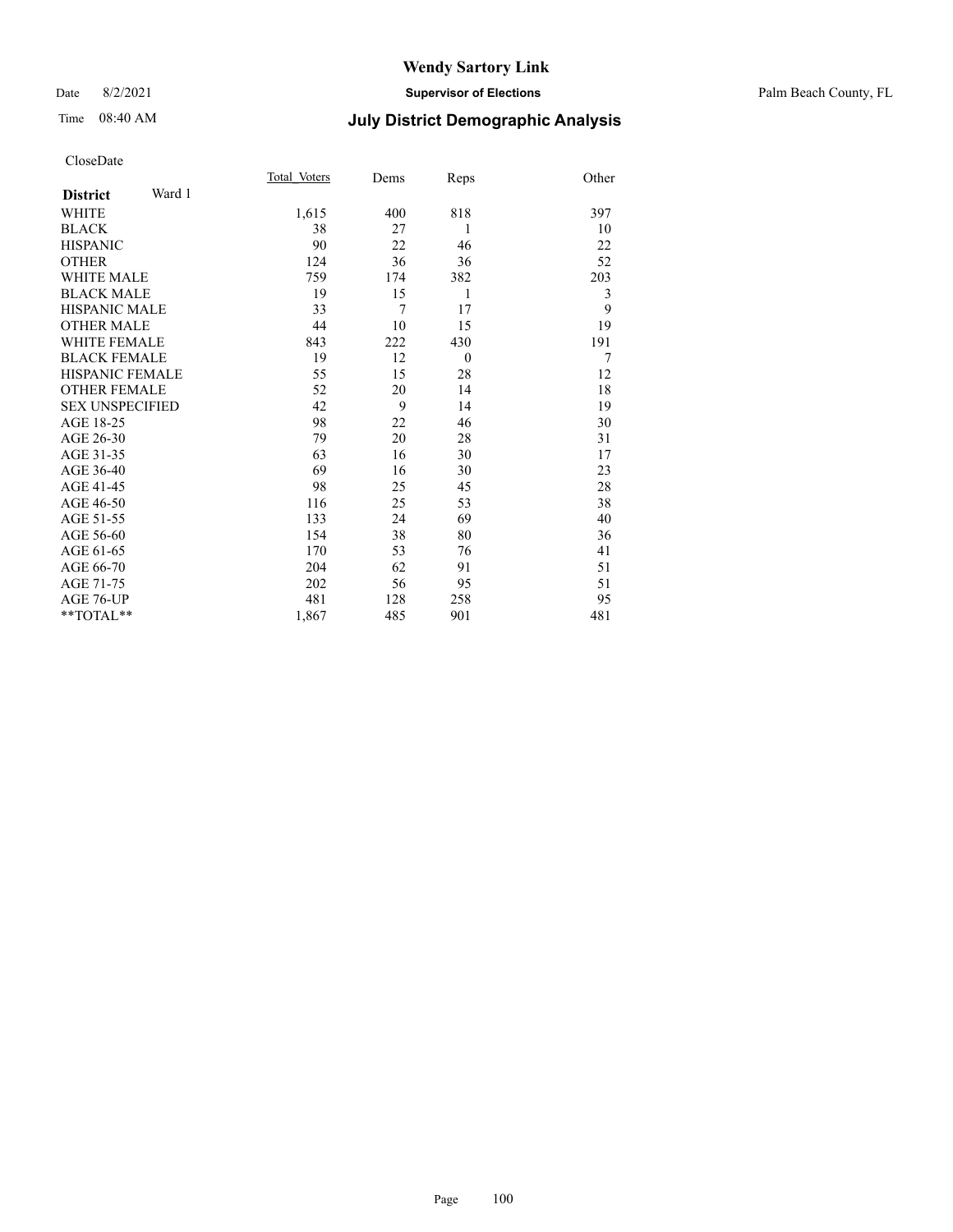Date 8/2/2021 **Supervisor of Elections** Palm Beach County, FL

## Time 08:40 AM **July District Demographic Analysis**

| Total Voters         | Dems  | Reps  | Other |
|----------------------|-------|-------|-------|
| Boynton Beach Dist 1 |       |       |       |
| 9,806                | 3,746 | 3,200 | 2,860 |
| 1,826                | 1,346 | 61    | 419   |
| 1,299                | 565   | 234   | 500   |
| 1,115                | 428   | 188   | 499   |
| 4,382                | 1,422 | 1,557 | 1,403 |
| 738                  | 497   | 35    | 206   |
| 547                  | 222   | 108   | 217   |
| 391                  | 144   | 70    | 177   |
| 5,290                | 2,272 | 1,611 | 1,407 |
| 1,058                | 825   | 25    | 208   |
| 724                  | 330   | 120   | 274   |
| 474                  | 208   | 76    | 190   |
| 433                  | 161   | 80    | 192   |
| 926                  | 408   | 157   | 361   |
| 1,043                | 443   | 225   | 375   |
| 1,080                | 455   | 208   | 417   |
| 905                  | 404   | 172   | 329   |
| 729                  | 313   | 148   | 268   |
| 833                  | 365   | 178   | 290   |
| 860                  | 337   | 250   | 273   |
| 1,022                | 403   | 333   | 286   |
| 1,255                | 552   | 365   | 338   |
| 1,155                | 526   | 336   | 293   |
| 1,233                | 541   | 351   | 341   |
| 3,005                | 1,338 | 960   | 707   |
| 14,046               | 6,085 | 3,683 | 4,278 |
|                      |       |       |       |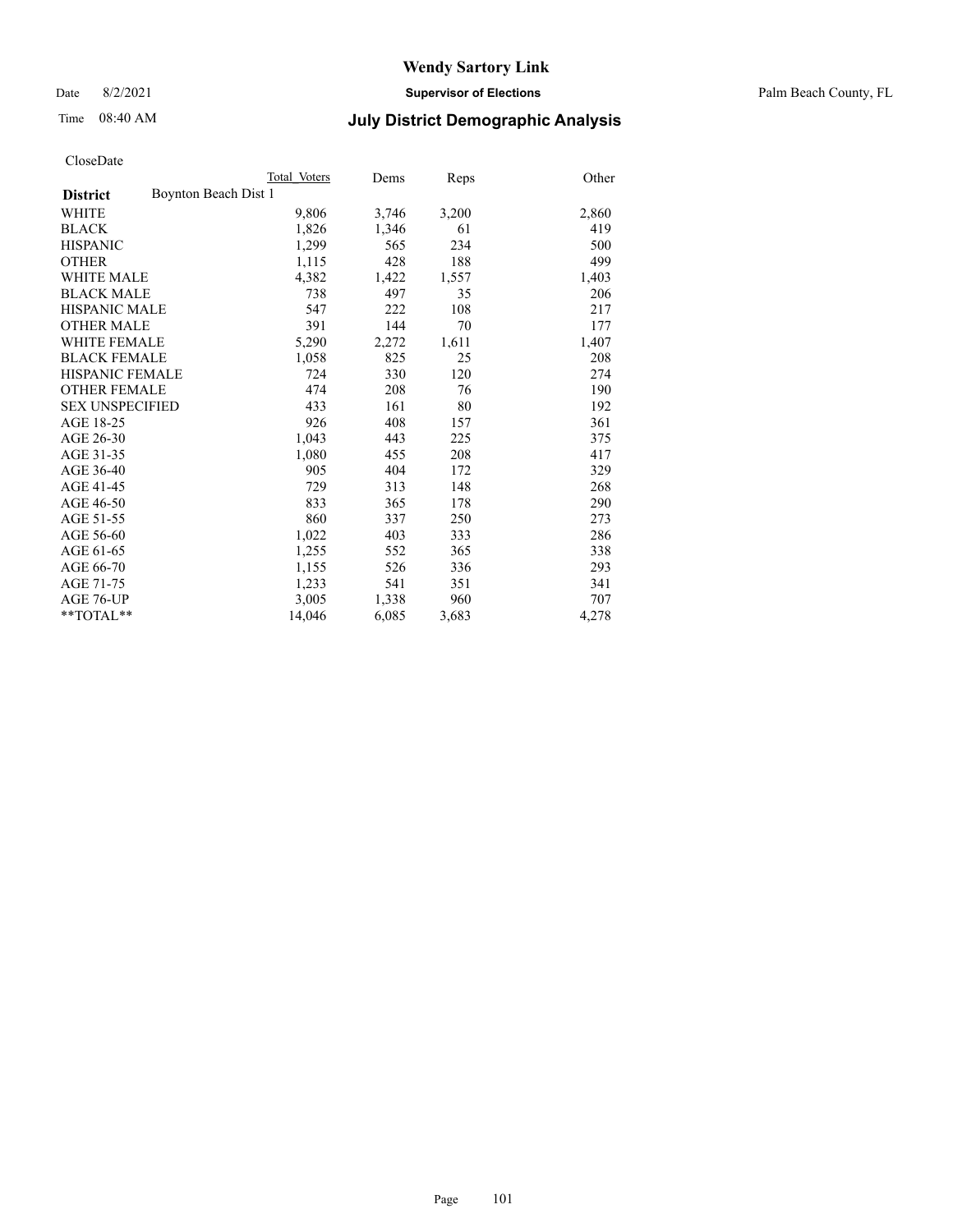Date 8/2/2021 **Supervisor of Elections** Palm Beach County, FL

## Time 08:40 AM **July District Demographic Analysis**

| Total Voters         | Dems  | Reps  | Other |
|----------------------|-------|-------|-------|
| Boynton Beach Dist 2 |       |       |       |
| 3,689                | 1,176 | 1,315 | 1,198 |
| 5,675                | 4,652 | 114   | 909   |
| 1,077                | 526   | 165   | 386   |
| 919                  | 407   | 93    | 419   |
| 1,770                | 454   | 702   | 614   |
| 2,440                | 1,918 | 58    | 464   |
| 492                  | 233   | 79    | 180   |
| 322                  | 133   | 47    | 142   |
| 1,858                | 702   | 594   | 562   |
| 3,137                | 2,662 | 53    | 422   |
| 564                  | 284   | 84    | 196   |
| 331                  | 173   | 28    | 130   |
| 433                  | 195   | 40    | 198   |
| 1,309                | 755   | 136   | 418   |
| 1,106                | 619   | 124   | 363   |
| 1,088                | 616   | 111   | 361   |
| 987                  | 553   | 97    | 337   |
| 761                  | 491   | 88    | 182   |
| 771                  | 480   | 99    | 192   |
| 877                  | 496   | 161   | 220   |
| 1,035                | 617   | 205   | 213   |
| 1,029                | 640   | 201   | 188   |
| 814                  | 529   | 138   | 147   |
| 672                  | 417   | 130   | 125   |
| 911                  | 548   | 197   | 166   |
| 11,360               | 6,761 | 1,687 | 2,912 |
|                      |       |       |       |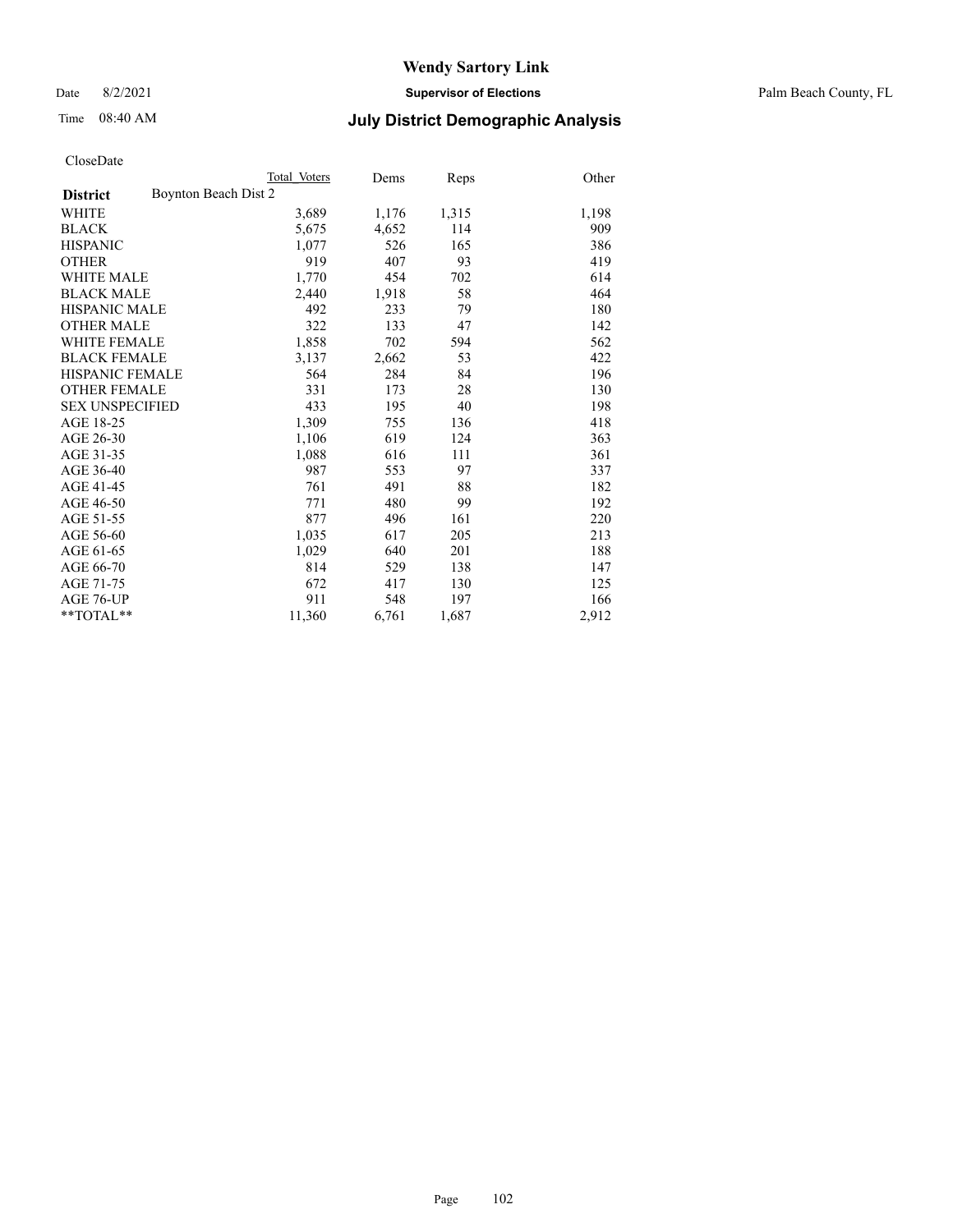Date 8/2/2021 **Supervisor of Elections** Palm Beach County, FL

## Time 08:40 AM **July District Demographic Analysis**

|                                         | Total Voters | Dems  | Reps  | Other |
|-----------------------------------------|--------------|-------|-------|-------|
| Boynton Beach Dist 3<br><b>District</b> |              |       |       |       |
| WHITE                                   | 8,256        | 2,698 | 2,963 | 2,595 |
| <b>BLACK</b>                            | 2,449        | 1,884 | 79    | 486   |
| <b>HISPANIC</b>                         | 1,091        | 468   | 195   | 428   |
| <b>OTHER</b>                            | 1,070        | 443   | 186   | 441   |
| <b>WHITE MALE</b>                       | 3,921        | 1,098 | 1,496 | 1,327 |
| <b>BLACK MALE</b>                       | 1,121        | 816   | 53    | 252   |
| <b>HISPANIC MALE</b>                    | 465          | 173   | 87    | 205   |
| <b>OTHER MALE</b>                       | 333          | 136   | 72    | 125   |
| WHITE FEMALE                            | 4,222        | 1,573 | 1,427 | 1,222 |
| <b>BLACK FEMALE</b>                     | 1,282        | 1,037 | 24    | 221   |
| <b>HISPANIC FEMALE</b>                  | 610          | 288   | 106   | 216   |
| <b>OTHER FEMALE</b>                     | 429          | 208   | 61    | 160   |
| <b>SEX UNSPECIFIED</b>                  | 469          | 159   | 91    | 219   |
| AGE 18-25                               | 1,111        | 531   | 168   | 412   |
| AGE 26-30                               | 1,234        | 507   | 249   | 478   |
| AGE 31-35                               | 1,302        | 529   | 291   | 482   |
| AGE 36-40                               | 1,061        | 459   | 238   | 364   |
| AGE 41-45                               | 819          | 355   | 193   | 271   |
| AGE 46-50                               | 828          | 336   | 225   | 267   |
| AGE 51-55                               | 1,026        | 441   | 258   | 327   |
| AGE 56-60                               | 1,106        | 467   | 352   | 287   |
| AGE 61-65                               | 1,131        | 493   | 368   | 270   |
| AGE 66-70                               | 1.007        | 446   | 297   | 264   |
| AGE 71-75                               | 809          | 353   | 255   | 201   |
| AGE 76-UP                               | 1,432        | 576   | 529   | 327   |
| $*$ $TOTAL**$                           | 12,866       | 5,493 | 3,423 | 3,950 |
|                                         |              |       |       |       |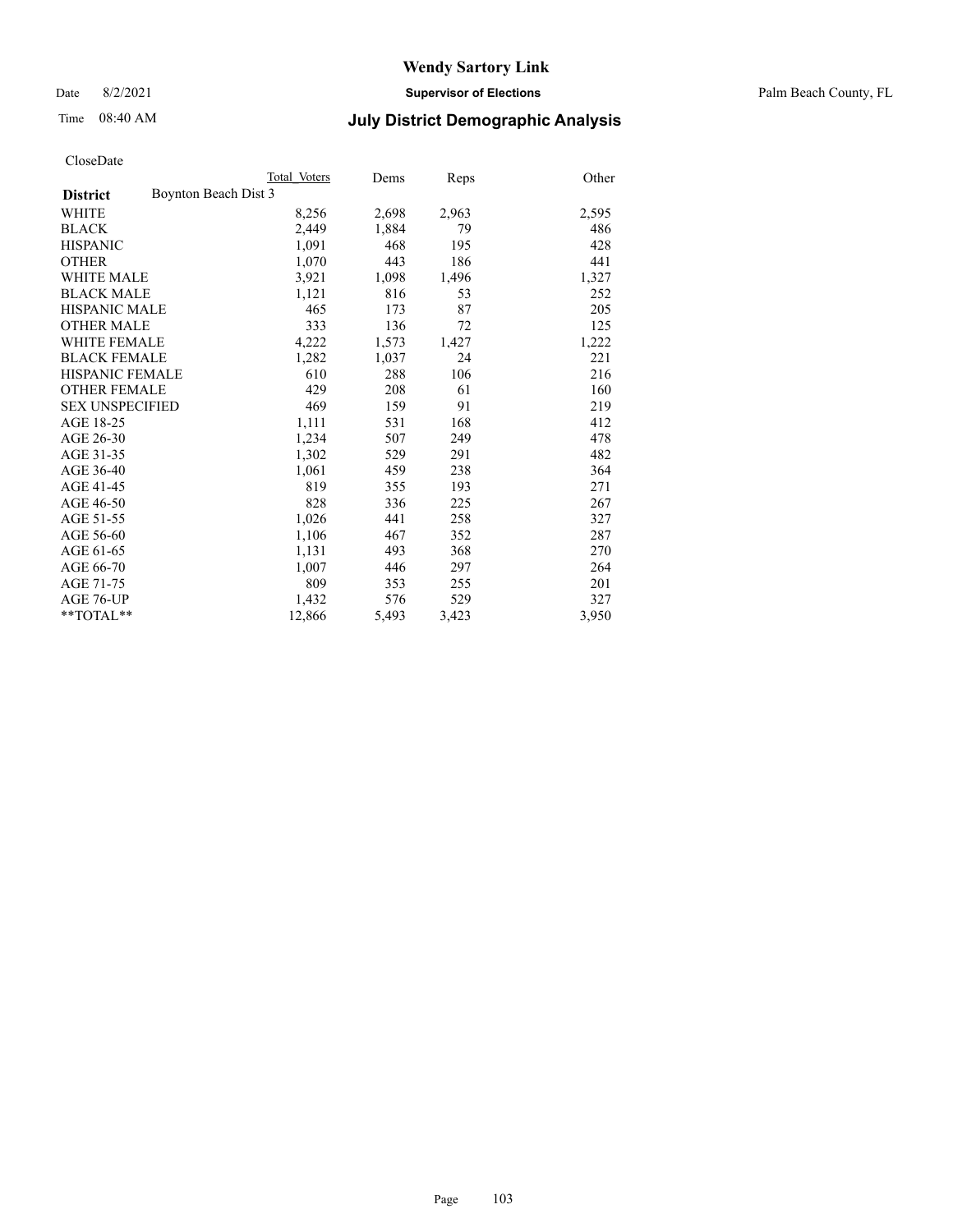Date 8/2/2021 **Supervisor of Elections** Palm Beach County, FL

## Time 08:40 AM **July District Demographic Analysis**

|                                         | Total Voters | Dems  | Reps  | Other |
|-----------------------------------------|--------------|-------|-------|-------|
| Boynton Beach Dist 4<br><b>District</b> |              |       |       |       |
| WHITE                                   | 6,982        | 2,580 | 2,259 | 2,143 |
| <b>BLACK</b>                            | 2,397        | 1,783 | 69    | 545   |
| <b>HISPANIC</b>                         | 1,778        | 755   | 309   | 714   |
| <b>OTHER</b>                            | 1,448        | 573   | 221   | 654   |
| <b>WHITE MALE</b>                       | 3,224        | 1,005 | 1,161 | 1,058 |
| <b>BLACK MALE</b>                       | 980          | 685   | 37    | 258   |
| <b>HISPANIC MALE</b>                    | 752          | 276   | 152   | 324   |
| <b>OTHER MALE</b>                       | 511          | 195   | 88    | 228   |
| <b>WHITE FEMALE</b>                     | 3,658        | 1,538 | 1,069 | 1,051 |
| <b>BLACK FEMALE</b>                     | 1,383        | 1,073 | 32    | 278   |
| <b>HISPANIC FEMALE</b>                  | 991          | 468   | 154   | 369   |
| <b>OTHER FEMALE</b>                     | 626          | 282   | 93    | 251   |
| <b>SEX UNSPECIFIED</b>                  | 467          | 162   | 70    | 235   |
| AGE 18-25                               | 1,226        | 542   | 202   | 482   |
| AGE 26-30                               | 1,156        | 507   | 206   | 443   |
| AGE 31-35                               | 1,341        | 584   | 260   | 497   |
| AGE 36-40                               | 1,163        | 528   | 187   | 448   |
| AGE 41-45                               | 968          | 458   | 186   | 324   |
| AGE 46-50                               | 1,105        | 513   | 214   | 378   |
| AGE 51-55                               | 1,206        | 513   | 301   | 392   |
| AGE 56-60                               | 1,133        | 493   | 327   | 313   |
| AGE 61-65                               | 966          | 427   | 297   | 242   |
| AGE 66-70                               | 793          | 370   | 212   | 211   |
| AGE 71-75                               | 562          | 254   | 181   | 127   |
| AGE 76-UP                               | 986          | 502   | 285   | 199   |
| $*$ $TOTAL**$                           | 12,605       | 5,691 | 2,858 | 4,056 |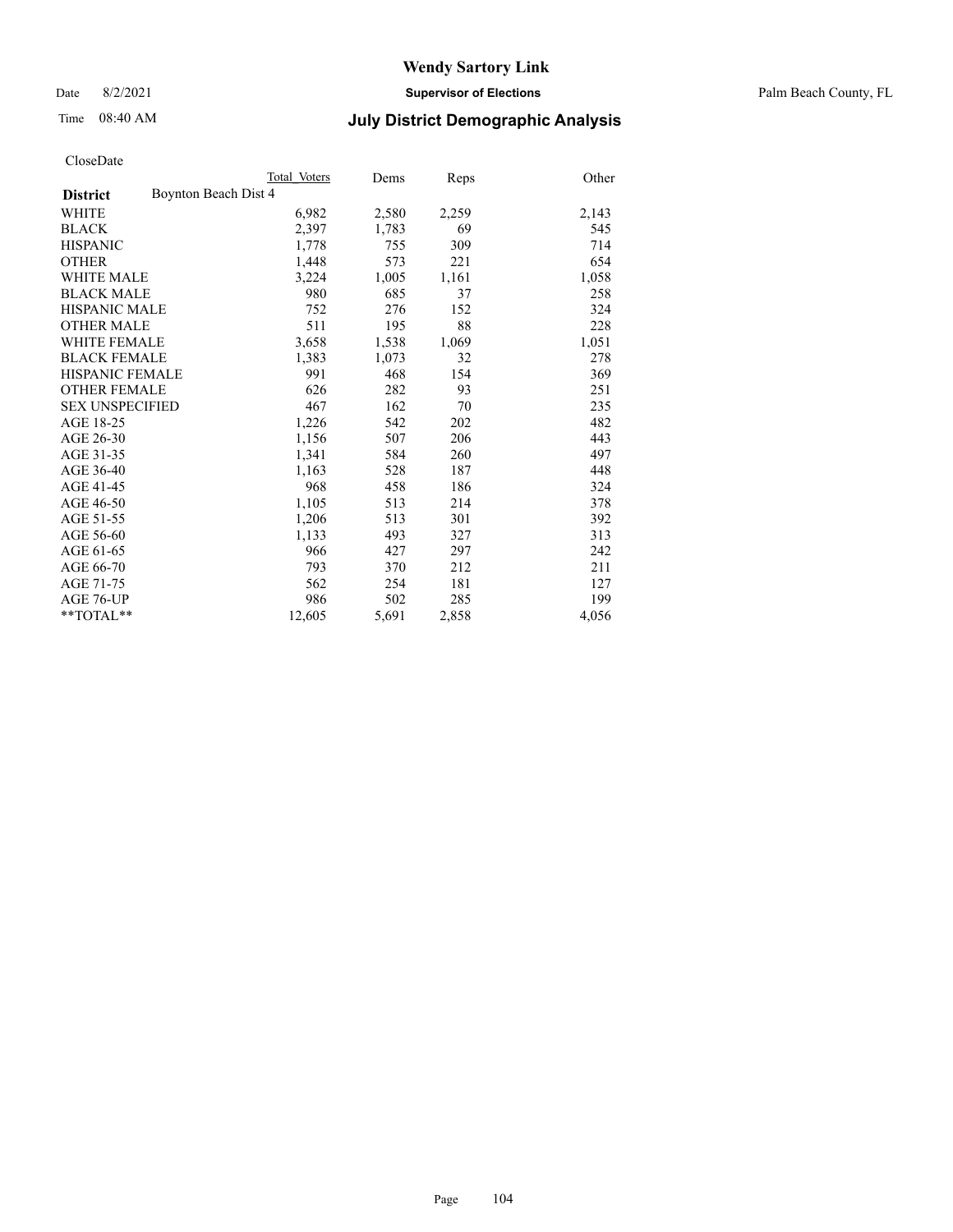### Time 08:40 AM **July District Demographic Analysis**

|                           | Total Voters | Dems  | Reps  | Other |
|---------------------------|--------------|-------|-------|-------|
| Ward 1<br><b>District</b> |              |       |       |       |
| <b>WHITE</b>              | 993          | 252   | 575   | 166   |
| <b>BLACK</b>              | 4,135        | 3,579 | 99    | 457   |
| <b>HISPANIC</b>           |              | 809   | 373   | 578   |
| <b>OTHER</b>              | 1,760<br>454 | 237   | 41    | 176   |
|                           |              |       |       |       |
| <b>WHITE MALE</b>         | 459          | 112   | 269   | 78    |
| <b>BLACK MALE</b>         | 1,661        | 1,392 | 59    | 210   |
| <b>HISPANIC MALE</b>      | 834          | 359   | 198   | 277   |
| <b>OTHER MALE</b>         | 170          | 88    | 16    | 66    |
| <b>WHITE FEMALE</b>       | 523          | 137   | 303   | 83    |
| <b>BLACK FEMALE</b>       | 2,409        | 2,137 | 40    | 232   |
| <b>HISPANIC FEMALE</b>    | 886          | 437   | 170   | 279   |
| <b>OTHER FEMALE</b>       | 146          | 93    | 14    | 39    |
| <b>SEX UNSPECIFIED</b>    | 254          | 122   | 19    | 113   |
| AGE 18-25                 | 965          | 590   | 83    | 292   |
| AGE 26-30                 | 728          | 458   | 78    | 192   |
| AGE 31-35                 | 699          | 482   | 62    | 155   |
| AGE 36-40                 | 560          | 374   | 48    | 138   |
| AGE 41-45                 | 461          | 308   | 64    | 89    |
| AGE 46-50                 | 485          | 303   | 89    | 93    |
| AGE 51-55                 | 557          | 367   | 87    | 103   |
| AGE 56-60                 | 611          | 422   | 114   | 75    |
| AGE 61-65                 | 575          | 382   | 117   | 76    |
| AGE 66-70                 | 573          | 403   | 107   | 63    |
| AGE 71-75                 | 442          | 310   | 86    | 46    |
| AGE 76-UP                 | 686          | 478   | 153   | 55    |
| **TOTAL**                 | 7,342        | 4,877 | 1,088 | 1,377 |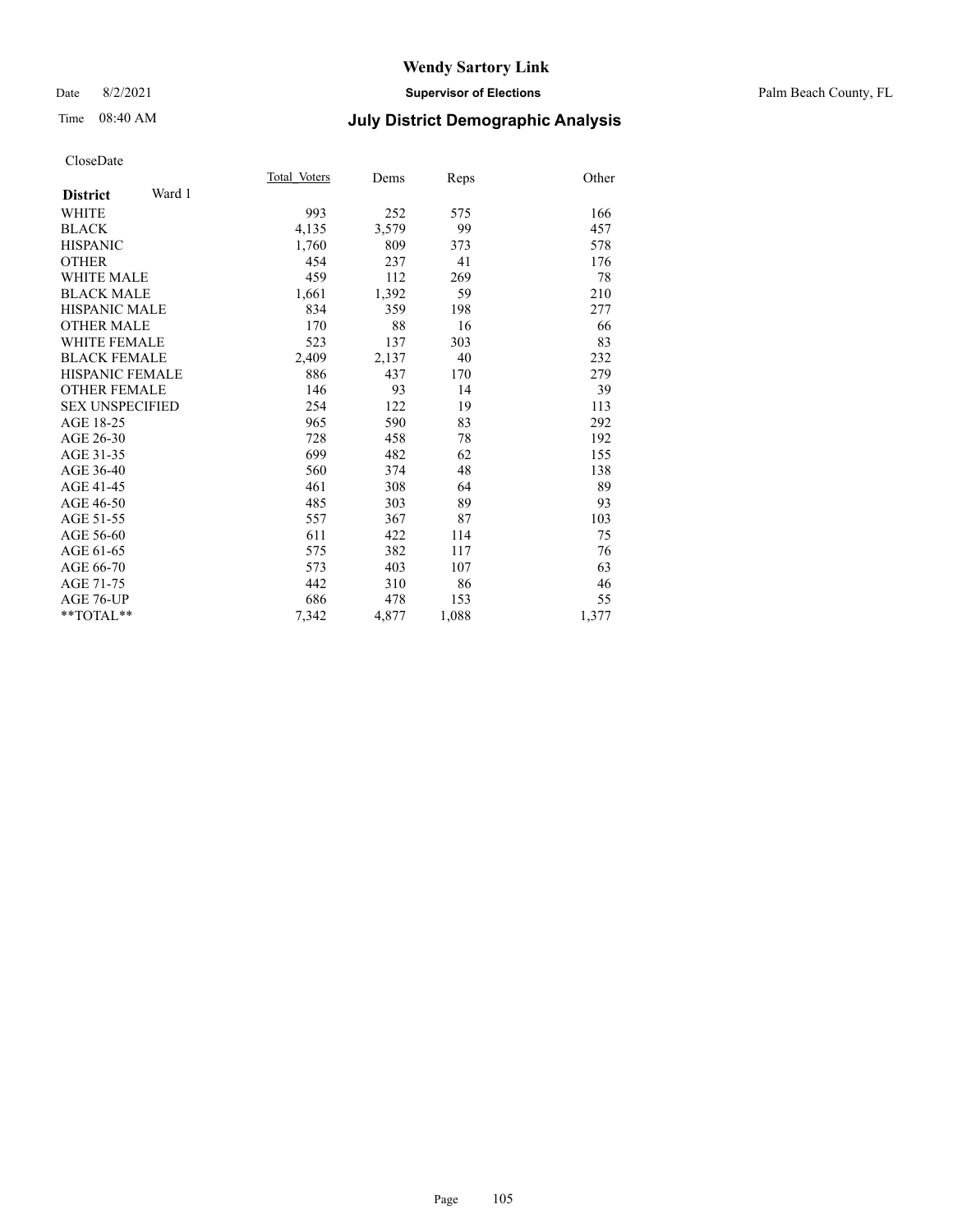Date 8/2/2021 **Supervisor of Elections** Palm Beach County, FL

#### Time 08:40 AM **July District Demographic Analysis**

|                           | Total Voters | Dems   | <b>Reps</b> | Other  |
|---------------------------|--------------|--------|-------------|--------|
| Ward 1<br><b>District</b> |              |        |             |        |
| <b>WHITE</b>              | 53,423       | 16,606 | 20,836      | 15,981 |
| <b>BLACK</b>              | 2,279        | 1,558  | 128         | 593    |
| <b>HISPANIC</b>           | 6,028        | 2,130  | 1,498       | 2,400  |
| <b>OTHER</b>              | 6,184        | 2,001  | 1,317       | 2,866  |
| <b>WHITE MALE</b>         | 25,580       | 6,576  | 10,688      | 8,316  |
| <b>BLACK MALE</b>         | 1,002        | 632    | 74          | 296    |
| <b>HISPANIC MALE</b>      | 2,425        | 773    | 629         | 1,023  |
| <b>OTHER MALE</b>         | 2,147        | 614    | 513         | 1,020  |
| <b>WHITE FEMALE</b>       | 27,061       | 9,813  | 9,836       | 7,412  |
| <b>BLACK FEMALE</b>       | 1,231        | 900    | 52          | 279    |
| <b>HISPANIC FEMALE</b>    | 3,452        | 1,308  | 827         | 1,317  |
| <b>OTHER FEMALE</b>       | 2,485        | 958    | 502         | 1,025  |
| <b>SEX UNSPECIFIED</b>    | 2,442        | 682    | 635         | 1,125  |
| AGE 18-25                 | 7,672        | 2,644  | 2,305       | 2,723  |
| AGE 26-30                 | 4,623        | 1,514  | 1,348       | 1,761  |
| AGE 31-35                 | 4,560        | 1,516  | 1,273       | 1,771  |
| AGE 36-40                 | 4,350        | 1,416  | 1,234       | 1,700  |
| AGE 41-45                 | 4,307        | 1,371  | 1,237       | 1,699  |
| AGE 46-50                 | 4,887        | 1,389  | 1,659       | 1,839  |
| AGE 51-55                 | 5,982        | 1,672  | 2,295       | 2,015  |
| AGE 56-60                 | 6,466        | 1,954  | 2,568       | 1,944  |
| AGE 61-65                 | 5,942        | 1,993  | 2,266       | 1,683  |
| AGE 66-70                 | 5,293        | 1,945  | 1,905       | 1,443  |
| AGE 71-75                 | 4,854        | 1,810  | 1,795       | 1,249  |
| AGE 76-UP                 | 8.977        | 3,070  | 3,894       | 2,013  |
| $*$ TOTAL $*$             | 67,914       | 22,295 | 23,779      | 21,840 |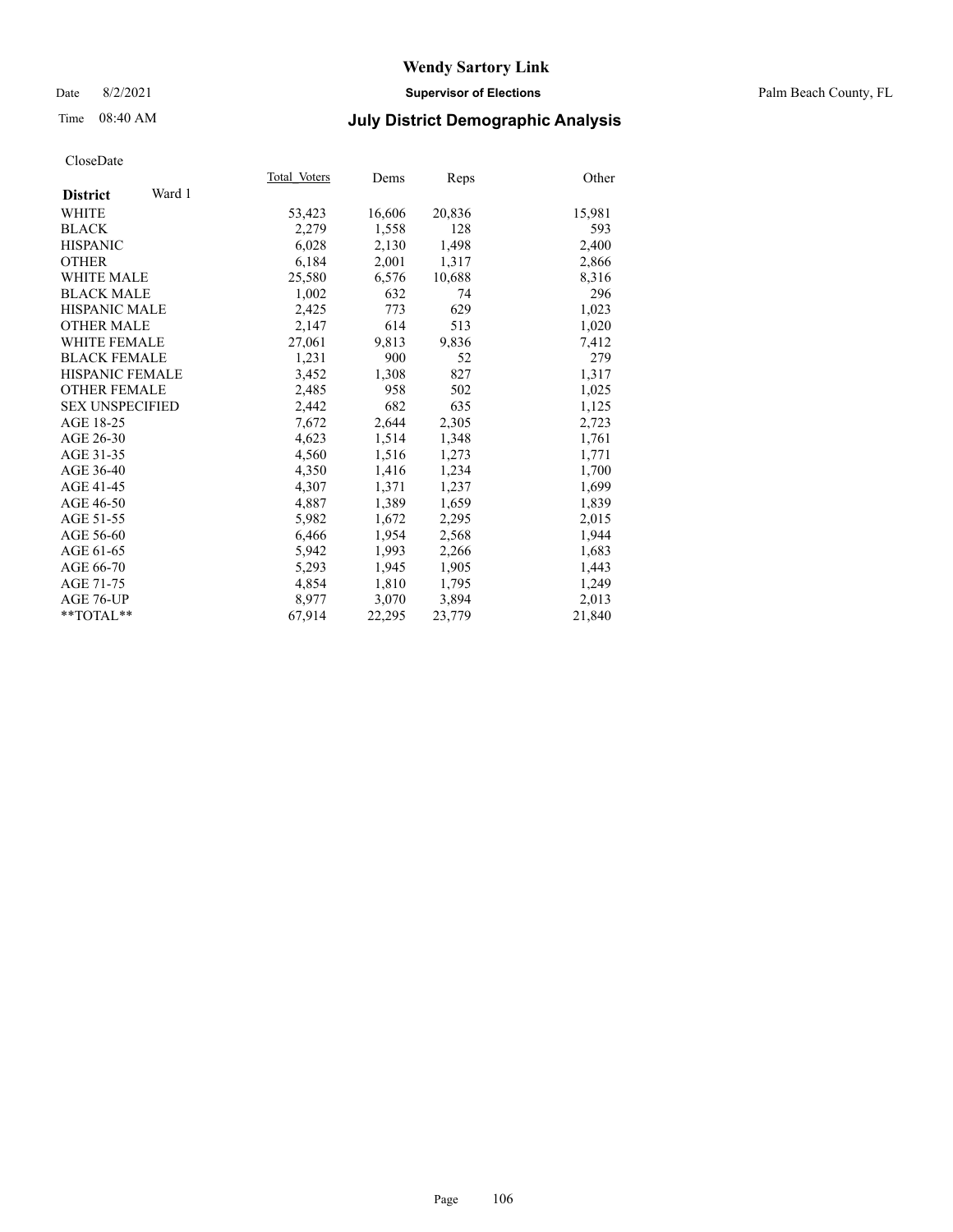#### Date 8/2/2021 **Supervisor of Elections** Palm Beach County, FL

| CloseDate |
|-----------|
|-----------|

|                        |        | Total Voters | Dems           | Reps             | Other                   |
|------------------------|--------|--------------|----------------|------------------|-------------------------|
| <b>District</b>        | Ward 1 |              |                |                  |                         |
| <b>WHITE</b>           |        | 312          | 87             | 141              | 84                      |
| <b>BLACK</b>           |        | $\theta$     | $\theta$       | $\theta$         | $\theta$                |
| <b>HISPANIC</b>        |        | 9            | 3              | 1                | 5                       |
| <b>OTHER</b>           |        | 16           | 5              | 5                | 6                       |
| <b>WHITE MALE</b>      |        | 131          | 30             | 56               | 45                      |
| <b>BLACK MALE</b>      |        | 0            | $\theta$       | $\theta$         | $\theta$                |
| <b>HISPANIC MALE</b>   |        | 3            | $\overline{c}$ | $\boldsymbol{0}$ |                         |
| <b>OTHER MALE</b>      |        | 6            | $\overline{3}$ | $\overline{c}$   |                         |
| <b>WHITE FEMALE</b>    |        | 179          | 57             | 83               | 39                      |
| <b>BLACK FEMALE</b>    |        | $\mathbf{0}$ | $\theta$       | $\theta$         | $\theta$                |
| <b>HISPANIC FEMALE</b> |        | 5            | 1              |                  | 3                       |
| <b>OTHER FEMALE</b>    |        | 4            | $\overline{2}$ | $\theta$         | $\overline{c}$          |
| <b>SEX UNSPECIFIED</b> |        | 9            | $\mathbf{0}$   | 5                | $\overline{4}$          |
| AGE 18-25              |        | 8            | $\overline{c}$ | 3                | $\overline{\mathbf{3}}$ |
| AGE 26-30              |        | 4            | $\mathbf{1}$   | 1                | $\overline{2}$          |
| AGE 31-35              |        | 4            | 1              | $\overline{2}$   |                         |
| AGE 36-40              |        | 4            | $\overline{c}$ |                  |                         |
| AGE 41-45              |        | 6            | $\mathbf{1}$   |                  | 4                       |
| AGE 46-50              |        | 7            | $\overline{c}$ |                  | $\overline{4}$          |
| AGE 51-55              |        | 19           | $\overline{4}$ | 8                | 7                       |
| AGE 56-60              |        | 16           | 6              | 6                | $\overline{4}$          |
| AGE 61-65              |        | 36           | 16             | 12               | 8                       |
| AGE 66-70              |        | 31           | 7              | 13               | 11                      |
| AGE 71-75              |        | 40           | 13             | 16               | 11                      |
| AGE 76-UP              |        | 162          | 40             | 83               | 39                      |
| **TOTAL**              |        | 337          | 95             | 147              | 95                      |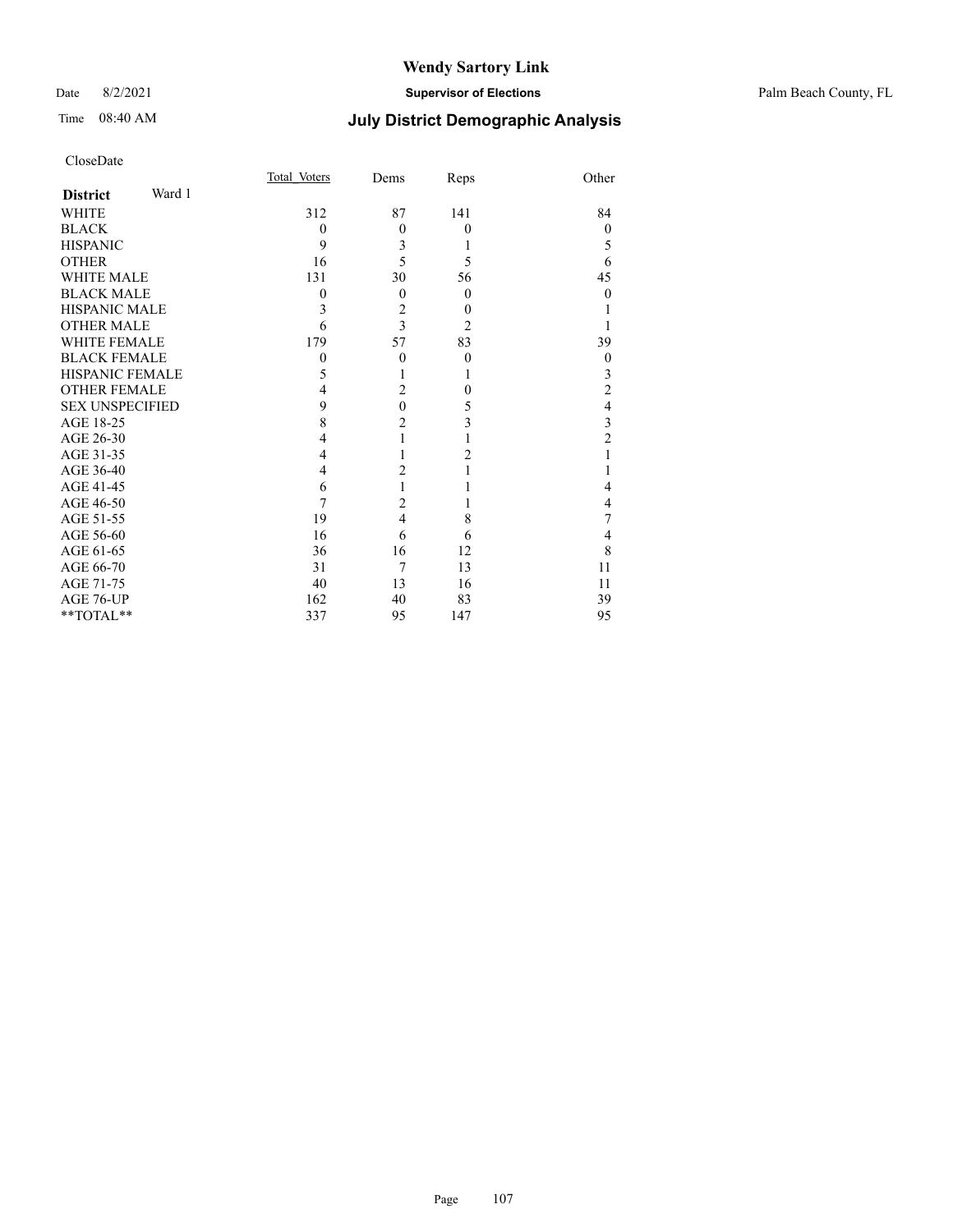#### Date 8/2/2021 **Supervisor of Elections** Palm Beach County, FL

| Total Voters   | Dems           | Reps                                                                  | Other                   |
|----------------|----------------|-----------------------------------------------------------------------|-------------------------|
|                |                |                                                                       |                         |
| 58             | 19             | 20                                                                    | 19                      |
| $\overline{c}$ | 1              | $\theta$                                                              |                         |
| 23             | 6              | 6                                                                     | 11                      |
| 5              | 1              | $\theta$                                                              | 4                       |
| 27             | 8              | 11                                                                    | 8                       |
| 2              |                | 0                                                                     |                         |
| 9              |                | 5                                                                     | 3                       |
| 0              | 0              | 0                                                                     | $\mathbf{0}$            |
| 29             | 11             | 9                                                                     | 9                       |
| $\theta$       | $\mathbf{0}$   | 0                                                                     | $\mathbf{0}$            |
| 14             | 5              |                                                                       | $\,$ $\,$               |
| 3              | $\theta$       | 0                                                                     | 3                       |
| 4              |                | 0                                                                     | 3                       |
| 10             | 4              | 4                                                                     | $\overline{c}$          |
| 4              | 2              | 0                                                                     | $\overline{c}$          |
| 9              |                | 2                                                                     | $\overline{4}$          |
| 9              |                | $\theta$                                                              | 7                       |
| 5              |                | 2                                                                     | $\overline{\mathbf{c}}$ |
| 6              |                | $\overline{c}$                                                        | $\overline{\mathbf{3}}$ |
| 4              |                | 3                                                                     | $\theta$                |
| 9              | $\overline{2}$ |                                                                       | 4                       |
| 8              |                | 0                                                                     | 5                       |
| 8              |                | 3                                                                     | $\overline{c}$          |
| 5              |                |                                                                       | $\overline{c}$          |
| 11             | 3              | 6                                                                     | $\overline{2}$          |
| 88             | 27             | 26                                                                    | 35                      |
|                |                | $\overline{\mathbf{3}}$<br>$\overline{c}$<br>3<br>3<br>$\overline{c}$ | 3                       |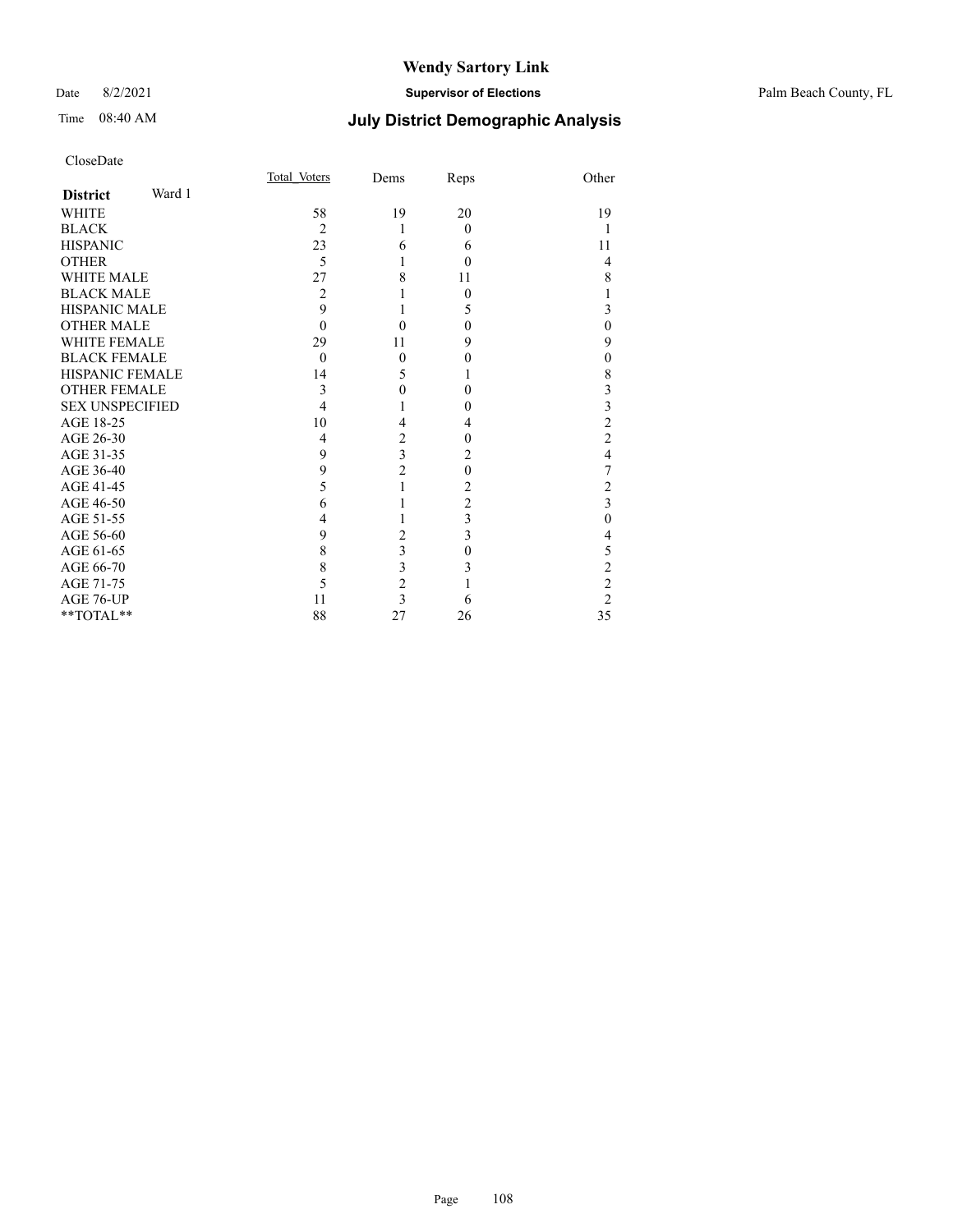### Date 8/2/2021 **Supervisor of Elections** Palm Beach County, FL

# Time 08:40 AM **July District Demographic Analysis**

|                           | Total Voters | Dems   | <b>Reps</b> | Other  |
|---------------------------|--------------|--------|-------------|--------|
| Ward 1<br><b>District</b> |              |        |             |        |
| WHITE                     | 30,265       | 10,517 | 10,501      | 9,247  |
| <b>BLACK</b>              | 9,298        | 7,492  | 259         | 1,547  |
| <b>HISPANIC</b>           | 3,215        | 1,453  | 607         | 1,155  |
| <b>OTHER</b>              | 3,682        | 1,512  | 654         | 1,516  |
| <b>WHITE MALE</b>         | 14,121       | 4,032  | 5,293       | 4,796  |
| <b>BLACK MALE</b>         | 4,154        | 3,193  | 144         | 817    |
| <b>HISPANIC MALE</b>      | 1,350        | 577    | 256         | 517    |
| <b>OTHER MALE</b>         | 1,261        | 494    | 260         | 507    |
| <b>WHITE FEMALE</b>       | 15,696       | 6,332  | 5,076       | 4,288  |
| <b>BLACK FEMALE</b>       | 4,995        | 4,182  | 112         | 701    |
| <b>HISPANIC FEMALE</b>    | 1,789        | 848    | 335         | 606    |
| <b>OTHER FEMALE</b>       | 1,480        | 693    | 246         | 541    |
| <b>SEX UNSPECIFIED</b>    | 1,573        | 600    | 291         | 682    |
| AGE 18-25                 | 3,849        | 1,808  | 717         | 1,324  |
| AGE 26-30                 | 3,686        | 1,589  | 751         | 1,346  |
| AGE 31-35                 | 3,916        | 1,731  | 791         | 1,394  |
| AGE 36-40                 | 3,098        | 1,324  | 687         | 1,087  |
| AGE 41-45                 | 2,603        | 1,143  | 529         | 931    |
| AGE 46-50                 | 2,922        | 1,232  | 722         | 968    |
| AGE 51-55                 | 3,421        | 1,398  | 1,003       | 1,020  |
| AGE 56-60                 | 4,286        | 1,819  | 1,288       | 1,179  |
| AGE 61-65                 | 4,449        | 1,999  | 1,329       | 1,121  |
| AGE 66-70                 | 4,135        | 2,046  | 1,121       | 968    |
| AGE 71-75                 | 3,687        | 1,845  | 991         | 851    |
| AGE 76-UP                 | 6,407        | 3,040  | 2,091       | 1,276  |
| $*$ TOTAL $*$             | 46,460       | 20,974 | 12,021      | 13,465 |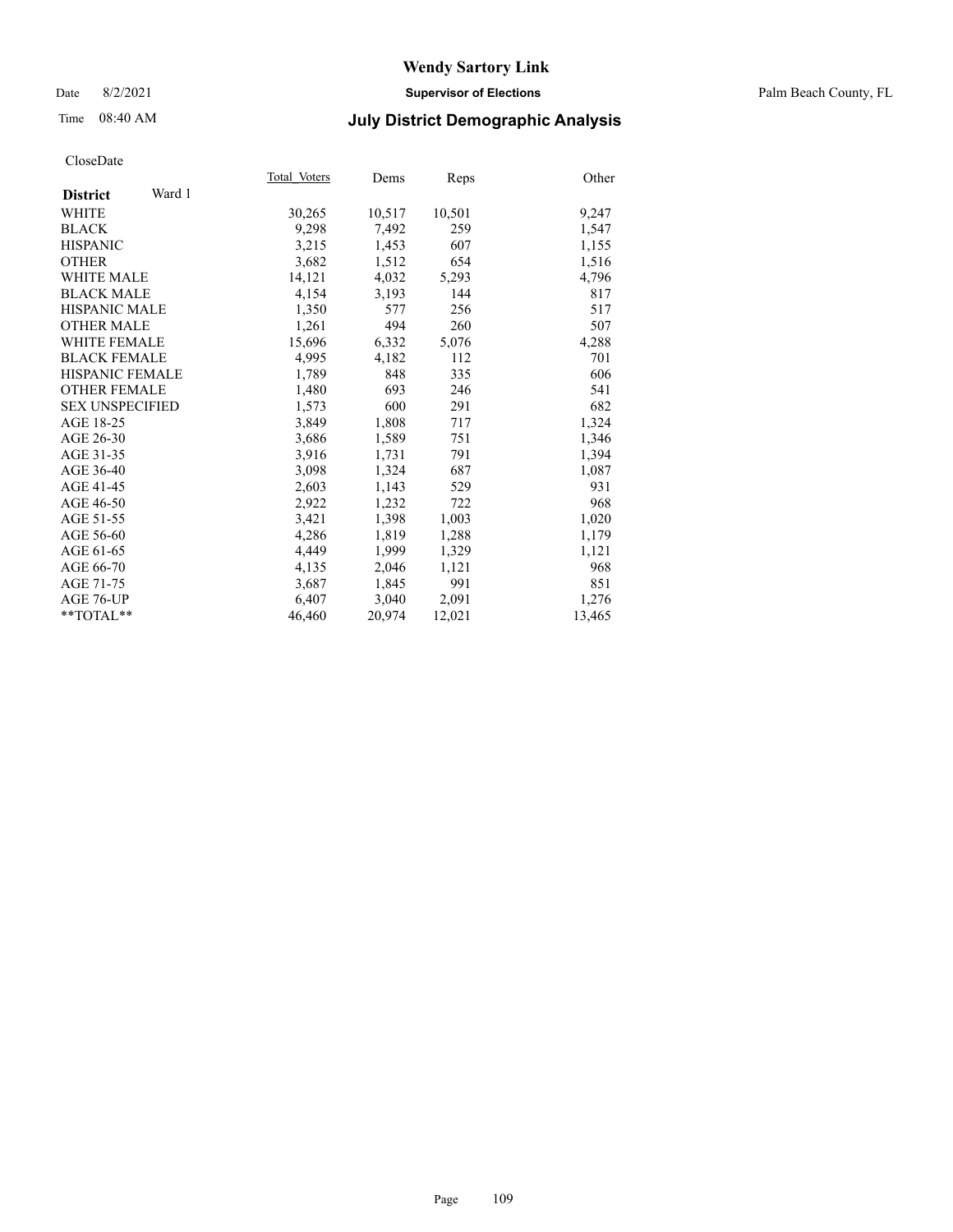### Date 8/2/2021 **Supervisor of Elections** Palm Beach County, FL

# Time 08:40 AM **July District Demographic Analysis**

|                           | Total Voters | Dems   | Reps  | Other |
|---------------------------|--------------|--------|-------|-------|
| Ward 1<br><b>District</b> |              |        |       |       |
| WHITE                     | 8,764        | 3,237  | 2,888 | 2,639 |
| <b>BLACK</b>              | 4,707        | 3,472  | 146   | 1,089 |
| <b>HISPANIC</b>           | 6,792        | 3,071  | 1,129 | 2,592 |
| <b>OTHER</b>              | 2,711        | 1,103  | 353   | 1,255 |
| <b>WHITE MALE</b>         | 3,840        | 1,230  | 1,342 | 1,268 |
| <b>BLACK MALE</b>         | 1,891        | 1,299  | 90    | 502   |
| <b>HISPANIC MALE</b>      | 2,888        | 1,193  | 528   | 1,167 |
| <b>OTHER MALE</b>         | 951          | 394    | 136   | 421   |
| <b>WHITE FEMALE</b>       | 4,789        | 1,964  | 1,512 | 1,313 |
| <b>BLACK FEMALE</b>       | 2,732        | 2,109  | 55    | 568   |
| <b>HISPANIC FEMALE</b>    | 3,720        | 1,797  | 570   | 1,353 |
| <b>OTHER FEMALE</b>       | 1,090        | 508    | 134   | 448   |
| <b>SEX UNSPECIFIED</b>    | 1.052        | 376    | 147   | 529   |
| AGE 18-25                 | 2,799        | 1,276  | 295   | 1,228 |
| AGE 26-30                 | 1,841        | 829    | 223   | 789   |
| AGE 31-35                 | 1,900        | 887    | 270   | 743   |
| AGE 36-40                 | 1,821        | 864    | 252   | 705   |
| AGE 41-45                 | 1,748        | 849    | 283   | 616   |
| AGE 46-50                 | 1,841        | 889    | 357   | 595   |
| AGE 51-55                 | 1.901        | 920    | 373   | 608   |
| AGE 56-60                 | 1,929        | 940    | 450   | 539   |
| AGE 61-65                 | 1,867        | 880    | 476   | 511   |
| AGE 66-70                 | 1,537        | 777    | 369   | 391   |
| AGE 71-75                 | 1,335        | 621    | 381   | 333   |
| AGE 76-UP                 | 2,455        | 1,151  | 787   | 517   |
| $*$ $TOTAL**$             | 22,974       | 10,883 | 4,516 | 7,575 |
|                           |              |        |       |       |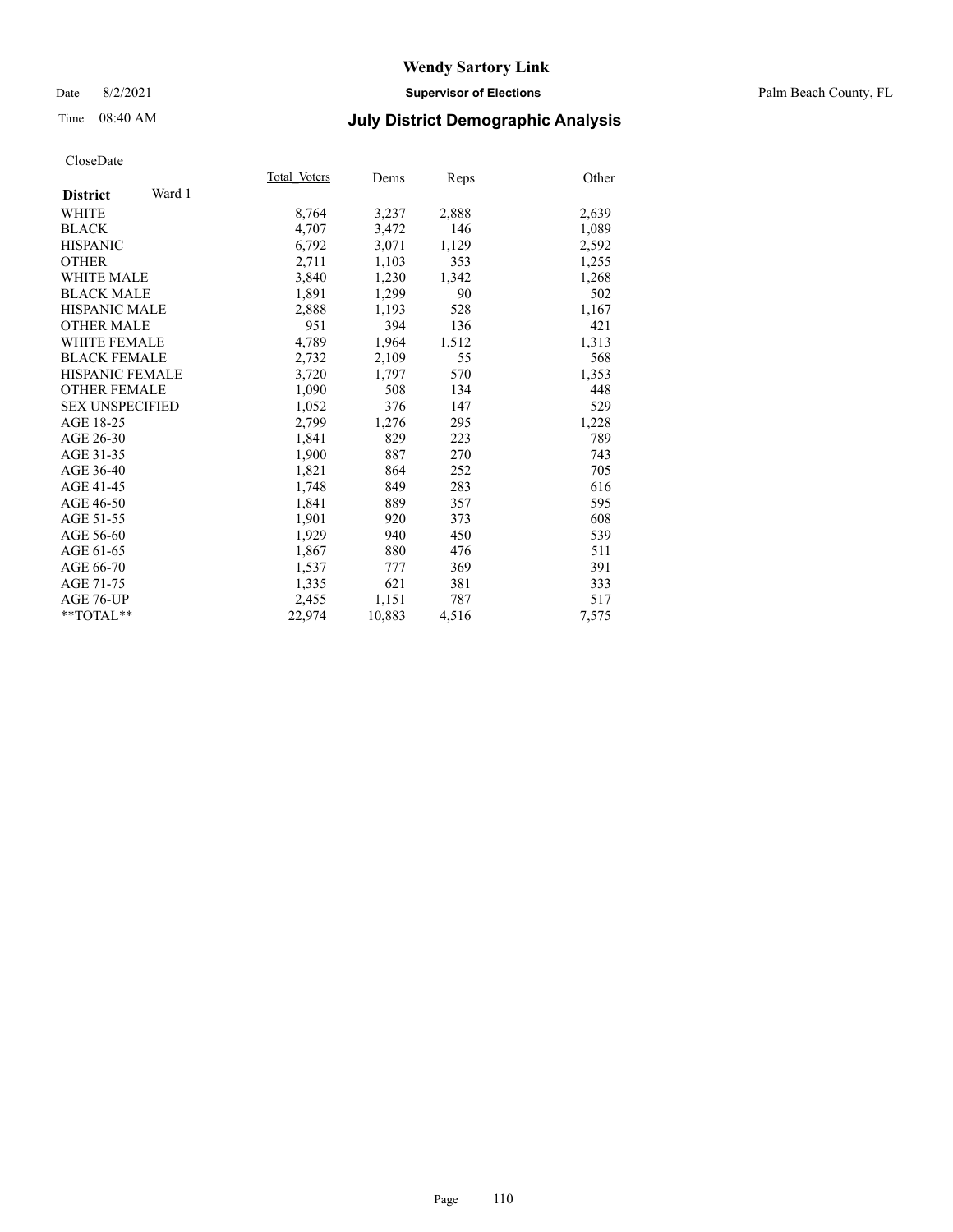### Date 8/2/2021 **Supervisor of Elections** Palm Beach County, FL

# Time 08:40 AM **July District Demographic Analysis**

| CloseDate |
|-----------|
|-----------|

|                        |        | Total Voters   | Dems           | Reps           | Other          |
|------------------------|--------|----------------|----------------|----------------|----------------|
| <b>District</b>        | Ward 1 |                |                |                |                |
| <b>WHITE</b>           |        | 127            | 35             | 52             | 40             |
| <b>BLACK</b>           |        | 1              | $\theta$       | $\theta$       | 1              |
| <b>HISPANIC</b>        |        | 33             | 8              | 10             | 15             |
| <b>OTHER</b>           |        | 12             | $\theta$       | 1              | 11             |
| <b>WHITE MALE</b>      |        | 64             | 15             | 30             | 19             |
| <b>BLACK MALE</b>      |        | 1              | $\theta$       | $\theta$       | 1              |
| <b>HISPANIC MALE</b>   |        | 16             | 6              | 4              | 6              |
| <b>OTHER MALE</b>      |        | 5              | $\theta$       |                | 4              |
| <b>WHITE FEMALE</b>    |        | 61             | 20             | 22             | 19             |
| <b>BLACK FEMALE</b>    |        | $\theta$       | $\theta$       | $\mathbf{0}$   | $\theta$       |
| <b>HISPANIC FEMALE</b> |        | 16             | $\overline{c}$ | 5              | 9              |
| <b>OTHER FEMALE</b>    |        | $\overline{4}$ | $\mathbf{0}$   | $\theta$       | $\overline{4}$ |
| <b>SEX UNSPECIFIED</b> |        | 6              | $\mathbf{0}$   |                | 5              |
| AGE 18-25              |        | 19             | $\overline{4}$ | 6              | 9              |
| AGE 26-30              |        | 18             | 5              | 4              | 9              |
| AGE 31-35              |        | 11             | $\mathbf{1}$   | 6              | 4              |
| AGE 36-40              |        | 9              | 3              | $\overline{c}$ | $\overline{4}$ |
| AGE 41-45              |        | 12             | 3              | 6              | 3              |
| AGE 46-50              |        | 13             | 1              | 5              | $\overline{7}$ |
| AGE 51-55              |        | 13             | $\overline{4}$ | $\overline{4}$ | 5              |
| AGE 56-60              |        | 31             | 8              | 12             | 11             |
| AGE 61-65              |        | 11             | $\overline{c}$ | 5              | $\overline{4}$ |
| AGE 66-70              |        | 17             | 6              | 5              | 6              |
| AGE 71-75              |        | 8              | $\overline{c}$ | $\overline{c}$ | 4              |
| AGE 76-UP              |        | 11             | $\overline{4}$ | 6              |                |
| **TOTAL**              |        | 173            | 43             | 63             | 67             |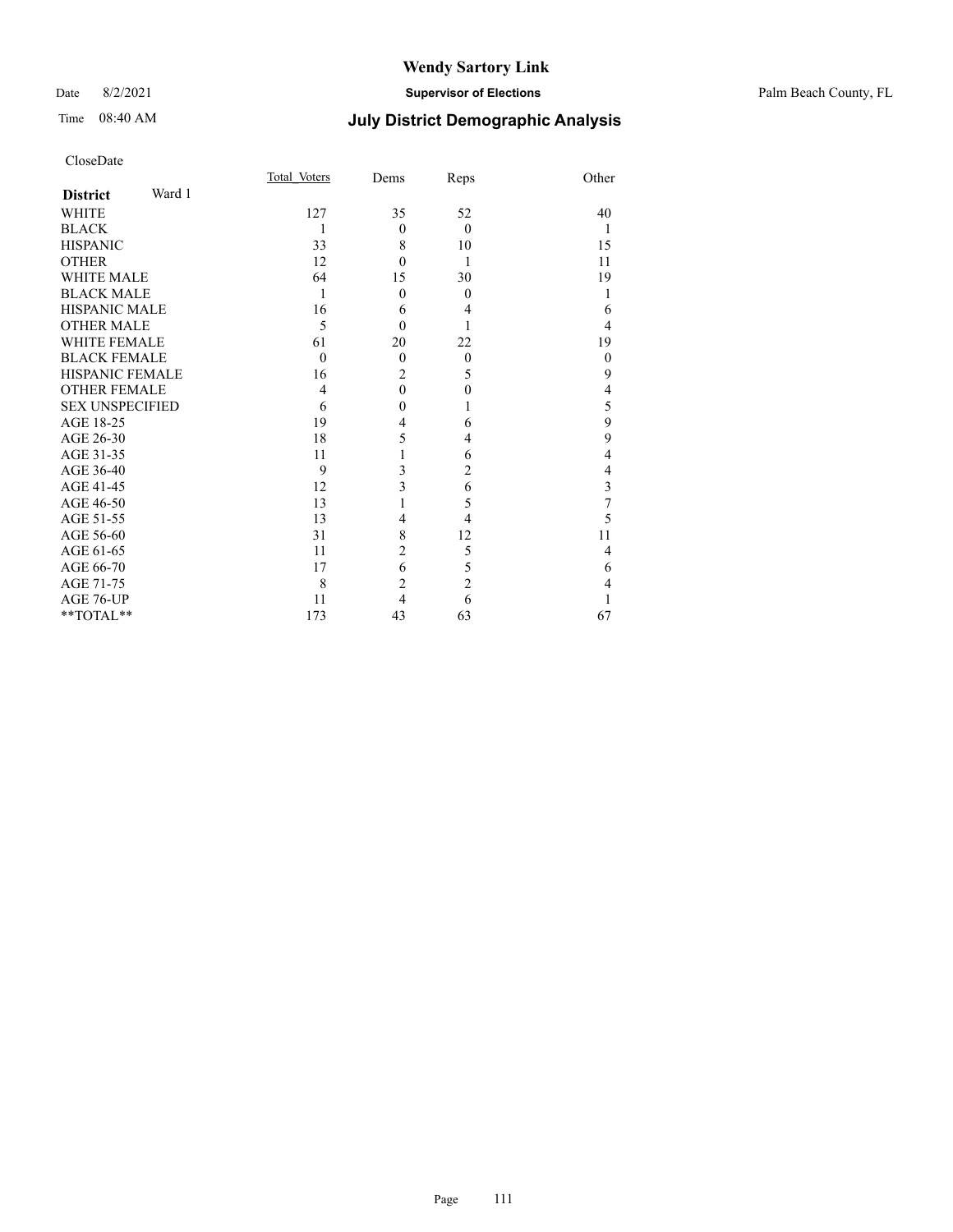### Date 8/2/2021 **Supervisor of Elections** Palm Beach County, FL

# Time 08:40 AM **July District Demographic Analysis**

|                           | Total Voters   | Dems                    | Reps             | Other            |
|---------------------------|----------------|-------------------------|------------------|------------------|
| Ward 1<br><b>District</b> |                |                         |                  |                  |
| <b>WHITE</b>              | 808            | 170                     | 435              | 203              |
| <b>BLACK</b>              | 4              | 4                       | $\boldsymbol{0}$ | $\theta$         |
| <b>HISPANIC</b>           | 22             | 4                       | 9                | 9                |
| <b>OTHER</b>              | 36             | 6                       | 10               | 20               |
| WHITE MALE                | 397            | 69                      | 219              | 109              |
| <b>BLACK MALE</b>         | $\overline{2}$ | $\overline{2}$          | $\theta$         | $\theta$         |
| <b>HISPANIC MALE</b>      | 6              | $\boldsymbol{0}$        | $\overline{2}$   | $\overline{4}$   |
| <b>OTHER MALE</b>         | 19             | $\overline{2}$          | 7                | 10               |
| WHITE FEMALE              | 401            | 99                      | 209              | 93               |
| <b>BLACK FEMALE</b>       | $\overline{2}$ | $\overline{2}$          | $\boldsymbol{0}$ | $\boldsymbol{0}$ |
| <b>HISPANIC FEMALE</b>    | 16             | $\overline{\mathbf{4}}$ | 7                | 5                |
| <b>OTHER FEMALE</b>       | 10             | $\overline{c}$          | $\overline{c}$   | 6                |
| <b>SEX UNSPECIFIED</b>    | 16             | $\overline{4}$          | 7                | 5                |
| AGE 18-25                 | 56             | 8                       | 17               | 31               |
| AGE 26-30                 | 27             | 5                       | 9                | 13               |
| AGE 31-35                 | 33             | 12                      | 11               | 10               |
| AGE 36-40                 | 45             | 8                       | 20               | 17               |
| AGE 41-45                 | 27             | 3                       | 14               | 10               |
| AGE 46-50                 | 50             | 7                       | 25               | 18               |
| AGE 51-55                 | 49             | 9                       | 24               | 16               |
| AGE 56-60                 | 83             | 11                      | 46               | 26               |
| AGE 61-65                 | 101            | 21                      | 63               | 17               |
| AGE 66-70                 | 101            | 28                      | 52               | 21               |
| AGE 71-75                 | 102            | 24                      | 60               | 18               |
| AGE 76-UP                 | 196            | 48                      | 113              | 35               |
| **TOTAL**                 | 870            | 184                     | 454              | 232              |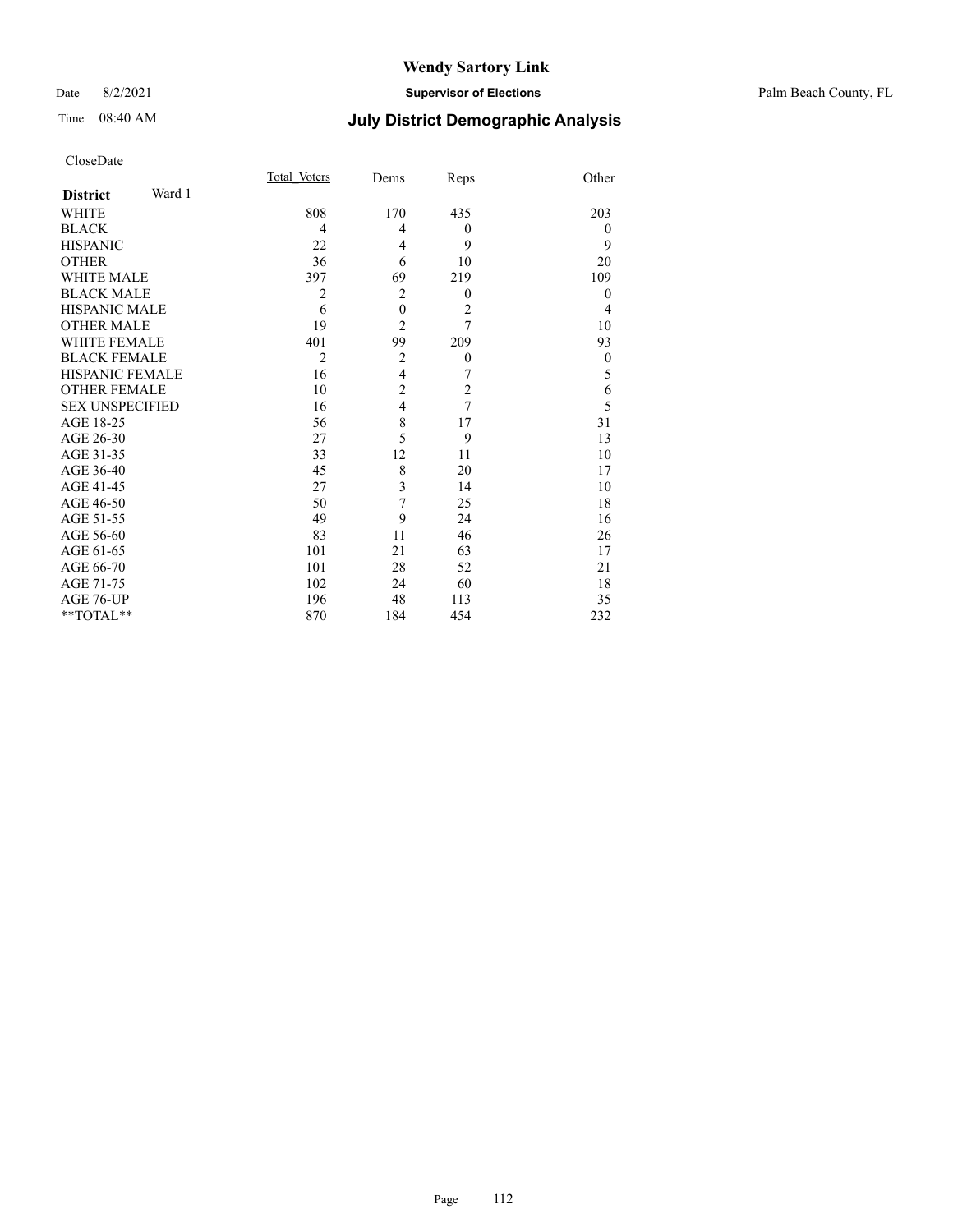### Date 8/2/2021 **Supervisor of Elections** Palm Beach County, FL

# Time 08:40 AM **July District Demographic Analysis**

|                        |        | Total Voters | Dems  | Reps           | Other          |
|------------------------|--------|--------------|-------|----------------|----------------|
| <b>District</b>        | Ward 1 |              |       |                |                |
| WHITE                  |        | 3,411        | 1,024 | 1,417          | 970            |
| <b>BLACK</b>           |        | 20           | 15    | $\overline{2}$ | 3              |
| <b>HISPANIC</b>        |        | 143          | 46    | 39             | 58             |
| <b>OTHER</b>           |        | 267          | 98    | 66             | 103            |
| <b>WHITE MALE</b>      |        | 1,614        | 415   | 714            | 485            |
| <b>BLACK MALE</b>      |        | 10           | 7     | $\overline{2}$ | 1              |
| <b>HISPANIC MALE</b>   |        | 46           | 14    | 14             | 18             |
| <b>OTHER MALE</b>      |        | 84           | 25    | 19             | 40             |
| <b>WHITE FEMALE</b>    |        | 1,755        | 605   | 678            | 472            |
| <b>BLACK FEMALE</b>    |        | 10           | 8     | $\theta$       | $\overline{2}$ |
| HISPANIC FEMALE        |        | 94           | 32    | 25             | 37             |
| <b>OTHER FEMALE</b>    |        | 111          | 47    | 30             | 34             |
| <b>SEX UNSPECIFIED</b> |        | 113          | 27    | 41             | 45             |
| AGE 18-25              |        | 161          | 44    | 52             | 65             |
| AGE 26-30              |        | 99           | 35    | 26             | 38             |
| AGE 31-35              |        | 91           | 26    | 30             | 35             |
| AGE 36-40              |        | 75           | 22    | 22             | 31             |
| AGE 41-45              |        | 79           | 19    | 25             | 35             |
| AGE 46-50              |        | 108          | 18    | 45             | 45             |
| AGE 51-55              |        | 202          | 41    | 90             | 71             |
| AGE 56-60              |        | 381          | 103   | 155            | 123            |
| AGE 61-65              |        | 436          | 152   | 154            | 130            |
| AGE 66-70              |        | 440          | 138   | 175            | 127            |
| AGE 71-75              |        | 610          | 214   | 230            | 166            |
| AGE 76-UP              |        | 1,159        | 371   | 520            | 268            |
| **TOTAL**              |        | 3,841        | 1,183 | 1,524          | 1,134          |
|                        |        |              |       |                |                |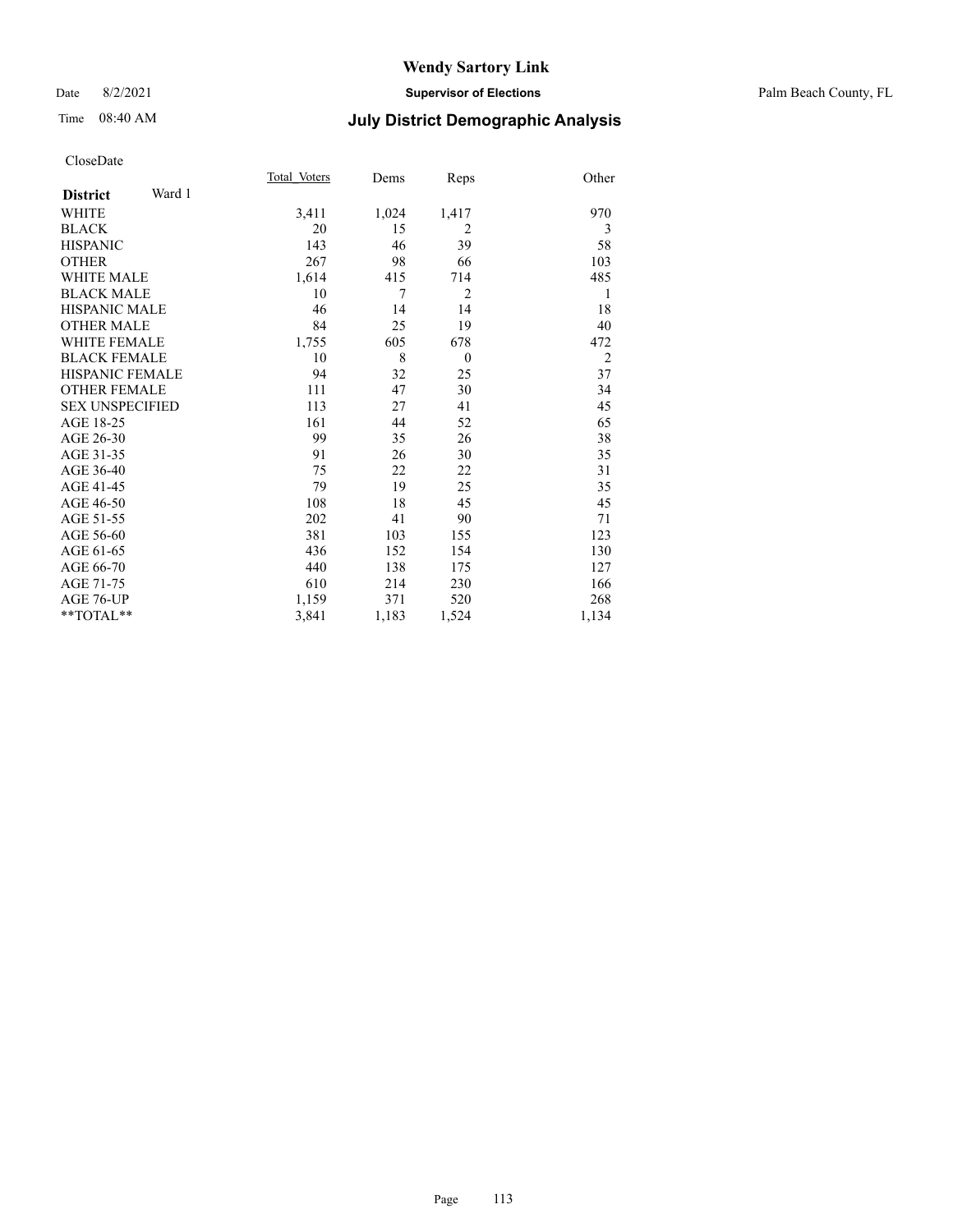### Date 8/2/2021 **Supervisor of Elections** Palm Beach County, FL

# Time 08:40 AM **July District Demographic Analysis**

|                           | Total Voters | Dems | Reps   | Other |
|---------------------------|--------------|------|--------|-------|
| Ward 1<br><b>District</b> |              |      |        |       |
| <b>WHITE</b>              | 489          | 146  | 211    | 132   |
| <b>BLACK</b>              | 392          | 300  | 19     | 73    |
| <b>HISPANIC</b>           | 304          | 123  | 71     | 110   |
| <b>OTHER</b>              | 138          | 43   | 28     | 67    |
| <b>WHITE MALE</b>         | 241          | 61   | 104    | 76    |
| <b>BLACK MALE</b>         | 175          | 119  | 12     | 44    |
| <b>HISPANIC MALE</b>      | 142          | 46   | 38     | 58    |
| <b>OTHER MALE</b>         | 40           | 13   | 6      | 21    |
| <b>WHITE FEMALE</b>       | 241          | 84   | 103    | 54    |
| <b>BLACK FEMALE</b>       | 213          | 178  | $\tau$ | 28    |
| <b>HISPANIC FEMALE</b>    | 152          | 72   | 30     | 50    |
| <b>OTHER FEMALE</b>       | 55           | 20   | 9      | 26    |
| <b>SEX UNSPECIFIED</b>    | 64           | 19   | 20     | 25    |
| AGE 18-25                 | 160          | 71   | 30     | 59    |
| AGE 26-30                 | 124          | 58   | 23     | 43    |
| AGE 31-35                 | 112          | 50   | 21     | 41    |
| AGE 36-40                 | 115          | 56   | 17     | 42    |
| AGE 41-45                 | 107          | 59   | 26     | 22    |
| AGE 46-50                 | 107          | 52   | 23     | 32    |
| AGE 51-55                 | 127          | 53   | 41     | 33    |
| AGE 56-60                 | 132          | 54   | 37     | 41    |
| AGE 61-65                 | 121          | 55   | 36     | 30    |
| AGE 66-70                 | 83           | 41   | 25     | 17    |
| AGE 71-75                 | 53           | 26   | 16     | 11    |
| AGE 76-UP                 | 82           | 37   | 34     | 11    |
| **TOTAL**                 | 1,323        | 612  | 329    | 382   |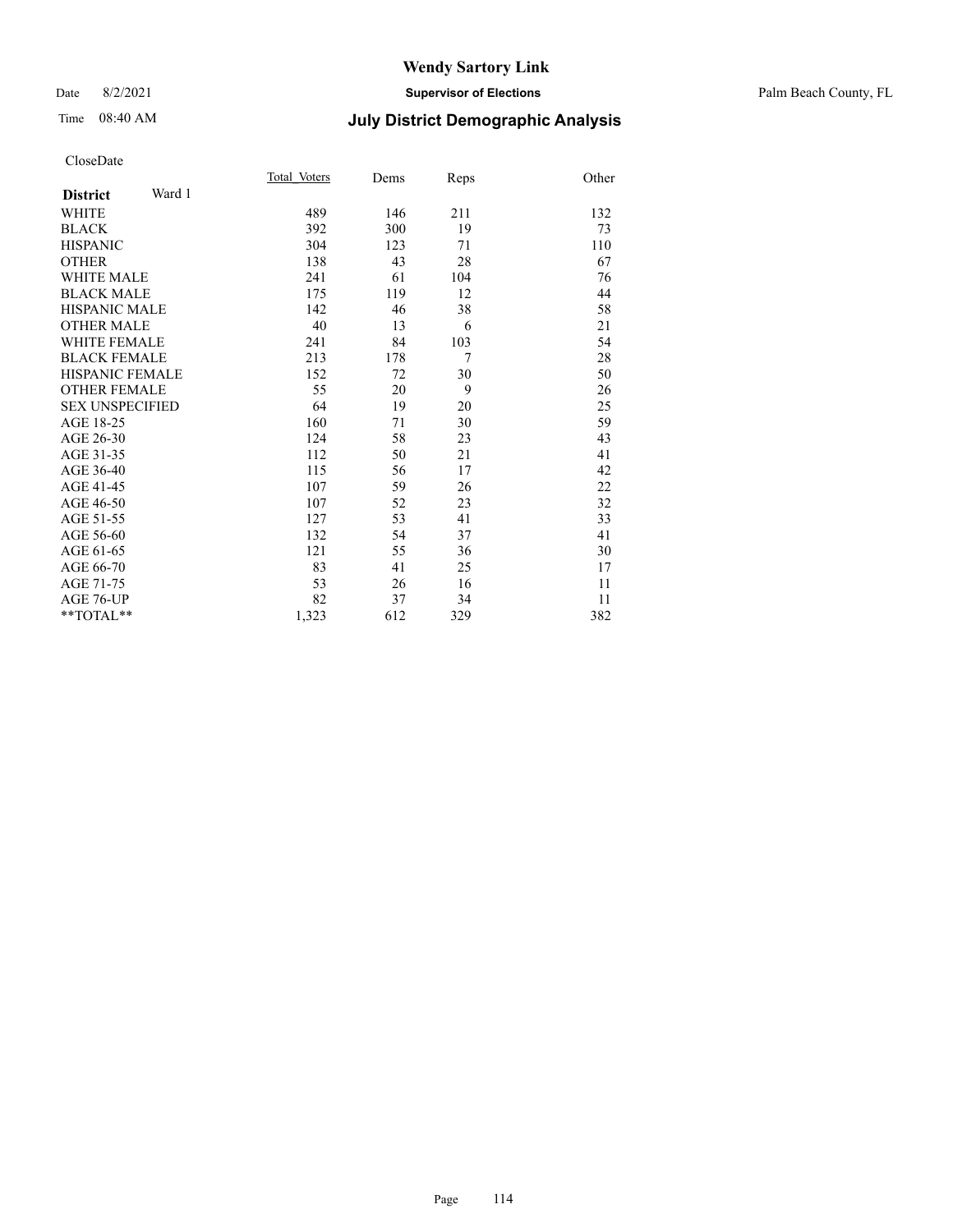### Date 8/2/2021 **Supervisor of Elections** Palm Beach County, FL

# Time 08:40 AM **July District Demographic Analysis**

|                           | Total Voters | Dems | Reps | Other |
|---------------------------|--------------|------|------|-------|
| Ward 1<br><b>District</b> |              |      |      |       |
| <b>WHITE</b>              | 1,611        | 499  | 597  | 515   |
| <b>BLACK</b>              | 120          | 89   | 7    | 24    |
| <b>HISPANIC</b>           | 170          | 70   | 28   | 72    |
| <b>OTHER</b>              | 160          | 49   | 42   | 69    |
| WHITE MALE                | 760          | 195  | 305  | 260   |
| <b>BLACK MALE</b>         | 45           | 29   | 3    | 13    |
| <b>HISPANIC MALE</b>      | 75           | 34   | 12   | 29    |
| <b>OTHER MALE</b>         | 54           | 15   | 15   | 24    |
| WHITE FEMALE              | 834          | 300  | 286  | 248   |
| <b>BLACK FEMALE</b>       | 73           | 60   | 3    | 10    |
| <b>HISPANIC FEMALE</b>    | 87           | 34   | 14   | 39    |
| <b>OTHER FEMALE</b>       | 72           | 23   | 18   | 31    |
| <b>SEX UNSPECIFIED</b>    | 61           | 17   | 18   | 26    |
| AGE 18-25                 | 126          | 45   | 28   | 53    |
| AGE 26-30                 | 146          | 49   | 37   | 60    |
| AGE 31-35                 | 144          | 46   | 38   | 60    |
| AGE 36-40                 | 116          | 38   | 33   | 45    |
| AGE 41-45                 | 136          | 48   | 34   | 54    |
| AGE 46-50                 | 160          | 53   | 48   | 59    |
| AGE 51-55                 | 175          | 60   | 57   | 58    |
| AGE 56-60                 | 213          | 64   | 86   | 63    |
| AGE 61-65                 | 242          | 92   | 88   | 62    |
| AGE 66-70                 | 202          | 77   | 62   | 63    |
| AGE 71-75                 | 148          | 51   | 59   | 38    |
| AGE 76-UP                 | 253          | 84   | 104  | 65    |
| $*$ $TOTAL**$             | 2,061        | 707  | 674  | 680   |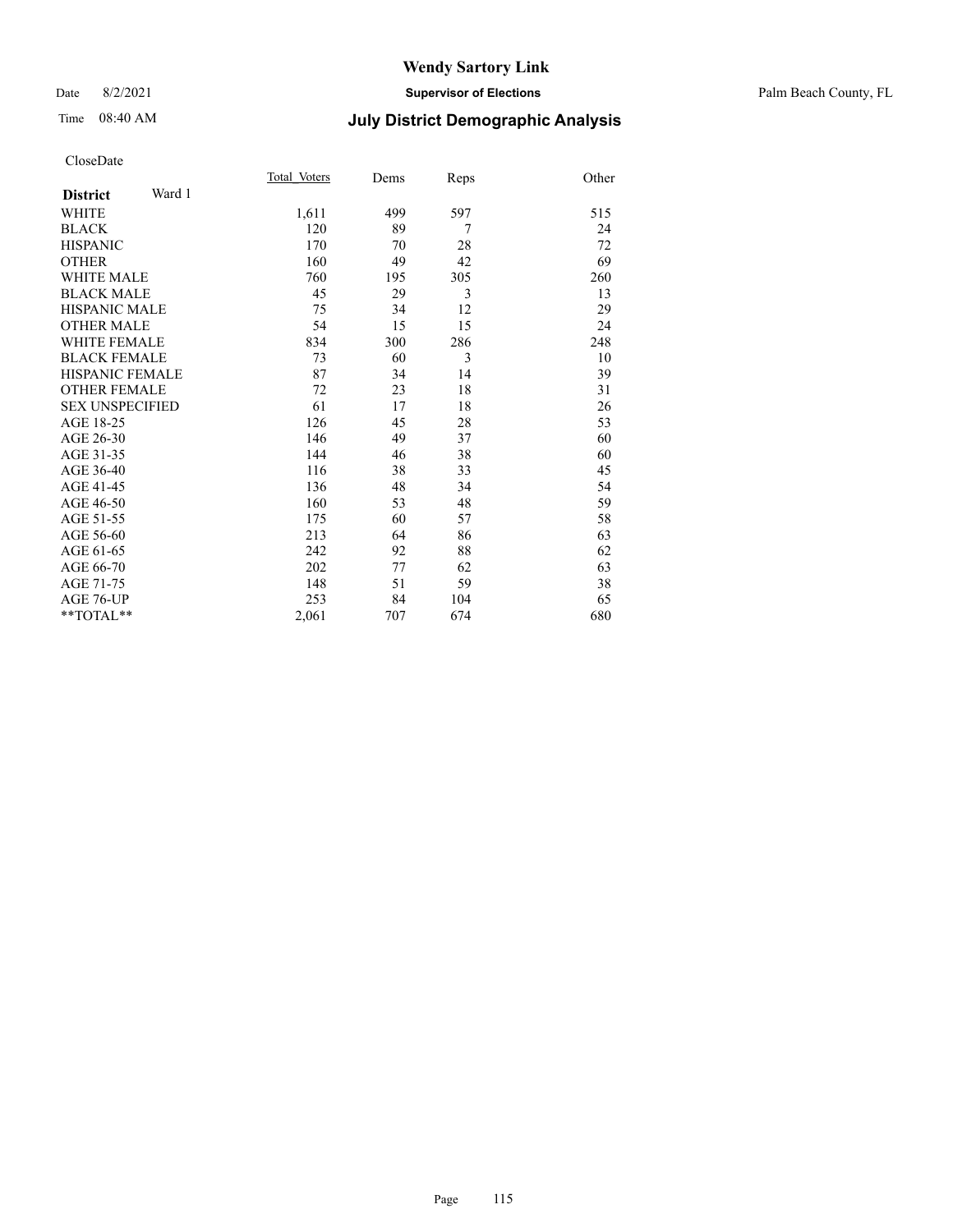# Time 08:40 AM **July District Demographic Analysis**

|                        |        | Total Voters | Dems | Reps           | Other |
|------------------------|--------|--------------|------|----------------|-------|
| <b>District</b>        | Ward 1 |              |      |                |       |
| WHITE                  |        | 2,818        | 727  | 1,335          | 756   |
| <b>BLACK</b>           |        | 18           | 7    | 3              | 8     |
| <b>HISPANIC</b>        |        | 80           | 18   | 37             | 25    |
| <b>OTHER</b>           |        | 168          | 47   | 53             | 68    |
| <b>WHITE MALE</b>      |        | 1,282        | 263  | 634            | 385   |
| <b>BLACK MALE</b>      |        | 10           | 3    | $\overline{2}$ | 5     |
| HISPANIC MALE          |        | 35           | 9    | 18             | 8     |
| <b>OTHER MALE</b>      |        | 47           | 9    | 17             | 21    |
| <b>WHITE FEMALE</b>    |        | 1,506        | 458  | 688            | 360   |
| <b>BLACK FEMALE</b>    |        | 8            | 4    | 1              | 3     |
| <b>HISPANIC FEMALE</b> |        | 44           | 9    | 19             | 16    |
| <b>OTHER FEMALE</b>    |        | 73           | 24   | 26             | 23    |
| <b>SEX UNSPECIFIED</b> |        | 74           | 15   | 23             | 36    |
| AGE 18-25              |        | 128          | 35   | 48             | 45    |
| AGE 26-30              |        | 62           | 14   | 31             | 17    |
| AGE 31-35              |        | 98           | 24   | 35             | 39    |
| AGE 36-40              |        | 106          | 22   | 41             | 43    |
| AGE 41-45              |        | 85           | 16   | 34             | 35    |
| AGE 46-50              |        | 113          | 26   | 44             | 43    |
| AGE 51-55              |        | 194          | 31   | 99             | 64    |
| AGE 56-60              |        | 296          | 77   | 141            | 78    |
| AGE 61-65              |        | 363          | 99   | 169            | 95    |
| AGE 66-70              |        | 393          | 108  | 173            | 112   |
| AGE 71-75              |        | 383          | 104  | 172            | 107   |
| AGE 76-UP              |        | 863          | 243  | 441            | 179   |
| **TOTAL**              |        | 3,084        | 799  | 1,428          | 857   |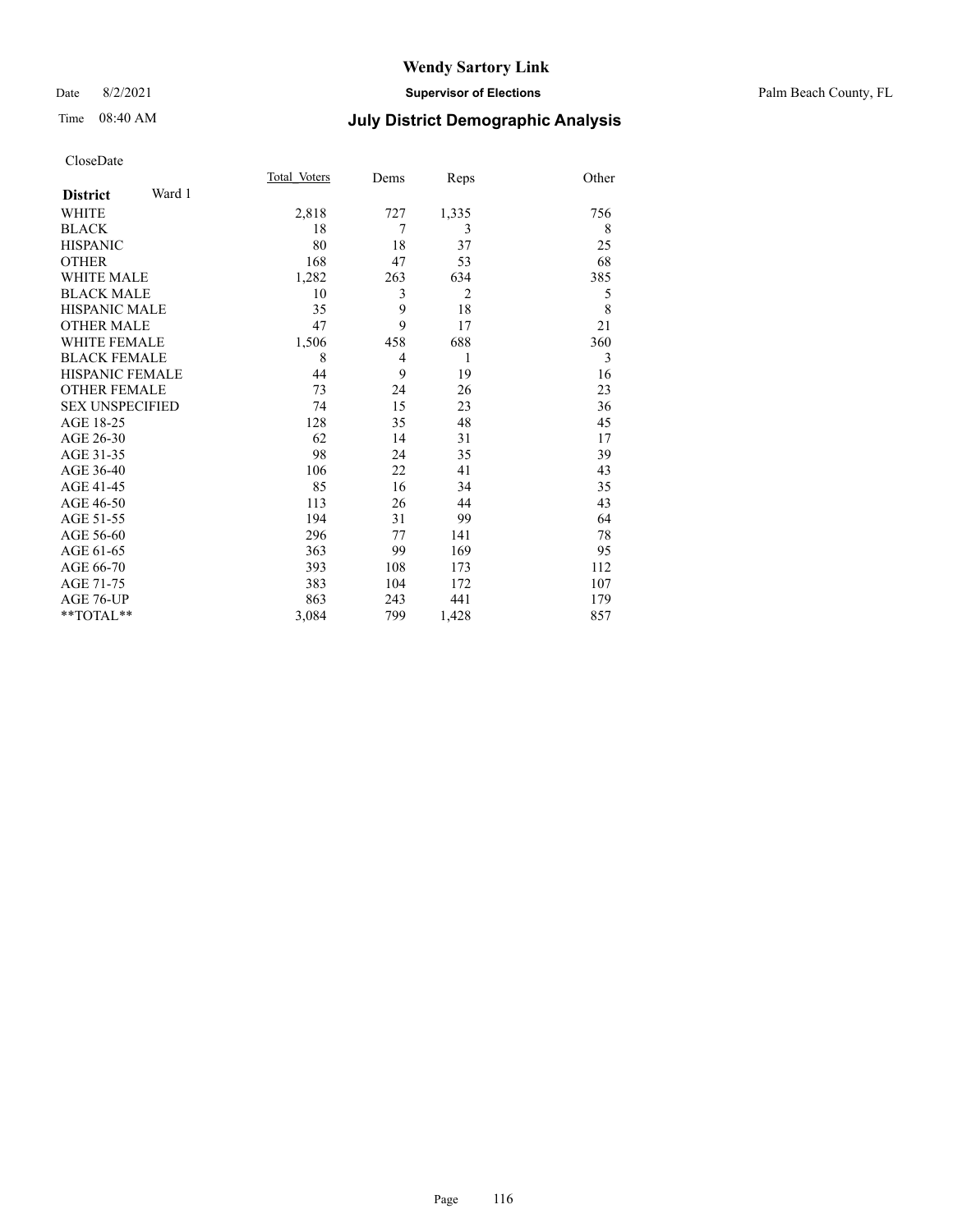### Date 8/2/2021 **Supervisor of Elections** Palm Beach County, FL

# Time 08:40 AM **July District Demographic Analysis**

| CloseDate |
|-----------|
|-----------|

|                           | Total Voters | Dems           | Reps             | Other          |
|---------------------------|--------------|----------------|------------------|----------------|
| Ward 1<br><b>District</b> |              |                |                  |                |
| <b>WHITE</b>              | 363          | 62             | 211              | 90             |
| <b>BLACK</b>              | $\mathbf{0}$ | $\theta$       | $\theta$         | $\theta$       |
| <b>HISPANIC</b>           | 5            | $\theta$       | 4                |                |
| <b>OTHER</b>              | 27           | 9              | 10               | 8              |
| <b>WHITE MALE</b>         | 175          | 16             | 112              | 47             |
| <b>BLACK MALE</b>         | $\mathbf{0}$ | $\theta$       | $\theta$         | $\theta$       |
| <b>HISPANIC MALE</b>      | 0            | $\theta$       | $\boldsymbol{0}$ | $\theta$       |
| <b>OTHER MALE</b>         | 4            | $\overline{2}$ | $\overline{2}$   | $\theta$       |
| <b>WHITE FEMALE</b>       | 186          | 46             | 97               | 43             |
| <b>BLACK FEMALE</b>       | $\mathbf{0}$ | $\overline{0}$ | $\theta$         | $\theta$       |
| <b>HISPANIC FEMALE</b>    | 5            | $\theta$       | 4                | 1              |
| <b>OTHER FEMALE</b>       | 17           | 6              | 5                | 6              |
| <b>SEX UNSPECIFIED</b>    | 8            | 1              | 5                | $\overline{2}$ |
| AGE 18-25                 | 44           | 6              | 21               | 17             |
| AGE 26-30                 | 16           | 3              | 10               | 3              |
| AGE 31-35                 | 12           | $\overline{c}$ | 5                | 5              |
| AGE 36-40                 | 6            | $\overline{c}$ | 4                | $\mathbf{0}$   |
| AGE 41-45                 | 11           | $\overline{4}$ | 5                | $\overline{c}$ |
| AGE 46-50                 | 14           | $\overline{c}$ | $\overline{7}$   | 5              |
| AGE 51-55                 | 41           | $\overline{4}$ | 25               | 12             |
| AGE 56-60                 | 51           | 4              | 31               | 16             |
| AGE 61-65                 | 52           | 14             | 26               | 12             |
| AGE 66-70                 | 32           | 6              | 17               | 9              |
| AGE 71-75                 | 41           | 5              | 25               | 11             |
| AGE 76-UP                 | 75           | 19             | 49               | 7              |
| **TOTAL**                 | 395          | 71             | 225              | 99             |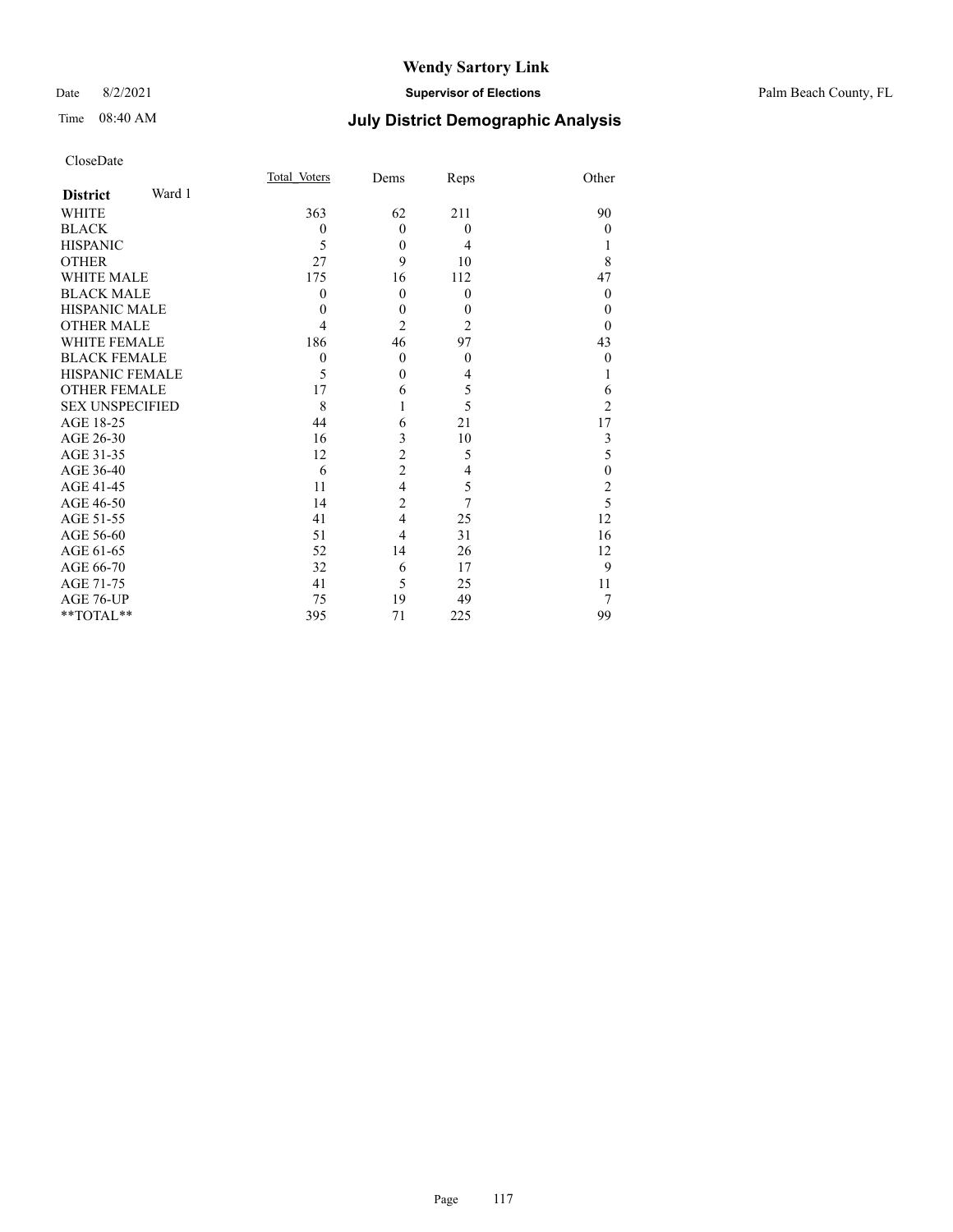### Date 8/2/2021 **Supervisor of Elections** Palm Beach County, FL

# Time 08:40 AM **July District Demographic Analysis**

|                           | Total Voters | Dems   | Reps   | Other  |
|---------------------------|--------------|--------|--------|--------|
| Ward 1<br><b>District</b> |              |        |        |        |
| WHITE                     | 37,868       | 10,154 | 16,627 | 11,087 |
| <b>BLACK</b>              | 600          | 396    | 43     | 161    |
| <b>HISPANIC</b>           | 2,554        | 978    | 664    | 912    |
| <b>OTHER</b>              | 3,214        | 1,024  | 793    | 1,397  |
| <b>WHITE MALE</b>         | 17,760       | 3,822  | 8,337  | 5,601  |
| <b>BLACK MALE</b>         | 294          | 184    | 21     | 89     |
| <b>HISPANIC MALE</b>      | 1,057        | 377    | 287    | 393    |
| <b>OTHER MALE</b>         | 1,102        | 334    | 279    | 489    |
| <b>WHITE FEMALE</b>       | 19,684       | 6,211  | 8,117  | 5,356  |
| <b>BLACK FEMALE</b>       | 298          | 207    | 20     | 71     |
| HISPANIC FEMALE           | 1,436        | 579    | 357    | 500    |
| <b>OTHER FEMALE</b>       | 1,272        | 487    | 302    | 483    |
| <b>SEX UNSPECIFIED</b>    | 1,281        | 329    | 386    | 566    |
| AGE 18-25                 | 3.909        | 1,167  | 1,313  | 1,429  |
| AGE 26-30                 | 2,756        | 827    | 919    | 1,010  |
| AGE 31-35                 | 2,846        | 823    | 964    | 1,059  |
| AGE 36-40                 | 3,049        | 863    | 1,033  | 1,153  |
| AGE 41-45                 | 3,138        | 845    | 1,112  | 1,181  |
| AGE 46-50                 | 3,454        | 865    | 1,380  | 1,209  |
| AGE 51-55                 | 3,981        | 985    | 1,788  | 1,208  |
| AGE 56-60                 | 4,312        | 1,109  | 2,024  | 1,179  |
| AGE 61-65                 | 4,226        | 1,239  | 1,909  | 1,078  |
| AGE 66-70                 | 3,635        | 1,172  | 1,505  | 958    |
| AGE 71-75                 | 3,310        | 1,018  | 1,479  | 813    |
| AGE 76-UP                 | 5,620        | 1,639  | 2,701  | 1,280  |
| $*$ $TOTAL**$             | 44,236       | 12,552 | 18,127 | 13,557 |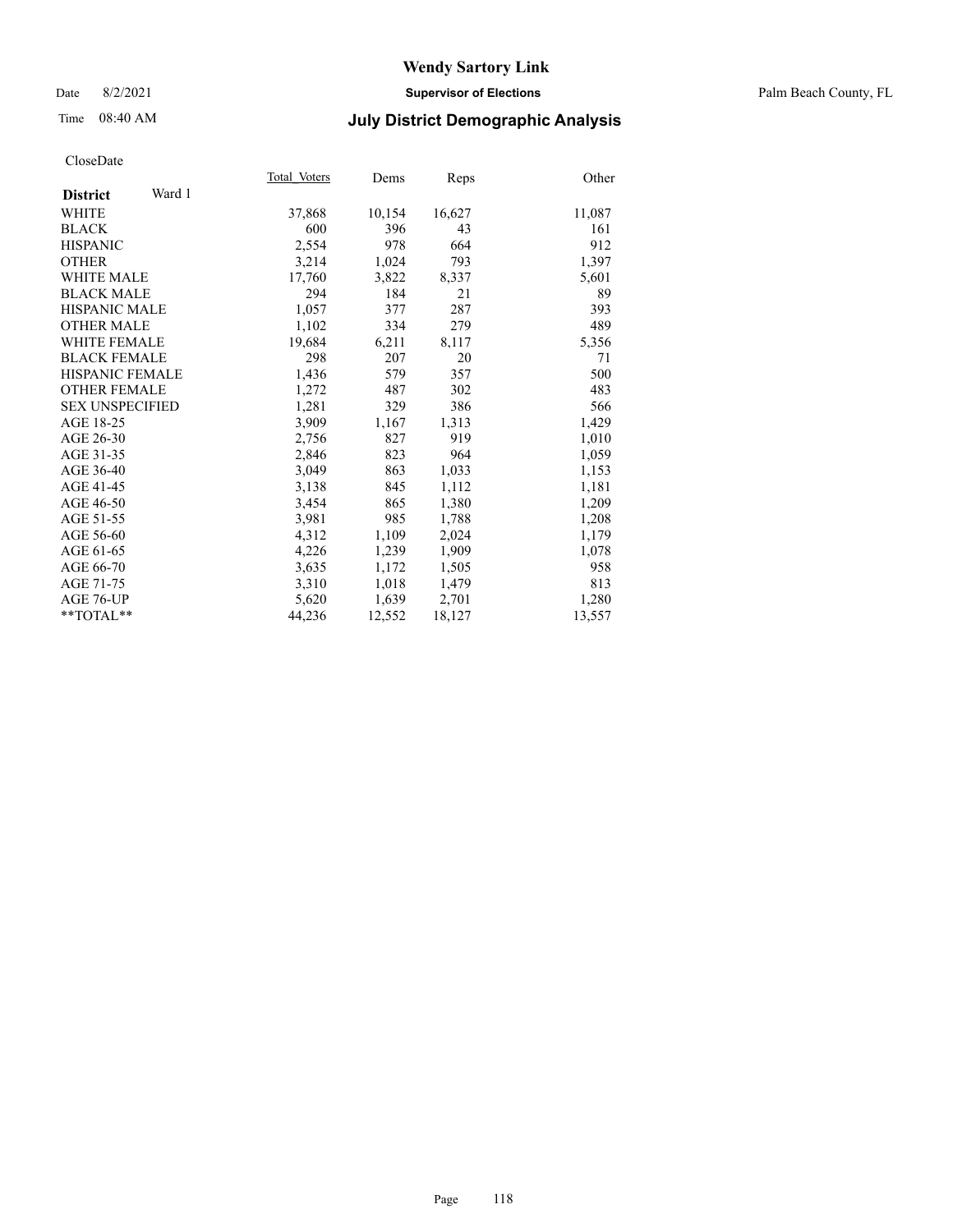### Date 8/2/2021 **Supervisor of Elections** Palm Beach County, FL

# Time 08:40 AM **July District Demographic Analysis**

|                           | Total Voters | Dems  | Reps  | Other |
|---------------------------|--------------|-------|-------|-------|
| Ward 1<br><b>District</b> |              |       |       |       |
| WHITE                     | 4,200        | 1,445 | 1,472 | 1,283 |
| <b>BLACK</b>              | 1,213        | 899   | 38    | 276   |
| <b>HISPANIC</b>           | 924          | 411   | 145   | 368   |
| <b>OTHER</b>              | 583          | 240   | 93    | 250   |
| <b>WHITE MALE</b>         | 2,067        | 598   | 780   | 689   |
| <b>BLACK MALE</b>         | 559          | 399   | 27    | 133   |
| <b>HISPANIC MALE</b>      | 399          | 162   | 80    | 157   |
| <b>OTHER MALE</b>         | 202          | 83    | 33    | 86    |
| <b>WHITE FEMALE</b>       | 2,073        | 831   | 674   | 568   |
| <b>BLACK FEMALE</b>       | 629          | 488   | 9     | 132   |
| <b>HISPANIC FEMALE</b>    | 501          | 237   | 63    | 201   |
| <b>OTHER FEMALE</b>       | 229          | 117   | 37    | 75    |
| <b>SEX UNSPECIFIED</b>    | 258          | 79    | 44    | 135   |
| AGE 18-25                 | 706          | 297   | 117   | 292   |
| AGE 26-30                 | 647          | 253   | 128   | 266   |
| AGE 31-35                 | 623          | 279   | 106   | 238   |
| AGE 36-40                 | 523          | 227   | 96    | 200   |
| AGE 41-45                 | 496          | 231   | 94    | 171   |
| AGE 46-50                 | 508          | 204   | 133   | 171   |
| AGE 51-55                 | 588          | 240   | 177   | 171   |
| AGE 56-60                 | 754          | 313   | 236   | 205   |
| AGE 61-65                 | 659          | 285   | 199   | 175   |
| AGE 66-70                 | 488          | 244   | 149   | 95    |
| AGE 71-75                 | 335          | 168   | 104   | 63    |
| AGE 76-UP                 | 593          | 254   | 209   | 130   |
| $*$ $TOTAL**$             | 6,920        | 2,995 | 1,748 | 2,177 |
|                           |              |       |       |       |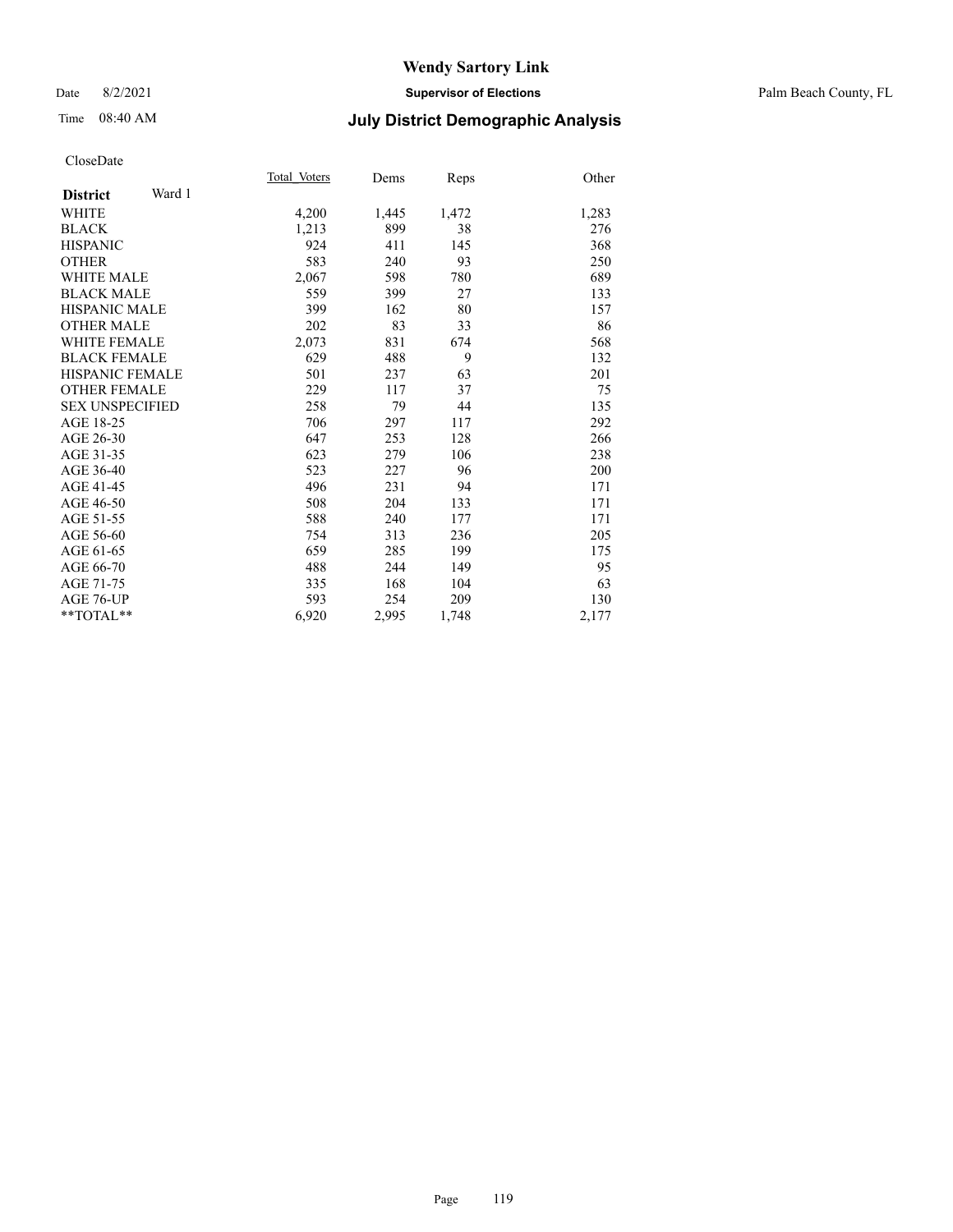### Date 8/2/2021 **Supervisor of Elections** Palm Beach County, FL

# Time 08:40 AM **July District Demographic Analysis**

|                           | Total Voters | Dems  | Reps         | Other |
|---------------------------|--------------|-------|--------------|-------|
| Ward 1<br><b>District</b> |              |       |              |       |
| WHITE                     | 2,050        | 746   | 849          | 455   |
| <b>BLACK</b>              | 82           | 58    | 1            | 23    |
| <b>HISPANIC</b>           | 492          | 161   | 196          | 135   |
| <b>OTHER</b>              | 169          | 53    | 42           | 74    |
| <b>WHITE MALE</b>         | 967          | 294   | 435          | 238   |
| <b>BLACK MALE</b>         | 38           | 23    | 1            | 14    |
| <b>HISPANIC MALE</b>      | 213          | 66    | 86           | 61    |
| <b>OTHER MALE</b>         | 54           | 18    | 16           | 20    |
| <b>WHITE FEMALE</b>       | 1,061        | 447   | 408          | 206   |
| <b>BLACK FEMALE</b>       | 44           | 35    | $\mathbf{0}$ | 9     |
| HISPANIC FEMALE           | 267          | 91    | 105          | 71    |
| <b>OTHER FEMALE</b>       | 61           | 20    | 14           | 27    |
| <b>SEX UNSPECIFIED</b>    | 85           | 22    | 22           | 41    |
| AGE 18-25                 | 236          | 78    | 71           | 87    |
| AGE 26-30                 | 151          | 46    | 59           | 46    |
| AGE 31-35                 | 208          | 54    | 80           | 74    |
| AGE 36-40                 | 219          | 77    | 72           | 70    |
| AGE 41-45                 | 232          | 83    | 71           | 78    |
| AGE 46-50                 | 231          | 84    | 80           | 67    |
| AGE 51-55                 | 253          | 83    | 113          | 57    |
| AGE 56-60                 | 289          | 96    | 130          | 63    |
| AGE 61-65                 | 256          | 96    | 116          | 44    |
| AGE 66-70                 | 244          | 116   | 90           | 38    |
| AGE 71-75                 | 202          | 88    | 85           | 29    |
| AGE 76-UP                 | 272          | 117   | 121          | 34    |
| $*$ $TOTAL**$             | 2,793        | 1,018 | 1,088        | 687   |
|                           |              |       |              |       |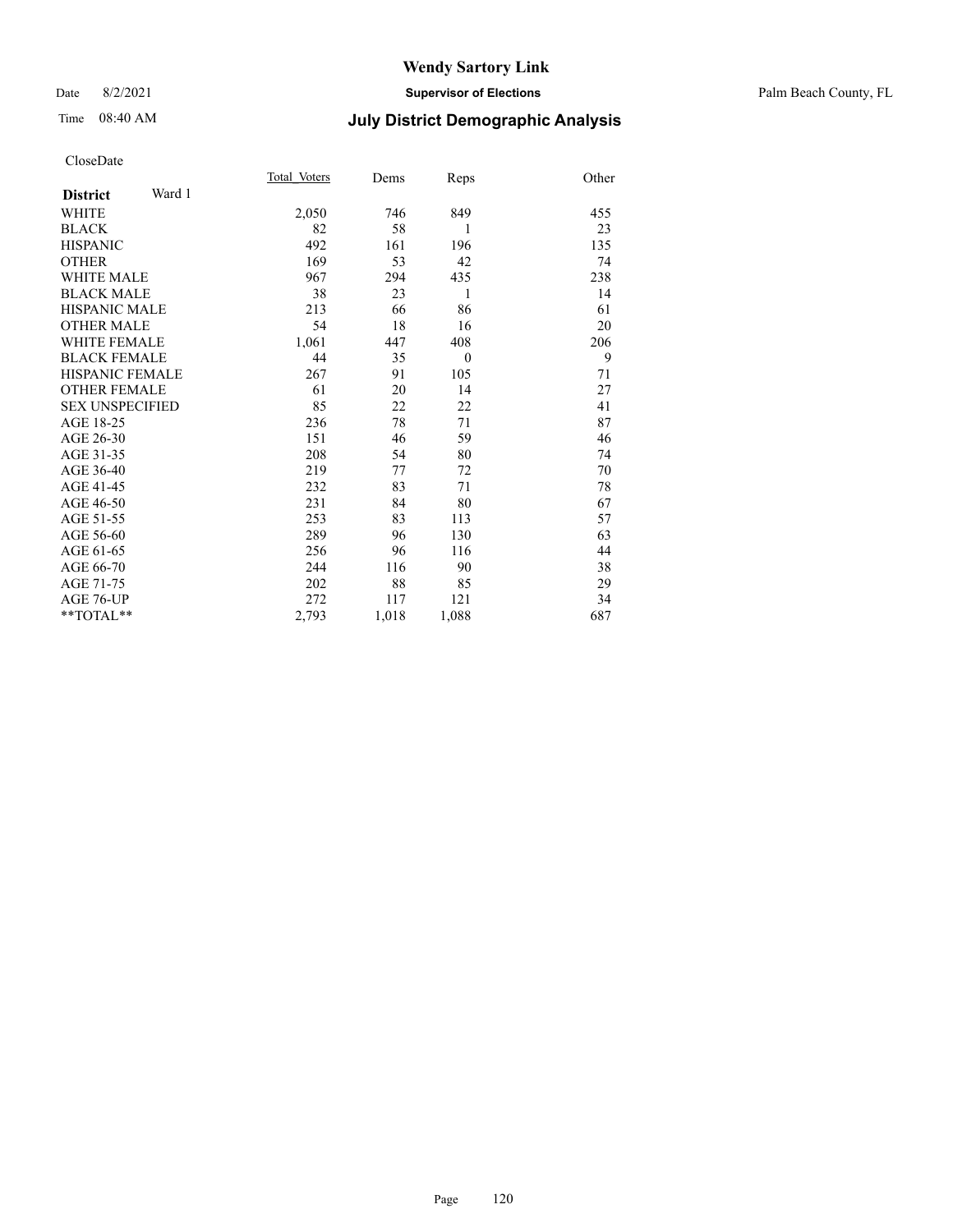### Date 8/2/2021 **Supervisor of Elections** Palm Beach County, FL

# Time 08:40 AM **July District Demographic Analysis**

|                           | Total Voters | Dems | Reps | Other |
|---------------------------|--------------|------|------|-------|
| Ward 1<br><b>District</b> |              |      |      |       |
| <b>WHITE</b>              | 1,834        | 505  | 808  | 521   |
| <b>BLACK</b>              | 78           | 53   | 10   | 15    |
| <b>HISPANIC</b>           | 207          | 69   | 57   | 81    |
| <b>OTHER</b>              | 182          | 46   | 54   | 82    |
| WHITE MALE                | 887          | 214  | 419  | 254   |
| <b>BLACK MALE</b>         | 40           | 24   | 7    | 9     |
| <b>HISPANIC MALE</b>      | 101          | 29   | 27   | 45    |
| <b>OTHER MALE</b>         | 73           | 17   | 21   | 35    |
| WHITE FEMALE              | 922          | 285  | 378  | 259   |
| <b>BLACK FEMALE</b>       | 38           | 29   | 3    | 6     |
| <b>HISPANIC FEMALE</b>    | 99           | 40   | 27   | 32    |
| <b>OTHER FEMALE</b>       | 67           | 20   | 21   | 26    |
| <b>SEX UNSPECIFIED</b>    | 74           | 15   | 26   | 33    |
| AGE 18-25                 | 219          | 52   | 76   | 91    |
| AGE 26-30                 | 146          | 41   | 54   | 51    |
| AGE 31-35                 | 190          | 54   | 59   | 77    |
| AGE 36-40                 | 154          | 34   | 64   | 56    |
| AGE 41-45                 | 132          | 29   | 53   | 50    |
| AGE 46-50                 | 165          | 47   | 61   | 57    |
| AGE 51-55                 | 199          | 49   | 92   | 58    |
| AGE 56-60                 | 271          | 76   | 113  | 82    |
| AGE 61-65                 | 248          | 78   | 110  | 60    |
| AGE 66-70                 | 217          | 71   | 101  | 45    |
| AGE 71-75                 | 155          | 65   | 52   | 38    |
| AGE 76-UP                 | 205          | 77   | 94   | 34    |
| $*$ $TOTAL**$             | 2,301        | 673  | 929  | 699   |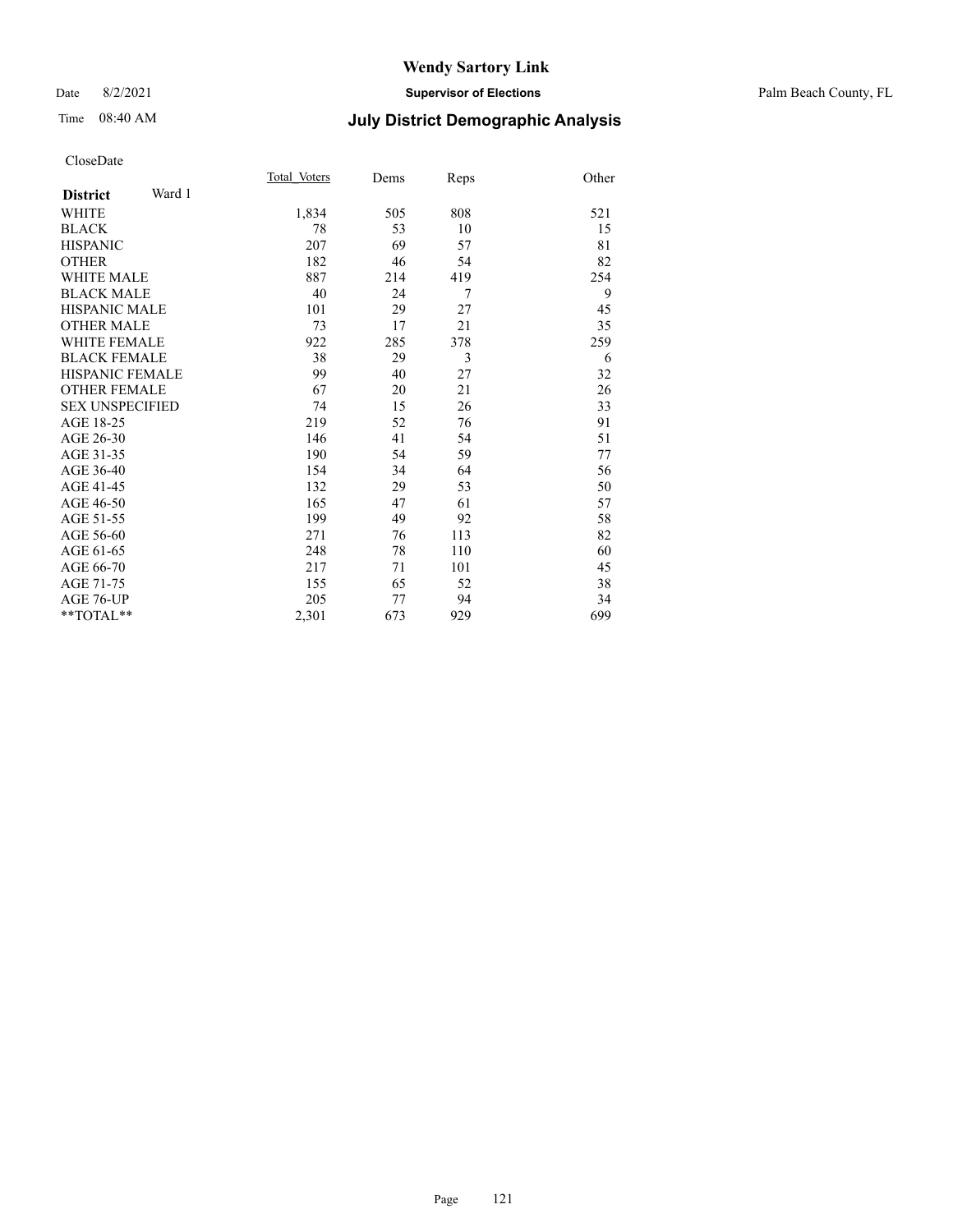### Date 8/2/2021 **Supervisor of Elections** Palm Beach County, FL

# Time 08:40 AM **July District Demographic Analysis**

|                        | Total Voters |       |      |       |
|------------------------|--------------|-------|------|-------|
| Ward 1                 |              | Dems  | Reps | Other |
| <b>District</b>        |              |       |      |       |
| WHITE                  | 2,082        | 662   | 771  | 649   |
| <b>BLACK</b>           | 2,165        | 1,670 | 70   | 425   |
| <b>HISPANIC</b>        | 263          | 116   | 47   | 100   |
| <b>OTHER</b>           | 479          | 207   | 79   | 193   |
| WHITE MALE             | 1,037        | 280   | 408  | 349   |
| <b>BLACK MALE</b>      | 938          | 683   | 35   | 220   |
| <b>HISPANIC MALE</b>   | 109          | 50    | 22   | 37    |
| <b>OTHER MALE</b>      | 161          | 67    | 34   | 60    |
| <b>WHITE FEMALE</b>    | 1,013        | 370   | 354  | 289   |
| <b>BLACK FEMALE</b>    | 1,190        | 961   | 34   | 195   |
| <b>HISPANIC FEMALE</b> | 148          | 62    | 24   | 62    |
| <b>OTHER FEMALE</b>    | 206          | 104   | 23   | 79    |
| <b>SEX UNSPECIFIED</b> | 180          | 74    | 31   | 75    |
| AGE 18-25              | 491          | 265   | 42   | 184   |
| AGE 26-30              | 507          | 275   | 58   | 174   |
| AGE 31-35              | 492          | 269   | 69   | 154   |
| AGE 36-40              | 421          | 230   | 69   | 122   |
| AGE 41-45              | 363          | 187   | 49   | 127   |
| AGE 46-50              | 356          | 187   | 73   | 96    |
| AGE 51-55              | 406          | 202   | 89   | 115   |
| AGE 56-60              | 463          | 241   | 115  | 107   |
| AGE 61-65              | 496          | 298   | 112  | 86    |
| AGE 66-70              | 372          | 187   | 102  | 83    |
| AGE 71-75              | 265          | 145   | 70   | 50    |
| AGE 76-UP              | 357          | 169   | 119  | 69    |
| $*$ $TOTAL**$          | 4,989        | 2,655 | 967  | 1,367 |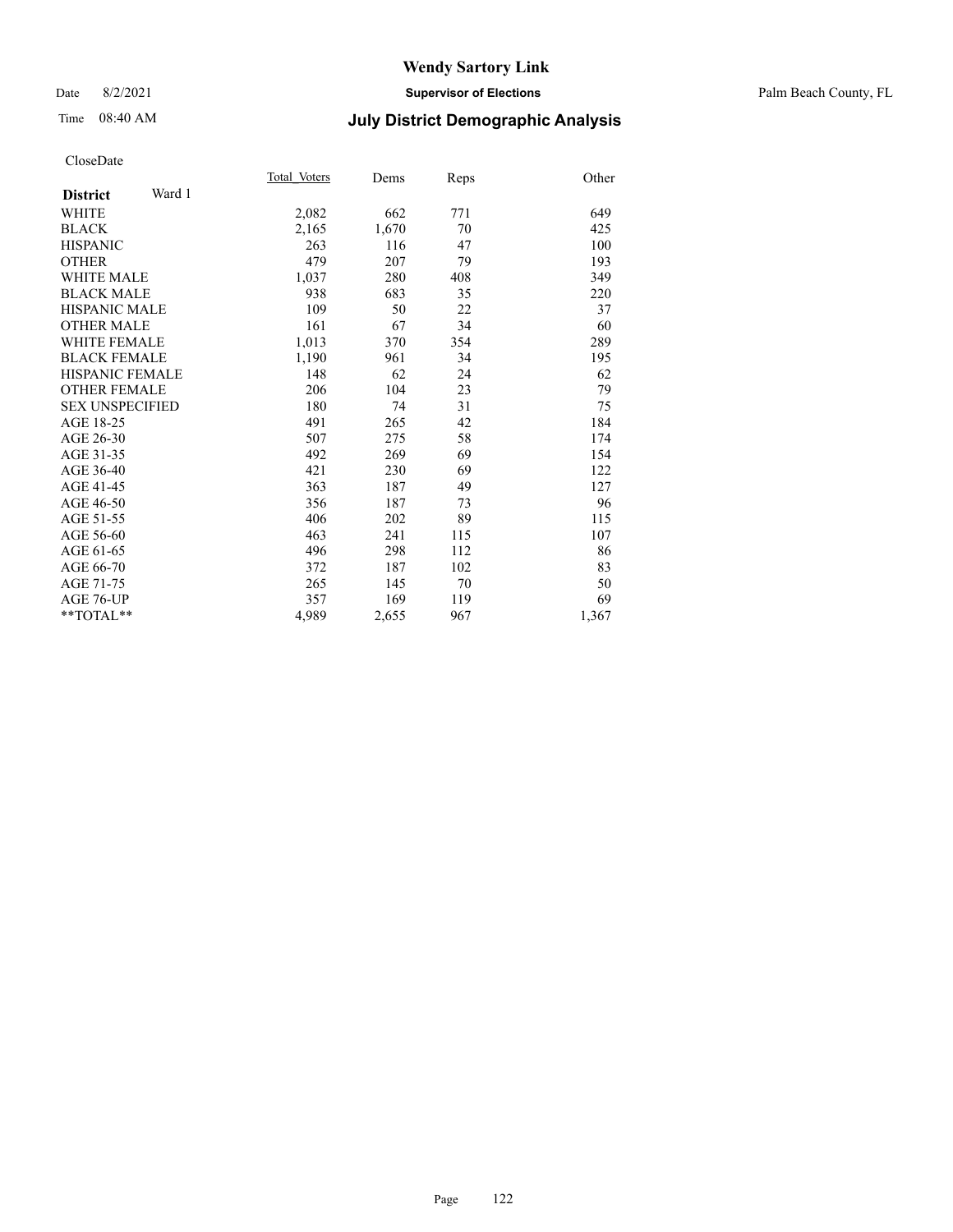### Date 8/2/2021 **Supervisor of Elections** Palm Beach County, FL

# Time 08:40 AM **July District Demographic Analysis**

|                           | Total Voters | Dems  | Reps  | Other |
|---------------------------|--------------|-------|-------|-------|
| Ward 1<br><b>District</b> |              |       |       |       |
| <b>WHITE</b>              | 9,425        | 3,964 | 2,604 | 2,857 |
| <b>BLACK</b>              | 3,135        | 2,344 | 105   | 686   |
| <b>HISPANIC</b>           | 3,457        | 1,559 | 577   | 1,321 |
| <b>OTHER</b>              | 1,534        | 661   | 163   | 710   |
| WHITE MALE                | 4,584        | 1,680 | 1,394 | 1,510 |
| <b>BLACK MALE</b>         | 1,420        | 1,019 | 65    | 336   |
| <b>HISPANIC MALE</b>      | 1,587        | 675   | 303   | 609   |
| <b>OTHER MALE</b>         | 563          | 240   | 61    | 262   |
| <b>WHITE FEMALE</b>       | 4,700        | 2,234 | 1,174 | 1,292 |
| <b>BLACK FEMALE</b>       | 1,651        | 1,280 | 37    | 334   |
| <b>HISPANIC FEMALE</b>    | 1,770        | 847   | 258   | 665   |
| <b>OTHER FEMALE</b>       | 564          | 276   | 76    | 212   |
| <b>SEX UNSPECIFIED</b>    | 704          | 271   | 81    | 352   |
| AGE 18-25                 | 1,829        | 871   | 216   | 742   |
| AGE 26-30                 | 1,557        | 709   | 231   | 617   |
| AGE 31-35                 | 1,715        | 823   | 242   | 650   |
| AGE 36-40                 | 1,496        | 721   | 248   | 527   |
| AGE 41-45                 | 1,209        | 574   | 188   | 447   |
| AGE 46-50                 | 1,281        | 595   | 236   | 450   |
| AGE 51-55                 | 1,500        | 705   | 312   | 483   |
| AGE 56-60                 | 1,716        | 817   | 427   | 472   |
| AGE 61-65                 | 1,628        | 837   | 398   | 393   |
| AGE 66-70                 | 1,280        | 682   | 290   | 308   |
| AGE 71-75                 | 957          | 510   | 231   | 216   |
| AGE 76-UP                 | 1.383        | 684   | 430   | 269   |
| $*$ $TOTAL**$             | 17,551       | 8,528 | 3,449 | 5,574 |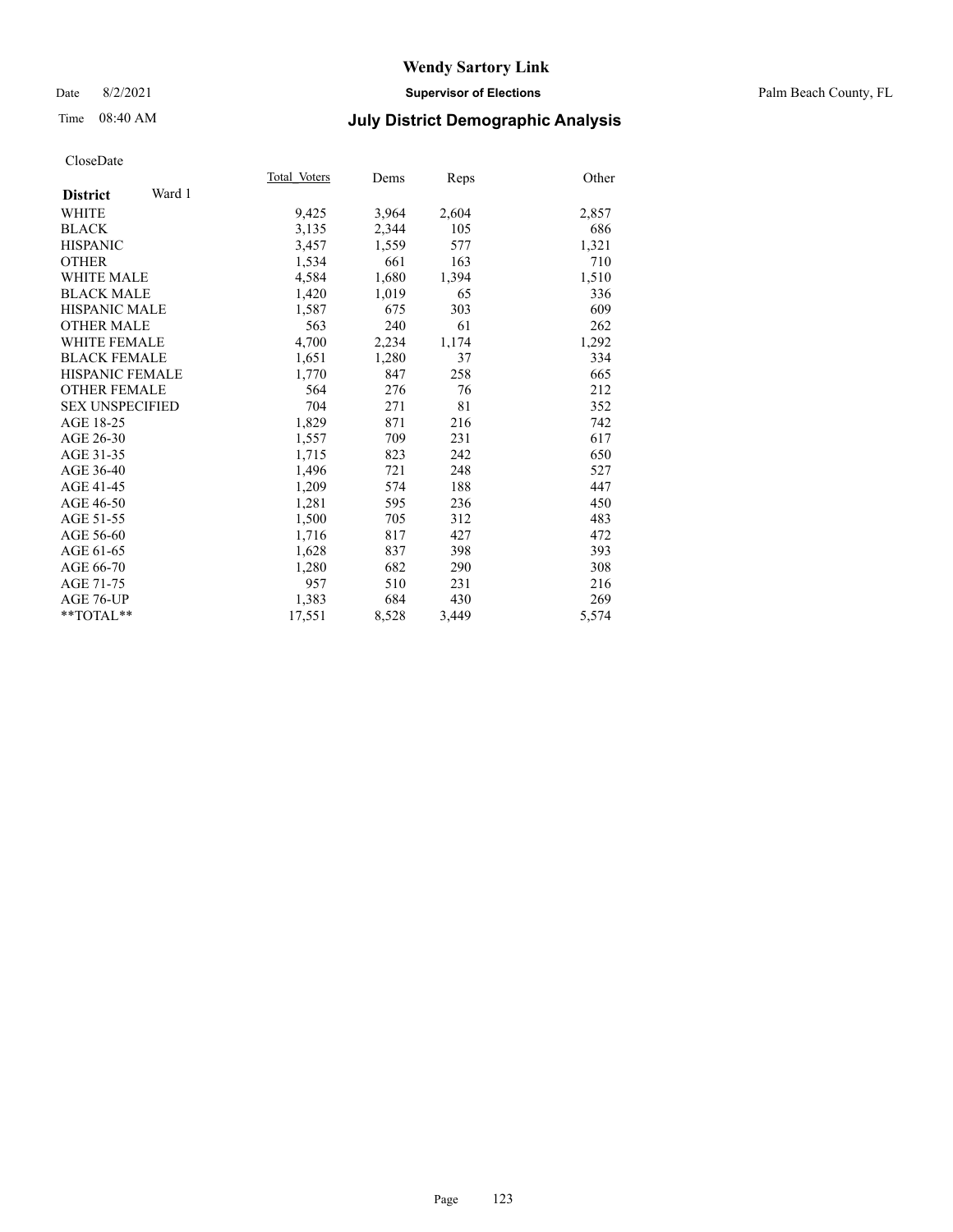### Date 8/2/2021 **Supervisor of Elections** Palm Beach County, FL

# Time 08:40 AM **July District Demographic Analysis**

| CloseDate |
|-----------|
|-----------|

|                        |        | Total Voters | Dems           | Reps           | Other                   |
|------------------------|--------|--------------|----------------|----------------|-------------------------|
| <b>District</b>        | Ward 1 |              |                |                |                         |
| <b>WHITE</b>           |        | 345          | 66             | 190            | 89                      |
| <b>BLACK</b>           |        | 6            | 3              | 1              | $\overline{2}$          |
| <b>HISPANIC</b>        |        | 6            | $\overline{c}$ | 2              | $\overline{2}$          |
| <b>OTHER</b>           |        | 20           | $\overline{5}$ | 6              | 9                       |
| <b>WHITE MALE</b>      |        | 178          | 27             | 102            | 49                      |
| <b>BLACK MALE</b>      |        | 3            | 1              | 1              | 1                       |
| <b>HISPANIC MALE</b>   |        |              |                | $\theta$       | $\theta$                |
| <b>OTHER MALE</b>      |        | 8            |                | $\overline{2}$ | 5                       |
| <b>WHITE FEMALE</b>    |        | 161          | 38             | 85             | 38                      |
| <b>BLACK FEMALE</b>    |        | 3            | $\overline{2}$ | $\theta$       | 1                       |
| <b>HISPANIC FEMALE</b> |        | 5            | 1              | 2              | 2                       |
| <b>OTHER FEMALE</b>    |        | 7            | 1              | 3              | $\overline{\mathbf{3}}$ |
| <b>SEX UNSPECIFIED</b> |        | 9            | $\overline{2}$ | 4              | $\overline{\mathbf{3}}$ |
| AGE 18-25              |        | 20           | 6              | 7              | 7                       |
| AGE 26-30              |        | 7            | 1              | 5              | 1                       |
| AGE 31-35              |        | 6            |                | $\theta$       | 5                       |
| AGE 36-40              |        | 7            | 1              | 4              | $\overline{2}$          |
| AGE 41-45              |        | 11           | 4              | 7              | $\theta$                |
| AGE 46-50              |        | 26           | 4              | 10             | 12                      |
| AGE 51-55              |        | 15           | 3              | 9              | 3                       |
| AGE 56-60              |        | 40           | 5              | 29             | 6                       |
| AGE 61-65              |        | 51           | 9              | 31             | 11                      |
| AGE 66-70              |        | 51           | 11             | 19             | 21                      |
| AGE 71-75              |        | 42           | 7              | 24             | 11                      |
| AGE 76-UP              |        | 101          | 24             | 54             | 23                      |
| **TOTAL**              |        | 377          | 76             | 199            | 102                     |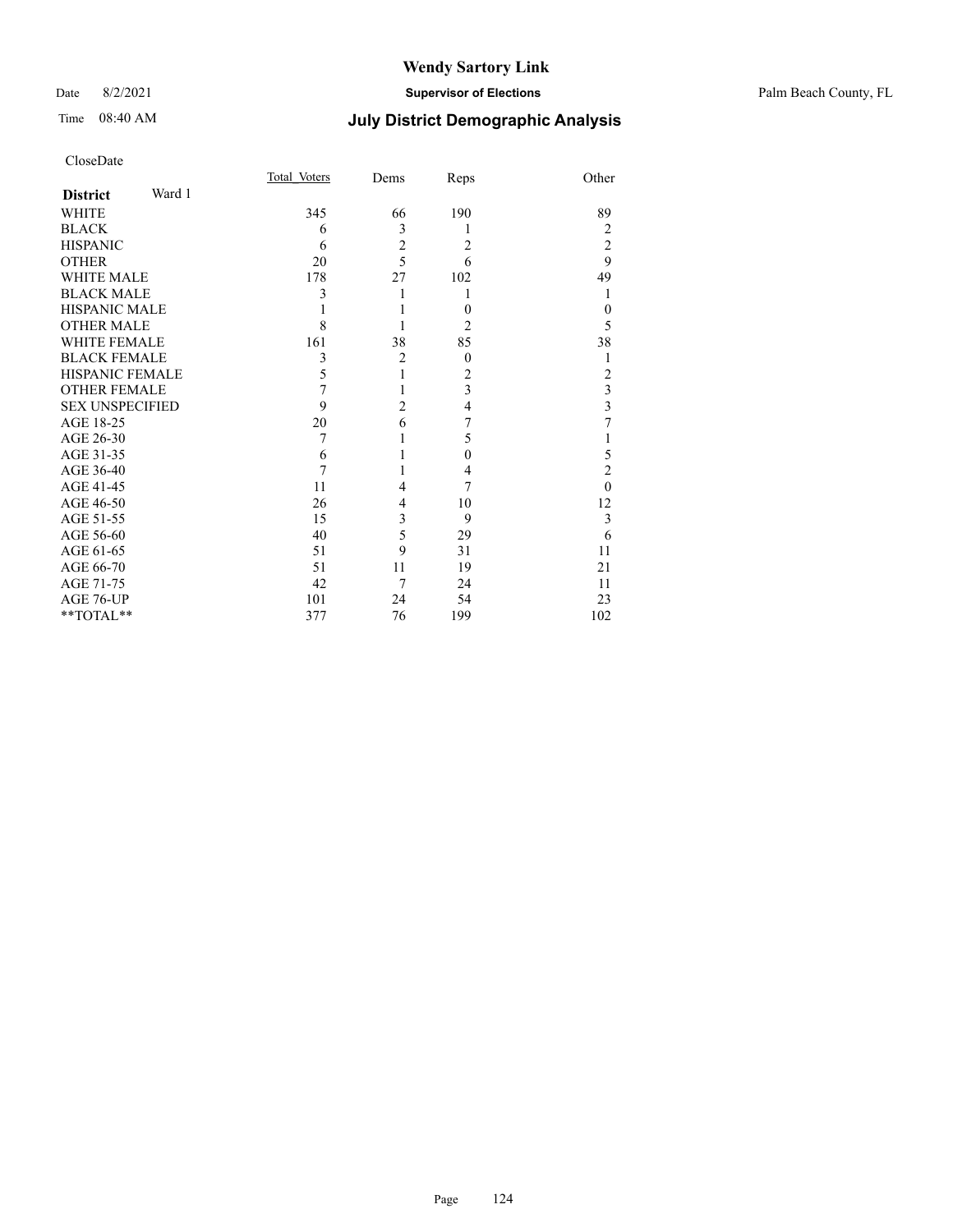### Date 8/2/2021 **Supervisor of Elections** Palm Beach County, FL

# Time 08:40 AM **July District Demographic Analysis**

| CloseDate |
|-----------|
|-----------|

|                        |        | Total Voters | Dems           | Reps           | Other          |
|------------------------|--------|--------------|----------------|----------------|----------------|
| <b>District</b>        | Ward 1 |              |                |                |                |
| <b>WHITE</b>           |        | 81           | 34             | 19             | 28             |
| <b>BLACK</b>           |        | 752          | 622            | 12             | 118            |
| <b>HISPANIC</b>        |        | 39           | 16             | 6              | 17             |
| <b>OTHER</b>           |        | 68           | 41             | 3              | 24             |
| <b>WHITE MALE</b>      |        | 41           | 13             | 12             | 16             |
| <b>BLACK MALE</b>      |        | 297          | 224            | 4              | 69             |
| <b>HISPANIC MALE</b>   |        | 13           | $\overline{2}$ | 3              | 8              |
| <b>OTHER MALE</b>      |        | 25           | 16             | $\mathbf{1}$   | $\,$ 8 $\,$    |
| <b>WHITE FEMALE</b>    |        | 38           | 19             | 7              | 12             |
| <b>BLACK FEMALE</b>    |        | 446          | 389            | 8              | 49             |
| <b>HISPANIC FEMALE</b> |        | 23           | 13             | 3              | 7              |
| <b>OTHER FEMALE</b>    |        | 29           | 18             | $\overline{2}$ | 9              |
| <b>SEX UNSPECIFIED</b> |        | 28           | 19             | $\mathbf{0}$   | 9              |
| AGE 18-25              |        | 123          | 73             | 4              | 46             |
| AGE 26-30              |        | 118          | 77             | 8              | 33             |
| AGE 31-35              |        | 134          | 98             | $\overline{c}$ | 34             |
| AGE 36-40              |        | 91           | 69             | 3              | 19             |
| AGE 41-45              |        | 62           | 47             | $\overline{c}$ | 13             |
| AGE 46-50              |        | 58           | 44             | $\overline{4}$ | 10             |
| AGE 51-55              |        | 79           | 72             | 1              | 6              |
| AGE 56-60              |        | 66           | 56             | $\overline{2}$ | $\,$ $\,$      |
| AGE 61-65              |        | 62           | 53             | 1              | $\,$ $\,$      |
| AGE 66-70              |        | 49           | 41             | 5              | $rac{3}{5}$    |
| AGE 71-75              |        | 47           | 39             | 3              |                |
| AGE 76-UP              |        | 51           | 44             | 5              | $\overline{c}$ |
| **TOTAL**              |        | 940          | 713            | 40             | 187            |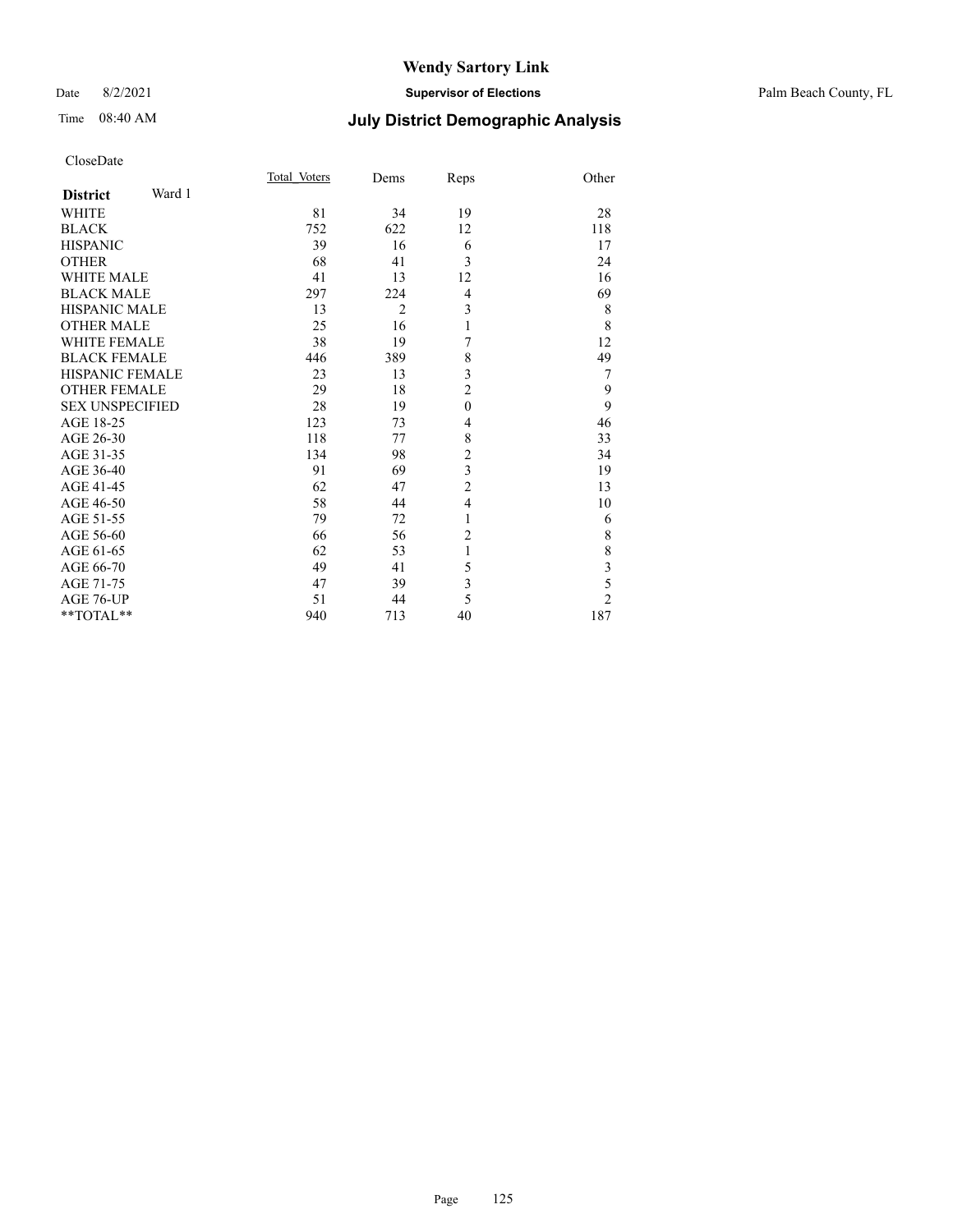### Date 8/2/2021 **Supervisor of Elections** Palm Beach County, FL

# Time 08:40 AM **July District Demographic Analysis**

|                        |        | Total Voters | Dems  | Reps  | Other |
|------------------------|--------|--------------|-------|-------|-------|
| <b>District</b>        | Ward 1 |              |       |       |       |
| <b>WHITE</b>           |        | 9,153        | 2,487 | 4,229 | 2,437 |
| <b>BLACK</b>           |        | 190          | 137   | 13    | 40    |
| <b>HISPANIC</b>        |        | 503          | 184   | 144   | 175   |
| <b>OTHER</b>           |        | 596          | 170   | 191   | 235   |
| <b>WHITE MALE</b>      |        | 4,349        | 1,002 | 2,114 | 1,233 |
| <b>BLACK MALE</b>      |        | 91           | 65    | 7     | 19    |
| <b>HISPANIC MALE</b>   |        | 214          | 67    | 69    | 78    |
| <b>OTHER MALE</b>      |        | 192          | 43    | 69    | 80    |
| <b>WHITE FEMALE</b>    |        | 4,693        | 1,449 | 2,065 | 1,179 |
| <b>BLACK FEMALE</b>    |        | 98           | 71    | 6     | 21    |
| <b>HISPANIC FEMALE</b> |        | 276          | 113   | 72    | 91    |
| <b>OTHER FEMALE</b>    |        | 247          | 86    | 82    | 79    |
| <b>SEX UNSPECIFIED</b> |        | 279          | 81    | 91    | 107   |
| AGE 18-25              |        | 709          | 207   | 263   | 239   |
| AGE 26-30              |        | 575          | 158   | 217   | 200   |
| AGE 31-35              |        | 641          | 173   | 245   | 223   |
| AGE 36-40              |        | 615          | 153   | 230   | 232   |
| AGE 41-45              |        | 533          | 167   | 192   | 174   |
| AGE 46-50              |        | 655          | 159   | 277   | 219   |
| AGE 51-55              |        | 788          | 181   | 375   | 232   |
| AGE 56-60              |        | 1,070        | 295   | 527   | 248   |
| AGE 61-65              |        | 1,095        | 338   | 511   | 246   |
| AGE 66-70              |        | 1,034        | 339   | 443   | 252   |
| AGE 71-75              |        | 897          | 288   | 387   | 222   |
| AGE 76-UP              |        | 1,830        | 520   | 910   | 400   |
| $*$ $TOTAL**$          |        | 10,442       | 2,978 | 4,577 | 2,887 |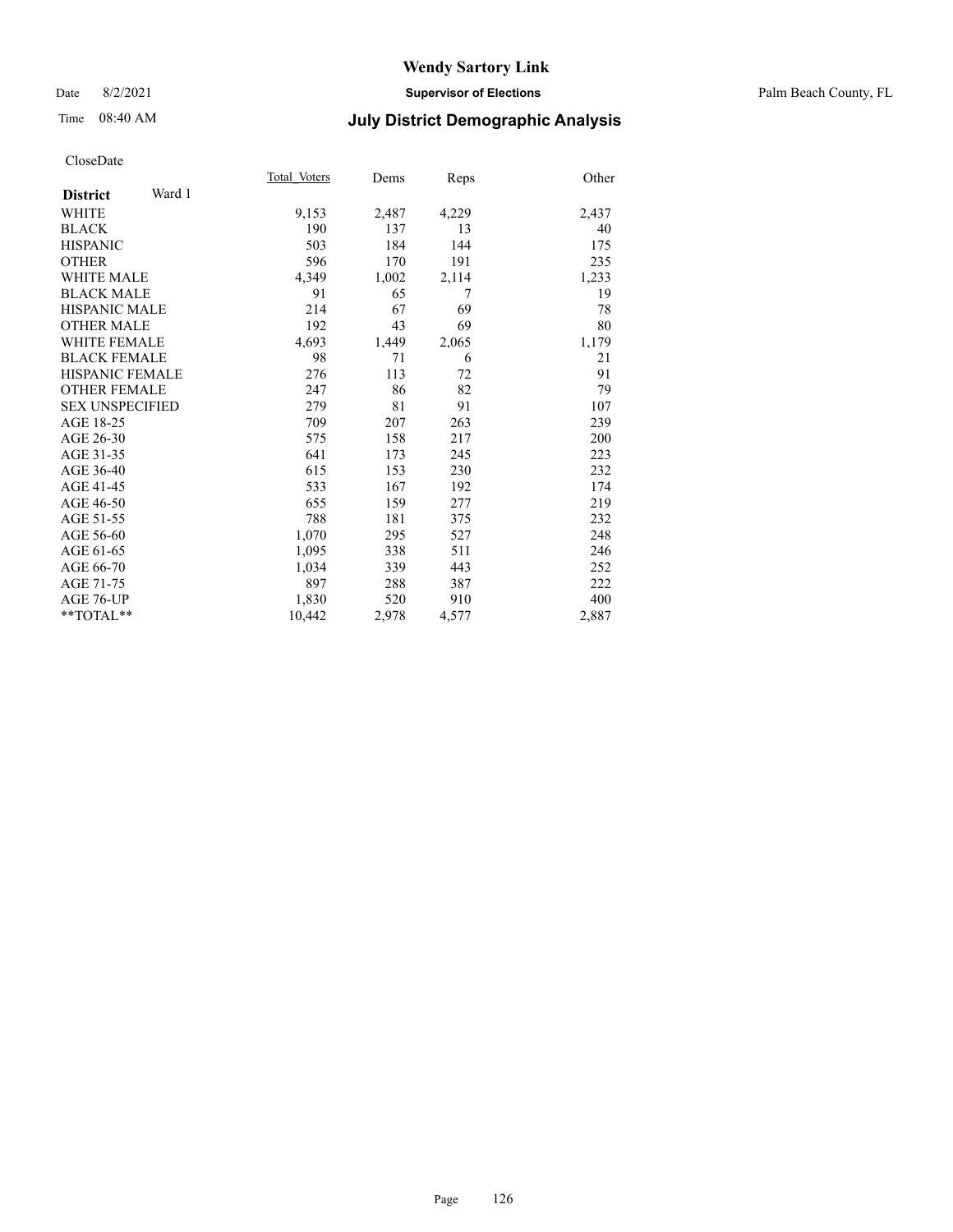### Date 8/2/2021 **Supervisor of Elections** Palm Beach County, FL

# Time 08:40 AM **July District Demographic Analysis**

| Total Voters   | Dems         | Reps           | Other          |
|----------------|--------------|----------------|----------------|
|                |              |                |                |
| 1,469          | 368          | 702            | 399            |
| 5              | 3            | $\theta$       | $\overline{2}$ |
| 47             | 13           | 21             | 13             |
| 84             | 24           | 24             | 36             |
| 718            | 146          | 370            | 202            |
| $\overline{0}$ | $\mathbf{0}$ | $\theta$       | $\mathbf{0}$   |
| 21             | 4            | 8              | 9              |
| 26             | 5            | 8              | 13             |
| 730            | 212          | 325            | 193            |
| 5              | 3            | $\overline{0}$ | $\overline{2}$ |
| 26             | 9            | 13             | $\overline{4}$ |
| 36             | 14           | 9              | 13             |
| 43             | 15           | 14             | 14             |
| 104            | 34           | 42             | 28             |
| 76             | 20           | 26             | 30             |
| 59             | 14           | 25             | 20             |
| 55             | 14           | 11             | 30             |
| 49             | 17           | 16             | 16             |
| 75             | 18           | 27             | 30             |
| 114            | 19           | 67             | 28             |
| 189            | 47           | 90             | 52             |
| 211            | 56           | 101            | 54             |
| 184            | 54           | 83             | 47             |
| 172            | 37           | 78             | 57             |
| 317            | 78           | 181            | 58             |
| 1,605          | 408          | 747            | 450            |
|                |              |                |                |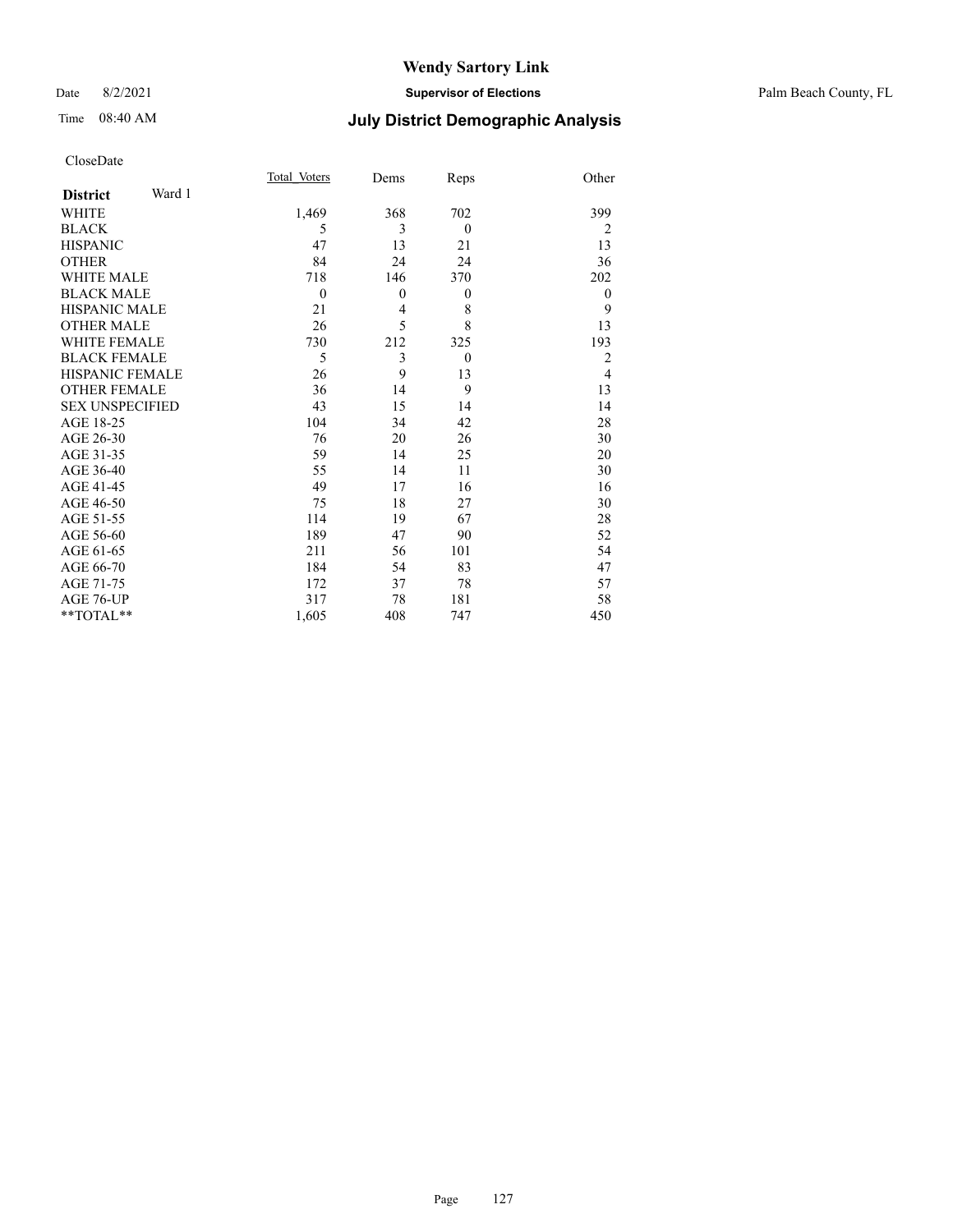### Date 8/2/2021 **Supervisor of Elections** Palm Beach County, FL

# Time 08:40 AM **July District Demographic Analysis**

|                           | Total Voters | Dems  | Reps | Other |
|---------------------------|--------------|-------|------|-------|
| Ward 1<br><b>District</b> |              |       |      |       |
| WHITE                     | 301          | 77    | 170  | 54    |
| <b>BLACK</b>              | 1,726        | 1,502 | 38   | 186   |
| <b>HISPANIC</b>           | 604          | 283   | 107  | 214   |
| <b>OTHER</b>              | 184          | 93    | 25   | 66    |
| WHITE MALE                | 133          | 32    | 66   | 35    |
| <b>BLACK MALE</b>         | 720          | 610   | 15   | 95    |
| <b>HISPANIC MALE</b>      | 291          | 138   | 64   | 89    |
| <b>OTHER MALE</b>         | 63           | 37    | 9    | 17    |
| <b>WHITE FEMALE</b>       | 163          | 44    | 101  | 18    |
| <b>BLACK FEMALE</b>       | 981          | 869   | 22   | 90    |
| <b>HISPANIC FEMALE</b>    | 290          | 137   | 40   | 113   |
| <b>OTHER FEMALE</b>       | 44           | 23    | 8    | 13    |
| <b>SEX UNSPECIFIED</b>    | 129          | 64    | 15   | 50    |
| AGE 18-25                 | 361          | 242   | 28   | 91    |
| AGE 26-30                 | 312          | 192   | 22   | 98    |
| AGE 31-35                 | 262          | 168   | 26   | 68    |
| AGE 36-40                 | 225          | 157   | 15   | 53    |
| AGE 41-45                 | 178          | 122   | 19   | 37    |
| AGE 46-50                 | 171          | 127   | 18   | 26    |
| AGE 51-55                 | 232          | 160   | 34   | 38    |
| AGE 56-60                 | 236          | 165   | 34   | 37    |
| AGE 61-65                 | 228          | 181   | 27   | 20    |
| AGE 66-70                 | 208          | 154   | 26   | 28    |
| AGE 71-75                 | 151          | 100   | 40   | 11    |
| AGE 76-UP                 | 251          | 187   | 51   | 13    |
| $*$ $TOTAL**$             | 2,815        | 1,955 | 340  | 520   |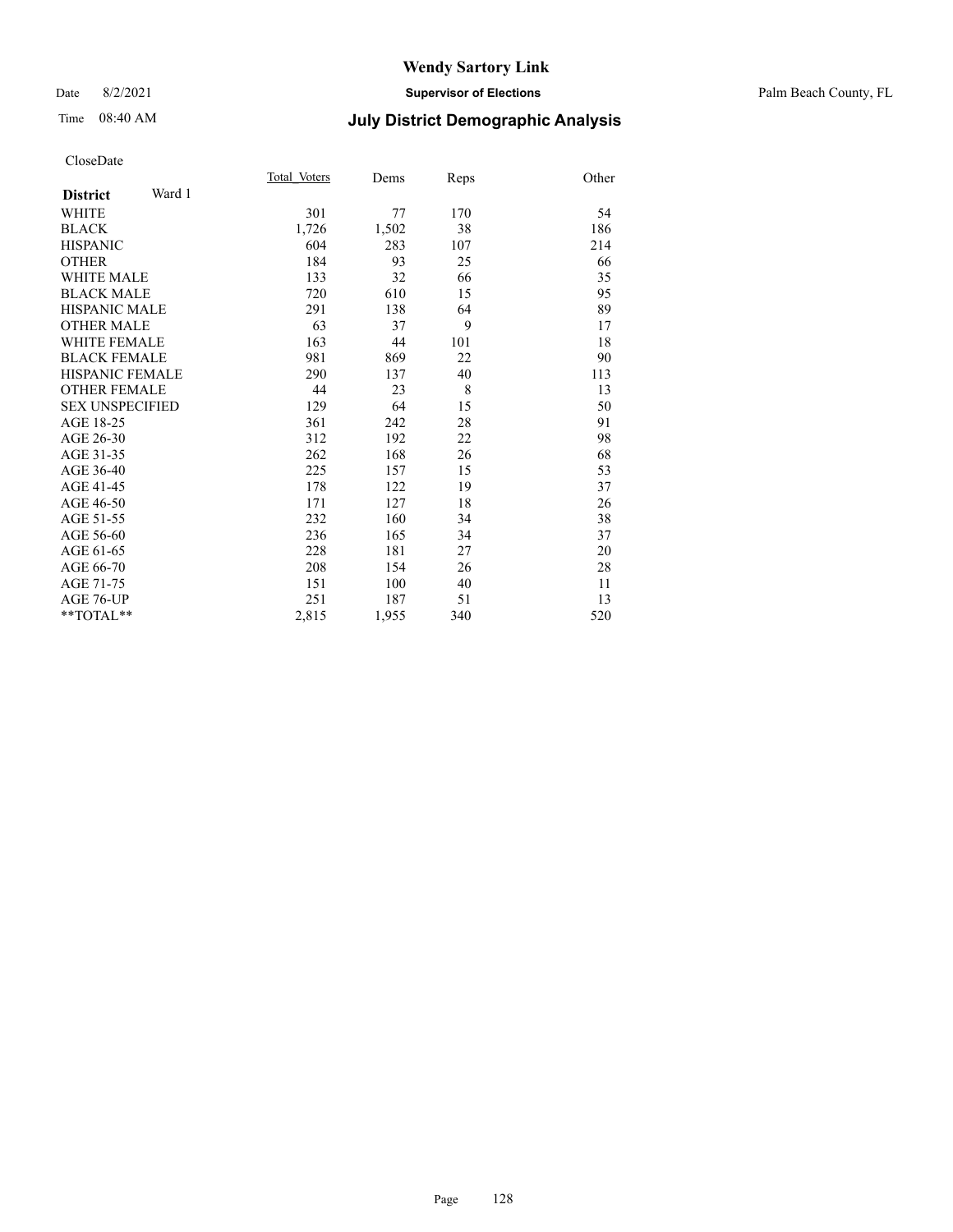# Time 08:40 AM **July District Demographic Analysis**

|                        |        | Total Voters | Dems  | Reps  | Other |
|------------------------|--------|--------------|-------|-------|-------|
| <b>District</b>        | Ward 1 |              |       |       |       |
| <b>WHITE</b>           |        | 7,392        | 1,875 | 3,466 | 2,051 |
| <b>BLACK</b>           |        | 43           | 28    | 7     | 8     |
| <b>HISPANIC</b>        |        | 187          | 48    | 70    | 69    |
| <b>OTHER</b>           |        | 560          | 137   | 181   | 242   |
| <b>WHITE MALE</b>      |        | 3,389        | 744   | 1,629 | 1,016 |
| <b>BLACK MALE</b>      |        | 20           | 11    | 4     | 5     |
| <b>HISPANIC MALE</b>   |        | 89           | 23    | 31    | 35    |
| <b>OTHER MALE</b>      |        | 174          | 39    | 55    | 80    |
| <b>WHITE FEMALE</b>    |        | 3,921        | 1,112 | 1,801 | 1,008 |
| <b>BLACK FEMALE</b>    |        | 23           | 17    | 3     | 3     |
| <b>HISPANIC FEMALE</b> |        | 96           | 25    | 39    | 32    |
| <b>OTHER FEMALE</b>    |        | 239          | 60    | 82    | 97    |
| <b>SEX UNSPECIFIED</b> |        | 221          | 51    | 76    | 94    |
| AGE 18-25              |        | 322          | 83    | 120   | 119   |
| AGE 26-30              |        | 237          | 62    | 89    | 86    |
| AGE 31-35              |        | 240          | 54    | 83    | 103   |
| AGE 36-40              |        | 234          | 43    | 92    | 99    |
| AGE 41-45              |        | 243          | 49    | 102   | 92    |
| AGE 46-50              |        | 322          | 63    | 143   | 116   |
| AGE 51-55              |        | 456          | 92    | 233   | 131   |
| AGE 56-60              |        | 656          | 135   | 309   | 212   |
| AGE 61-65              |        | 836          | 212   | 397   | 227   |
| AGE 66-70              |        | 910          | 261   | 407   | 242   |
| AGE 71-75              |        | 1,137        | 316   | 510   | 311   |
| AGE 76-UP              |        | 2,589        | 718   | 1,239 | 632   |
| **TOTAL**              |        | 8,182        | 2,088 | 3,724 | 2,370 |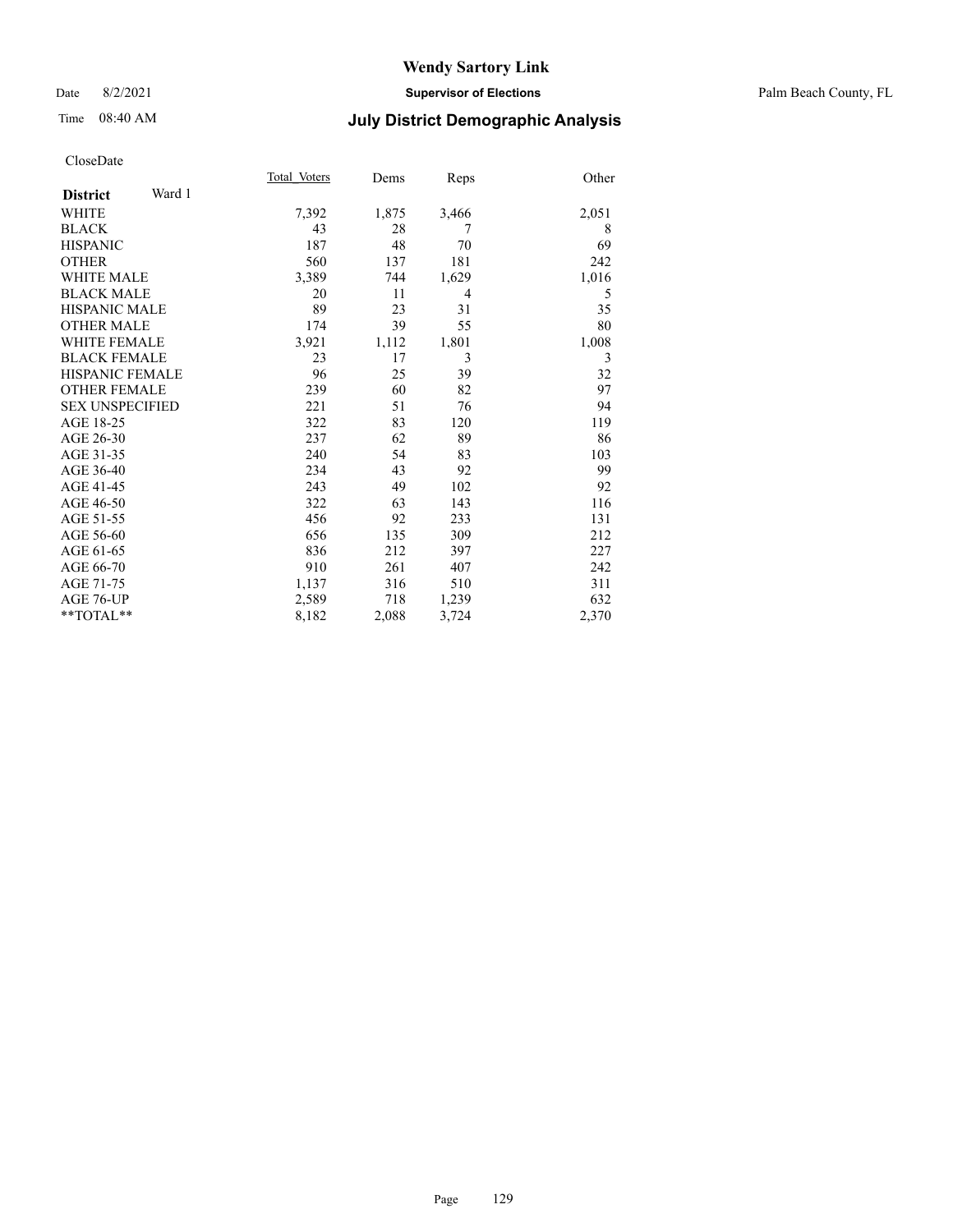Date 8/2/2021 **Supervisor of Elections** Palm Beach County, FL

# Time 08:40 AM **July District Demographic Analysis**

|                           | Total Voters | Dems   | <b>Reps</b> | Other  |
|---------------------------|--------------|--------|-------------|--------|
| Ward 1<br><b>District</b> |              |        |             |        |
| WHITE                     | 37,264       | 11,174 | 15,784      | 10,306 |
| <b>BLACK</b>              | 1,446        | 991    | 91          | 364    |
| <b>HISPANIC</b>           | 2,904        | 1,080  | 718         | 1,106  |
| <b>OTHER</b>              | 3,701        | 1,186  | 882         | 1,633  |
| <b>WHITE MALE</b>         | 16,974       | 4,076  | 7,844       | 5,054  |
| <b>BLACK MALE</b>         | 644          | 409    | 46          | 189    |
| <b>HISPANIC MALE</b>      | 1,186        | 400    | 310         | 476    |
| <b>OTHER MALE</b>         | 1,287        | 376    | 319         | 592    |
| <b>WHITE FEMALE</b>       | 19,833       | 6,975  | 7,762       | 5,096  |
| <b>BLACK FEMALE</b>       | 782          | 568    | 45          | 169    |
| <b>HISPANIC FEMALE</b>    | 1,643        | 652    | 395         | 596    |
| <b>OTHER FEMALE</b>       | 1,593        | 571    | 384         | 638    |
| <b>SEX UNSPECIFIED</b>    | 1,310        | 371    | 354         | 585    |
| AGE 18-25                 | 3,107        | 994    | 989         | 1,124  |
| AGE 26-30                 | 2,688        | 860    | 852         | 976    |
| AGE 31-35                 | 2,857        | 867    | 935         | 1,055  |
| AGE 36-40                 | 2,978        | 964    | 912         | 1,102  |
| AGE 41-45                 | 2,730        | 771    | 899         | 1,060  |
| AGE 46-50                 | 2,938        | 815    | 1,109       | 1,014  |
| AGE 51-55                 | 3,422        | 934    | 1,448       | 1,040  |
| AGE 56-60                 | 4,077        | 1,111  | 1,810       | 1,156  |
| AGE 61-65                 | 4,074        | 1,322  | 1,729       | 1,023  |
| AGE 66-70                 | 3,987        | 1,447  | 1,565       | 975    |
| AGE 71-75                 | 4,230        | 1,462  | 1,757       | 1,011  |
| AGE 76-UP                 | 8,226        | 2,884  | 3,470       | 1,872  |
| $*$ $TOTAL**$             | 45,315       | 14,431 | 17,475      | 13,409 |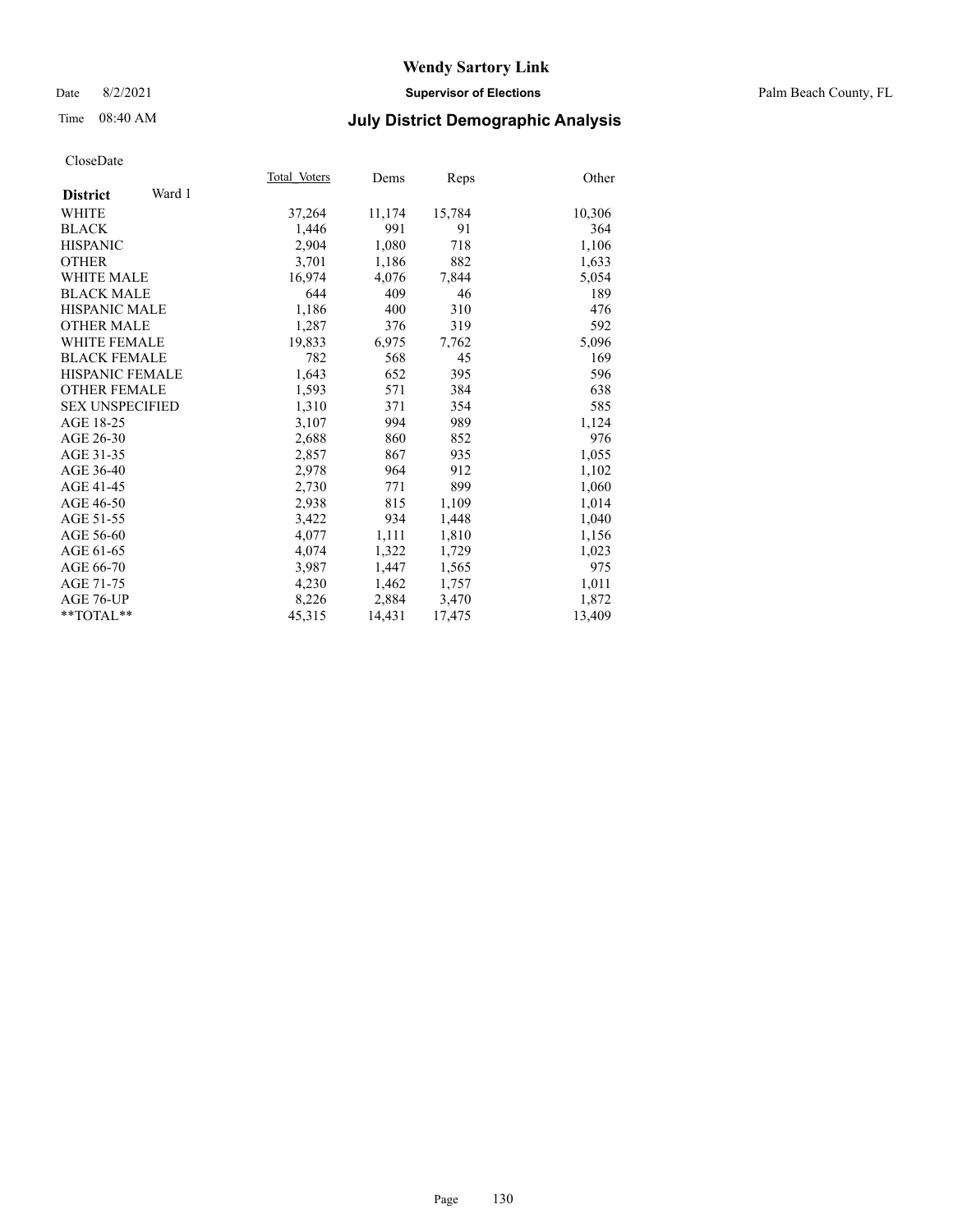### Date 8/2/2021 **Supervisor of Elections** Palm Beach County, FL

# Time 08:40 AM **July District Demographic Analysis**

|                           | Total Voters | Dems           | Reps           | Other          |
|---------------------------|--------------|----------------|----------------|----------------|
| Ward 1<br><b>District</b> |              |                |                |                |
| <b>WHITE</b>              | 953          | 257            | 415            | 281            |
| <b>BLACK</b>              | 12           | 8              | $\mathbf{0}$   | 4              |
| <b>HISPANIC</b>           | 18           | 6              | 5              | 7              |
| <b>OTHER</b>              | 63           | 11             | 22             | 30             |
| <b>WHITE MALE</b>         | 454          | 98             | 216            | 140            |
| <b>BLACK MALE</b>         | 9            | 6              | $\mathbf{0}$   | 3              |
| <b>HISPANIC MALE</b>      | 8            | $\overline{2}$ | $\overline{2}$ | $\overline{4}$ |
| <b>OTHER MALE</b>         | 18           | $\overline{3}$ | 6              | 9              |
| <b>WHITE FEMALE</b>       | 489          | 157            | 193            | 139            |
| <b>BLACK FEMALE</b>       | 3            | $\overline{2}$ | $\mathbf{0}$   | 1              |
| <b>HISPANIC FEMALE</b>    | 10           | $\overline{4}$ | $\mathfrak{Z}$ | 3              |
| <b>OTHER FEMALE</b>       | 28           | 7              | $\overline{7}$ | 14             |
| <b>SEX UNSPECIFIED</b>    | 26           | $\overline{2}$ | 15             | 9              |
| AGE 18-25                 | 51           | 18             | 15             | 18             |
| AGE 26-30                 | 35           | $\overline{7}$ | 13             | 15             |
| AGE 31-35                 | 46           | 13             | 18             | 15             |
| AGE 36-40                 | 36           | 10             | 12             | 14             |
| AGE 41-45                 | 53           | 15             | 17             | 21             |
| AGE 46-50                 | 59           | 11             | 21             | 27             |
| AGE 51-55                 | 85           | 17             | 38             | 30             |
| AGE 56-60                 | 108          | 29             | 48             | 31             |
| AGE 61-65                 | 138          | 45             | 62             | 31             |
| AGE 66-70                 | 134          | 36             | 60             | 38             |
| AGE 71-75                 | 109          | 33             | 45             | 31             |
| AGE 76-UP                 | 192          | 48             | 93             | 51             |
| **TOTAL**                 | 1,046        | 282            | 442            | 322            |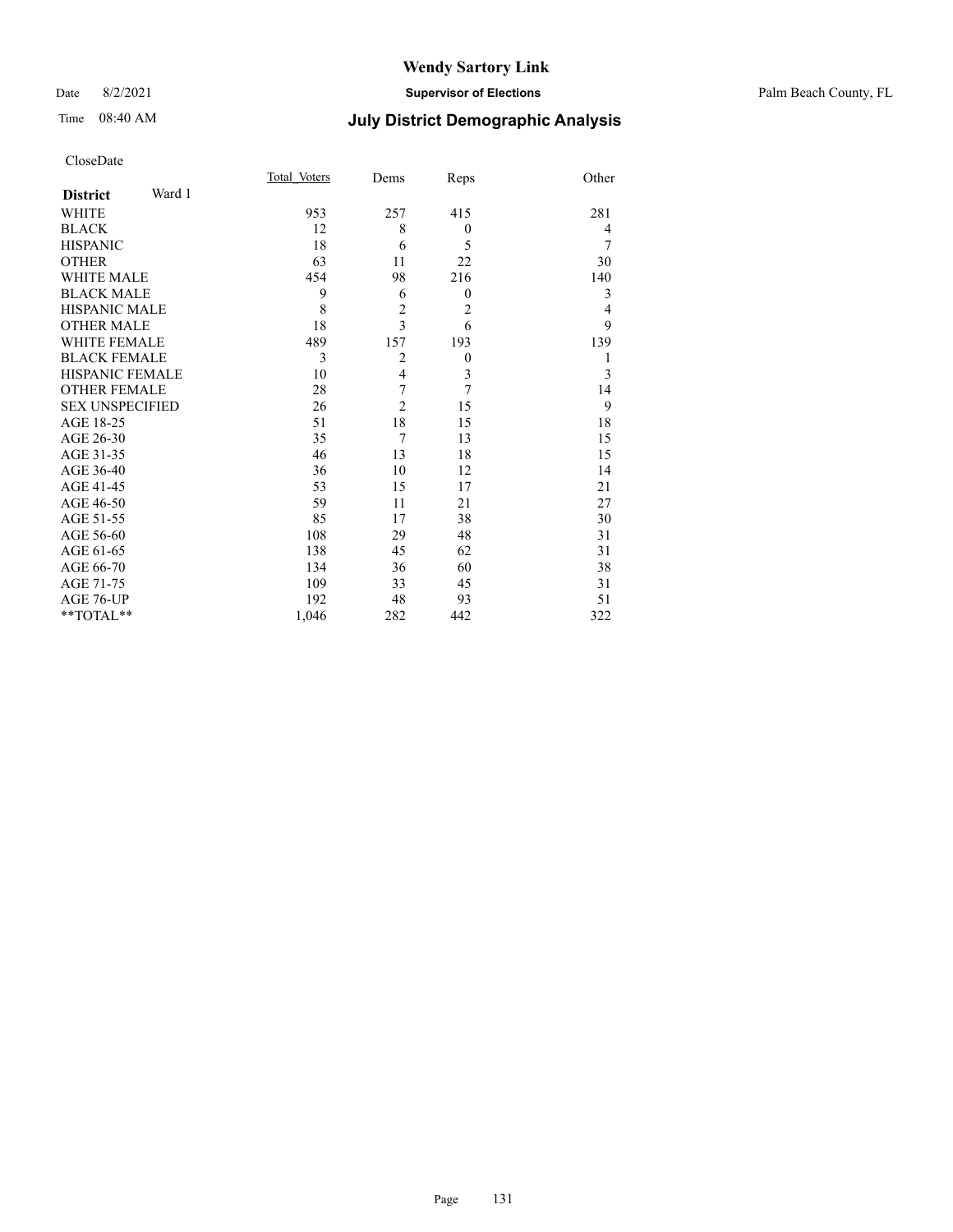Date 8/2/2021 **Supervisor of Elections** Palm Beach County, FL

# Time 08:40 AM **July District Demographic Analysis**

|                           | Total Voters | Dems  | Reps  | Other |
|---------------------------|--------------|-------|-------|-------|
| Ward 1<br><b>District</b> |              |       |       |       |
| WHITE                     | 4,140        | 1,563 | 1,365 | 1,212 |
| <b>BLACK</b>              | 1,554        | 1,131 | 55    | 368   |
| <b>HISPANIC</b>           | 4,564        | 1,825 | 977   | 1,762 |
| <b>OTHER</b>              | 1,085        | 385   | 152   | 548   |
| WHITE MALE                | 1,901        | 609   | 693   | 599   |
| <b>BLACK MALE</b>         | 628          | 427   | 34    | 167   |
| <b>HISPANIC MALE</b>      | 1,969        | 744   | 489   | 736   |
| <b>OTHER MALE</b>         | 351          | 135   | 54    | 162   |
| <b>WHITE FEMALE</b>       | 2,171        | 933   | 652   | 586   |
| <b>BLACK FEMALE</b>       | 893          | 681   | 19    | 193   |
| <b>HISPANIC FEMALE</b>    | 2,473        | 1,045 | 464   | 964   |
| <b>OTHER FEMALE</b>       | 422          | 176   | 56    | 190   |
| <b>SEX UNSPECIFIED</b>    | 529          | 151   | 85    | 293   |
| AGE 18-25                 | 1,381        | 579   | 189   | 613   |
| AGE 26-30                 | 1,065        | 454   | 172   | 439   |
| AGE 31-35                 | 1,095        | 467   | 177   | 451   |
| AGE 36-40                 | 937          | 419   | 148   | 370   |
| AGE 41-45                 | 907          | 399   | 147   | 361   |
| AGE 46-50                 | 885          | 355   | 192   | 338   |
| AGE 51-55                 | 951          | 368   | 255   | 328   |
| AGE 56-60                 | 1,011        | 413   | 291   | 307   |
| AGE 61-65                 | 859          | 397   | 235   | 227   |
| AGE 66-70                 | 709          | 349   | 195   | 165   |
| AGE 71-75                 | 577          | 271   | 186   | 120   |
| AGE 76-UP                 | 966          | 433   | 362   | 171   |
| $*$ $TOTAL**$             | 11,343       | 4,904 | 2,549 | 3,890 |
|                           |              |       |       |       |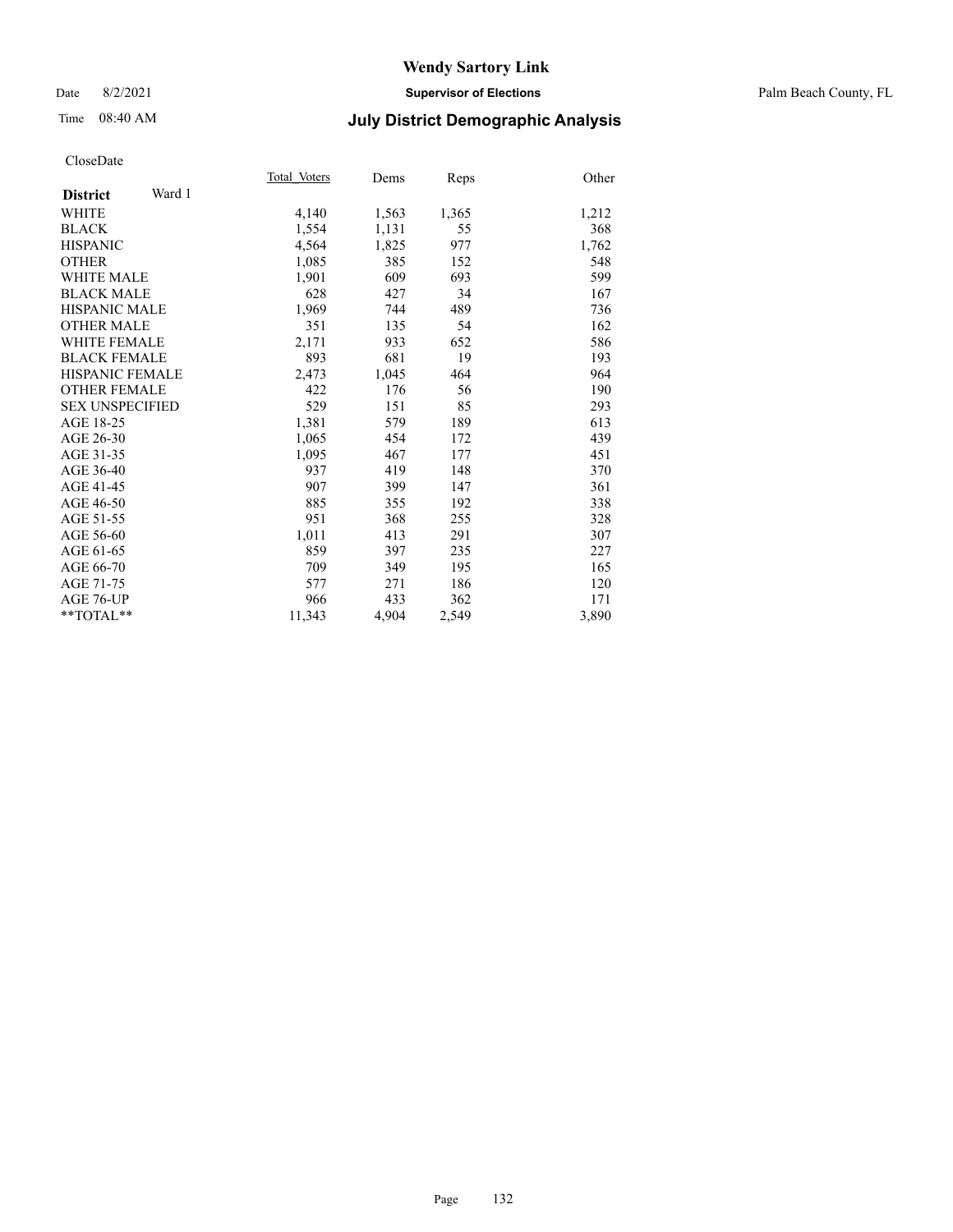### Date 8/2/2021 **Supervisor of Elections** Palm Beach County, FL

# Time 08:40 AM **July District Demographic Analysis**

|                           | Total Voters | Dems   | <b>Reps</b> | Other |
|---------------------------|--------------|--------|-------------|-------|
| Ward 1<br><b>District</b> |              |        |             |       |
| WHITE                     | 6,343        | 1,772  | 2,674       | 1,897 |
| <b>BLACK</b>              | 14,260       | 11,828 | 328         | 2,104 |
| <b>HISPANIC</b>           | 1,294        | 568    | 232         | 494   |
| <b>OTHER</b>              | 2,183        | 926    | 247         | 1,010 |
| <b>WHITE MALE</b>         | 3,117        | 722    | 1,382       | 1,013 |
| <b>BLACK MALE</b>         | 5,762        | 4,522  | 177         | 1,063 |
| <b>HISPANIC MALE</b>      | 542          | 208    | 118         | 216   |
| <b>OTHER MALE</b>         | 806          | 330    | 107         | 369   |
| <b>WHITE FEMALE</b>       | 3,150        | 1,032  | 1,264       | 854   |
| <b>BLACK FEMALE</b>       | 8,288        | 7,153  | 144         | 991   |
| <b>HISPANIC FEMALE</b>    | 726          | 346    | 114         | 266   |
| <b>OTHER FEMALE</b>       | 891          | 437    | 98          | 356   |
| <b>SEX UNSPECIFIED</b>    | 786          | 338    | 72          | 376   |
| AGE 18-25                 | 2,593        | 1,625  | 183         | 785   |
| AGE 26-30                 | 2,073        | 1,351  | 166         | 556   |
| AGE 31-35                 | 2,237        | 1,446  | 164         | 627   |
| AGE 36-40                 | 1,949        | 1,226  | 168         | 555   |
| AGE 41-45                 | 1,792        | 1,164  | 196         | 432   |
| AGE 46-50                 | 1,847        | 1,229  | 211         | 407   |
| AGE 51-55                 | 1,876        | 1,204  | 278         | 394   |
| AGE 56-60                 | 2,116        | 1,311  | 390         | 415   |
| AGE 61-65                 | 2,102        | 1,277  | 423         | 402   |
| AGE 66-70                 | 1,684        | 1,030  | 354         | 300   |
| AGE 71-75                 | 1,455        | 878    | 318         | 259   |
| AGE 76-UP                 | 2,356        | 1,353  | 630         | 373   |
| $*$ $TOTAL**$             | 24,080       | 15,094 | 3,481       | 5,505 |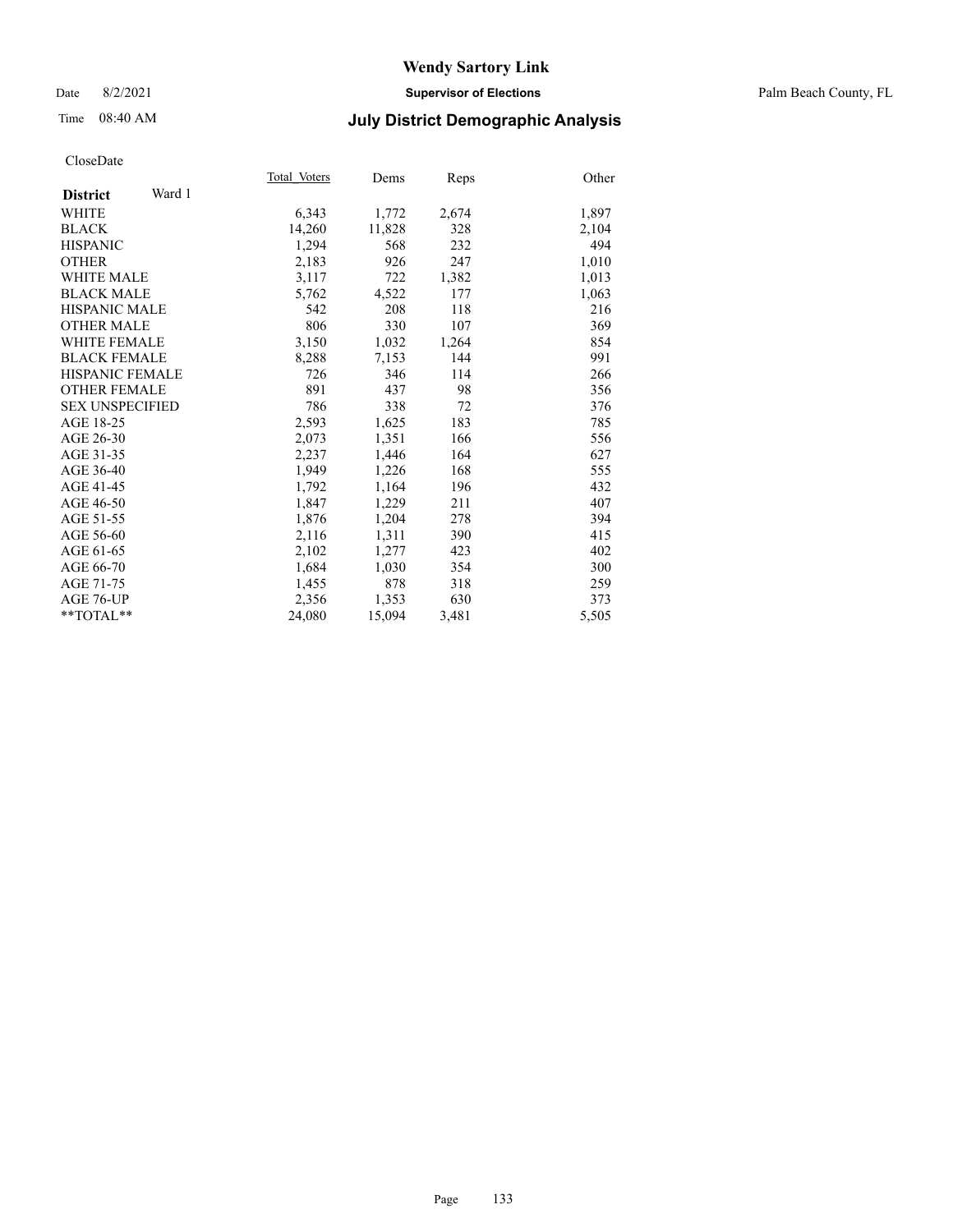Date 8/2/2021 **Supervisor of Elections** Palm Beach County, FL

# Time 08:40 AM **July District Demographic Analysis**

|                           | Total Voters | Dems   | Reps  | Other |
|---------------------------|--------------|--------|-------|-------|
| Ward 1<br><b>District</b> |              |        |       |       |
| WHITE                     | 12,906       | 3,923  | 5,100 | 3,883 |
| <b>BLACK</b>              | 6,053        | 4,608  | 197   | 1,248 |
| <b>HISPANIC</b>           | 5,130        | 2,047  | 1,129 | 1,954 |
| <b>OTHER</b>              | 3,143        | 1,269  | 507   | 1,367 |
| <b>WHITE MALE</b>         | 6,003        | 1,556  | 2,574 | 1,873 |
| <b>BLACK MALE</b>         | 2,642        | 1,883  | 109   | 650   |
| <b>HISPANIC MALE</b>      | 2,221        | 783    | 577   | 861   |
| <b>OTHER MALE</b>         | 1.190        | 448    | 215   | 527   |
| <b>WHITE FEMALE</b>       | 6,756        | 2,327  | 2,472 | 1,957 |
| <b>BLACK FEMALE</b>       | 3,328        | 2,675  | 84    | 569   |
| <b>HISPANIC FEMALE</b>    | 2,774        | 1,206  | 534   | 1,034 |
| <b>OTHER FEMALE</b>       | 1,348        | 628    | 214   | 506   |
| <b>SEX UNSPECIFIED</b>    | 951          | 331    | 151   | 469   |
| AGE 18-25                 | 3,157        | 1,335  | 557   | 1,265 |
| AGE 26-30                 | 2,254        | 990    | 438   | 826   |
| AGE 31-35                 | 2,385        | 986    | 522   | 877   |
| AGE 36-40                 | 2,354        | 929    | 552   | 873   |
| AGE 41-45                 | 2,292        | 929    | 502   | 861   |
| AGE 46-50                 | 2,320        | 983    | 600   | 737   |
| AGE 51-55                 | 2,506        | 997    | 760   | 749   |
| AGE 56-60                 | 2,589        | 1,107  | 856   | 626   |
| AGE 61-65                 | 2,276        | 1,079  | 651   | 546   |
| AGE 66-70                 | 1,848        | 915    | 534   | 399   |
| AGE 71-75                 | 1,299        | 622    | 364   | 313   |
| AGE 76-UP                 | 1.952        | 975    | 597   | 380   |
| $*$ TOTAL $*$             | 27,232       | 11,847 | 6,933 | 8,452 |
|                           |              |        |       |       |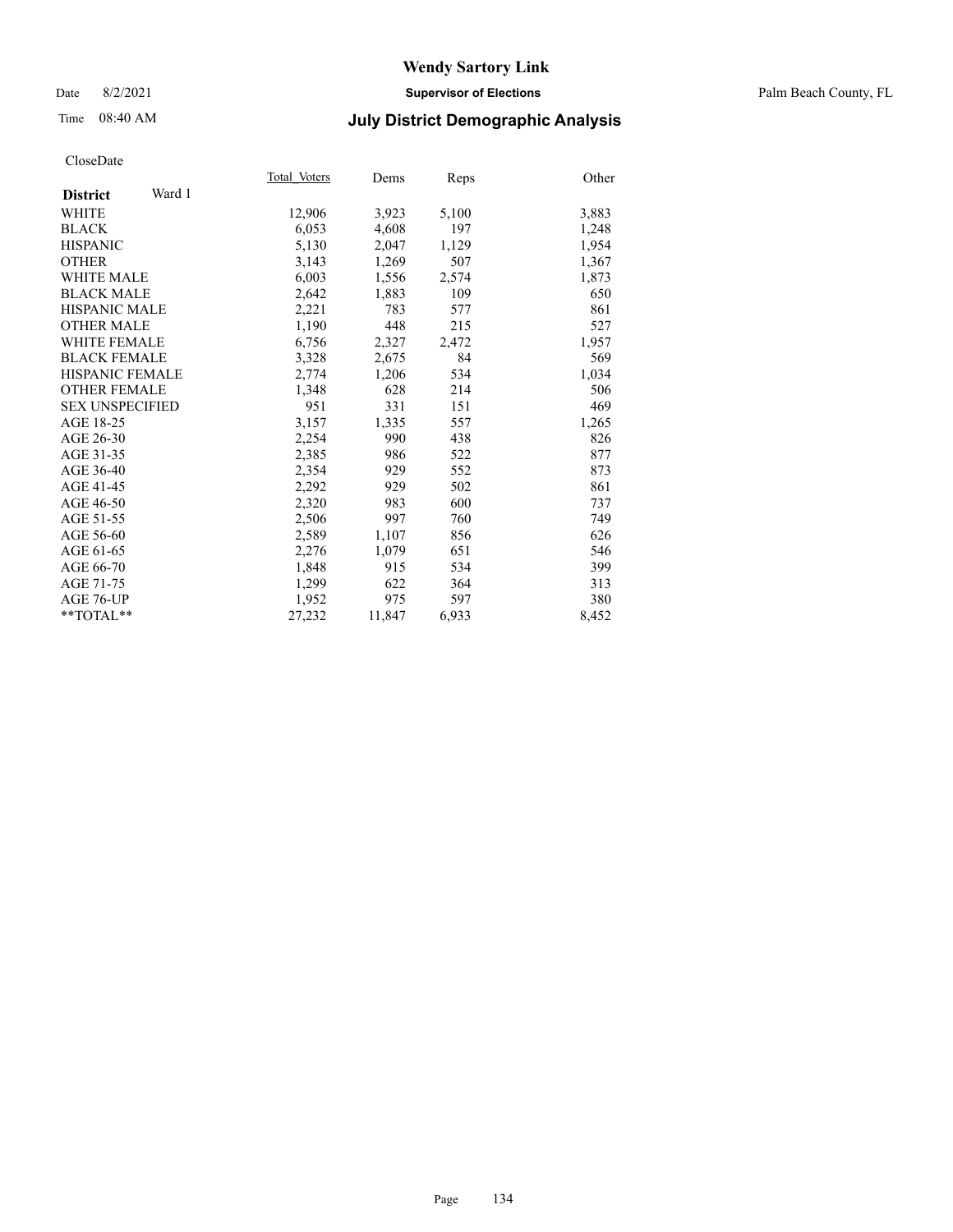### Date 8/2/2021 **Supervisor of Elections** Palm Beach County, FL

# Time 08:40 AM **July District Demographic Analysis**

|                           | Total Voters | Dems  | Reps           | Other          |
|---------------------------|--------------|-------|----------------|----------------|
| Ward 1<br><b>District</b> |              |       |                |                |
| <b>WHITE</b>              | 60           | 21    | 27             | 12             |
| <b>BLACK</b>              | 1,169        | 1,024 | 25             | 120            |
| <b>HISPANIC</b>           | 209          | 105   | 28             | 76             |
| <b>OTHER</b>              | 79           | 49    | 3              | 27             |
| <b>WHITE MALE</b>         | 30           | 10    | 13             | $\overline{7}$ |
| <b>BLACK MALE</b>         | 478          | 412   | 8              | 58             |
| <b>HISPANIC MALE</b>      | 111          | 52    | 20             | 39             |
| <b>OTHER MALE</b>         | 18           | 9     | $\theta$       | 9              |
| <b>WHITE FEMALE</b>       | 30           | 11    | 14             | 5              |
| <b>BLACK FEMALE</b>       | 677          | 599   | 17             | 61             |
| <b>HISPANIC FEMALE</b>    | 94           | 53    | 8              | 33             |
| <b>OTHER FEMALE</b>       | 40           | 28    | $\overline{c}$ | 10             |
| <b>SEX UNSPECIFIED</b>    | 39           | 25    | 1              | 13             |
| AGE 18-25                 | 188          | 139   | 7              | 42             |
| AGE 26-30                 | 169          | 124   | 12             | 33             |
| AGE 31-35                 | 165          | 122   | 9              | 34             |
| AGE 36-40                 | 122          | 93    | 4              | 25             |
| AGE 41-45                 | 111          | 78    | 6              | 27             |
| AGE 46-50                 | 105          | 83    | 4              | 18             |
| AGE 51-55                 | 121          | 102   | 5              | 14             |
| AGE 56-60                 | 133          | 110   | 11             | 12             |
| AGE 61-65                 | 108          | 88    | 9              | 11             |
| AGE 66-70                 | 101          | 94    | 4              | 3              |
| AGE 71-75                 | 71           | 58    | 7              | 6              |
| AGE 76-UP                 | 123          | 108   | 5              | 10             |
| **TOTAL**                 | 1,517        | 1,199 | 83             | 235            |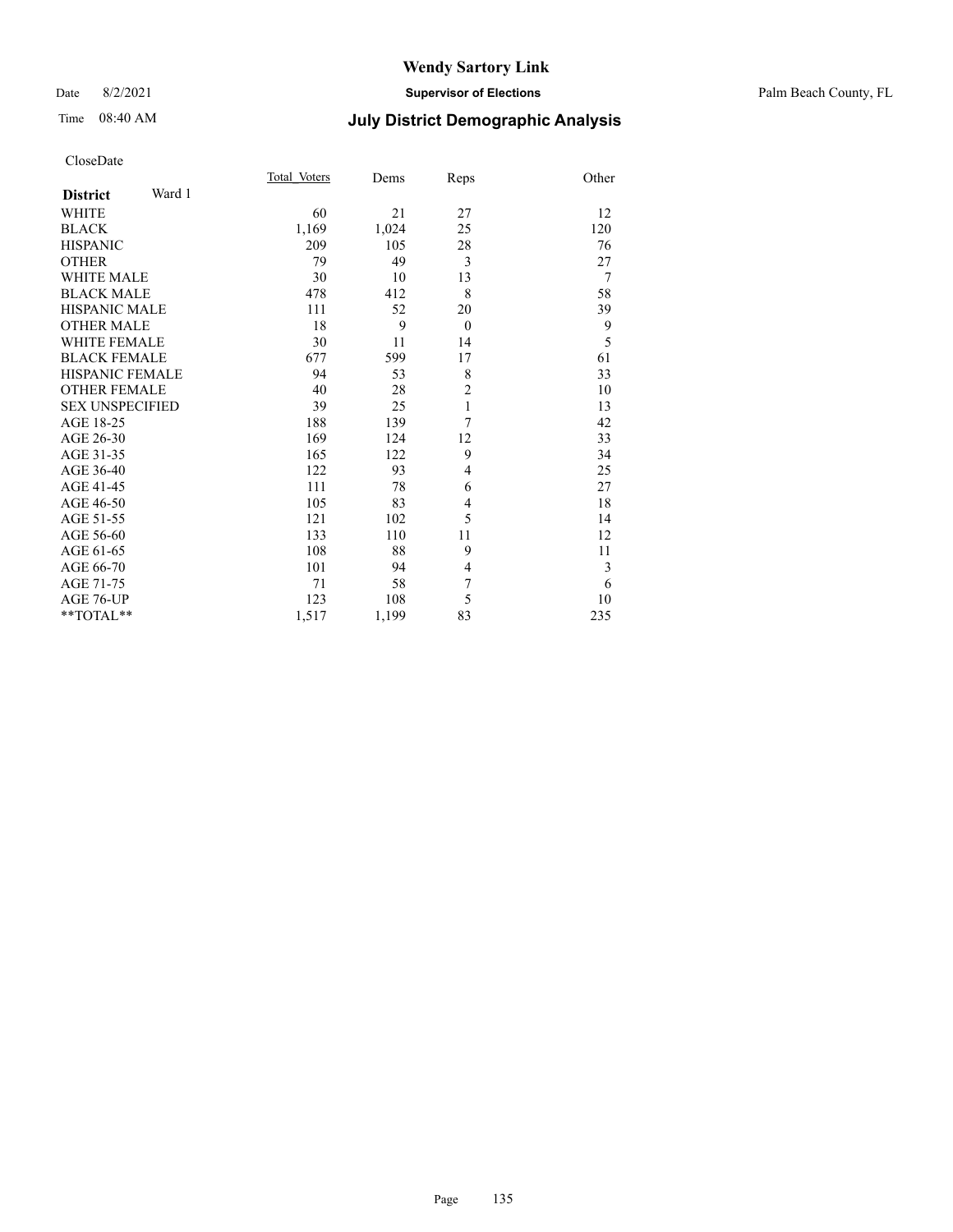### Date 8/2/2021 **Supervisor of Elections** Palm Beach County, FL

# Time 08:40 AM **July District Demographic Analysis**

|                        |        | Total Voters | Dems | Reps           | Other          |
|------------------------|--------|--------------|------|----------------|----------------|
| <b>District</b>        | Ward 1 |              |      |                |                |
| <b>WHITE</b>           |        | 1,120        | 357  | 433            | 330            |
| <b>BLACK</b>           |        | 22           | 16   | $\overline{2}$ | $\overline{4}$ |
| <b>HISPANIC</b>        |        | 75           | 18   | 33             | 24             |
| <b>OTHER</b>           |        | 95           | 24   | 25             | 46             |
| <b>WHITE MALE</b>      |        | 506          | 137  | 208            | 161            |
| <b>BLACK MALE</b>      |        | 8            | 4    | 1              | 3              |
| <b>HISPANIC MALE</b>   |        | 32           | 7    | 16             | 9              |
| <b>OTHER MALE</b>      |        | 24           | 6    | 9              | 9              |
| <b>WHITE FEMALE</b>    |        | 593          | 212  | 217            | 164            |
| <b>BLACK FEMALE</b>    |        | 14           | 12   | 1              | 1              |
| <b>HISPANIC FEMALE</b> |        | 41           | 11   | 16             | 14             |
| <b>OTHER FEMALE</b>    |        | 46           | 11   | 12             | 23             |
| <b>SEX UNSPECIFIED</b> |        | 45           | 12   | 13             | 20             |
| AGE 18-25              |        | 41           | 9    | 13             | 19             |
| AGE 26-30              |        | 49           | 11   | 17             | 21             |
| AGE 31-35              |        | 41           | 16   | 10             | 15             |
| AGE 36-40              |        | 41           | 9    | 17             | 15             |
| AGE 41-45              |        | 44           | 8    | 14             | 22             |
| AGE 46-50              |        | 58           | 12   | 28             | 18             |
| AGE 51-55              |        | 89           | 22   | 35             | 32             |
| AGE 56-60              |        | 128          | 39   | 53             | 36             |
| AGE 61-65              |        | 128          | 49   | 38             | 41             |
| AGE 66-70              |        | 166          | 63   | 64             | 39             |
| AGE 71-75              |        | 175          | 64   | 60             | 51             |
| AGE 76-UP              |        | 352          | 113  | 144            | 95             |
| **TOTAL**              |        | 1,312        | 415  | 493            | 404            |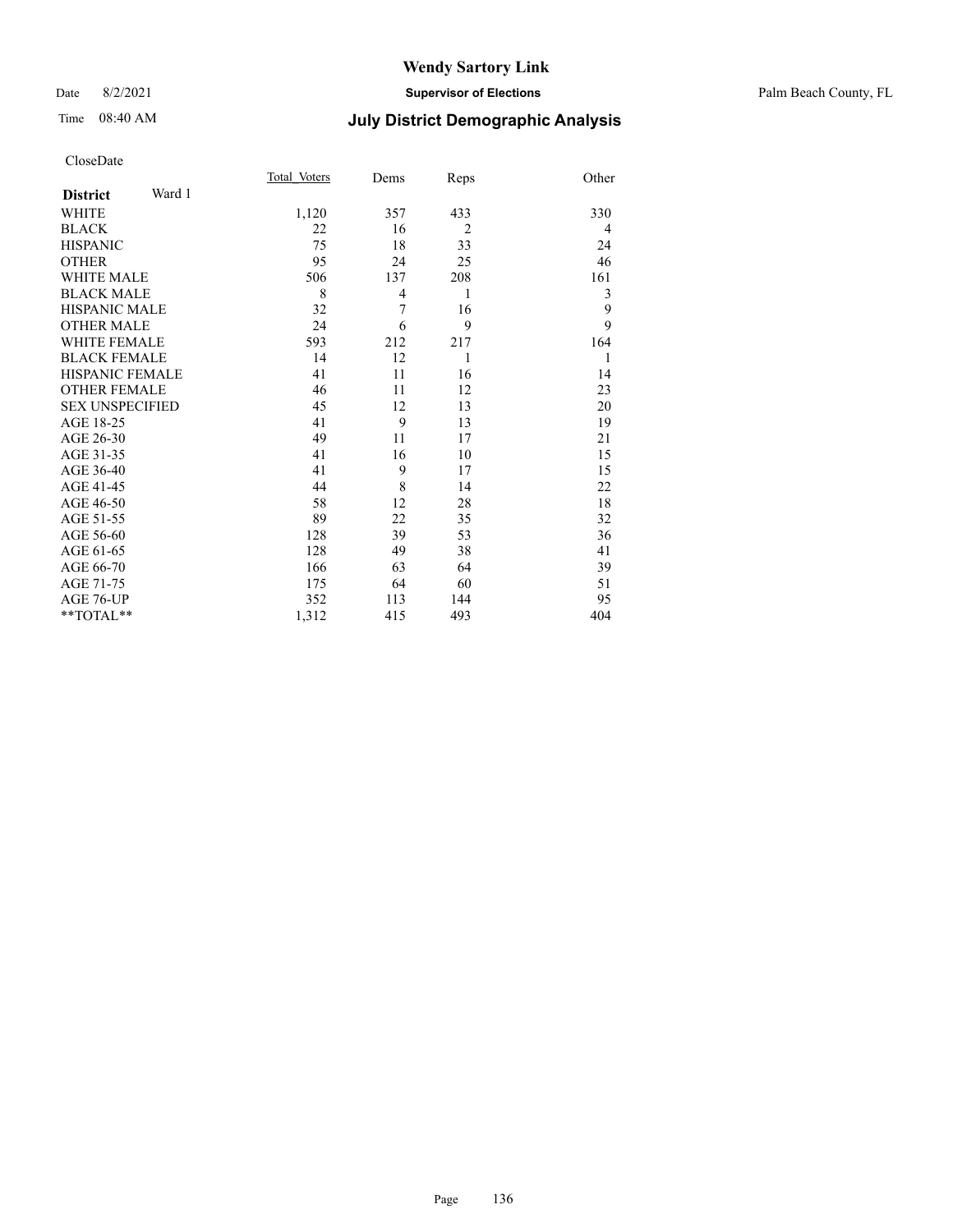Date 8/2/2021 **Supervisor of Elections** Palm Beach County, FL

# Time 08:40 AM **July District Demographic Analysis**

|                        |        | Total Voters | Dems           | Reps           | Other |
|------------------------|--------|--------------|----------------|----------------|-------|
| <b>District</b>        | Ward 1 |              |                |                |       |
| <b>WHITE</b>           |        | 4,465        | 1,060          | 2,202          | 1,203 |
| <b>BLACK</b>           |        | 29           | 15             | 1              | 13    |
| <b>HISPANIC</b>        |        | 186          | 62             | 66             | 58    |
| <b>OTHER</b>           |        | 245          | 67             | 88             | 90    |
| <b>WHITE MALE</b>      |        | 2,094        | 390            | 1,108          | 596   |
| <b>BLACK MALE</b>      |        | 9            | $\overline{2}$ | 1              | 6     |
| <b>HISPANIC MALE</b>   |        | 71           | 23             | 25             | 23    |
| <b>OTHER MALE</b>      |        | 78           | 20             | 32             | 26    |
| <b>WHITE FEMALE</b>    |        | 2,330        | 662            | 1,078          | 590   |
| <b>BLACK FEMALE</b>    |        | 20           | 13             | $\overline{0}$ | 7     |
| <b>HISPANIC FEMALE</b> |        | 110          | 38             | 38             | 34    |
| <b>OTHER FEMALE</b>    |        | 100          | 31             | 34             | 35    |
| <b>SEX UNSPECIFIED</b> |        | 110          | 23             | 41             | 46    |
| AGE 18-25              |        | 393          | 86             | 175            | 132   |
| AGE 26-30              |        | 293          | 62             | 142            | 89    |
| AGE 31-35              |        | 340          | 75             | 143            | 122   |
| AGE 36-40              |        | 385          | 84             | 178            | 123   |
| AGE 41-45              |        | 319          | 88             | 115            | 116   |
| AGE 46-50              |        | 340          | 87             | 151            | 102   |
| AGE 51-55              |        | 393          | 81             | 204            | 108   |
| AGE 56-60              |        | 479          | 99             | 266            | 114   |
| AGE 61-65              |        | 491          | 129            | 233            | 129   |
| AGE 66-70              |        | 447          | 131            | 214            | 102   |
| AGE 71-75              |        | 359          | 105            | 173            | 81    |
| AGE 76-UP              |        | 686          | 177            | 363            | 146   |
| $*$ $TOTAL**$          |        | 4,925        | 1,204          | 2,357          | 1,364 |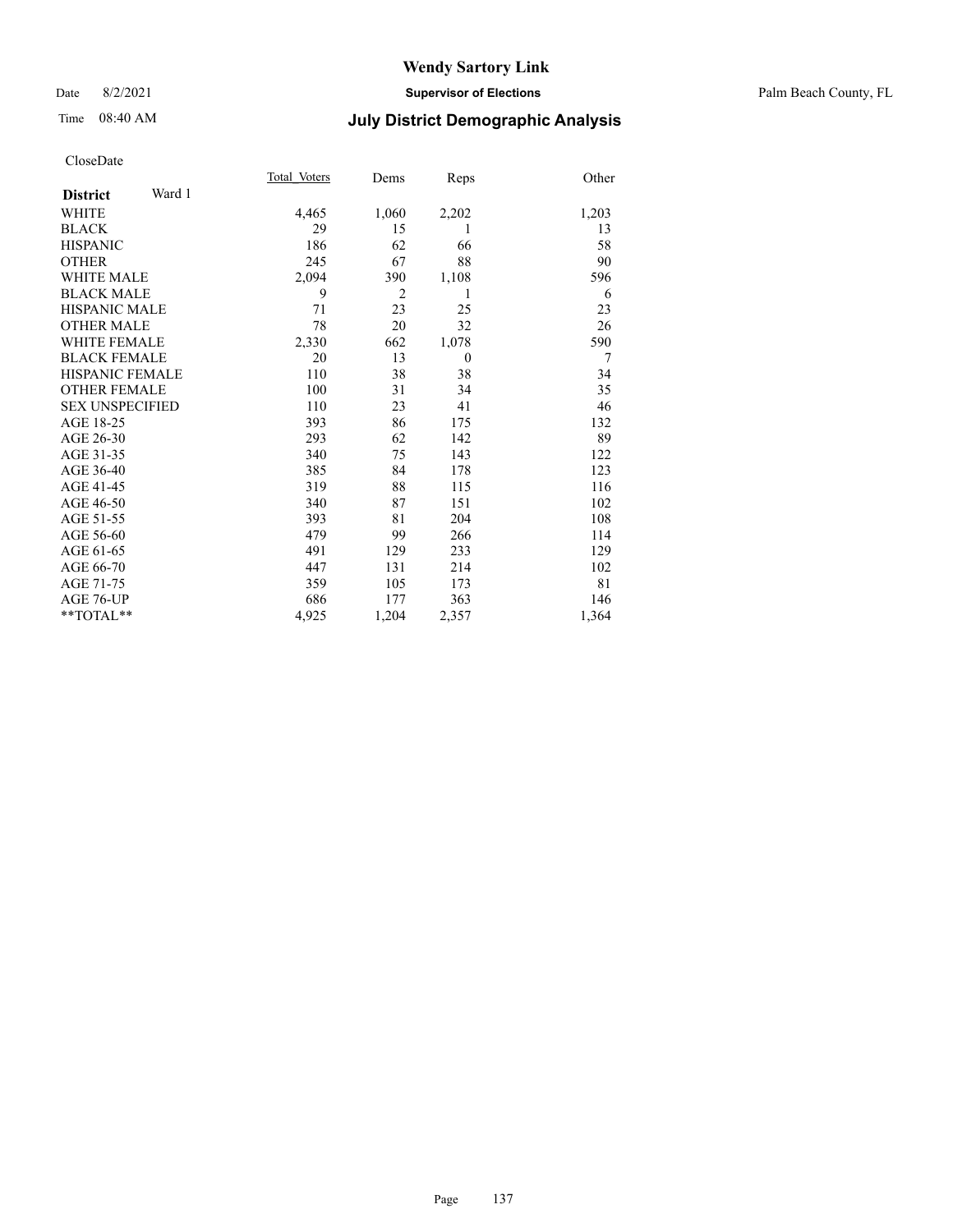### Date 8/2/2021 **Supervisor of Elections** Palm Beach County, FL

# Time 08:40 AM **July District Demographic Analysis**

| CloseDate |
|-----------|
|-----------|

|                           | Total Voters | Dems           | Reps           | Other          |
|---------------------------|--------------|----------------|----------------|----------------|
| Ward 1<br><b>District</b> |              |                |                |                |
| <b>WHITE</b>              | 264          | 34             | 184            | 46             |
| <b>BLACK</b>              | 0            | $\theta$       | $\theta$       | $\theta$       |
| <b>HISPANIC</b>           |              | $\theta$       | 1              | $\theta$       |
| <b>OTHER</b>              | 4            |                | $\overline{2}$ |                |
| <b>WHITE MALE</b>         | 125          | 12             | 94             | 19             |
| <b>BLACK MALE</b>         | 0            | $\theta$       | $\overline{0}$ | $\theta$       |
| <b>HISPANIC MALE</b>      | 0            | $\theta$       | 0              | $\theta$       |
| <b>OTHER MALE</b>         |              | $\theta$       |                | $\theta$       |
| <b>WHITE FEMALE</b>       | 139          | 22             | 90             | 27             |
| <b>BLACK FEMALE</b>       | 0            | $\theta$       | $\theta$       | $\theta$       |
| <b>HISPANIC FEMALE</b>    |              | $\theta$       |                | $\theta$       |
| <b>OTHER FEMALE</b>       | 2            | 1              |                | $\theta$       |
| <b>SEX UNSPECIFIED</b>    |              | $\theta$       | $\Omega$       |                |
| AGE 18-25                 | 14           |                | 12             |                |
| AGE 26-30                 | 13           | 3              | 6              | 4              |
| AGE 31-35                 | 4            | 1              | 2              | 1              |
| AGE 36-40                 | 3            | $\theta$       | 1              | 2              |
| AGE 41-45                 | 6            | $\theta$       | 5              |                |
| AGE 46-50                 | 8            | $\overline{c}$ | 4              | $\overline{c}$ |
| AGE 51-55                 | 14           | $\overline{c}$ | 10             | $\overline{c}$ |
| AGE 56-60                 | 25           | $\overline{4}$ | 16             | 5              |
| AGE 61-65                 | 29           | 4              | 19             | 6              |
| AGE 66-70                 | 22           | $\overline{4}$ | 15             | 3              |
| AGE 71-75                 | 43           | 5              | 29             | 9              |
| AGE 76-UP                 | 88           | 9              | 68             | 11             |
| **TOTAL**                 | 269          | 35             | 187            | 47             |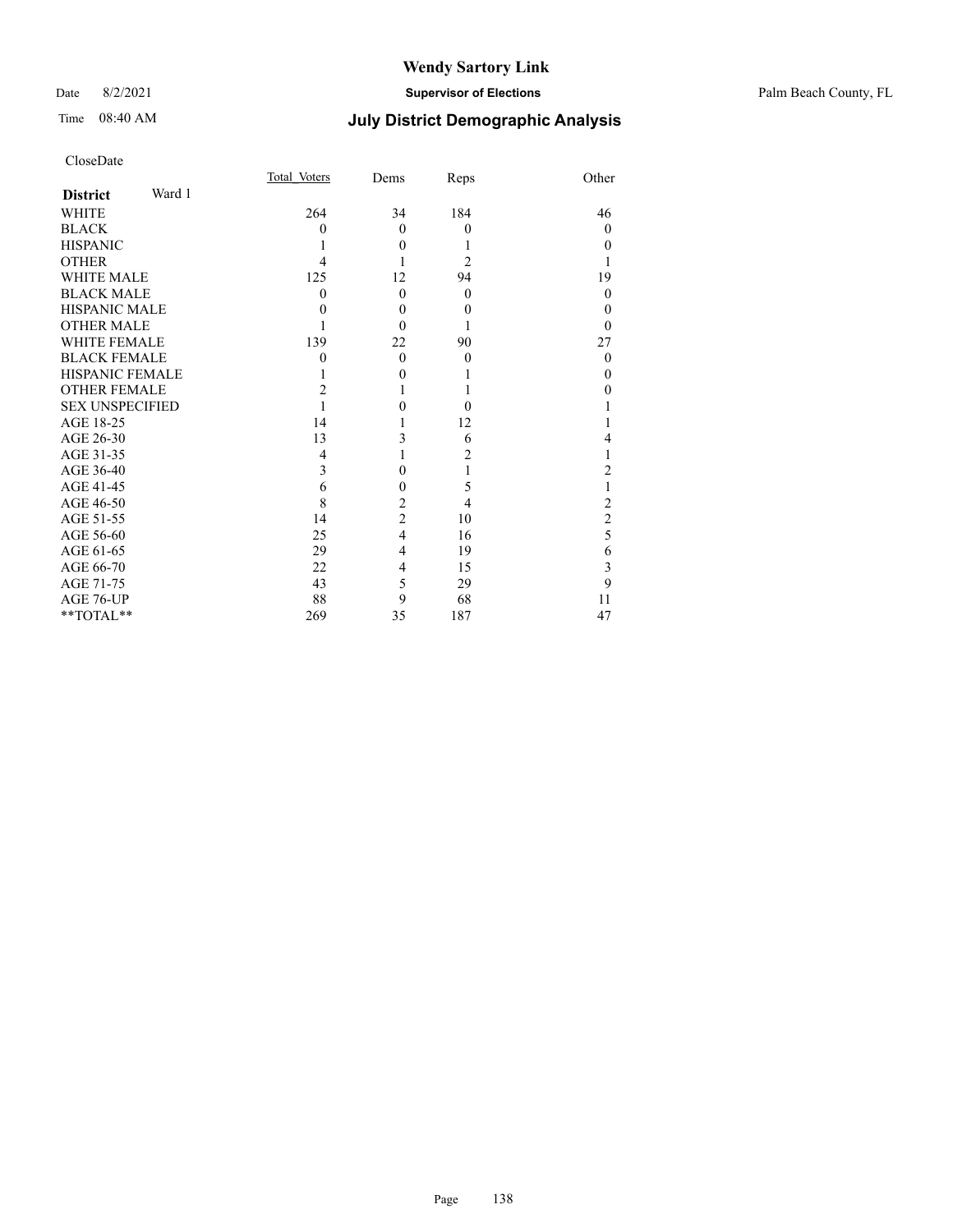### Date 8/2/2021 **Supervisor of Elections** Palm Beach County, FL

# Time 08:40 AM **July District Demographic Analysis**

| Total Voters | Dems   | Reps   | Other  |
|--------------|--------|--------|--------|
|              |        |        |        |
| 26,942       | 8,035  | 11,165 | 7,742  |
| 4,379        | 3,168  | 179    | 1,032  |
| 6,545        | 2,385  | 1,677  | 2,483  |
| 4,638        | 1,647  | 940    | 2,051  |
| 12,570       | 3,195  | 5,572  | 3,803  |
| 1,898        | 1,266  | 110    | 522    |
| 2,887        | 945    | 803    | 1,139  |
| 1,717        | 548    | 397    | 772    |
| 14,014       | 4,755  | 5,454  | 3,805  |
| 2,424        | 1,866  | 67     | 491    |
| 3,503        | 1,389  | 830    | 1,284  |
| 1,980        | 802    | 388    | 790    |
| 1.469        | 447    | 332    | 690    |
| 5,220        | 1,922  | 1,353  | 1,945  |
| 2,800        | 1,011  | 709    | 1,080  |
| 2,978        | 1,025  | 855    | 1,098  |
| 3,209        | 1,132  | 894    | 1,183  |
| 3,534        | 1,236  | 1,017  | 1,281  |
| 3,953        | 1,310  | 1,267  | 1,376  |
| 4,246        | 1,349  | 1,551  | 1,346  |
| 4,146        | 1,423  | 1,633  | 1,090  |
| 3,605        | 1,266  | 1,399  | 940    |
| 2,973        | 1,210  | 1,071  | 692    |
| 2,546        | 1,063  | 938    | 545    |
| 3,294        | 1,288  | 1,274  | 732    |
| 42,504       | 15,235 | 13,961 | 13,308 |
|              |        |        |        |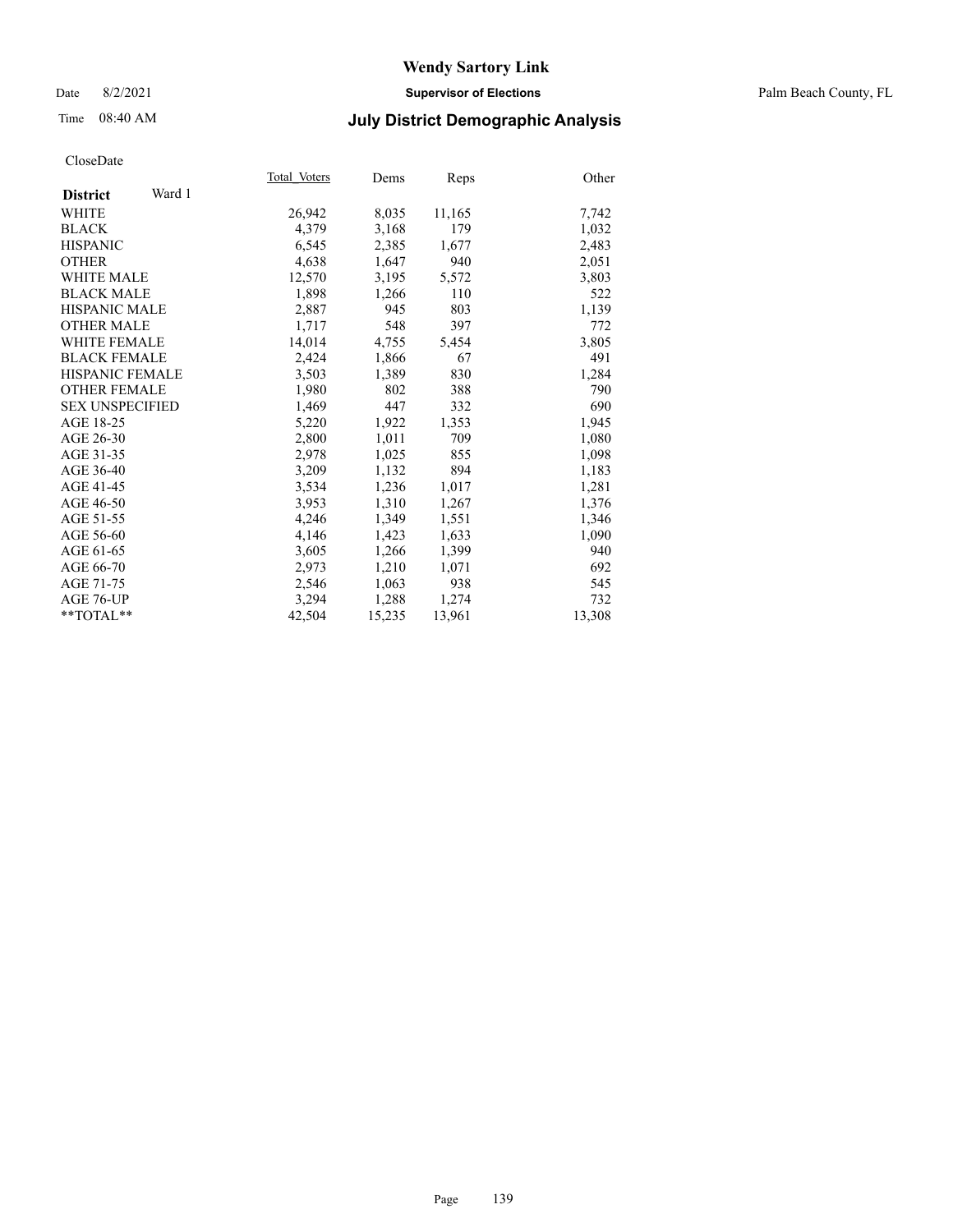### Date 8/2/2021 **Supervisor of Elections** Palm Beach County, FL

# Time 08:40 AM **July District Demographic Analysis**

|                           | Total Voters | Dems           | Reps           | Other |
|---------------------------|--------------|----------------|----------------|-------|
| Ward 1<br><b>District</b> |              |                |                |       |
| WHITE                     | 627          | 136            | 303            | 188   |
| <b>BLACK</b>              | 253          | 180            | 12             | 61    |
| <b>HISPANIC</b>           | 366          | 101            | 106            | 159   |
| <b>OTHER</b>              | 120          | 42             | 21             | 57    |
| <b>WHITE MALE</b>         | 306          | 50             | 161            | 95    |
| <b>BLACK MALE</b>         | 101          | 61             | 8              | 32    |
| <b>HISPANIC MALE</b>      | 175          | 43             | 58             | 74    |
| <b>OTHER MALE</b>         | 54           | 20             | 8              | 26    |
| <b>WHITE FEMALE</b>       | 317          | 85             | 141            | 91    |
| <b>BLACK FEMALE</b>       | 151          | 118            | $\overline{4}$ | 29    |
| HISPANIC FEMALE           | 189          | 56             | 48             | 85    |
| <b>OTHER FEMALE</b>       | 49           | 19             | 9              | 21    |
| <b>SEX UNSPECIFIED</b>    | 24           | $\overline{7}$ | 5              | 12    |
| AGE 18-25                 | 116          | 36             | 37             | 43    |
| AGE 26-30                 | 128          | 37             | 47             | 44    |
| AGE 31-35                 | 177          | 39             | 57             | 81    |
| AGE 36-40                 | 178          | 58             | 46             | 74    |
| AGE 41-45                 | 176          | 61             | 49             | 66    |
| AGE 46-50                 | 139          | 48             | 52             | 39    |
| AGE 51-55                 | 108          | 36             | 42             | 30    |
| AGE 56-60                 | 117          | 41             | 44             | 32    |
| AGE 61-65                 | 77           | 40             | 19             | 18    |
| AGE 66-70                 | 59           | 17             | 24             | 18    |
| AGE 71-75                 | 46           | 24             | 13             | 9     |
| AGE 76-UP                 | 45           | 22             | 12             | 11    |
| $*$ $TOTAL**$             | 1,366        | 459            | 442            | 465   |